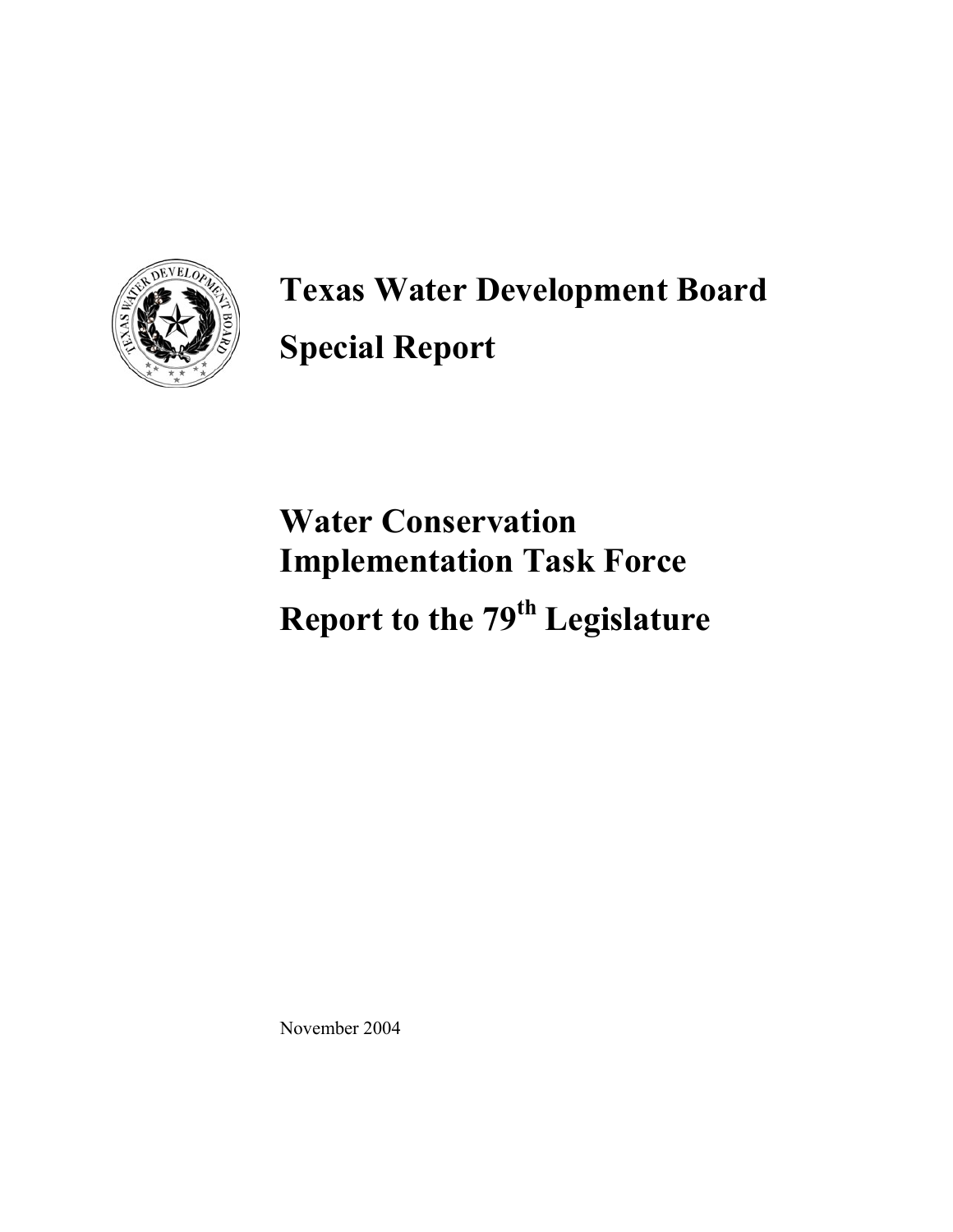*This page intentionally blank.*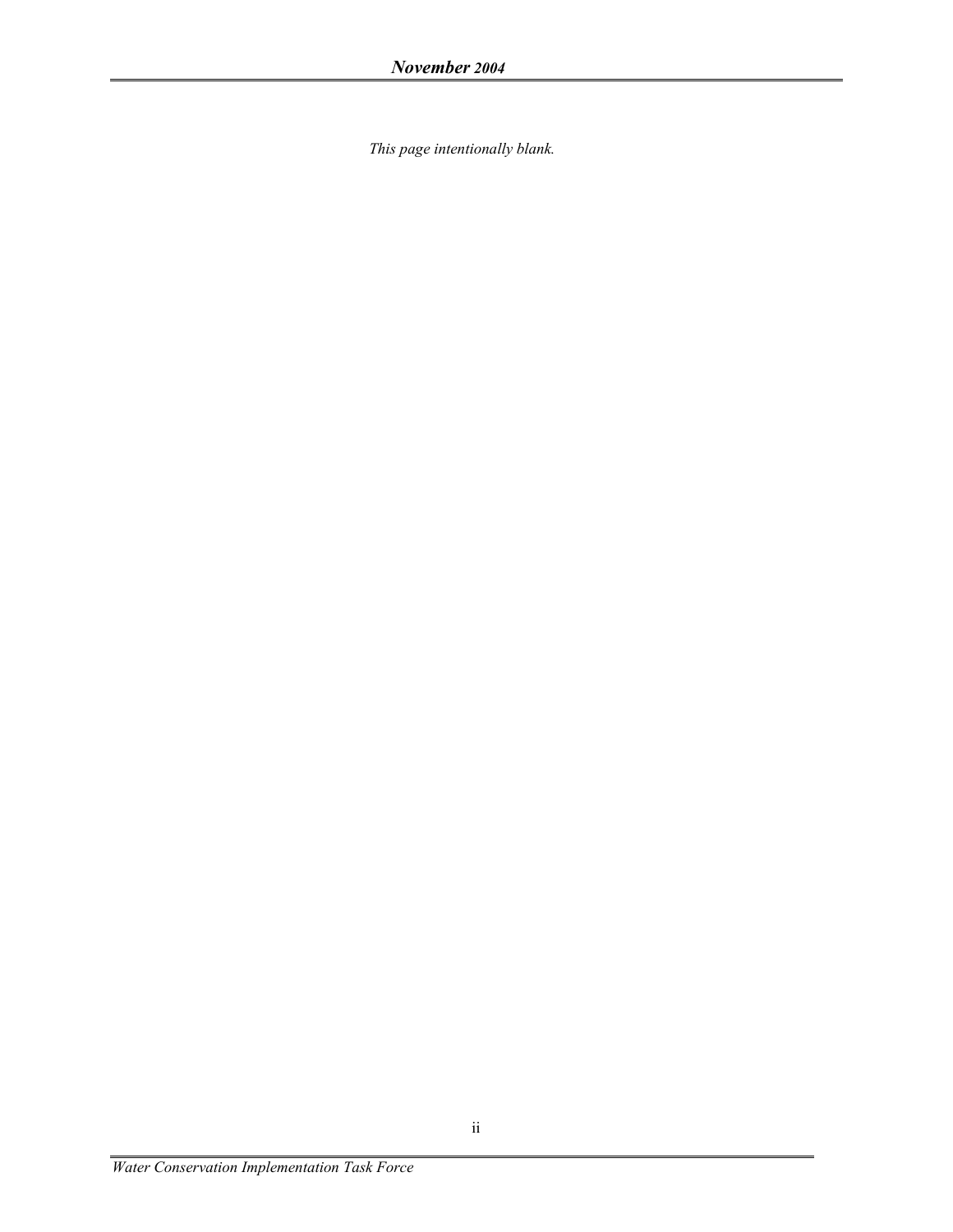## **Texas Water Development Board**

Jack Hunt, Vice Chairman, Houston James E. Herring, Member, Amarillo

Dario Vidal Guerra, Jr., Member, Edinburg William W. Meadows, Member, Fort Worth

E. G. Rod Pittman, Chairman, Lufkin Thomas Weir Labatt, III, Member, San Antonio

J. Kevin Ward, Executive Administrator

*Authorization for use or reproduction of any original material contained in this publication, i.e., not obtained from other sources, is freely granted.* 

*Views expressed in this report are of the authors and do not necessarily reflect the views of the Texas Water Development Board.* 

> Published and distributed by the Texas Water Development Board P.O. Box 13231, Capitol Station Austin, Texas 78711-3231

> > November 2004 Special Report *(Printed on recycled paper)*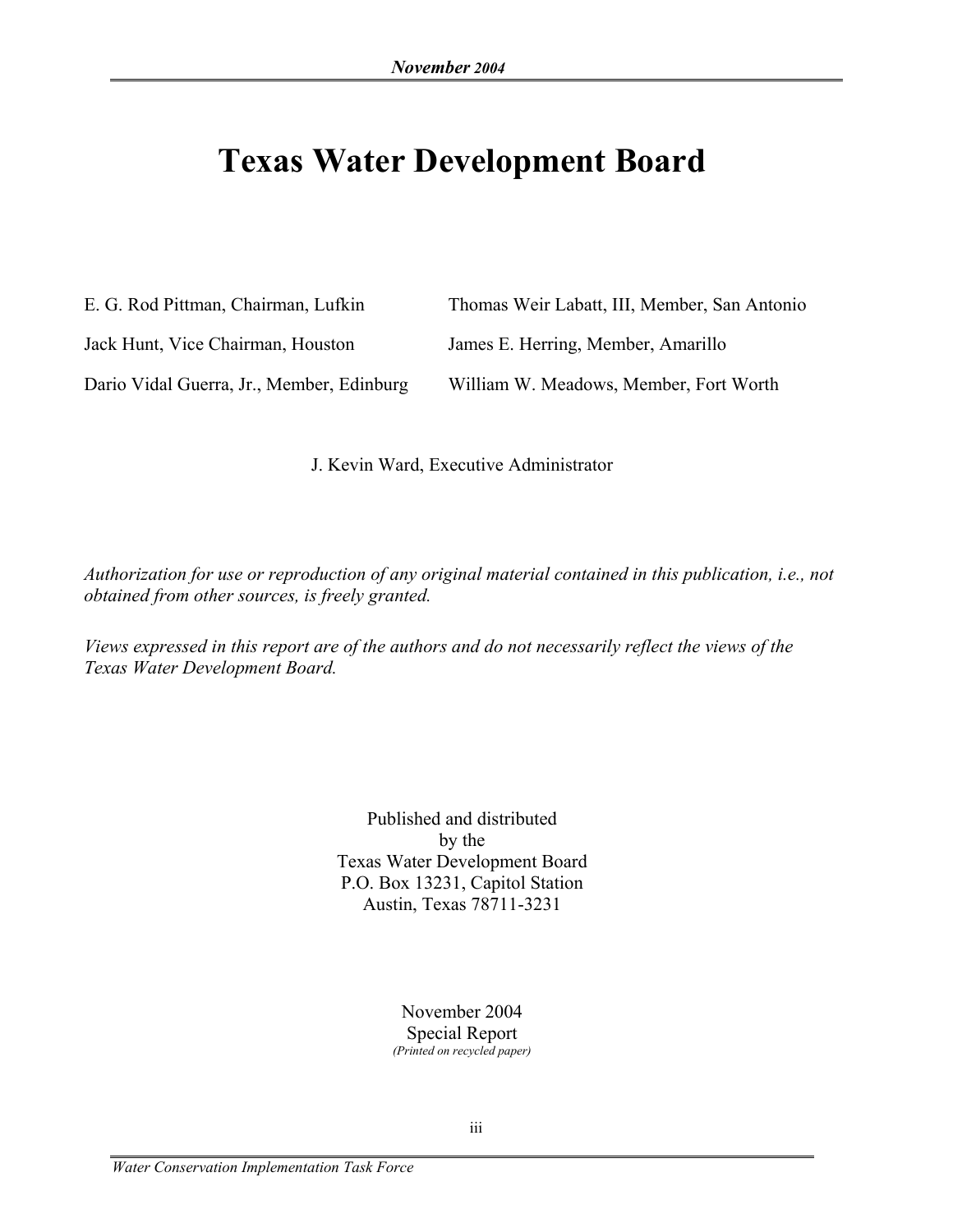*This page intentionally blank.*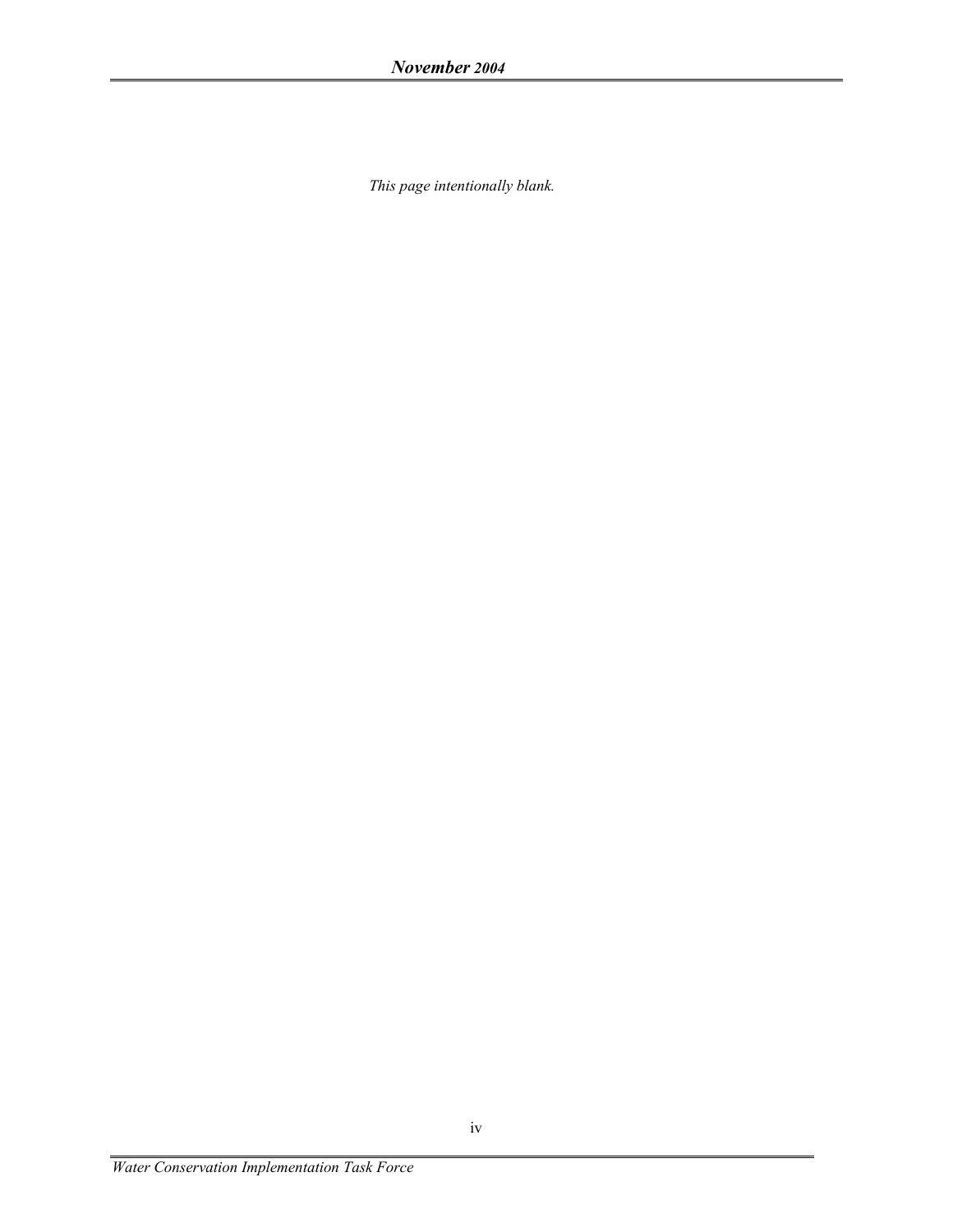#### **Water Conservation Implementation Task Force**

According to the 2002 State Water Plan, current levels of water supply in Texas will fall short of meeting the state's projected annual demand for water in the year 2050, if drought conditions exist, by an estimated 7.5 million acre/feet. Droughts are a recurring theme in Texas, and a projected shortfall of these dimensions would have devastating effects on the Texas economy. Addressing this projected shortfall presents an extraordinary challenge for the citizens of Texas.

The 2002 State Water Plan recognizes conservation-based water management as one of the most effective strategies to help meet this challenge and ensure that the future water needs of Texans are met. Recommended and required water conservation programs and measures in the 2002 State Water Plan are projected to result in savings of approximately two million acre/feet of water per year by 2050. As a result of the passage of SB 2 in 2001, the second round of regional and state water planning involves assessing additional opportunities for conservation-based water management strategies to meet an even greater share of projected water demands.

In 2003, in an effort to realize water conservation's full potential, the  $78<sup>th</sup>$  Texas Legislature created the Water Conservation Implementation Task Force via enactment of Senate Bill 1094. "I believe that the work of the Water Conservation Implementation Task Force will help us implement the State Water Plan," says Texas State Senator Robert Duncan, author of SB 1094. "Region by region, many people have worked very hard to establish this plan. Conservation is a key component of that plan, and we must continue to work toward that goal."

The Water Conservation Implementation Task Force drew strength and inspiration from the Legislature's commitment to moving the implementation of water conservation to the next level in Texas and is heartened by House Natural Resources Committee Chairman Robert Puente's comments that its efforts will help Texas achieve this goal. "The work of the Water Conservation Implementation Task Force has been instrumental in developing the tools we need to ensure optimum utilization of water conservation to meet Texas' future needs," says Chairman Puente.

On September  $27<sup>th</sup>$ , 2004 the Task Force Members unanimously approved the final Report to the Legislature and the final Best Management Practices Guide. The Water Conservation Implementation Task Force respectfully submits to the  $79<sup>th</sup>$  Texas Legislature this report, consisting of a review and evaluation of optimal levels of water-use efficiency and conservation for the state and recommendations resulting from this review and evaluation.

J. Kevin Ward, *Presiding Officer*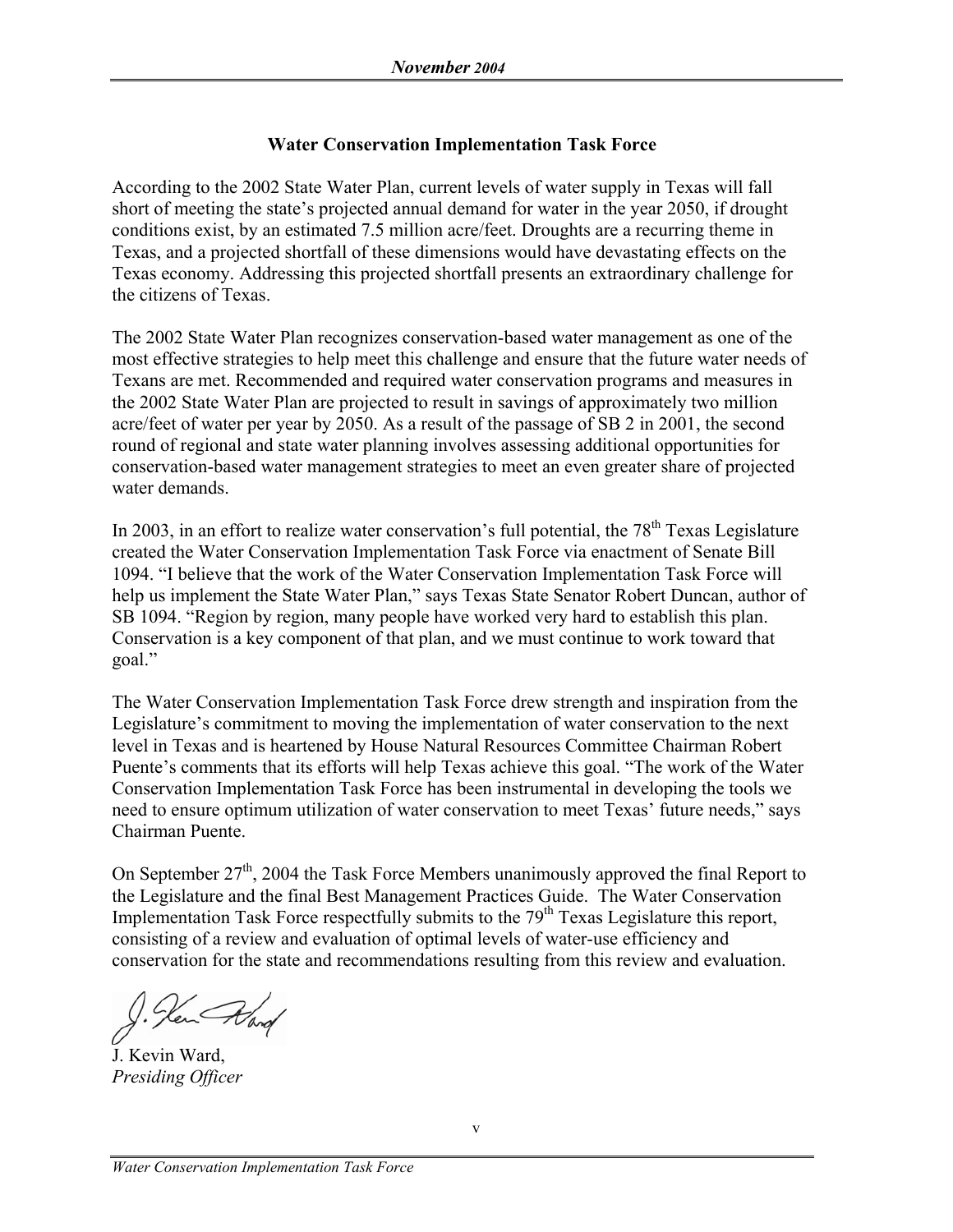*This page intentionally blank.*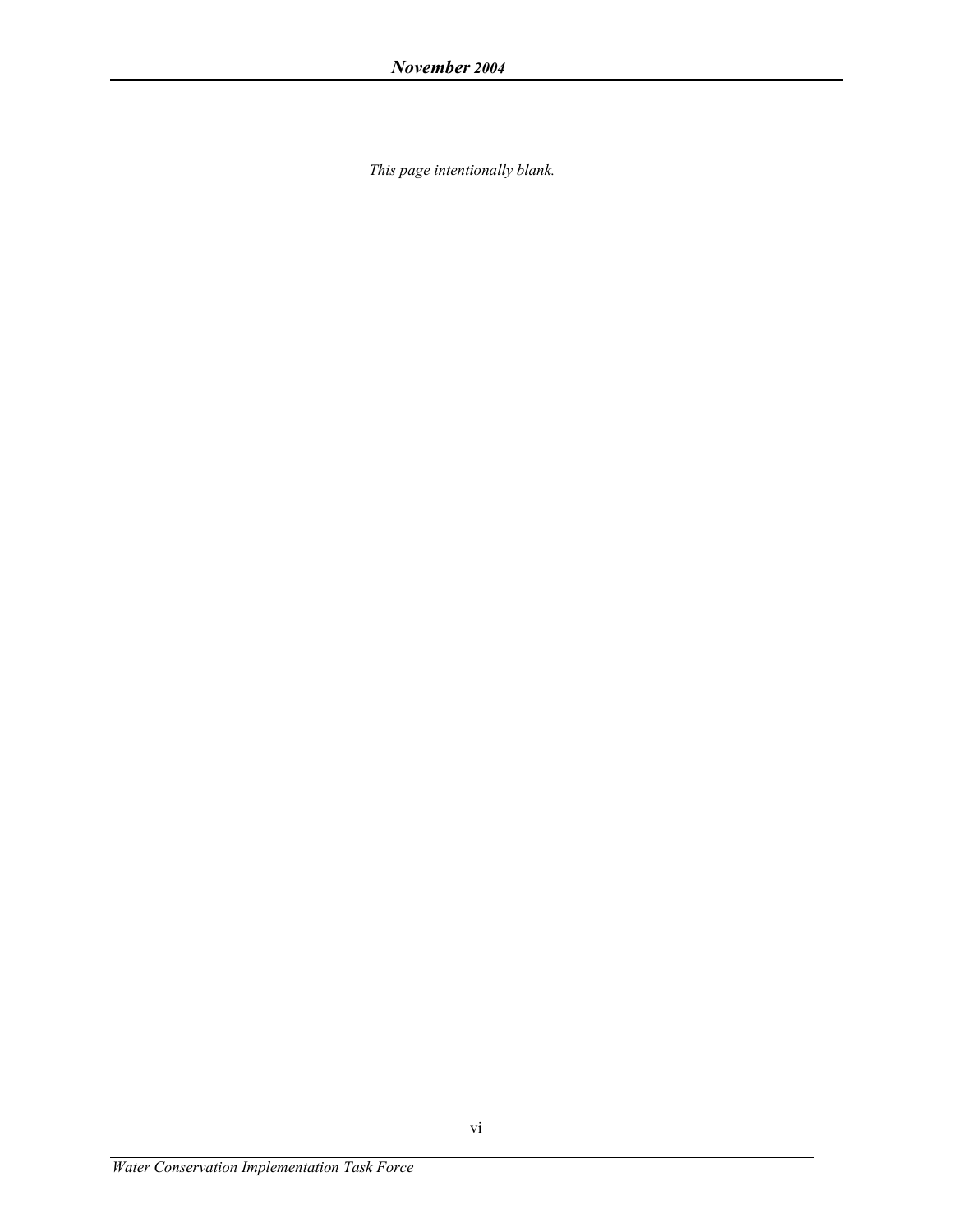## **TABLE OF CONTENTS**

| TASK TWO: EVALUATION OF IMPLEMENTATION OF CONSERVATION STRATEGIES IN   |  |
|------------------------------------------------------------------------|--|
|                                                                        |  |
| TASK SIX: EVALUATION OF STATE OVERSIGHT AND SUPPORT OF CONSERVATION 34 |  |
|                                                                        |  |
|                                                                        |  |
|                                                                        |  |
|                                                                        |  |
|                                                                        |  |

## **LIST OF FIGURES AND TABLES**

| FIGURE 2: WATER MANAGEMENT STRATEGIES SOURCE OF WATER TO MEET NEEDS  19         |  |
|---------------------------------------------------------------------------------|--|
| TABLE 1: WATER CONSERVATION STRATEGIES (> 1,000 AFY) IN THE 2001 REGIONAL WATER |  |
| TABLE 2: WATER REUSE STRATEGIES (> 1,000 AFY) IN THE 2001 REGIONAL WATER PLANS  |  |
|                                                                                 |  |

*APPENDIX A - HISTORY OF WATER CONSERVATION IN TEXAS APPENDIX B - TASK FORCE BIOGRAPHICAL INFORMATION APPENDIX C - INITIAL PUBLIC-AWARENESS CAMPAIGN PARTNERS*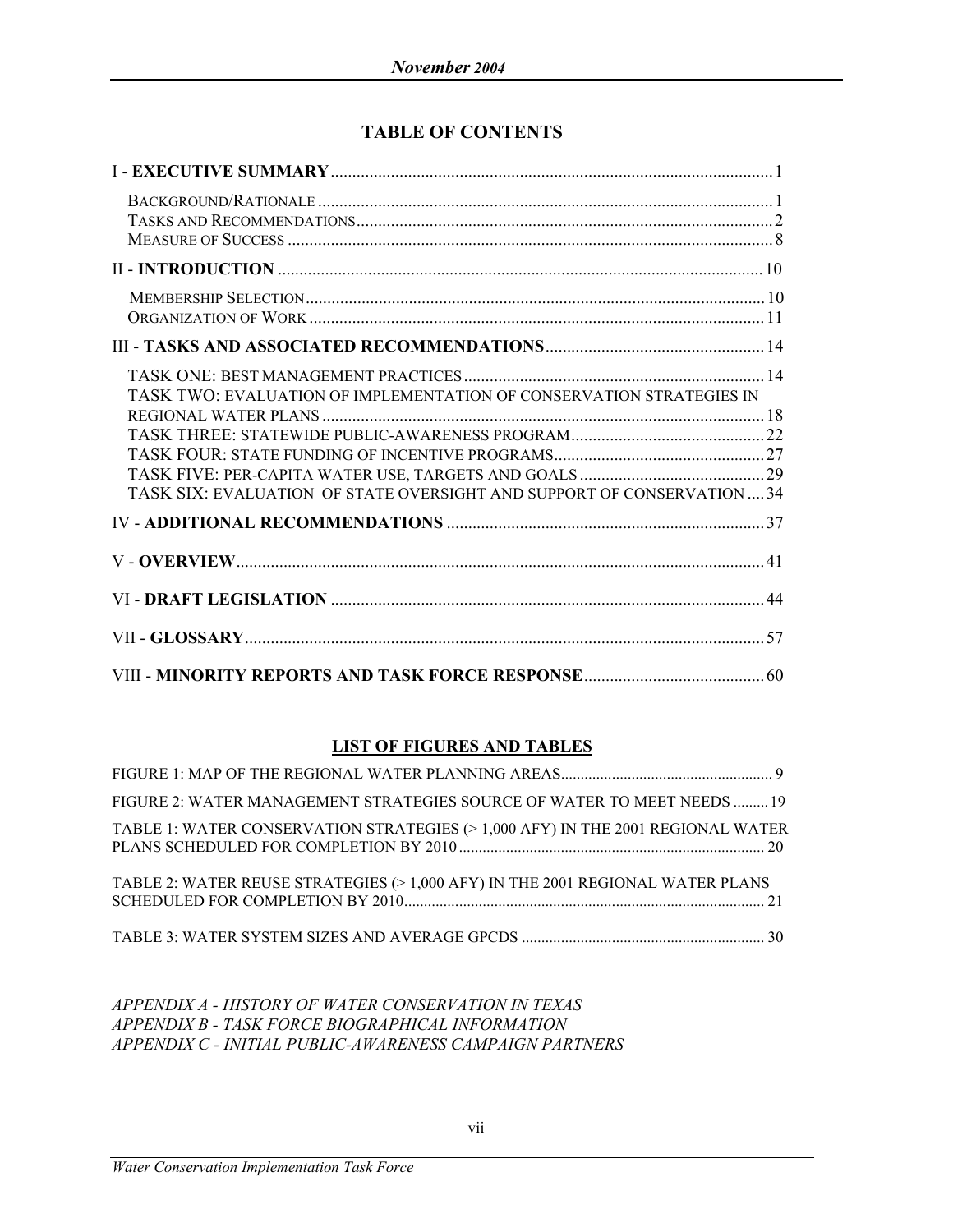#### **INDEX OF RECOMMENDATIONS<sup>1</sup>**

#### **TASK (1)**

**RECOMMENDATION #1—BMPS ARE VOLUNTARY: .................................................................... 17** 

#### **TASK (3)**

| <b>RECOMMENDATION #2—STATEWIDE WATER CONSERVATION PUBLIC-AWARENESS</b> |
|------------------------------------------------------------------------|
|                                                                        |

#### **TASK (4)**

| RECOMMENDATION #3-REGIONAL CONSERVATION COORDINATORS (RCCS)  27 |  |
|-----------------------------------------------------------------|--|
|                                                                 |  |
| RECOMMENDATION #5-INNOVATIVE WATER CONSERVATION GRANTS 28       |  |
| RECOMMENDATION #6-ON-FARM BMP IMPLEMENTATION COST-SHARE  28     |  |
|                                                                 |  |

#### **TASK (5)**

#### **TASK (6)**

| <b>RECOMMENDATION #11-WATER CONSERVATION AS A CRITERION FOR FUNDING AND</b> |  |
|-----------------------------------------------------------------------------|--|
| RECOMMENDATION #12-WATER CONSERVATION ADVISORY COUNCIL  35                  |  |
| RECOMMENDATION #13-CATALOGING AND TRACKING WATER CONSERVATION PLANS         |  |

<sup>&</sup>lt;sup>1</sup> Reflects recommendations as presented in the body of the report. Does not reflect Executive Summary format.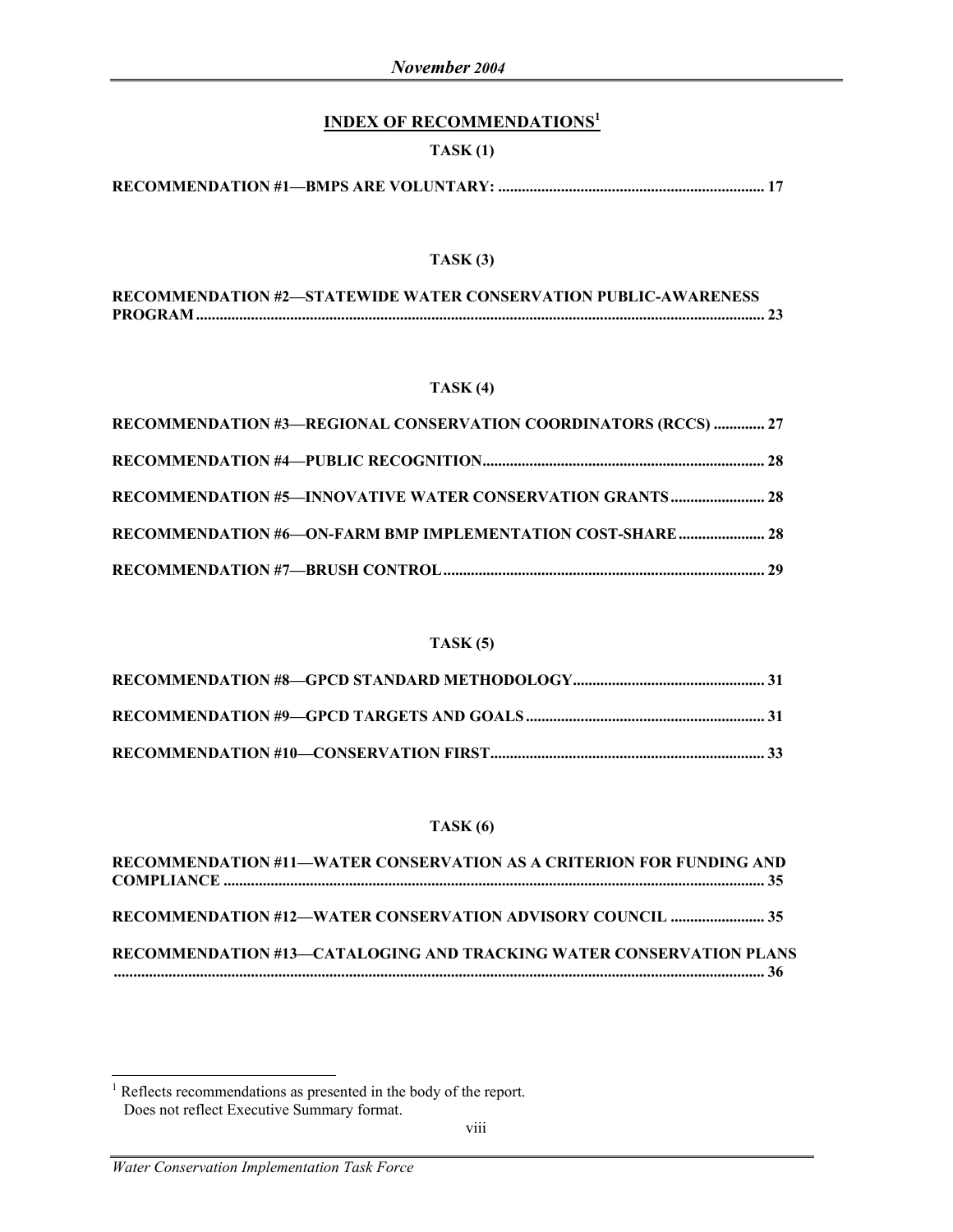#### **ADDITIONAL RECOMMENDATIONS**

| RECOMMENDATION #14-ESTABLISH TOILET PERFORMANCE STANDARDS  37                 |
|-------------------------------------------------------------------------------|
| RECOMMENDATION #15-ESTABLISH WATER MANAGEMENT RESOURCE LIBRARY37              |
| <b>RECOMMENDATION #16-CONTINUE FUNDING STATE CONSERVATION PROGRAMS37</b>      |
| RECOMMENDATION #17-CONTINUE FUNDING CONSERVATION RESEARCH AND                 |
| <b>RECOMMENDATION #18-ENDORSE LAND STEWARDSHIP AS A CONSERVATION</b>          |
| RECOMMENDATION #19-STUDY IMPACTS, IF ANY, OF "TAKE OR PAY" CONTRACTS ON       |
| <b>RECOMMENDATION #20—EXPAND FUNDING OF TEXAS A&amp;M'S PET NETWORK 38</b>    |
| <b>RECOMMENDATION #21-COORDINATE RULES REGARDING CONSERVATION AND</b>         |
| <b>RECOMMENDATION #22-PROVIDE PROTECTION FROM CANCELLATION OF WATER</b>       |
| <b>RECOMMENDATION #23-CONDUCT "END-USE" STUDIES OF RESIDENTIAL WATER</b>      |
| <b>RECOMMENDATION #24-PROVIDE ASSISTANCE IN BRIDGING CONSERVATION FUNDING</b> |
| <b>RECOMMENDATION #25-PROVIDE ADDITIONAL FUNDING FOR WATER USE DATA 40</b>    |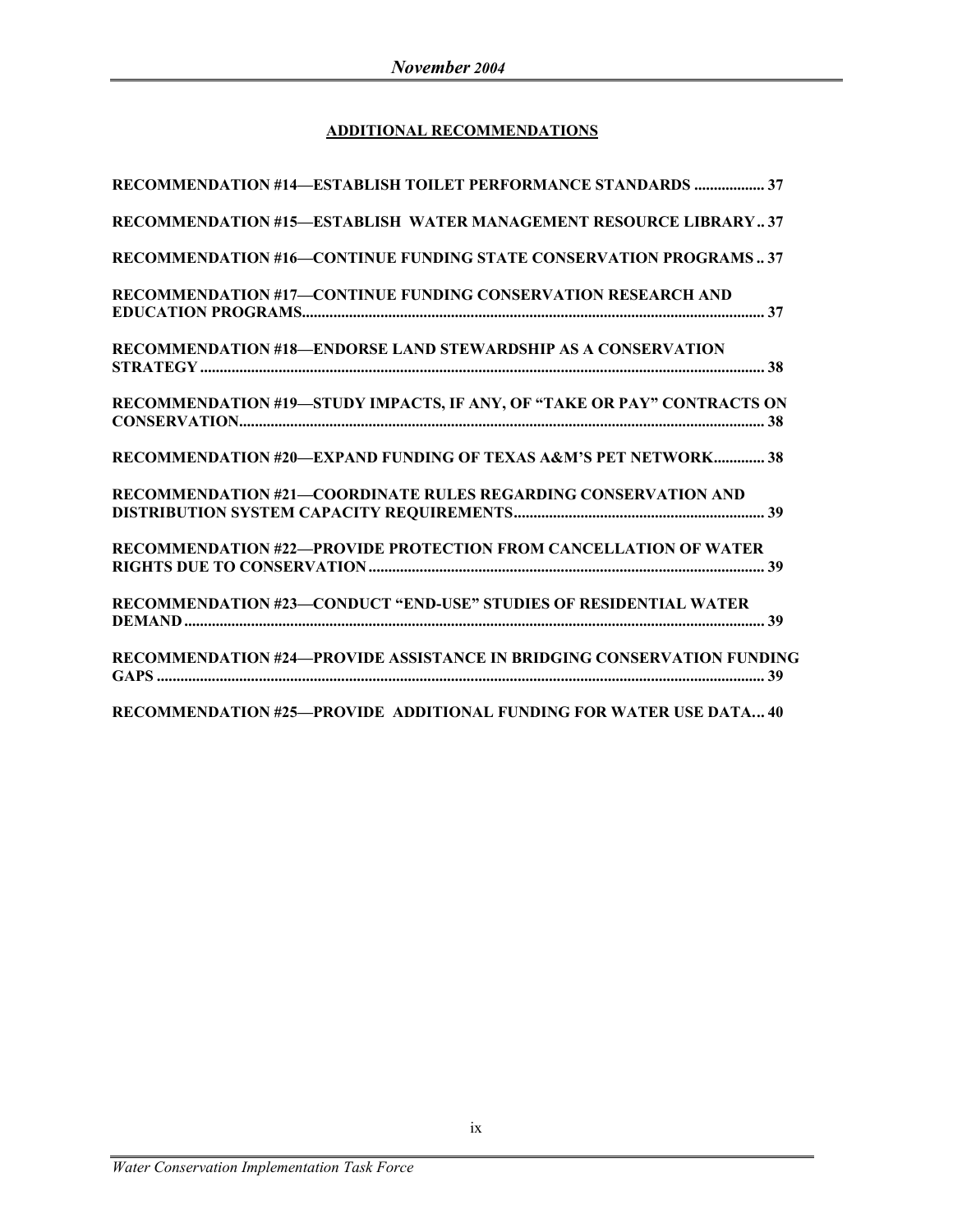*This page intentionally blank.*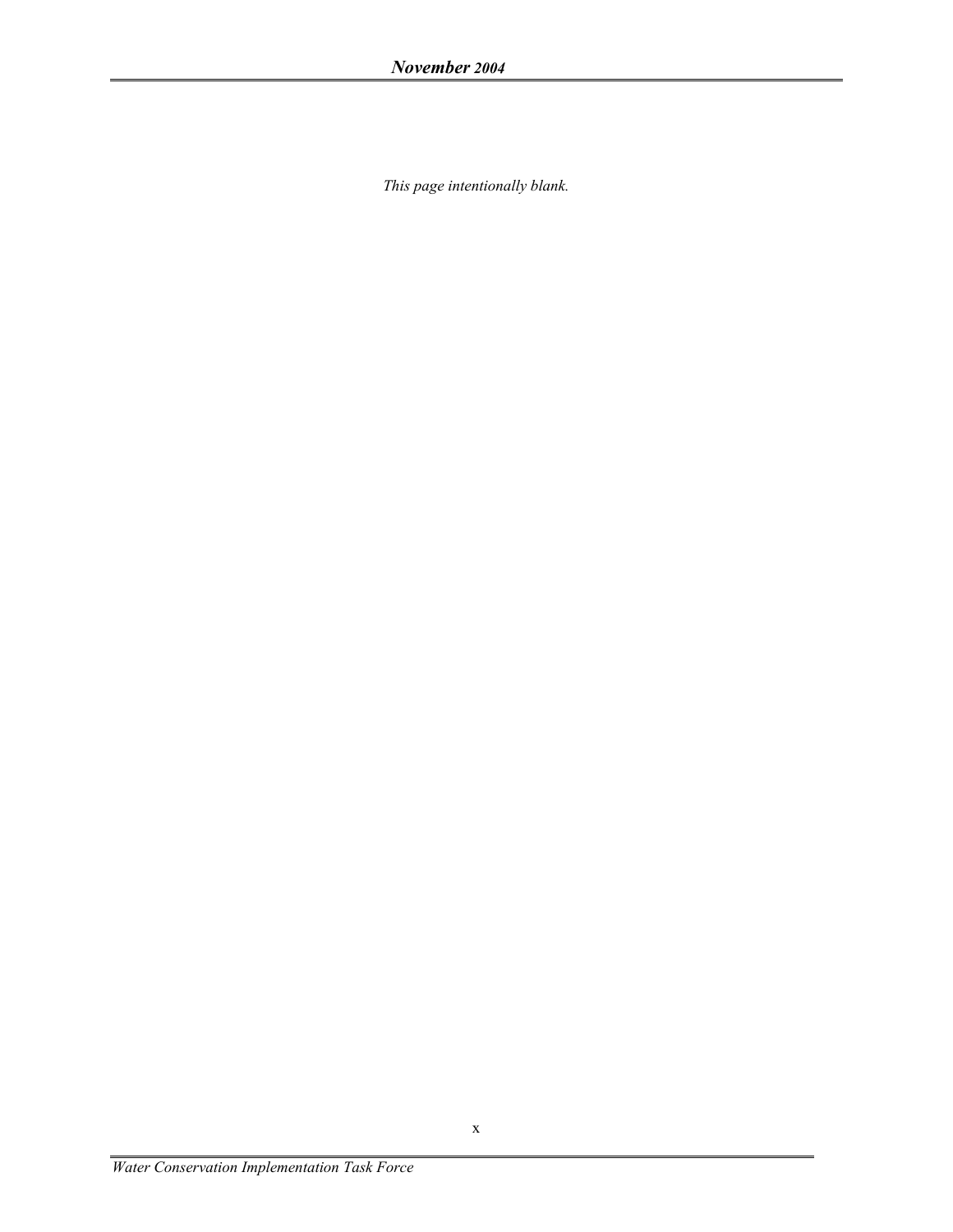## **I – EXECUTIVE SUMMARY**

This report by the Water Conservation Implementation Task Force (Task Force) is a strong endorsement of the proposition that effective and efficient utilization of voluntary water conservation, including water reuse, will be critical if the water-supply needs of future generations of Texans are to be met. The Task Force proposes a number of integrated actions and recommendations in this report that will, if adopted, provide a solid foundation for fully implementing the water conservation strategies adopted in current and future State Water Plans.

The Executive Summary includes brief discussions of the rationale for establishing the Task Force; the recommendations, actions, and draft legislation proposed by the Task Force; and what the Task Force believes should be the measure of its success.

## *Background/Rationale*

The 2002 State Water Plan, which reflects cumulative effects of the 16 regional water plans, recognizes water conservation for its potential to extend existing supplies, reduce consumer costs, and meet wildlife, environmental, and other natural-resource needs. In addition, water conservation, including water reuse, may provide economical alternatives to more expensive water-supply solutions, such as reservoirs and well fields.

According to the 2002 State Water Plan, the inability of current water sources to meet demands for water during drought conditions will increase from 2.4 million acre-feet per year (AFY) in 2000 to an estimated 7.5 million AFY in 2050. Total water conservation as reflected in the 2002 State Water Plan will save approximately two million AFY by 2050—a significant sum and a vital element of the state's plan to address the projected 7.5 million AFY shortfall. Of this total, the expected savings due solely to more efficient plumbing fixtures is approximately 976,000  $AFY.$ <sup>2</sup> Water conservation strategies included in the 2002 State Water Plan make up the remaining approximately 1 million AFY. Of this amount, approximately 867,000 AFY is expected to be saved by agricultural conservation projects, with approximately 68,000 AFY conserved by municipal projects. In many instances, however, these strategies and the manner in which they are to be implemented are not clearly defined. Regional Water Planning Groups (Planning Groups) expressed difficulty in the first round of regional water planning in developing a science-based evaluation for the implementation of water conservation strategies. This difficulty hindered their ability to cost compare conservation measures in an "apples-toapples" manner with more conventional strategies of water development. It should be noted that even with aggressive implementation, the most optimistic prediction of conservation strategies will not be enough to fully close this gap. Future plans must include additional water management strategies to eliminate this shortfall.

In 2003, the  $78<sup>th</sup>$  Texas Legislature considered a broad spectrum of issues related to water conservation and established the Water Conservation Implementation Task Force via passage of Senate Bill (SB) 1094.

<sup>&</sup>lt;sup>2</sup> Senate Bill 587, 72<sup>nd</sup> Texas Legislature, 1991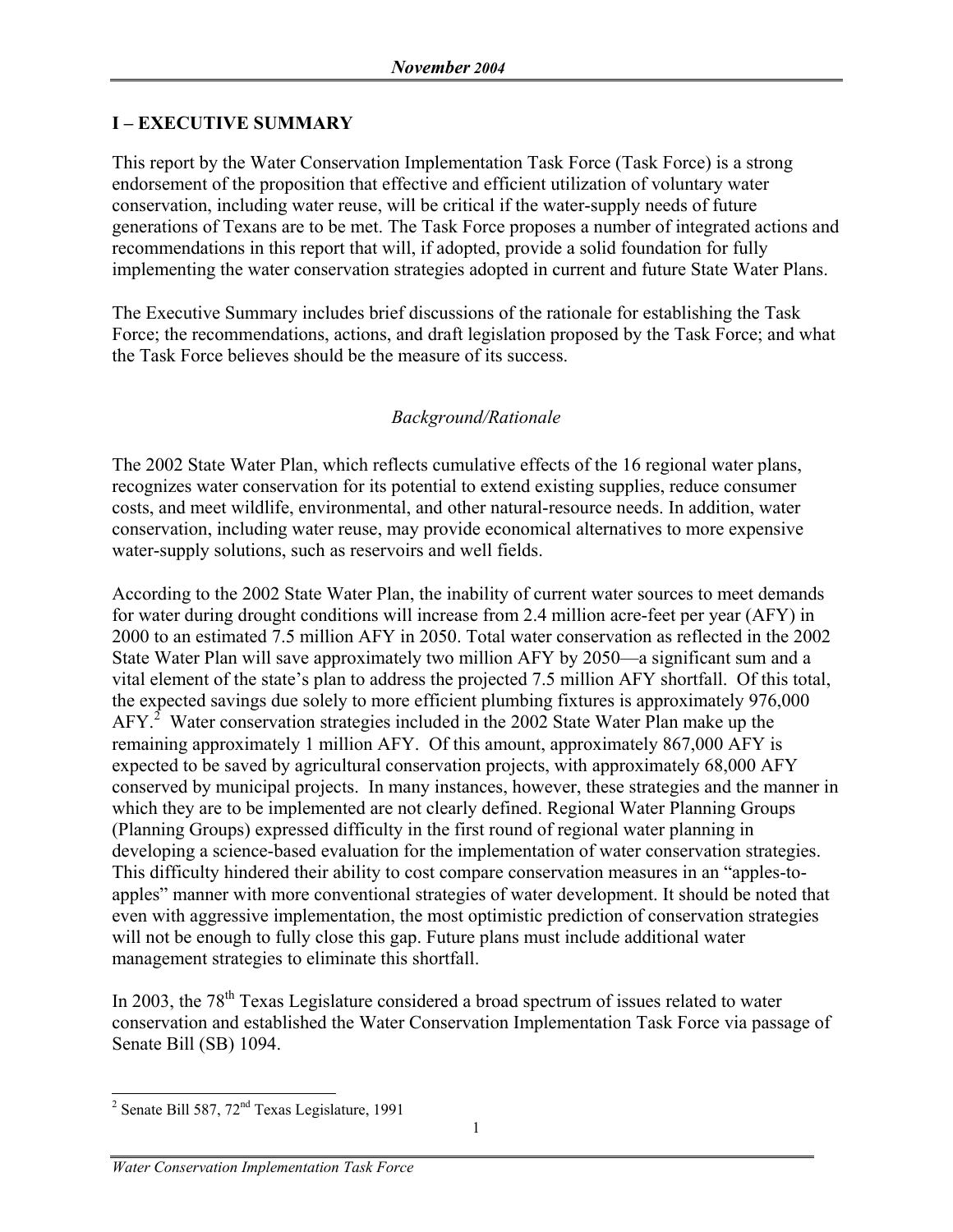The Task Force was directed in SB 1094 to review, evaluate, and recommend optimum levels of water-use efficiency and conservation for Texas and to concentrate on issues related to (1) bestmanagement practices, (2) implementation of conservation strategies contained in regional water plans, (3) a statewide public-awareness program, (4) state funding of incentive programs, (5) goals and targets for per-capita water use considering climatic and demographic differences, and (6) evaluation of state oversight and support of conservation.

In addition, SB 1094 directed the Task Force to develop a best-management practices guide (BMP Guide) for use by Planning Groups and political subdivisions responsible for waterdelivery service. The BMP Guide is a document developed separately by the Task Force.

#### *Tasks and Recommendations*

The challenge before the Task Force was to develop recommendations that would facilitate and encourage, to the greatest extent practicable, the implementation of appropriate water conservation measures by municipalities, industry, and agricultural interests. The Task Force makes a number of recommendations that it believes will greatly enhance the ability and desire of Texans to implement water conservation strategies to meet their water-supply needs. These tasks and recommendations are summarized here according to task, and each individual recommendation is described in the report.

## (**Task 1**) Best-Management Practices Guide

The Task Force developed a BMP Guide consisting of 21 municipal, 14 industrial, and 20 agricultural BMPs. The practices contained in the BMP Guide are voluntary efficiency measures that save a quantifiable amount of water, either directly or indirectly, and that can be implemented within a specified timeframe. The BMPs are not exclusive of other meaningful conservation techniques that an entity might use in formulating a state-required water conservation plan. At the discretion of each user, BMPs may be implemented individually, in whole or in part, or combined with other BMPs or other water conservation techniques to form a comprehensive water conservation program. The adoption of any BMP is entirely voluntary, although it is recognized that once adopted, certain BMPs may have some regulatory aspects to them (e.g., implementation of a local city ordinance).

The Task Force firmly believes that applying a mandatory set of BMPs throughout Texas would **not** be appropriate. One size does not fit all in a state characterized by wide variations in climate, geography, municipal demographics, water utility and service profiles, and agricultural and industrial needs. State policies adopted to guide the implementation of water conservation, including water reuse, in Texas must acknowledge the fundamental decision-making primacy and prerogative of Planning Groups, municipalities, industrial and agricultural water users, and water providers.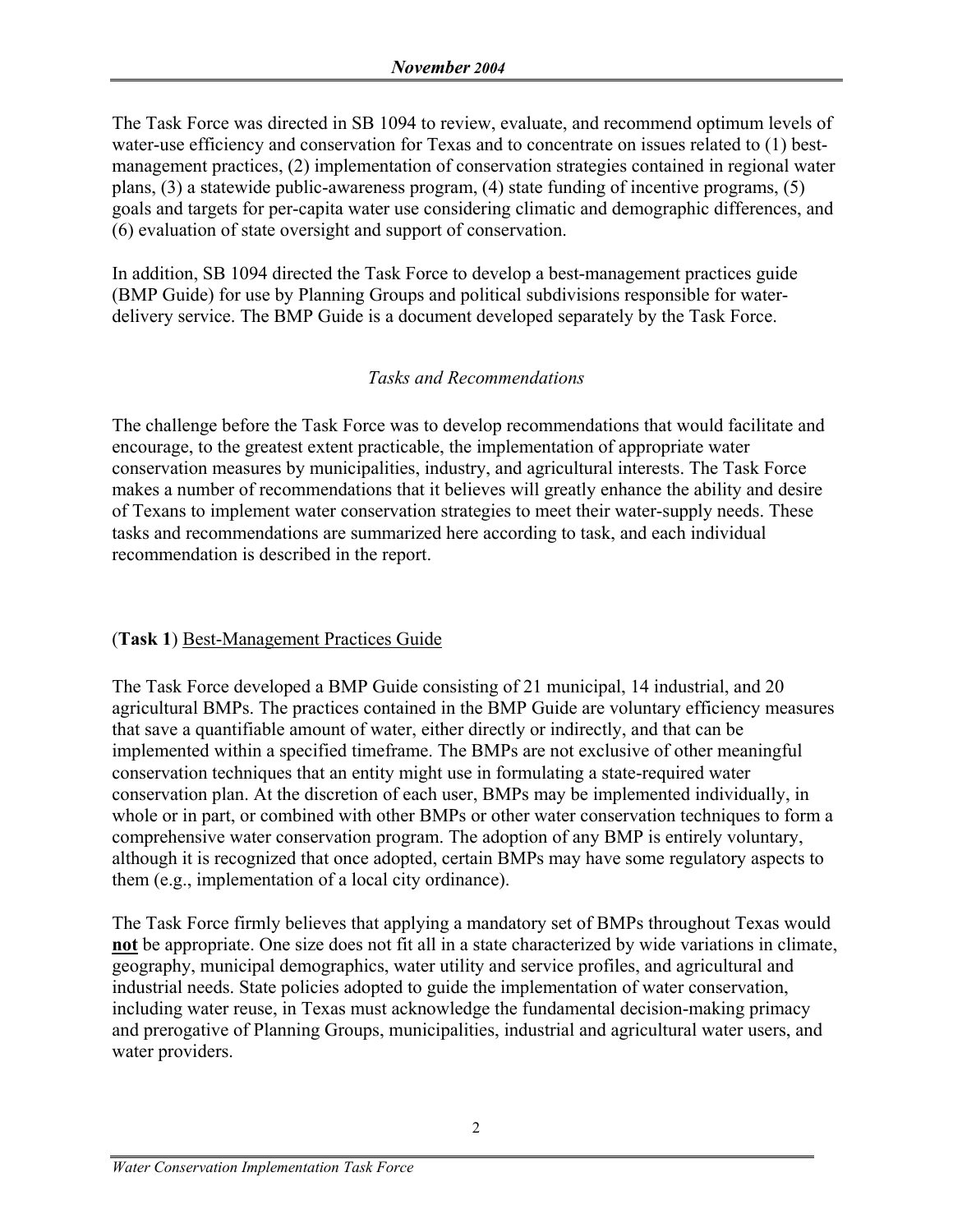## (**Task 2**) Evaluation of Regional Implementation of Water Conservation Strategies

On behalf of the Task Force, the Texas Water Development Board conducted a survey and evaluation of the implementation of water conservation (which includes water-reuse strategies) recommended in the adopted 2001 Regional Water Plans. The survey indicates that

- Water User Groups (WUGs) consider water conservation, including water reuse strategies, a practical and cost-effective way of extending existing water supplies to meet growing needs,
- There is a need for implementation of these strategies, and
- Lack of adequate funding poses a significant barrier to full implementation of these strategies by 2010.

## (**Task 3**) Statewide Public-Awareness Program

The Task Force recommends that the state create and fund a Statewide Public-Awareness Program for water conservation, including water reuse. The program, consisting of a design, scope, and budget comparable to those of the highly successful *Don't Mess with Texas* highway antilitter campaign, would cost an estimated \$10 million in the first year, \$6.7 million in the second year, and approximately \$5.7 million per year in subsequent years. The Task Force believes that a statewide program will greatly complement and reinforce other local and regional programs and activities. The Task Force views a Statewide Public-Awareness Program as the foundation of the integrated actions and recommendations presented in this report and essential to realizing the greatest potential of many of the other recommendations.

The Task Force expressed unanimous support for the Statewide Public-Awareness Program concept and was able to secure financial assistance from public and private sources in the amount of \$150,000 to complete important initial market research in time for the  $79<sup>th</sup>$  Texas Legislative Session. Donations supporting this research were channeled through TWDB's Water Assistance Fund.<sup>3</sup> The Task Force believes that this research, consisting of quantitative statewide surveys and analysis of information gleaned from select focus groups, will be of great value to the  $79<sup>th</sup>$  Texas Legislature as it deliberates funding of the complete program.

## (**Task 4**) State Funding of Incentive Programs

The Task Force unanimously supported the proposition that there is a role for state funding of incentive programs to support the implementation of best-management practices and water conservation strategies including water reuse. The Task Force recommends that the Texas Legislature consider

(1) Authorizing up to 16 Regional Conservation Coordinator (RCC) staff positions at TWDB to work directly with Planning Groups and water-supply entities in the regions,

 $3$  See Appendix C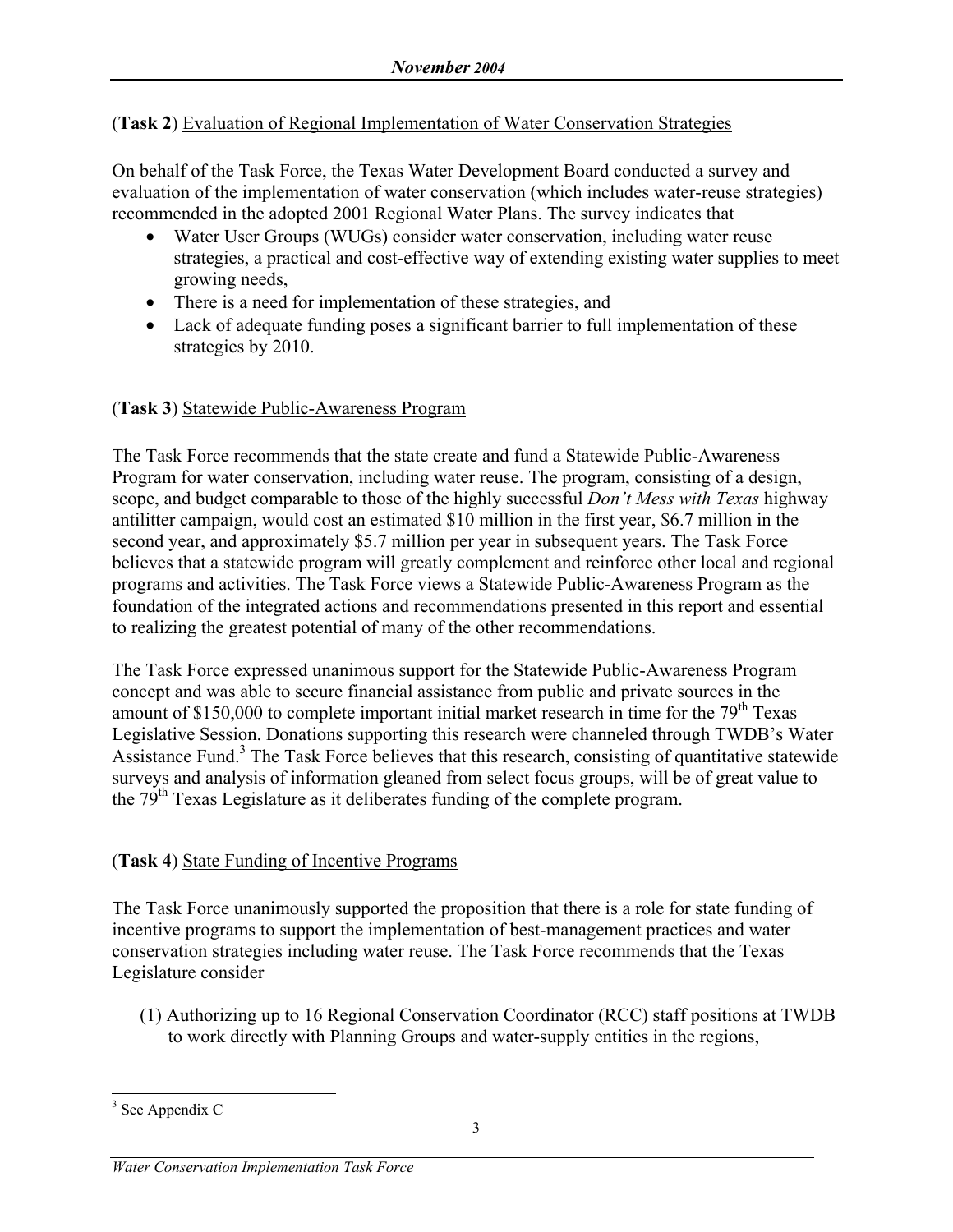- (2) Recognizing exceptional water conservation efforts through a state and regional awards program,
- (3) Funding a limited grants program through TWDB to foster implementation and increased knowledge of innovative water conservation initiatives,
- (4) Funding a cost-share program through the Texas State Soil and Water Conservation Board to promote development and implementation of water conservation plans for irrigated agriculture, and
- (5) Continuing funding of the State Brush-Control Program at current or expanded levels.

## (**Task 5**) Targets and Goals for Per-Capita Water Use

The Task Force developed and recommends a standardized methodology for determining total gallons per capita per day (gpcd) water use and residential gpcd water use. Total gpcd is herein defined as the total amount of water diverted and/or pumped for potable use divided by total population. Indirect-reuse-diversion volumes shall be credited against total diversion volumes for the purpose of calculating gpcd for targets and goals.

Residential gpcd is herein defined as single-family plus multifamily consumption divided by the total population. Application of this methodology is intended to establish gpcd water-use benchmarks for tracking purposes and to evaluate effectiveness of conservation measures subsequent to their implementation. Modifications are being developed for the TWDB annual Water-Use Survey that will result in collection of data needed to consistently calculate total and residential gpcd.

The Task Force recognizes that a simple comparison of per-capita water use among Texas municipal water providers that may have significant differences in climate, geography and source water characteristics, as well as in their service and population profiles may, without additional data and analysis, lead to inaccurate conclusions about comparative water use efficiencies among those municipal water providers.

In addition, the Task Force adopted recommended gpcd targets and goals that should be considered by retail public water suppliers when they develop water conservation plans required by the state, as follows

(1) All retail public water suppliers that are required to prepare and submit water conservation plans should establish targets for water conservation, including specific goals for per-capita water use and for water loss programs using appropriate water conservation best-management practices (BMPs) or other water conservation techniques to achieve their targets and goals in an effort to increase efficiency in water use and achieve conservation as defined in Chapter 11 of the Texas Water Code.

(2) Municipal Water Conservation Plans required by the state shall include per capita water-use goals.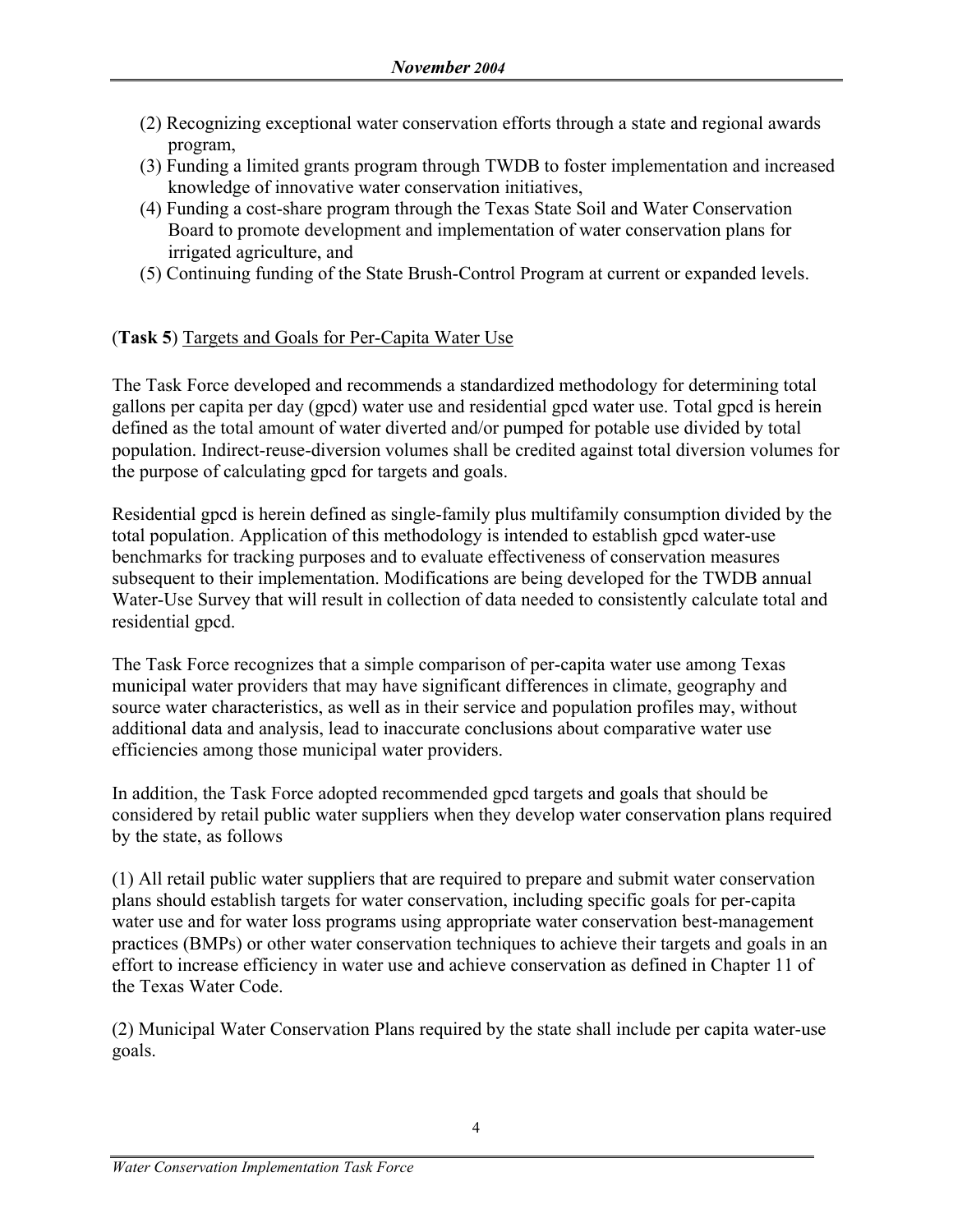a) An entity required to file such a plan should develop its per capita water use goals using the following methodology:

- (i) Obtain the last five years, annual gpcd total per capita water use, if available;
- (ii) Project water supply requirements for the next ten years using information such as population trends, historical water use, and economic growth;
- (iii) Consider the efficiencies and savings that the entity anticipates it can achieve by utilizing the appropriate best management practices or water conservation techniques that it chooses to implement to meet its targets and goals; and
- (iv) Using the information above, establish per capita water use goals for the next five- and ten-year periods, taking into consideration, among other things, state and regional targets and goals, local climate, demographics, and service profile.
- b) A Municipal Water Conservation Plan also must
	- (i) Include methods to track annual water use and to develop information sufficient to evaluate the conservation strategies that have been implemented;
	- (ii) Include a plan to measure progress annually and, at a minimum, evaluate the progress toward meeting the target and goals every five years;
	- (iii) At a minimum, re-establish updated targets and goals every five years; and
	- (iv) Following notice and hearing, be adopted at an open meeting.
- c) Targets and goals established by an entity should also consider
	- (i) A minimum annual reduction of one percent in total gpcd, based upon a five-year rolling average, until such time as the entity achieves a total gpcd of 140 or less.
	- (ii) A statewide goal to reduce total statewide water demand to an average of 140 gpcd; and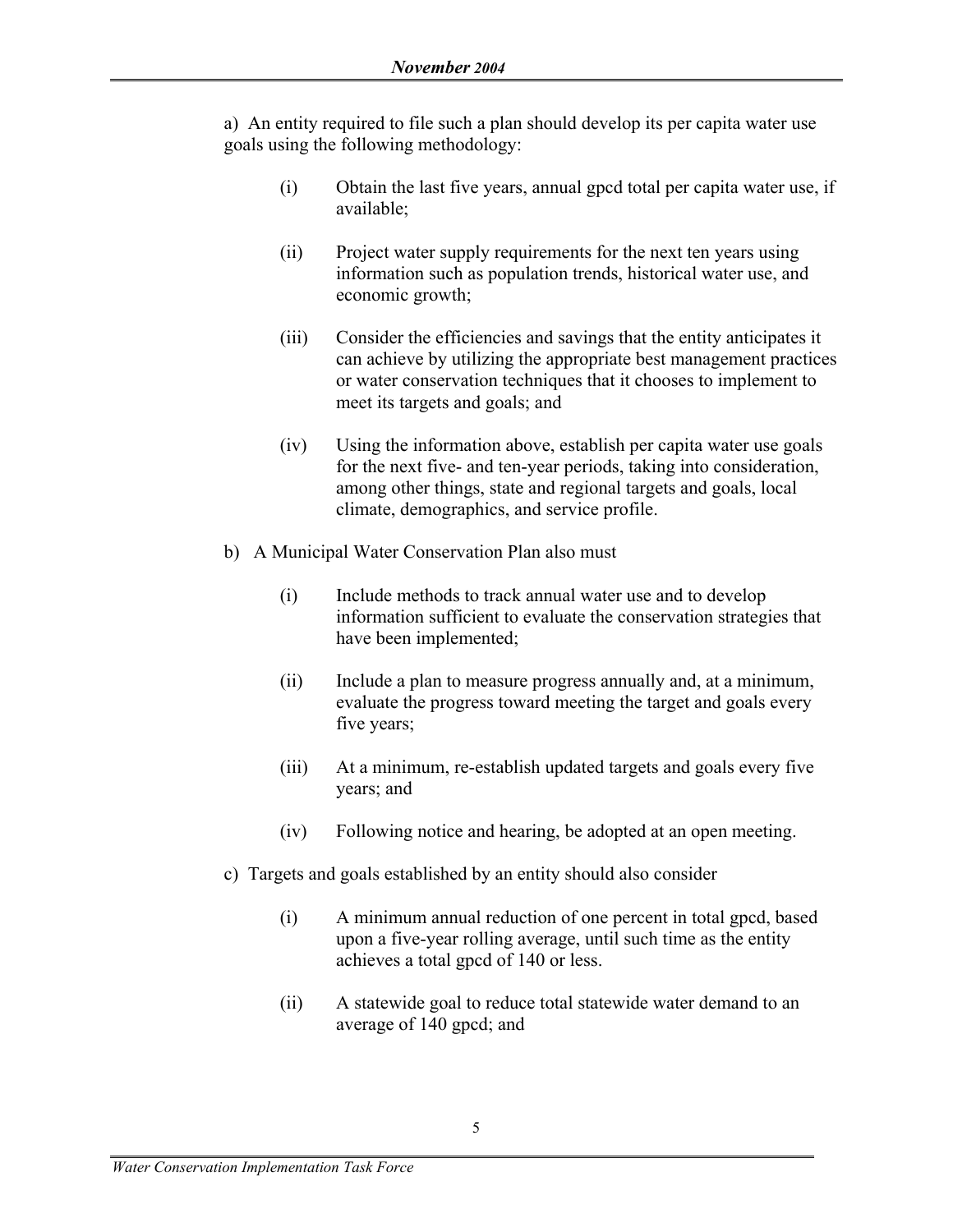(iii) Any guidelines that may be adopted by the SB-1Regional Water Planning Group in which the entity developing the Municipal Water Conservation Plan is located.

(3) The State, through the Texas Water Development Board, will

- (i) Seek to achieve its goal of a reduction of total statewide water demand to an average of 140 gpcd through average annual reductions of one percent per year; and
- (ii) Work with manufacturers of water-using equipment, water utilities, water users, and others to reduce overall statewide indoor water use to 50 gpcd through education, research, and funding programs.

In considering water conservation targets and goals, the Task Force also adopted a recommendation that the goal of a Municipal Water User Group with unmet water needs in the applicable Regional Water Plan should be first to meet or reduce that need using advanced water conservation techniques, including any appropriate BMPs or other water conservation strategies selected by the Water User Group. As used here, the term "advanced water conservation techniques" means conservation techniques that go beyond implementation of the state plumbing fixture requirements and beyond adoption and implementation of water conservation education programs.

#### (**Task 6**) Evaluation of State Oversight and Support of Conservation

The Task Force recommends that the Texas Legislature consider making necessary statutory changes to further water conservation practices. Specific proposed legislative changes are provided in Section VI. The proposed changes should

- (1) Require all retail public water suppliers serving a population of 3,300 or more to develop a water conservation plan based on specific targets and goals and utilizing appropriate BMPs or other conservation techniques. The affected retail public water suppliers should be required to (a) submit the water conservation plans to TWDB for review and approval and (b) annually report the progress of their program to TWDB;
- (2) Ensure that water users that are subject to TCEQ requirements for water conservation plans and/or TWDB financial assistance requirements for water conservation plans report annually to TWDB on the progress of their program;
- (3) Authorize TWDB to refer systems in noncompliance with the reporting requirements described in 1 and 2 to the TCEQ and authorize TCEQ to institute administrative remedies for failure to meet these plan submittal and reporting requirements; and
- (4) Direct TWDB, when considering applications for loans/grants from the Water Development Fund for implementation of water-supply projects in the State Water Plan, to give priority to applications by entities that have (a) already demonstrated significant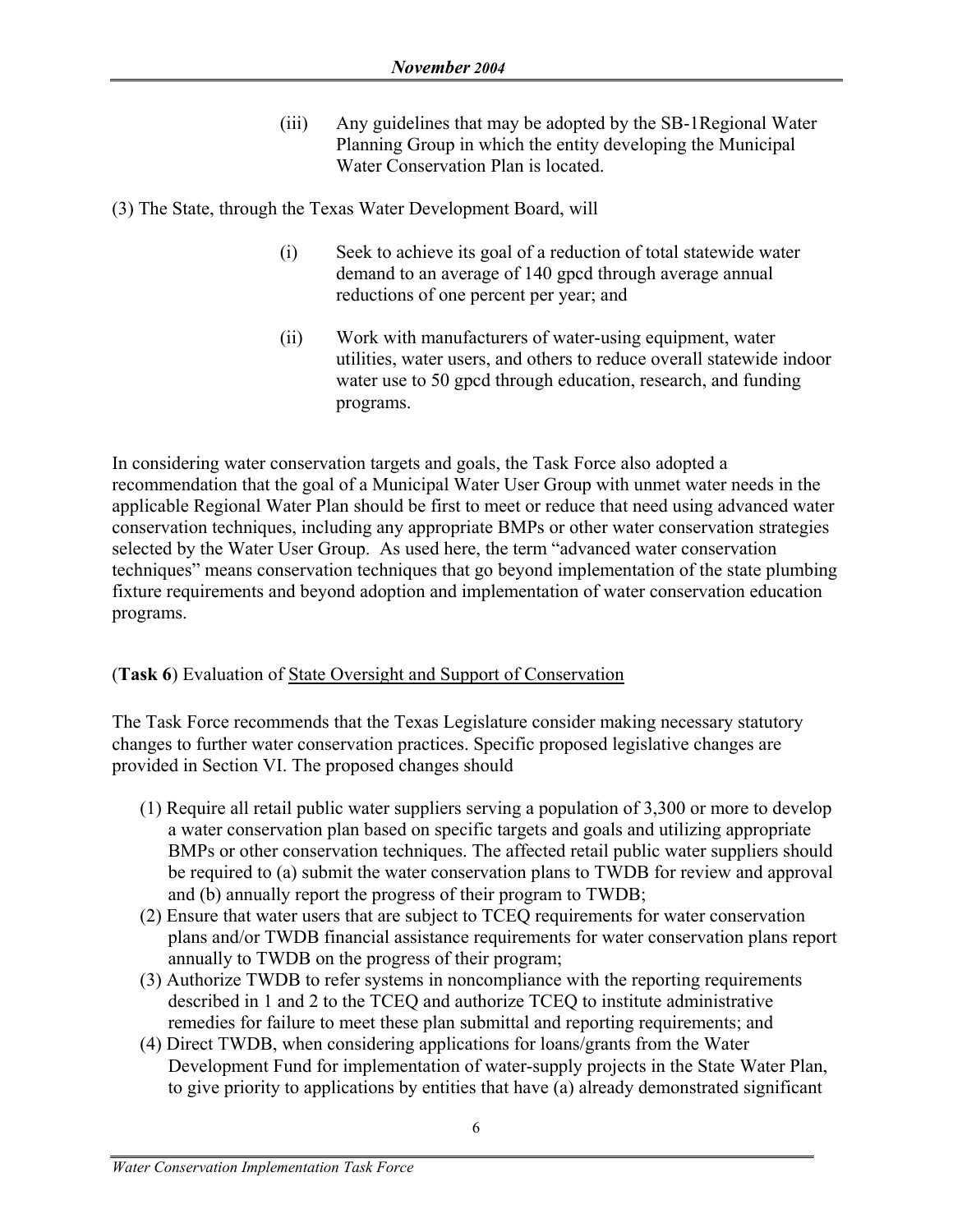water conservation savings or (b) through implementation of proposed project, will achieve significant conservation savings.

In addition, the Task Force recommends that the Texas Legislature consider

- (5) Creating a standing Water Conservation Advisory Council (Council) to advise the Texas Legislature, TWDB, TCEQ, other state agencies, water suppliers and other political subdivisions, and the public on matters regarding water conservation. Activities that the Council should routinely pursue include the monitoring of (a) trends in water conservation implementation, (b) new technologies for possible inclusion as BMPs in future updates to the BMP Guide, (c) effectiveness of the statewide public-awareness program and associated local involvement in implementation of the program, (d) development of a State Water Management Resource Library, (e) effectiveness of public recognition programs, (f) methods to encourage and facilitate implementation of water conservation strategies by all water users, and (g) target and goal guidelines to be considered by TCEQ and TWDB; and
- (6) Supporting the development of an interactive, Internet-based database system to facilitate storage and review of information related to water conservation plans and their implementation.

#### Additional Recommendations

The Task Force developed additional recommendations that are not explicitly related to its duties as stated in SB 1094 but which it deemed relevant to the overall issue of water conservation implementation in Texas, as follows:

- (1) Toilet Performance Standards—The Task Force recommends passage of legislation establishing performance standards for toilets to ensure that toilets sold in the state cannot be retrofitted so that they waste water.
- (2) State Water Management Resource Library—The Task Force recommends establishment of a Water Management Resource Library for Texas.
- (3) Continued Funding of State Conservation Programs—The Task Force supports the continued funding of state and federal grants for water conservation.
- (4) Continued Funding of Conservation Research and Education Programs—The Task Force recognizes the role of the Texas Agricultural Experiment Station, Texas Cooperative Extension, and state universities in developing and evaluating water conservation technologies, management practices, and policies, as well as providing educational programs designed to encourage conservation.
- (5) Land Stewardship The Task Force endorses land stewardship as a conservation strategy and recognizes watershed management as an important and significant long-term water management strategy.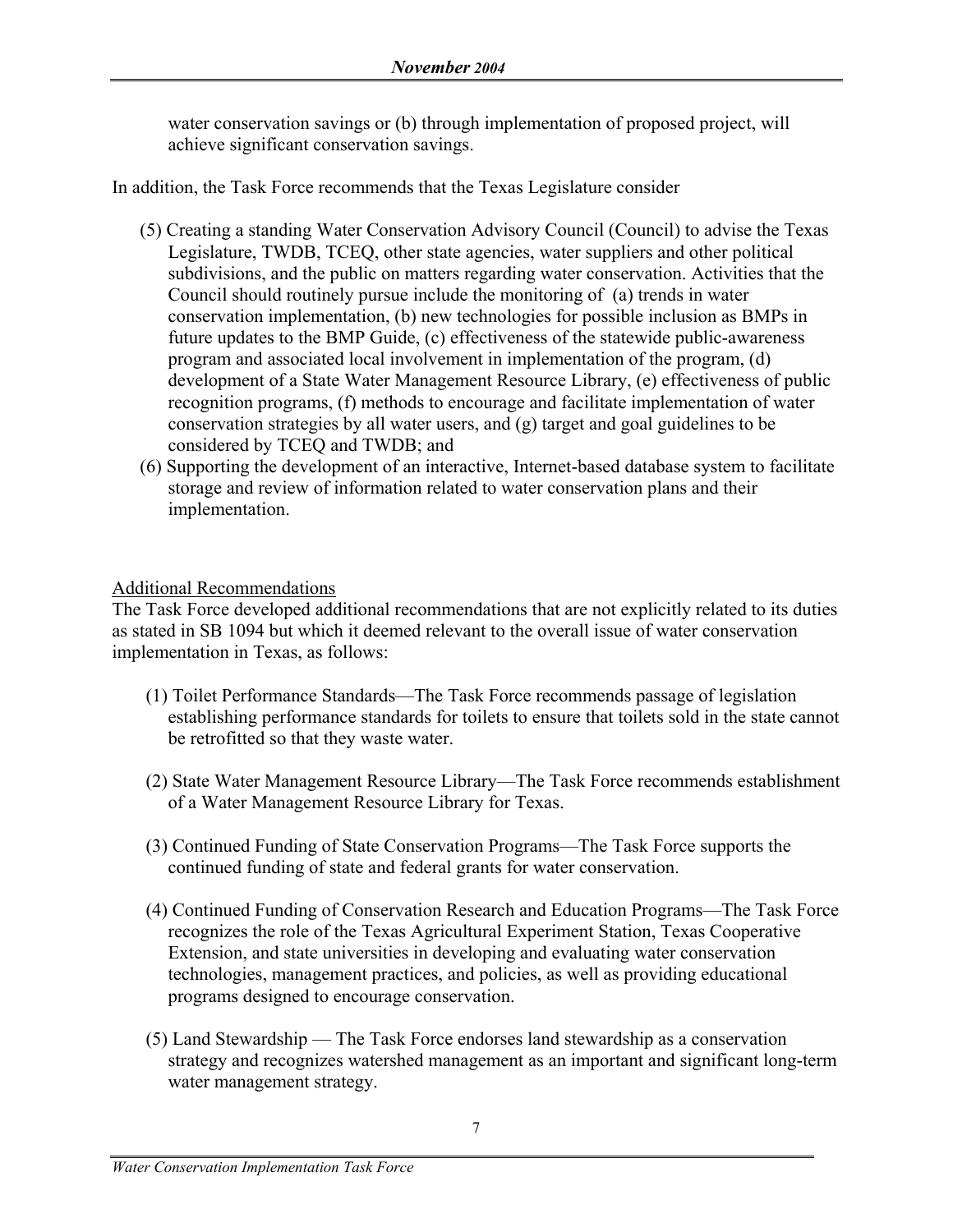- (6) Take or Pay Contracts The Task Force recommends establishing an interim study to examine the impacts, if any, of "take or pay" contracts on efforts to achieve water conservation and to make appropriate recommendations based on the findings of that examination.
- (7) PET Network The Task Force recommends expanding funding of Texas A&M University System's potential evapotranspiration (PET) network in order that more weather stations are online and a larger number of water users can use evapotranspiration (ET) to determine adequate levels of water to meet outdoor water demands.
- (8) Coordinate Rules Regarding Conservation and Distribution System Requirements The Task Force recognizes the potential need to coordinate water conservation goals with the variance process for establishing alternative minimum pumping capacity of distribution systems pursuant to 30 TAC Chapter 290.45.
- (9) Provide Protection from Cancellation of Water Rights Due to Conservation The Task Force recommends protecting that portion of a water right associated with water saved because of the implementation of a water conservation project or a best-management practice from cancellation due to nonuse.
- (10) Residential End-Use Studies The Task Force recommends conducting "end-use" studies to provide more accurate data about the current residential water demand in various regions of the state.
- (11) Provide Assistance in Bridging Conservation Funding Gaps The Task Force recommends assisting communities to bridge potential funding gaps associated with water conservation efforts.
- (12) Provide Additional Funding for Water Use Data The Task Force recommends providing additional funding for additional collection, review, analysis, and dissemination of data on water use in Texas.

## *Measure of Success*

The true measure of the Task Force's success in accomplishing its duties will be whether water conservation strategies are implemented in Texas that enable the state to meet water-supply challenges facing Texas over the next 50 years and beyond. Meeting these challenges will require directly linking water resource planning, strategy development, and strategy implementation. The Task Force went to great lengths to consider this linkage in developing this report and the BMP Guide. It is the Task Force's collective and sincere hope that the contents and spirit of this report and the BMP Guide result in actual, permanent, and substantial water savings to help Texas meet its future water needs.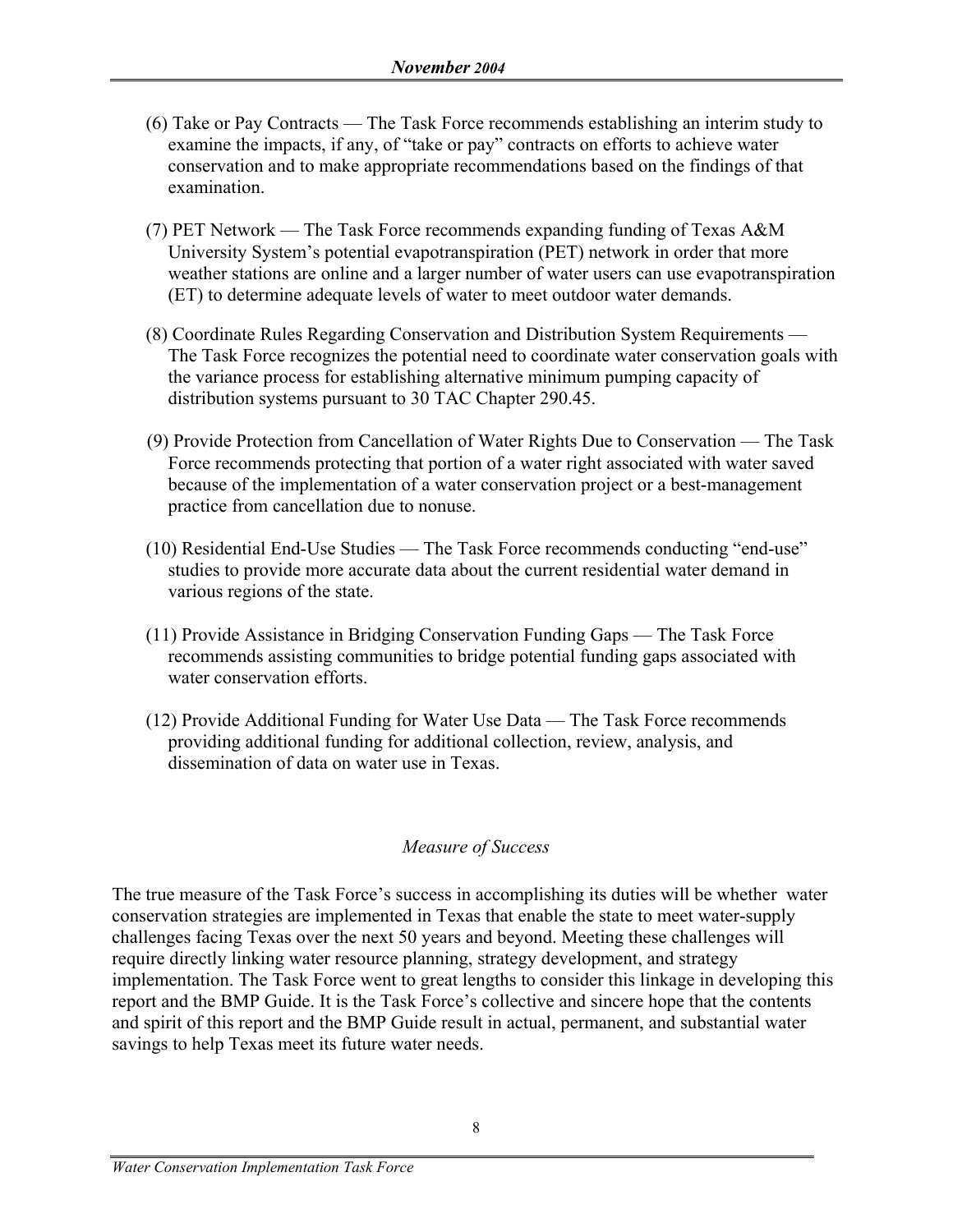

## **Figure 1: Map of the Regional Water Planning Areas**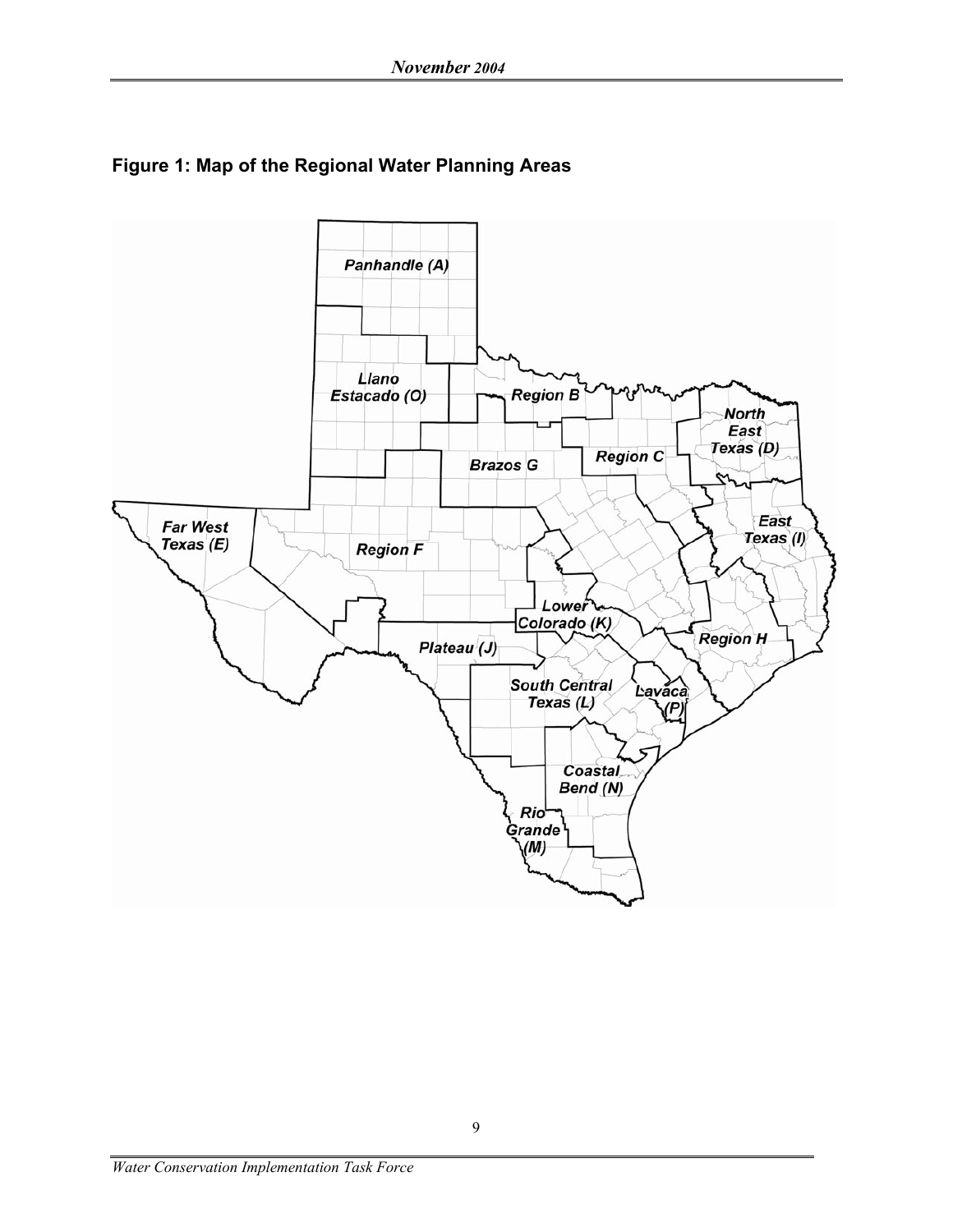#### **II – INTRODUCTION**

Dating back to 1917, Texas has had a long history of addressing water conservation. Initially, and for many years, the idea of conservation meant development of water resources such as reservoir projects. In 1985, the definition of conservation was amended to include reducing water consumption, reducing waste, improving efficiency in the use of water, and increasing the recycling and reuse of water. SB 1, the omnibus water legislation passed in 1997, contained water conservation provisions requiring all major water-rights holders (municipal and industrial rights of 1,000 acre-feet or more per year and irrigation rights of 10,000 acre-feet or more per year) to develop, submit, and implement water conservation plans. The Texas Legislature passed numerous water conservation bills in 2003, including establishment of the Water Conservation Implementation Task Force.

The 2002 State Water Plan documents a 22-gpcd savings from year-2000 rates of municipal use by 2050, resulting primarily from continued implementation of more efficient plumbing code requirements. These water conservation measures are projected to save an estimated 976,000 AFY by 2050.

With the passage of SB 1094 in 2003, the Texas Legislature created the Water Conservation Implementation Task Force. In SB 1094, the Legislature directed the Task Force to review, evaluate, and recommend optimum levels of water-use efficiency and conservation for the state. In addition, the Legislature directed the Task Force to develop a BMP Guide for use by Planning Groups and political subdivisions responsible for water-delivery service.

This report and the BMP Guide are tangible results of the Task Force's efforts to fulfill its duties under SB 1094. The Task Force agrees with and supports Chairman Robert Puente's assessment of these results: "The work of the Water Conservation Implementation Task Force has been instrumental in developing the tools we need to ensure optimum utilization of water conservation to meet Texas' future needs."

#### *Membership Selection*

The Texas Legislature directed TWDB to select individuals who would be willing to serve voluntarily on the Task Force. TWDB was careful to do so in a manner that was consistent with the Legislature's expressed intent—that the members "represent the following entities and interest groups from applicants recommended by the following:

- (1) Texas Commission on Environmental Quality;
- (2) Texas Department of Agriculture;
- (3) Texas Parks and Wildlife Department;
- (4) Texas State Soil and Water Conservation Board;
- (5) Texas Water Development Board;
- (6) regional water planning groups;
- (7) federal agencies;
- (8) municipalities;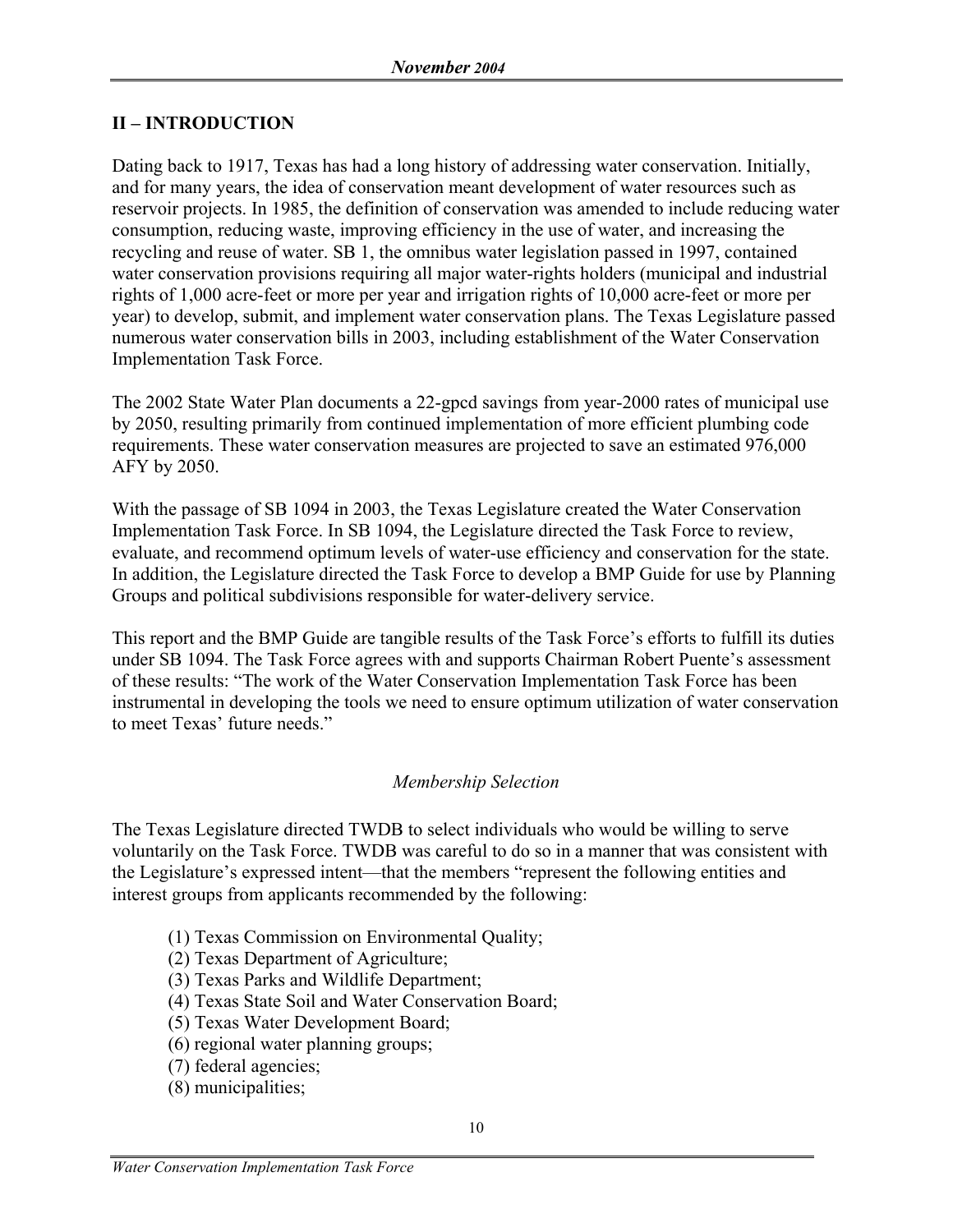- (9) groundwater conservation districts;
- (10) river authorities;
- (11) environmental groups;
- (12) irrigation districts;
- (13) industries;
- (14) institutional water users;
- (15) professional organizations focused on water conservation; and
- (16) higher education."

In June 2003, the TWDB contacted a large number of water conservation and water-supply planning entities and organizations to solicit their nominations for membership on the Task Force, and by the end of July 2003 the TWDB had received 89 nominations. TWDB evaluation of the nominees was based on a number of factors, including nominees' demonstrated knowledge of water conservation issues, water-planning experience, commitment to serve, and ability to enhance the group's overall cultural and geographic diversity.

On September 17, 2003, after considerable input from a large number of water conservation and water-supply planning entities and organizations, TWDB approved 32 individuals to serve on the Task Force. A number of individuals approved for membership provided expertise in various areas and were capable of representing more than 1 of the 16 entities and/or interests enumerated in SB 1094. In terms of geographic diversity, 15 of the 16 Regional Water Planning Areas are represented by at least 1 member on the Task Force.

TWDB is confident that the selection process and composition of the Task Force membership meet the spirit and expressed intent of SB 1094. Summary biographical information on each of the 32 members of the Task Force can be reviewed in Appendix B.

#### *Organization of Work*

The Task Force was directed by the Texas Legislature in SB 1094 to review, evaluate, and recommend optimum levels of water-use efficiency and conservation for the state by

- (1) Identifying, evaluating, and selecting best-management practices (BMPs)for municipal, industrial, and agricultural water uses and evaluating the costs and benefits for the selected best-management practices;
- (2) Evaluating the implementation of water conservation strategies recommended in Regional and State Water Plans;
- (3) Considering the need to establish and maintain a statewide public -awareness program for water conservation;
- (4) Evaluating the proper role, if any, for state funding of incentive programs that may facilitate the implementation of best-management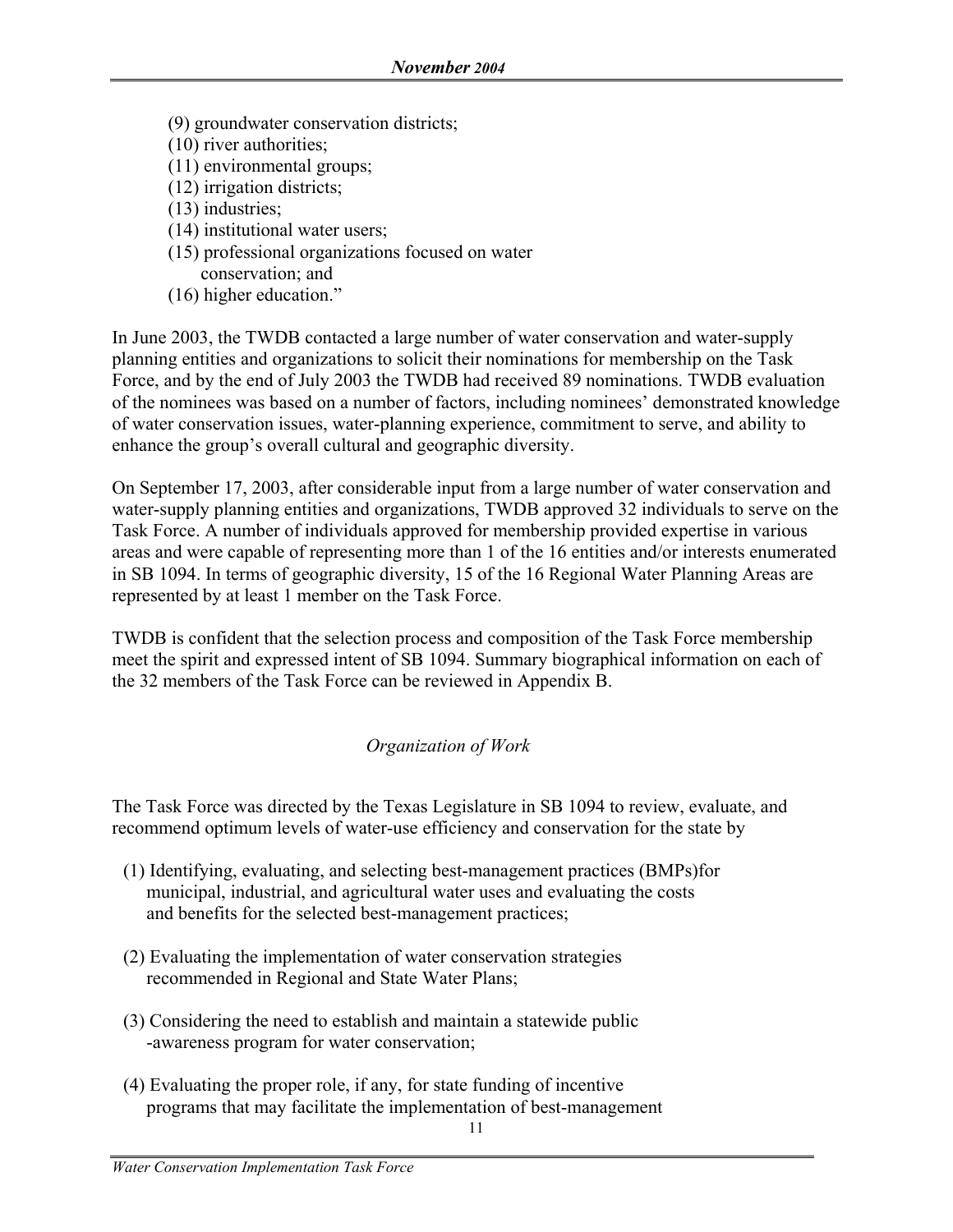practices and water conservation strategies;

- (5) Advising the TWDB and TCEQ on
	- (A) a standardized methodology for reporting and using per-capita water-use data;
	- (B) establishing per-capita water-use targets and goals, accounting for such local effects as climate and demographics; and
	- (C) other possible uses as appropriate; and
- (6) Evaluating the appropriate state oversight and support of any conservation initiatives adopted by the Legislature.

The Task Force did its best to remain focused by continually referring to provisions of SB 1094. The work of the Task Force was organized into six tasks numbered in a manner consistent with the sequence of duties enumerated in Section 3 of SB 1094.

The six tasks are identified in this document as

| Task One: Best-Management Practices Guide                           |
|---------------------------------------------------------------------|
| Task Two: Evaluation of Regional Implementation of Water            |
| <b>Conservation Strategies</b>                                      |
| Task Three: Statewide Public-Awareness Program                      |
| Task Four: State Funding of Incentive Programs                      |
| Task Five: Targets and Goals for Per-Capita Water Use               |
| Task Six: Evaluation of State Oversight and Support of Conservation |

In SB 1094, the Legislature directed the Task Force to develop a guide that would identify, evaluate, and select best-management practices (BMPs) for municipal, industrial, and agricultural water uses. The Task Force took its cue from the Legislature and recognized the potential value of utilizing these three sectors of water uses in the broader context of many of its duties under SB 1094. From its own membership, the Task Force formed municipal, industrial, and agricultural subgroups, which were responsible for initial development of BMP lists for a particular water-use sector. In addition, subgroups were responsible for identifying issues relevant to a sector vis-à-vis full Task Force consideration of Tasks One, Two, Four, and Five. Tasks Three and Six were considered solely by the full membership of the Task Force.

The Task Force agreed that all substantive decisions and/or recommendations made by the subgroups were to be reported back to the full membership for their consideration and final disposition. Formation of the subgroups provided a helpful focus on the issues and had the added benefit of achieving a voluntary division of labor based on individual member expertise and interest. Task Force members were encouraged to serve on as many subgroups as they wished, and many served on more than one subgroup.

The operational approach adopted and practiced by the Task Force included

(1) Holding agenda-driven, all-day meetings of the full Task Force at a location in or near Austin at least once a month beginning in September 2003. (The Task Force held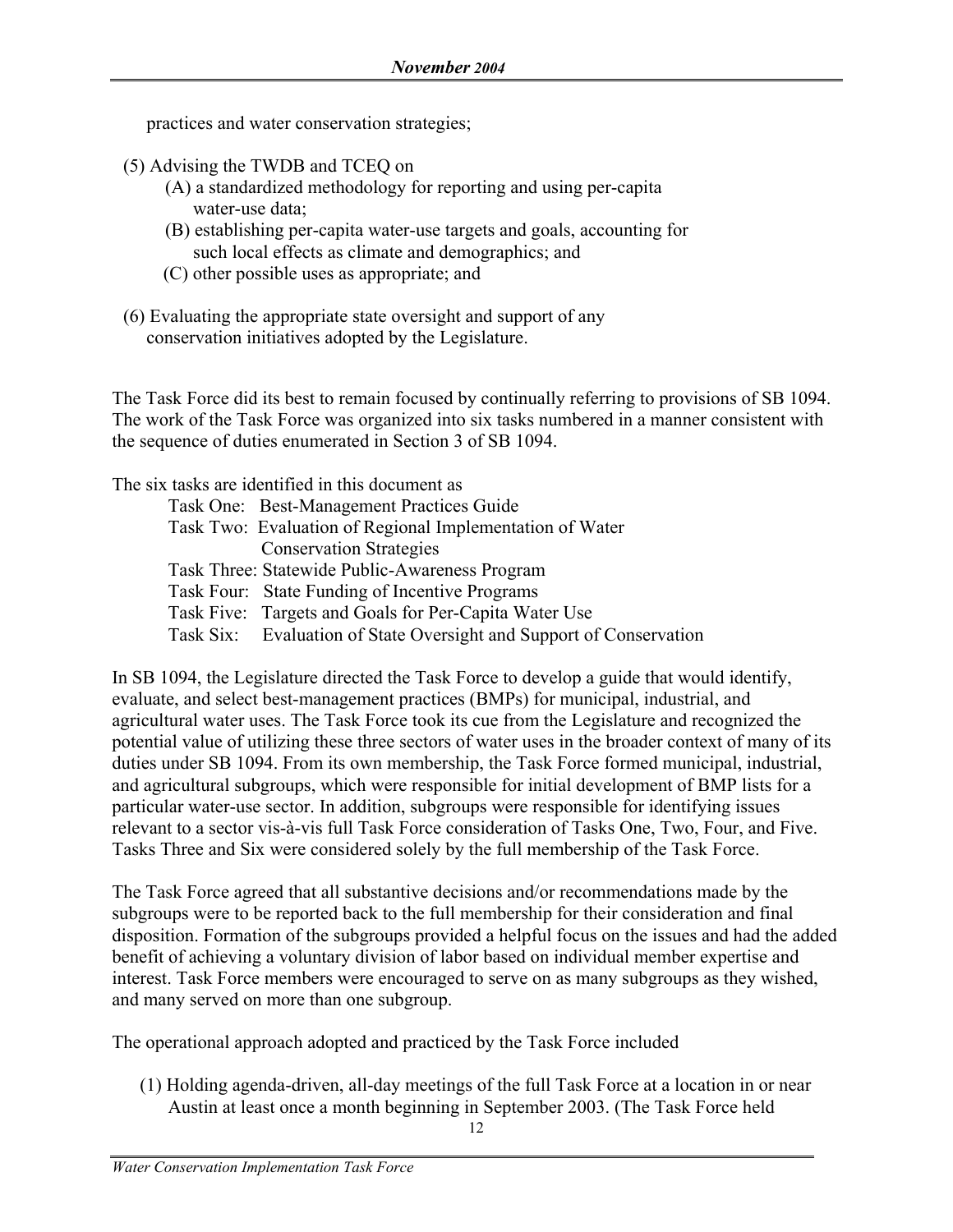monthly meetings between September 2003 and September 2004, except for December 2003 owing to holiday-season scheduling difficulties),

- (2) Holding subgroup meetings or discussions as needed in person and/or via teleconference or the Internet,
- (3) Pursuing consensus on substantive decisions made by the full Task Force but accepting the passage of motions by a majority vote on the basis of affirmation by two-thirds of the voting Task Force members present, and
- (4) Agreeing that Task Force meetings would be posted and open to the public and provide an opportunity for public comment.

#### **The Task Force adopted the following working definition of** *conservation***:**

**"Those practices, techniques, programs, and technologies that will protect water resources, reduce the consumption of water, reduce the loss or waste of water, improve the efficiency in the use of water, or increase the recycling and reuse of water so that a water supply is made available for future or alternative uses."** 

Task Force adoption of a working definition for *conservation* was not intended to serve as a recommendation that the Legislature consider changing the existing definition of *conservation* in the Texas Water Code but to serve as an aid to the reader in understanding what is meant by the term *conservation* in this report.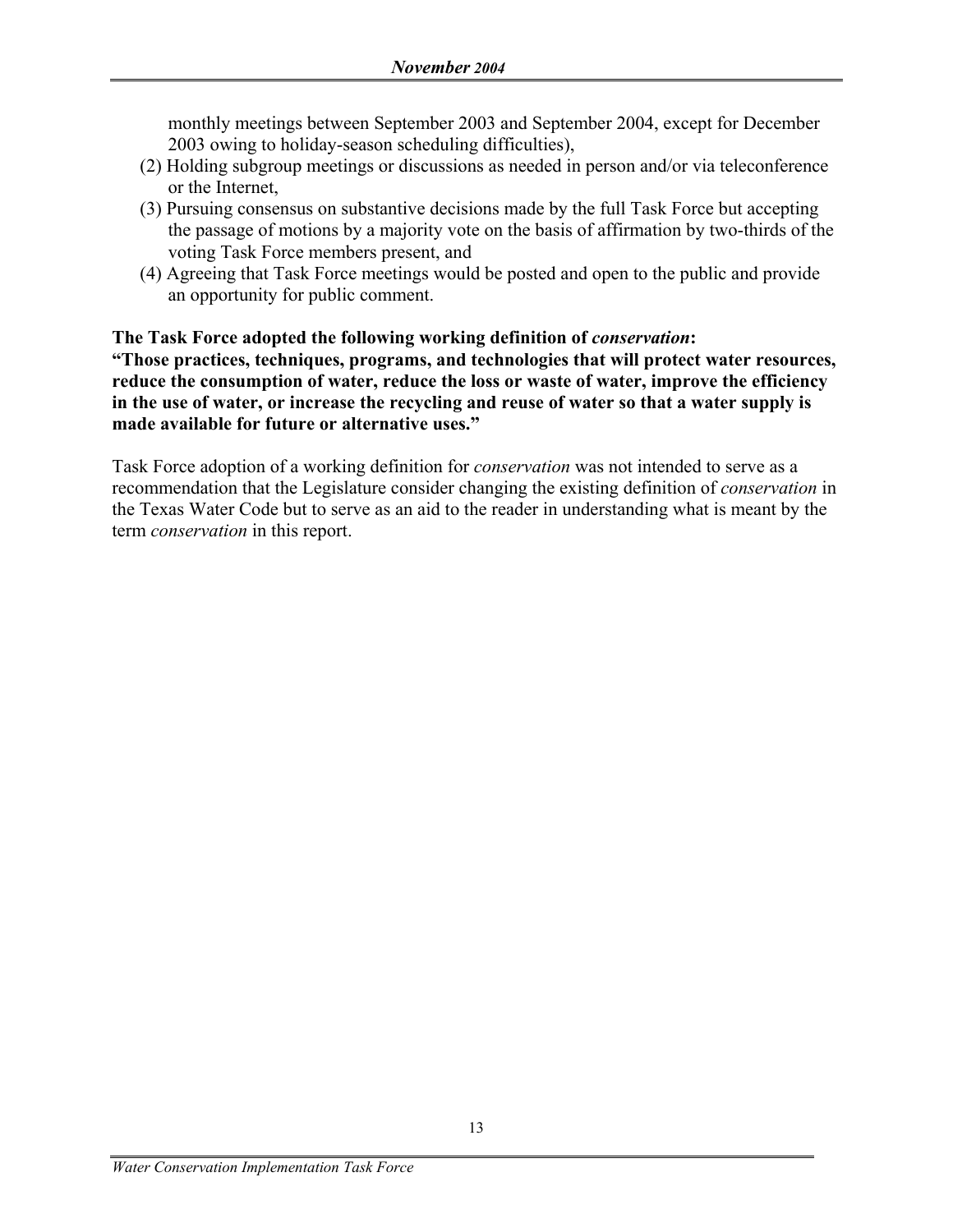## **III – TASKS AND ASSOCIATED RECOMMENDATIONS**

This chapter is divided into six primary sections. The six sections are assigned a task number from one to six and arranged in a sequence reflecting duties enumerated in SB 1094.

## *TASK ONE: BEST-MANAGEMENT PRACTICES*

*Identifying, evaluating, and selecting best-management practices for municipal, industrial, and agricultural water uses and evaluating the costs and benefits for the selected best-management practices.* 

#### Introduction

The 2002 State Water Plan documents that the current water supply will be unable to meet the demand for water over the next 50 years during extended periods of drought. The 2002 State Water Plan projects that continuous improvement of conservation practices and strategies is expected to reduce per-capita municipal water demand by 22 gallons per capita per day (gpcd) from a statewide average of 181 gpcd in 2000 to 159 gpcd in 2050. This projected reduction in municipal demand is due largely to statewide implementation of more efficient plumbing-fixture codes established by state and federal law.

Total water conservation as reflected in the 2002 State Water Plan will save approximately two million AFY by 2050—a significant sum and a vital element of the state's plan to address the projected 7.5 million AFY shortfall. Of this total, the expected savings due solely to more efficient plumbing fixtures is approximately 976,000 AFY. Water conservation strategies included in the 2002 State Water Plan make up the remaining approximately one million AFY. Of this, approximately 867,000 AFY is expected to be saved by agricultural conservation projects, with approximately 68,000 AFY conserved by municipal projects.

The 2002 State Water Plan contains limited specificity in many cases regarding conservation strategies, implementation strategies, cost estimates of water savings, cost effectiveness, public acceptance, or impact on water and wastewater facility plans, rates and revenues, or the environment. Regional planning groups listing water conservation as a means of meeting future identified water shortages expressed difficulty in obtaining information about the elements of successful conservation programs, good cost estimates, and reliable water savings estimates in water resource planning.

In developing the BMP Guide, the Task Force intended to provide a means by which all users of the BMP Guide could derive the information listed in the previous paragraph.

The BMP Guide is intended for use as a resource for

- Planning Groups
- Water providers, including political subdivisions responsible for water delivery service and for developing and implementing water conservation plans.
- Municipal, agricultural, or industrial water users when developing water conservation plans in response to local or regional needs.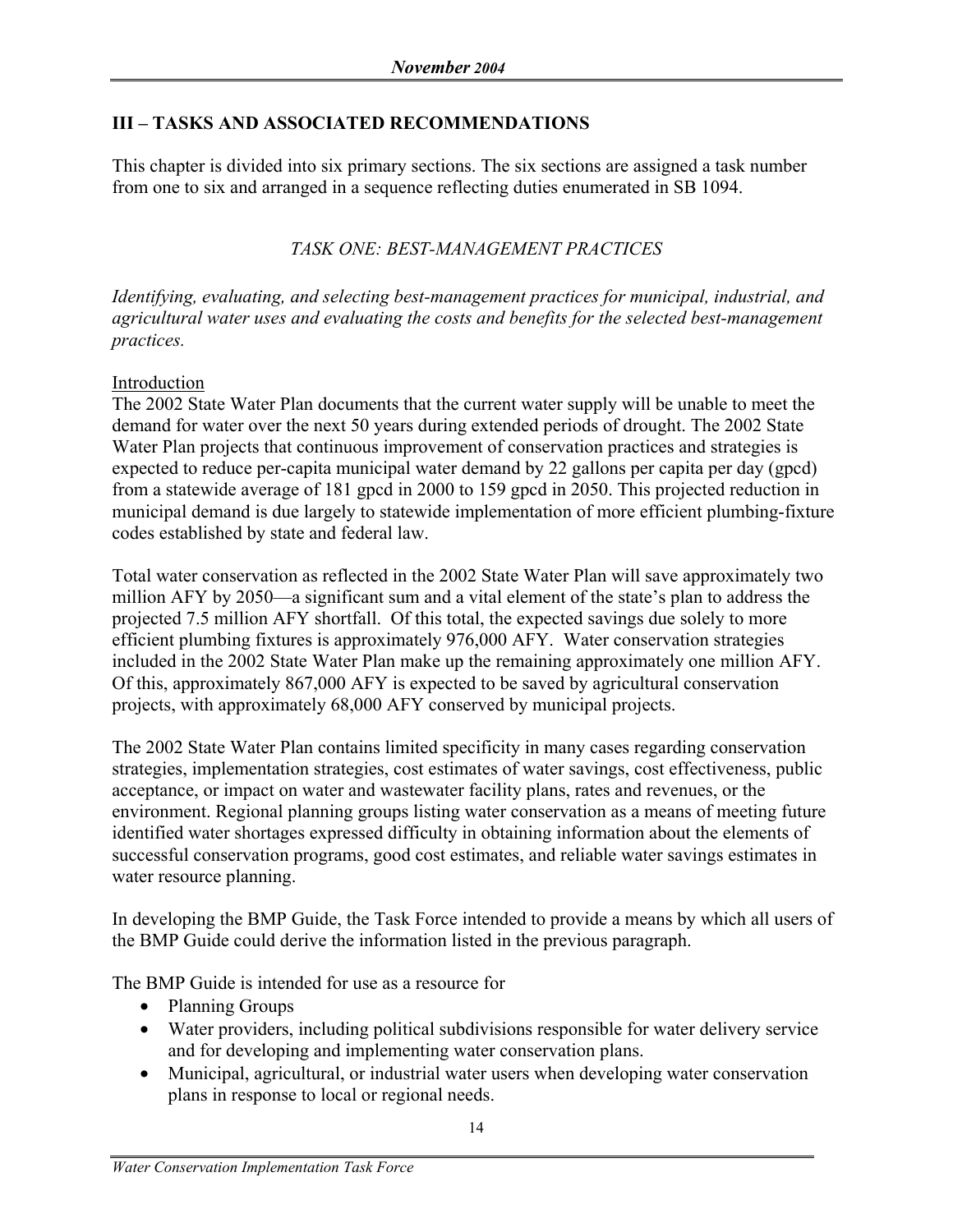Although the Task Force has attempted to provide a wide variety of options, local factors may dictate that practices not listed in this document or some variation of a listed practice would be more appropriate to some areas. In such cases, the structure of these BMPs may serve as a template and guide for development of local plans. Public acceptance is an essential component of success in water conservation.

For example, the Task Force adopted a set format for water conservation BMPs that includes several essential components: a specific practice for which there is science-based or field-based evidence of success, a quantified amount of water savings or a method for deriving that amount, a specific time frame for implementation, an evaluation method, and a cost-efficiency analysis.

Several of these practices involve measurement rather than actual conservation practice. Measurement is the essential initial and final determination of the effectiveness of the practice. Experience has shown that in many cases, the act of measuring alone brings awareness that leads to more efficient water-use practices.

#### Limitations of the BMP Guide

**The BMP Guide is not a regulatory document**. Strategies in the BMP Guide use existing technology and practices generally accepted by Task Force conservation experts to have been effective in water conservation programs.

The Guide is not a design manual; instead, it provides overviews of a number of BMPs and directs the user to relevant design and certification manuals, where appropriate. As technological advances occur, the BMP Guide will need to be updated to remain current with state-of-the-art practices.

Practices included in the BMP Guide incorporate latest technologies, as well as lessons learned from water conservation practices field-tested according to municipal, industrial, and agricultural interests. The Task Force envisions the BMP Guide as simply the first step in the development of a comprehensive and dynamic resource library. The resource library should include not only BMPs (subject to routine updating, modification, and revision as new data and technologies become available), but also actual, documented conservation case studies, technical papers on water-use technologies, public policy information, and water conservation planning information. To be most useful, the library should be online, and procedures should be defined to accept additions and revisions to the library. The Task Force suggests that the proposed Water Conservation Advisory Council take a leading role in this ongoing endeavor of building a water conservation information resource that will continue to serve the needs of the people of Texas.

Specific best-management practices contained in the BMP Guide include

#### **BMPS FOR MUNICIPAL WATER USERS:**

- 2.1 SYSTEM WATER AUDIT AND WATER LOSS
- 2.2 WATER CONSERVATION PRICING
- 2.3 PROHIBITION ON WASTING WATER
- 2.4 SHOWERHEAD, AERATOR, AND TOILET FLAPPER RETROFIT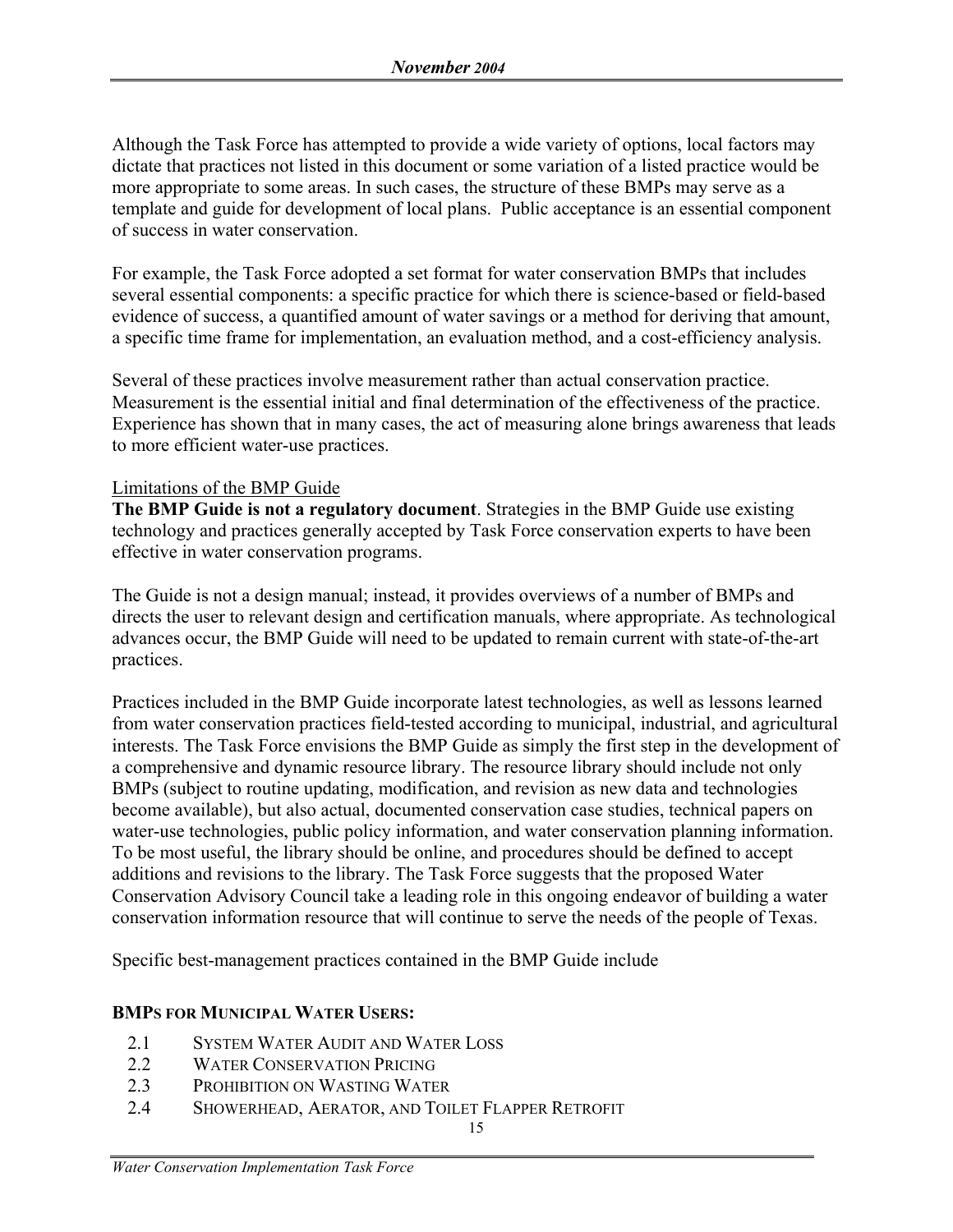- 2.5 RESIDENTIAL ULTRA-LOW-FLOW TOILET REPLACEMENT PROGRAMS
- 2.6 RESIDENTIAL CLOTHES WASHER INCENTIVE PROGRAM
- 2.7 SCHOOL EDUCATION
- 2.8 WATER SURVEY FOR SINGLE-FAMILY AND MULTI-FAMILY CUSTOMERS
- 2.9 LANDSCAPE IRRIGATION CONSERVATION AND INCENTIVES
- 2.10 WATER-WISE LANDSCAPE DESIGN AND CONVERSION PROGRAMS
- 2.11 ATHLETIC FIELD CONSERVATION
- 2.12 GOLF COURSE CONSERVATION
- 2.13 METERING OF ALL NEW CONNECTIONS AND RETROFITTING OF EXISTING **CONNECTIONS**
- 2.14 WHOLESALE AGENCY ASSISTANCE PROGRAMS
- 2.15 CONSERVATION COORDINATOR
- 2.16 REUSE OF RECLAIMED WATER
- 2.17 PUBLIC INFORMATION
- 2.18 RAINWATER HARVESTING AND CONDENSATE REUSE
- 2.19 NEW CONSTRUCTION GRAYWATER
- 2.20 PARK CONSERVATION
- 2.21 CONSERVATION PROGRAMS FOR INDUSTRIAL, COMMERCIAL, AND INSTITUTIONAL ACCOUNTS

#### **BMPS FOR INDUSTRIAL WATER USERS:**

- 3.1 INDUSTRIAL WATER AUDIT
- 3.2 INDUSTRIAL WATER WASTE REDUCTION
- 3.3 INDUSTRIAL SUBMETERING
- 3.4 COOLING TOWERS
- 3.5 COOLING SYSTEMS (OTHER THAN COOLING TOWERS)
- 3.6 INDUSTRIAL ALTERNATIVE SOURCES AND REUSE OF PROCESS WATER
- 3.7 RINSING/CLEANING
- 3.8 WATER TREATMENT
- 3.9 BOILER AND STEAM SYSTEMS
- 3.10 REFRIGERATION (INCLUDING CHILLED WATER)
- 3.11 ONCE-THROUGH COOLING
- 3.12 MANAGEMENT AND EMPLOYEE PROGRAMS
- 3.13 INDUSTRIAL LANDSCAPE
- 3.14 INDUSTRIAL SITE-SPECIFIC CONSERVATION

#### **BMPS FOR AGRICULTURAL WATER USERS:**

- 4.1 AGRICULTURAL IRRIGATION WATER-USE MANAGEMENT
	- 4.1.1 IRRIGATION SCHEDULING
	- 4.1.2 VOLUMETRIC MEASUREMENT OF IRRIGATION WATER USE
	- 4.1.3 CROP RESIDUE MANAGEMENT AND CONSERVATION TILLAGE
	- 4.1.4 ON-FARM IRRIGATION AUDIT
- 4.2 LAND-MANAGEMENT SYSTEMS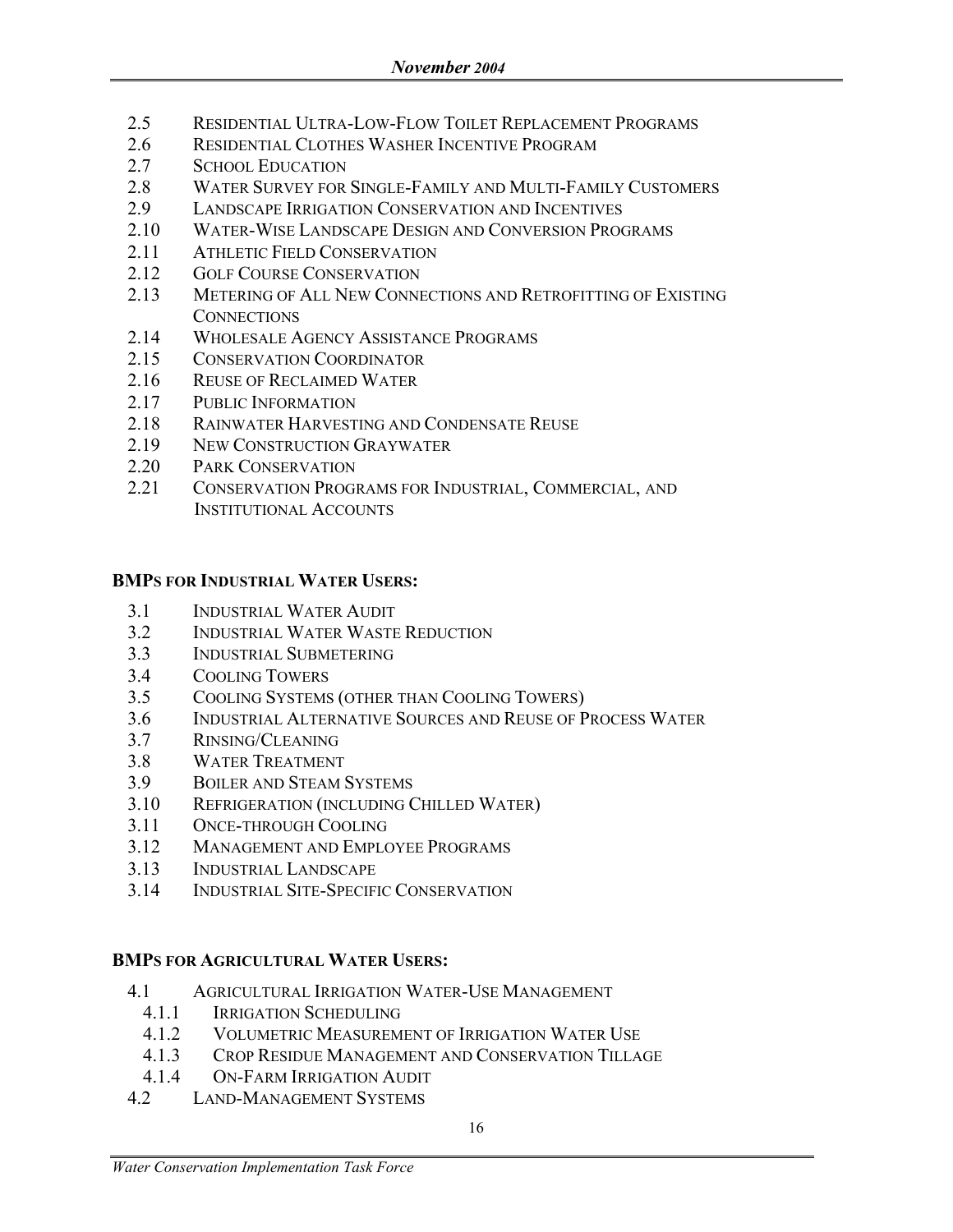- 4.2.1 FURROW DIKES
- 4.2.2 LAND LEVELING
- 4.2.3 CONTOUR FARMING
- 4.2.4 CONVERSION OF SUPPLEMENTAL IRRIGATED FARMLAND TO DRY-LAND FARMLAND
- 4.2.5 BRUSH CONTROL/MANAGEMENT
- 4.3 ON-FARM WATER-DELIVERY SYSTEMS
	- 4.3.1 LINING OF ON-FARM IRRIGATION DITCHES
	- 4.3.2 REPLACEMENT OF ON-FARM IRRIGATION DITCHES WITH PIPELINES
	- 4.3.3 LOW-PRESSURE CENTER PIVOT SPRINKLER IRRIGATION SYSTEMS
	- 4.3.4 DRIP/MICRO-IRRIGATION SYSTEM
	- 4.3.5 GATED AND FLEXIBLE PIPE FOR FIELD-WATER DISTRIBUTION SYSTEMS
	- 4.3.6 SURGE FLOW IRRIGATION FOR FIELD-WATER DISTRIBUTION SYSTEMS
	- 4.3.7 LINEAR-MOVE SPRINKLER IRRIGATION SYSTEMS
- 4.4 WATER DISTRICT DELIVERY SYSTEMS
	- 4.4.1 LINING OF DISTRICT IRRIGATION CANALS
	- 4.4.2 REPLACEMENT OF IRRIGATION DISTRICT CANALS AND LATERAL CANALS WITH **PIPELINES**
- 4.5 MISCELLANEOUS SYSTEMS
	- 4.5.1 TAILWATER RECOVERY AND REUSE SYSTEM
	- 4.5.2 NURSERY PRODUCTION SYSTEMS

## **Recommendation #1—BMPs are Voluntary**

Best-management practices contained in the BMP Guide are voluntary efficiency measures that save a quantifiable amount of water, either directly or indirectly, and can be implemented within a specified timeframe. The BMPs are not exclusive of other meaningful conservation techniques that an entity might use in formulating a state-required water conservation plan. At the discretion of each user, BMPs may be implemented individually, in whole or in part, or be combined with other BMPs or other water conservation techniques to form a comprehensive water conservation program. The adoption of any BMP is entirely voluntary, although it is recognized that once adopted, certain BMPs may have some regulatory aspects to them (e.g., implementation of a local city ordinance).

The Task Force unanimously agreed that the BMP Guide must be in accordance with the state's philosophy of region-based water planning. The Task Force firmly believes that applying a mandatory set of BMPs throughout Texas would **not** be appropriate. One size does not fit all in a state characterized by wide variations in climate, geography, municipal demographics, water utility and service profiles, and agricultural and industrial needs. State policies adopted to guide the implementation of water conservation, including water reuse, in Texas must acknowledge the fundamental decision-making primacy and prerogative of Planning Groups, municipalities, industrial and agricultural water users, and water providers.

The Task Force understands that a question has arisen as to how the BMP Guide might relate to the water conservation criteria to be used by TCEQ in reviewing and acting on applications for interbasin transfers of surface water. The Task Force believes that for purposes of action on an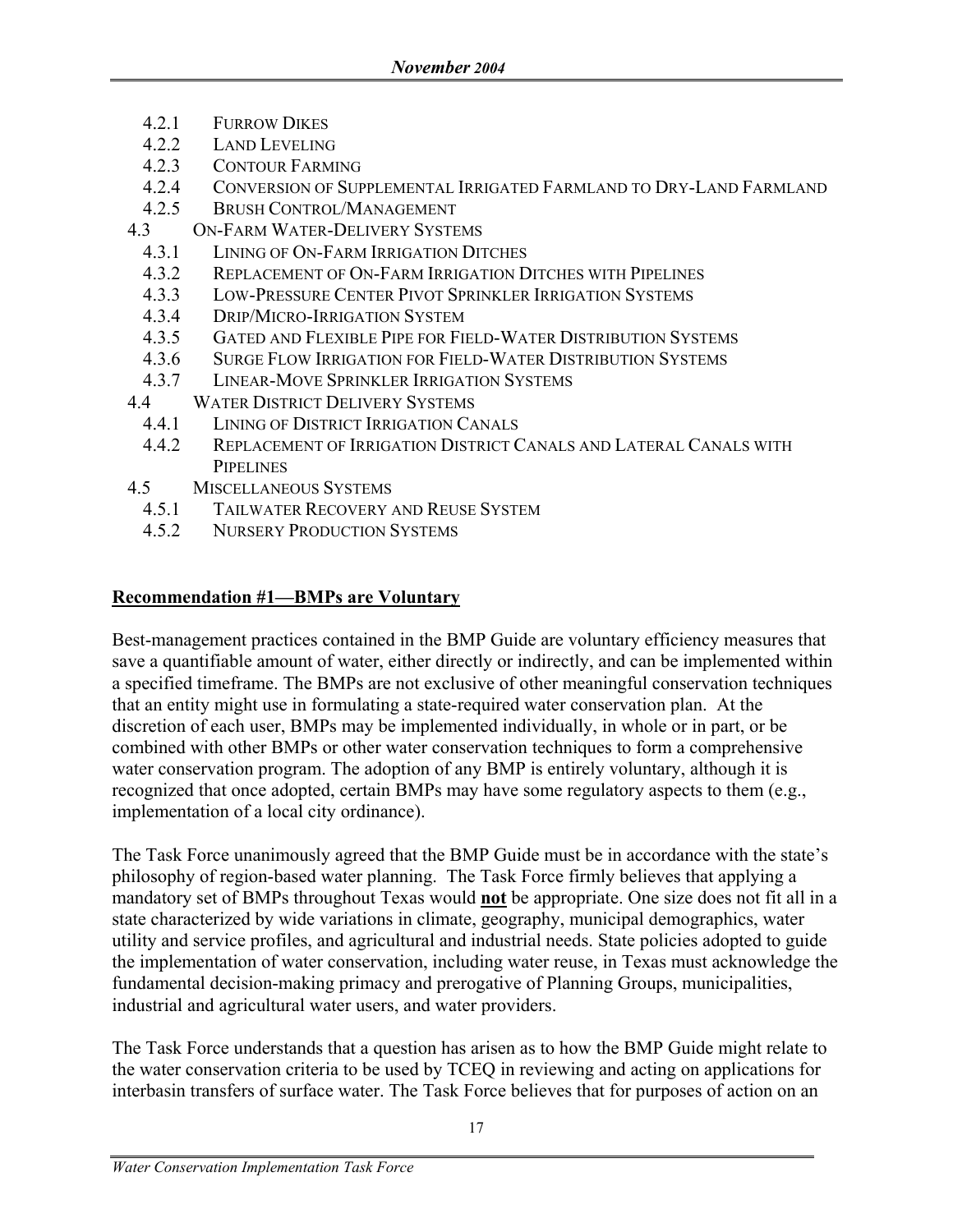interbasin transfer application the determination of what constitutes the "highest practicable levels of water conservation and efficiency achievable within the jurisdiction of the applicant" is a matter to be decided by TCEQ on a case-by-case basis. The Task Force is not attempting through the BMP Guide or the water conservation targets or goals to make that determination.

#### *TASK TWO: EVALUATION OF IMPLEMENTATION OF CONSERVATION STRATEGIES IN REGIONAL WATER PLANS*

#### *Evaluating the implementation of water conservation strategies recommended in Regional and State Water Plans.*

#### Introduction

The 2002 State Water Plan indicates that the current water supply will not be able to meet the demand for water over the next 50 years. The 16 Planning Groups recommended that water conservation be utilized to meet the needs, at least partly, of 205 Water User Groups (municipal, industrial, and agricultural). The projected savings from the recommended conservation-based water management strategies are approximately one million AFY by 2050. In addition, the 2002 State Water Plan also projects that if implementation of known technology occurs on a continuing basis, another one million AFY of conservation savings may be realized by 2050. According to a volumetric comparison, approximately 13.5 percent of the water to meet needs in the Regional Water Plans will result from a variety of water conservation strategies other than reuse (Figure 2).

The Planning Groups expressed difficulty in the first round of regional water planning in developing a science-based evaluation for the implementation of water conservation strategies. With greater focus on conservation in the next round of planning and an aggressive implementation effort, the most optimistic prediction of conservation strategies will not be enough to fully close the 7.5-million-AFY gap. Future plans must include water management strategies to eliminate this shortfall.

On behalf of the Task Force, TWDB staff conducted a two-part survey to determine implementation of water conservation strategies, including water-reuse strategies, recommended in the adopted 2001 Regional Water Plans.

## **Implementation of Water Conservation Strategies Other Than Water Reuse**

A survey was conducted to evaluate the status of implementation of water conservation strategies (other than water reuse) included in the 2001 Regional Water Plans and scheduled for completion by the year 2010 to produce water savings.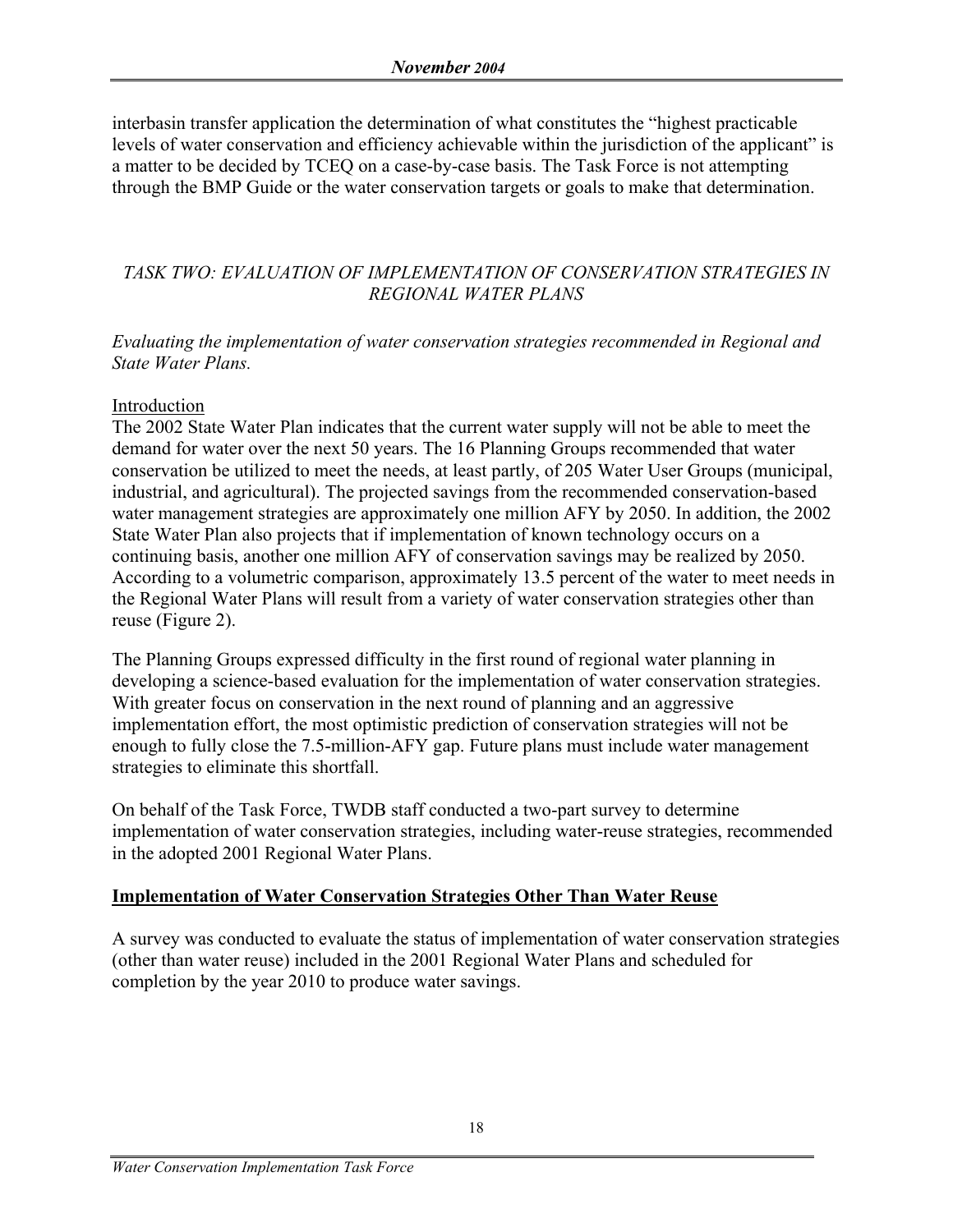



recovery, and contract renewals from systems with a mixed supply of groundwater and surface water.

## Background

In the 2001 Regional Water Plans, a total of 613 Water User Groups (WUG's) show a watersupply need for 2010. In the 2001 Plans, 120 (19 percent) of the 613 WUG's with needs include water conservation as a water management strategy to meet those needs, either in whole or in part.

## Survey Procedure

At the direction of the Task Force, TWDB staff conducted a survey of WUG's with water conservation strategies garnering in excess of 1,000 AFY in water savings. Strategies were considered to be in the process of implementation if there was tangible progress toward implementation (i.e., money budgeted, contracts, completed installations).

The accompanying table (Table 1) includes data from the surveys. Although the survey data are not 100-percent inclusive of all potential water conservation strategies, they do represent most of these strategies.

Surveys were conducted for 49 of the 51 WUG's with conservation strategies over 1,000 AFY. Two WUG's were not surveyed because of an inability to make contact with a representative of these WUG's.

## Results

In the 2001 Regional Water Plans, eight of the Planning Groups did not include any water conservation strategies, other than reuse, for 2010 to meet identified water-supply needs; these include Regions A, B, C, D, E, I, J, and P. The other eight regions included a total of approximately 540,600 AFY of water conservation strategies. Of the 120 WUG's utilizing water conservation strategies, 51 included a conservation project(s) providing over 1,000 AFY in water savings.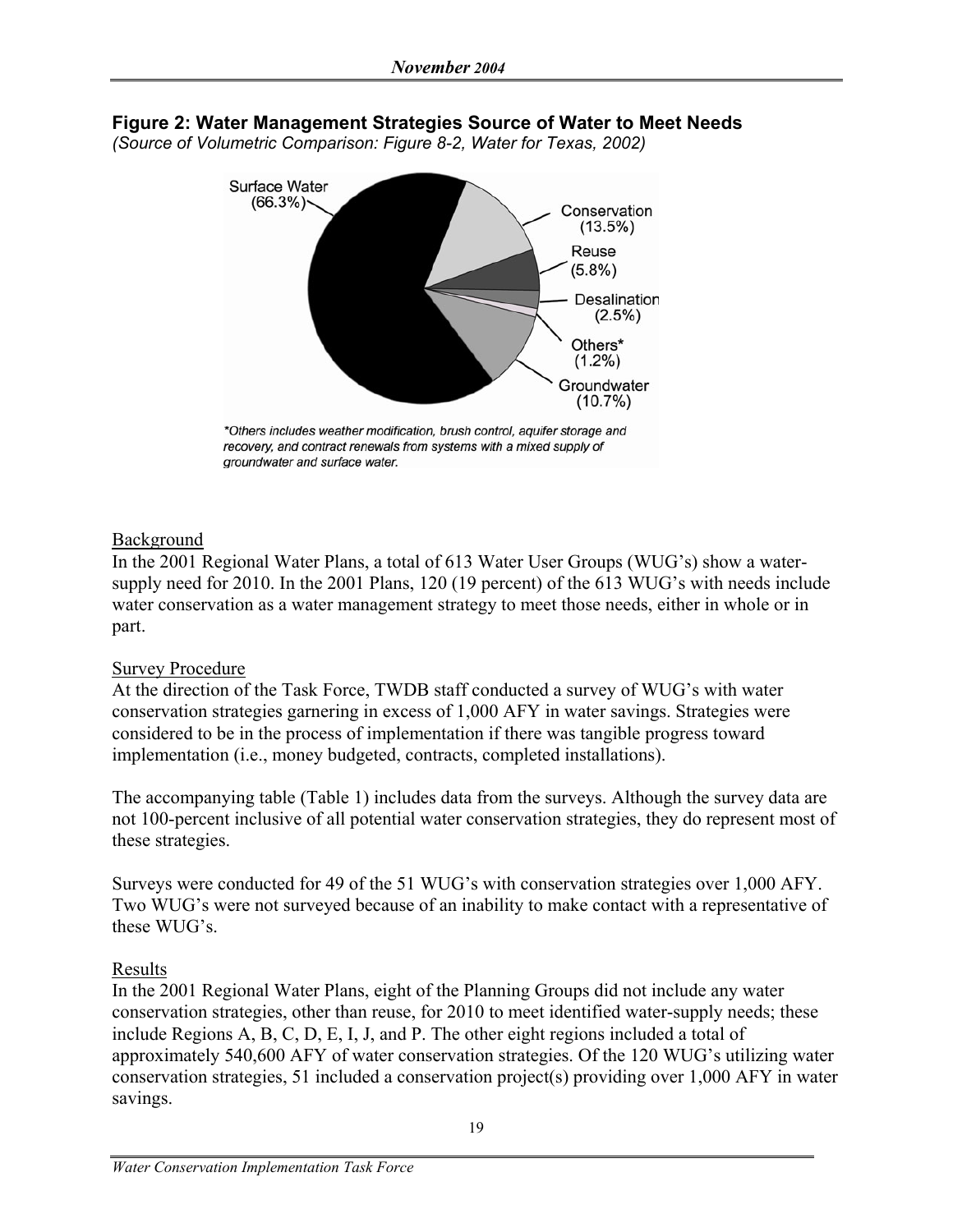## **Table 1: Water Conservation Strategies (> 1,000 AFY) in the 2001 Regional Water Plans Scheduled for Completion by 2010**

|        | Water             | <b>Strategies</b> | <b>Strategies</b> |                   | Number of         |                   |
|--------|-------------------|-------------------|-------------------|-------------------|-------------------|-------------------|
|        | Conservation      | Being             | Being             |                   | <b>Strategies</b> | Number of         |
|        | <b>Strategies</b> | Implemented       | Implemented       | Number of         | <b>Not</b>        | <b>Strategies</b> |
| Region | $(in$ AFY $)$     | (by Volume)       | (by Percent)      | <b>Strategies</b> | Surveyed          | Implemented       |
| A      |                   |                   |                   |                   |                   |                   |
| B      |                   |                   |                   |                   |                   |                   |
| C      |                   |                   |                   |                   |                   |                   |
| D      |                   |                   |                   |                   |                   |                   |
| E      |                   |                   |                   |                   |                   |                   |
| F      | 46,088            | 39,910            | 87                | 9                 | 1                 | 7                 |
| G      | 3,695             | 2,200             | 60                | $\overline{2}$    | 0                 |                   |
| H      | 41,051            | 39,975            | 97                | 6                 | 1                 | 5                 |
|        |                   |                   |                   |                   |                   |                   |
| J      |                   |                   |                   |                   |                   |                   |
| K      | 117,996           | 117,996           | 100               | 9                 | 0                 | 9                 |
|        | 67,088            | 67,088            | 100               | 7                 | 0                 | $\overline{7}$    |
| M      | 103,446           | 103,446           | 100               | 9                 | 0                 | 9                 |
| N      | 2,388             | 1,226             | 51                | $\overline{2}$    | 0                 |                   |
| O      | 158,832           | 158,832           | 100               | 7                 | 0                 | 7                 |
| P      |                   |                   |                   |                   |                   |                   |
| Total: | 540,584           | 530,673           | 98                | 51                | $\overline{2}$    | 46                |

Respondents indicated that some form of activity is occurring for 46 of these strategies and that some level of implementation is present for about 98 percent of the conservation strategies by volume identified for 2010.

#### **Implementation of Water-Reuse Strategies**

A survey was conducted to evaluate the status of implementation of water-reuse strategies for 2010 included in the 2001 Regional Water Plans for those Water User Groups (WUGs) with a water-supply need.

#### Survey Procedure

At the direction of the Task Force, TWDB staff conducted a survey of the WUGs with waterreuse strategies. Strategies were considered to be in the process of implementation if there had been tangible progress (i.e., money budgeted, contracts, completed installations).

- (1) Attempts were made to contact all WUGs with reuse strategies. The WUGs were contacted by mail, by phone, or in person.
- (2) If the contact knew of a specific instance of reuse-strategy implementation, it was considered tangible progress.
- (3) If nothing had been done to address a reuse strategy, the contact was asked why, and replies were documented in a comments section.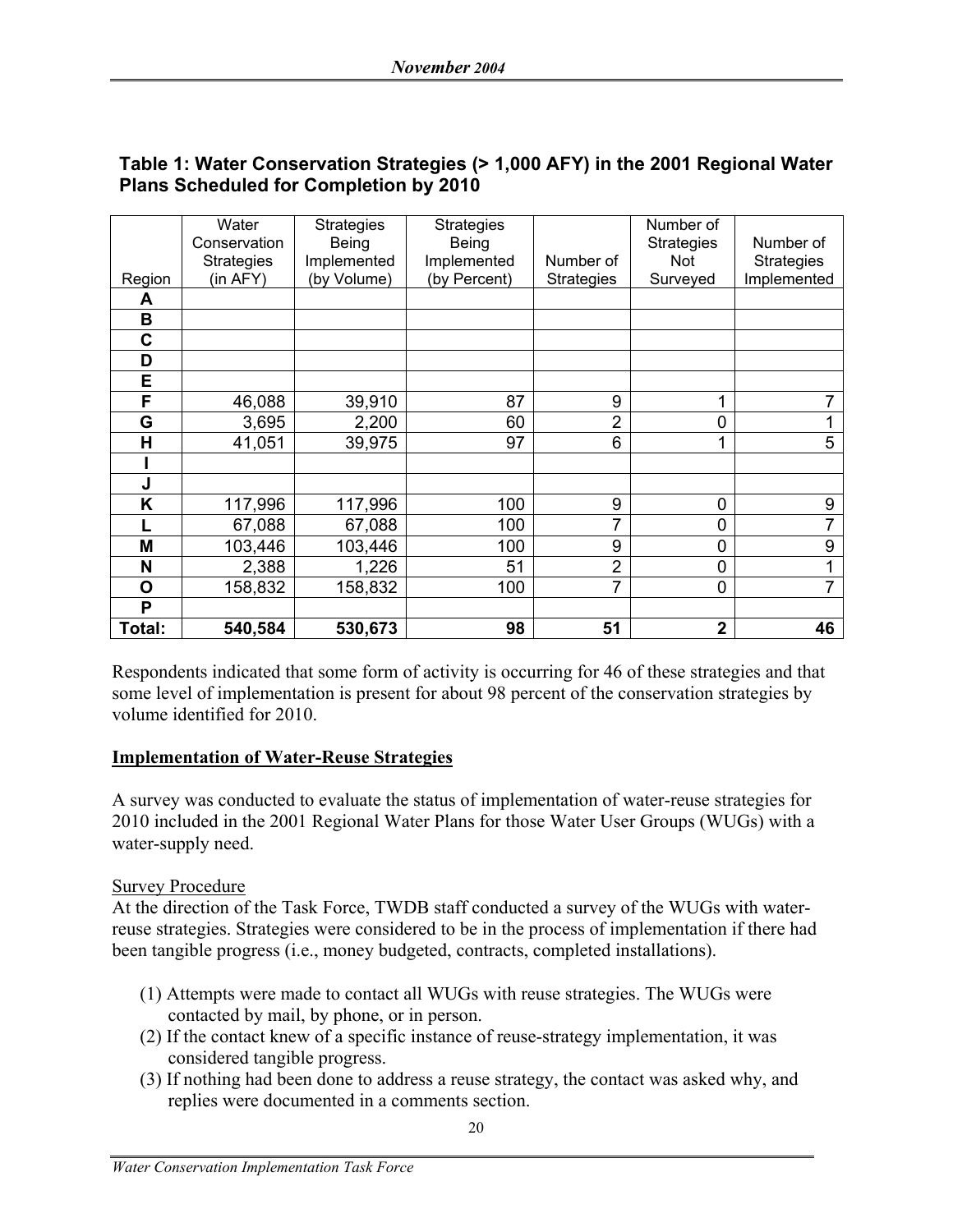The accompanying table (Table 2) includes data from the surveys on implementation of major water-reuse strategies providing water in 2010 or before. Although this survey included all reuse strategies, the table summarizes only reuse strategies over 1,000 AFY, to be consistent with the previously completed survey of conservation strategies other than reuse. Additional information regarding all strategies is discussed next.

| Table 2: Water Reuse Strategies (> 1,000 AFY) in the 2001 Regional Water Plans |  |
|--------------------------------------------------------------------------------|--|
| <b>Scheduled for Completion by 2010</b>                                        |  |

|        | Water             | <b>Strategies</b> | <b>Strategies</b> |                   |                   | Number of         |
|--------|-------------------|-------------------|-------------------|-------------------|-------------------|-------------------|
|        | Reuse             | Being             | Being             |                   | Number of         | <b>Strategies</b> |
|        | <b>Strategies</b> | Implemented       | Implemented       | Number of         | <b>Strategies</b> | Not               |
| Region | (in AFY)          | (by volume)       | (by percent)      | <b>Strategies</b> | Implemented       | Surveyed          |
| A      | 9,700             | 7,700             | 79                | 2                 |                   |                   |
| В      |                   |                   |                   |                   |                   |                   |
| C      | 66,744            | 66,244            | 99                | 23                | 19                | $\overline{2}$    |
| D      |                   |                   |                   |                   |                   |                   |
| E      | 19,000            | 19,000            | 100               | 1                 | 1                 | 0                 |
| F      | 4,734             | 2,234             | 47                | $\overline{2}$    | 1                 | 0                 |
| G      | 5,000             | 5,000             | 100               | 3                 | $\overline{2}$    | 0                 |
| н      | 92,224            | 90,700            | 98                | $\overline{2}$    | 1                 | $\mathbf 0$       |
|        |                   |                   |                   |                   |                   |                   |
|        |                   |                   |                   |                   |                   |                   |
| K      | 102,934           | 102,934           | 100               | $\overline{4}$    | $\overline{4}$    | 0                 |
|        | 19,826            | 19,826            | 100               | 1                 |                   | 0                 |
| Μ      | 11,106            | 9,194             | 83                | 9                 | 7                 | 0                 |
| N      | 1,027             | 0                 | 0                 | 1                 | 0                 | $\mathbf{0}$      |
| O      |                   |                   |                   |                   |                   |                   |
| Р      |                   |                   |                   |                   |                   |                   |
| Total: | 332,295           | 322,832           | 97                | 48                | 37                | 3                 |

Surveys were conducted for 45 of the 48 WUGs with reuse strategies over 1,000 AFY. Three WUGs were not surveyed because of an inability to make contact with a knowledgeable source. Respondents indicated that some form of activity was occurring for 37 of these strategies and that some level of implementation had been completed for about 97 percent of the reuse strategies by volume identified for 2010.

#### Results

In the 2001 Regional Water Plans, a total of 613 WUGs show a water-supply need for 2010. In the 2001 Plans, 85 (14 percent) of these WUGs with needs chose to include water reuse as a water management strategy.

Six of the Planning Groups did not include any water-reuse strategies to meet identified watersupply needs. The other 10 Planning Groups included a total of about 332,300 AFY of waterreuse strategies for 2010. Of the 85 WUGs utilizing water-reuse strategies, 48 had a reuse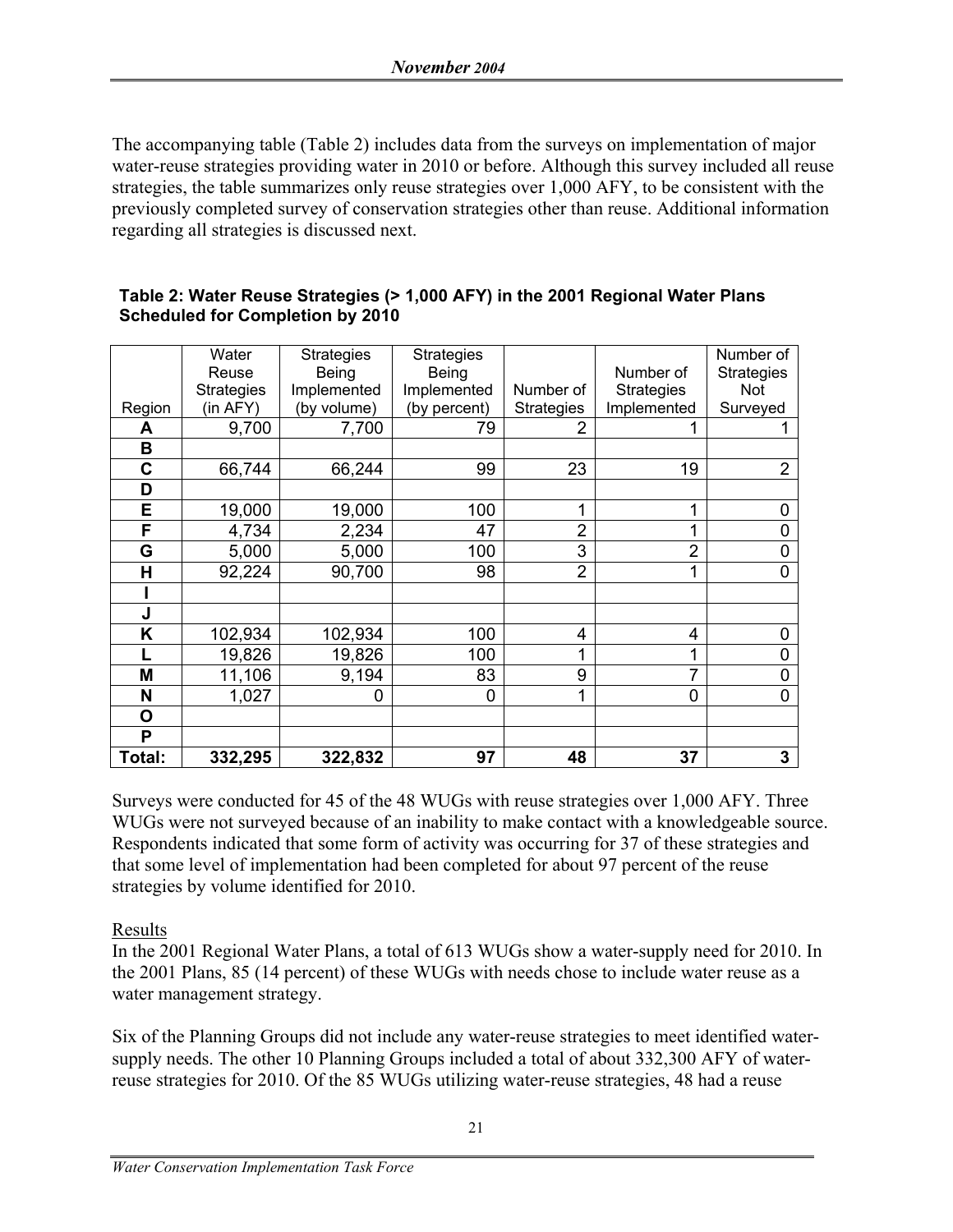strategy providing over 1,000 AFY. However, these 48 WUGs do account for almost 97 percent of the total volume of water-reuse strategies for 2010.

Results for all reuse strategies, including those less than 1,000 AFY, indicate that implementation is under way for 97 percent by volume (68 of the 85 WUGs).

## Summary

Several conclusions may be drawn from the information obtained in the water conservation and water-reuse strategy implementation surveys. It is encouraging that 46 of the 51 WUGs with major water conservation strategies and 68 of the 85 WUGs with water-reuse strategies scheduled for completion in 2010 have already begun some level of implementation. This level of implementation suggests that these WUGs consider water conservation, including water reuse, to be practical and cost-effective ways to address water-supply needs.

However, the fact that only about one in three WUGs with needs chose to implement water conservation and water-reuse strategies to meet those needs, in whole or in part, indicates that there is clearly a need for broader use of these strategies to meet water-supply needs. Approximately 26 percent of the WUGs that did not include conservation or reuse as a strategy are small systems with populations of less than 3,300. These small systems commonly do not have staffing adequate to do much more than keep the water flowing. In a subsequent section, Regional Conservation Coordinators will be recommended in order that these and other regional conservation issues be addressed. In addition, the survey results indicate that a lack of adequate funding poses a significant barrier to full implementation of these strategies by 2010.

## *TASK THREE: STATEWIDE PUBLIC-AWARENESS PROGRAM*

#### *Considering the need to establish and maintain a statewide public-awareness program for water conservation*

## Introduction

## Adopted language:

Although there are many smaller, local water conservation programs in Texas, there is a clear need for a broad public-awareness campaign on water conservation, including water reuse, especially to support smaller cities and water utilities. An ongoing, statewide, water conservation awareness program will strengthen existing local water conservation programs and boost public awareness in areas of the state without local water conservation programs. SB 1094 recognized this issue and charged the Task Force with considering the need for such a program in Texas."

At the October and November 2003 Task Force meetings, the Task Force discussed the need for a statewide public-awareness program. On November  $24<sup>th</sup>$ , the Task Force unanimously agreed that a statewide program is needed.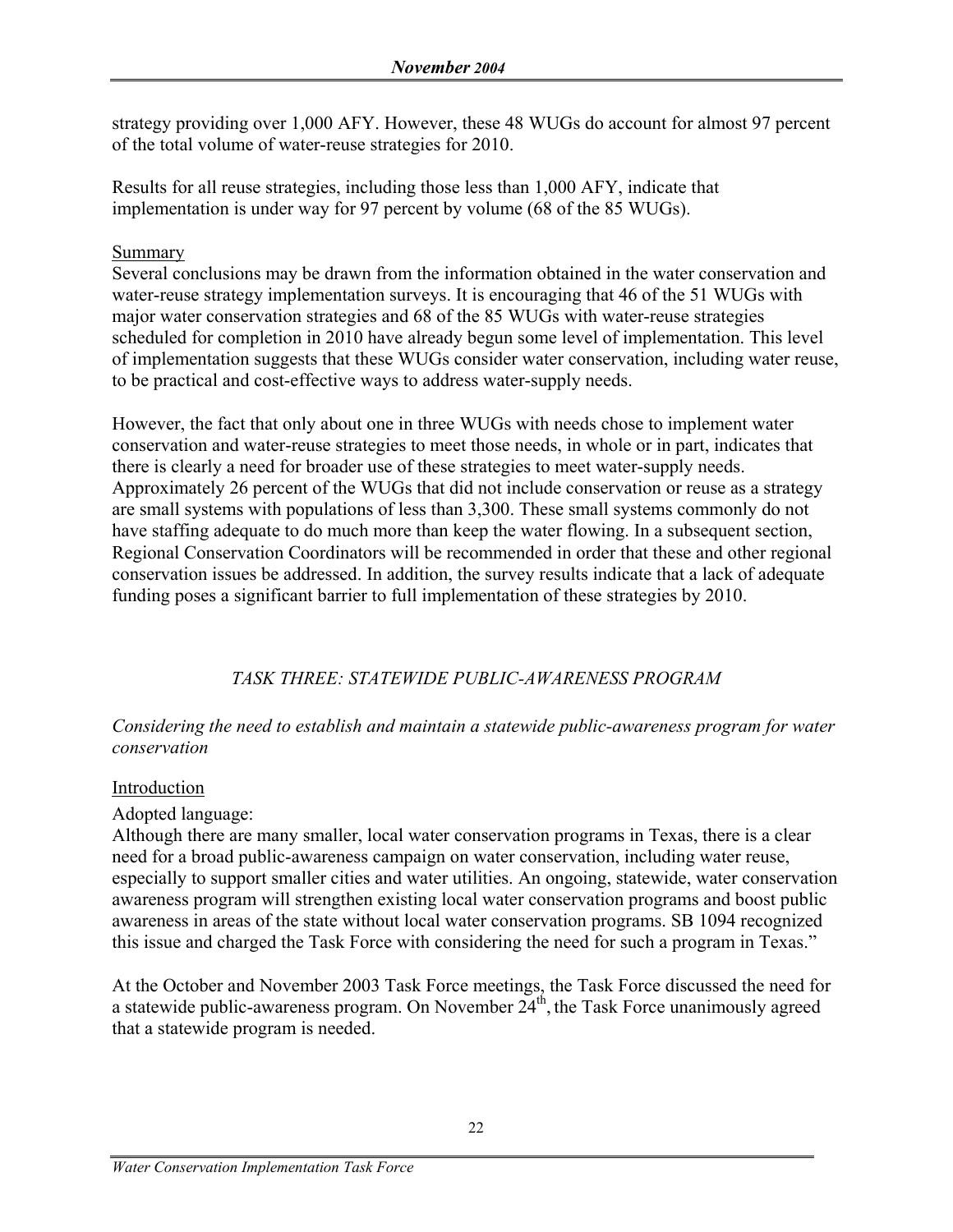## **Recommendation #2—Statewide Water Conservation Public-Awareness Program**

The Task Force recommends that the state create and fund a Statewide Public-Awareness Program for Water Conservation (Program). The Program, consisting of a design, scope, and budget comparable to that of the highly successful *Don't Mess with Texas* highway antilitter campaign, would cost an estimated \$10 million in 2006/07, \$6.7 million in 2008, and \$5.7 million annually in the years 2009 through 2011. The Program would have primary statewide goals of making individual Texans aware of the importance of water conservation, including water reuse, to their future as residents of the state and to complement and reinforce other local and regional water conservation and water-reuse public-awareness programs and activities.

The Task Force was able to secure financial assistance from public and private sources in the amount of \$150,000 to complete important initial market research in time for the  $79<sup>th</sup>$  Texas Legislative Session. Donations supporting this research were channeled through TWDB's Water Assistance Fund. The Task Force believes that this research, consisting of quantitative statewide surveys and analysis of information gleaned from select focus groups, will be of great value to the 79<sup>th</sup> Texas Legislature as it deliberates funding of the complete program.

The following detailed description of the Statewide Public-Awareness Program for Water Conservation was adopted unanimously by the Task Force:

## **STATEWIDE PUBLIC-AWARENESS PROGRAM FOR WATER CONSERVATION**

Adopted Description:

## **Overarching Message and Goals**

The statewide conservation awareness program will focus on delivering a simple, enduring, universal *water awareness* message as opposed to a varying assortment of secondary messages endorsing specific, regional *conservation practices*. The basic 'product' that the statewide public-awareness program will 'sell' is the notion that water conservation is relevant to every Texan.

The overarching goal of the program will be to promote a fundamental, unifying awareness of the importance and relevance of water conservation to all Texans. The statewide program will strive to make all Texans aware that their natural water resources are limited and not immune to consequences of their individual behavior.

A secondary goal of the program will be to complement and reinforce local conservation programs. The statewide program will prime the average Texan to better appreciate and act upon conservation messages disseminated by their local political subdivisions. Identification and promotion of specific conservation practices appropriate to each region will remain the responsibility of local entities.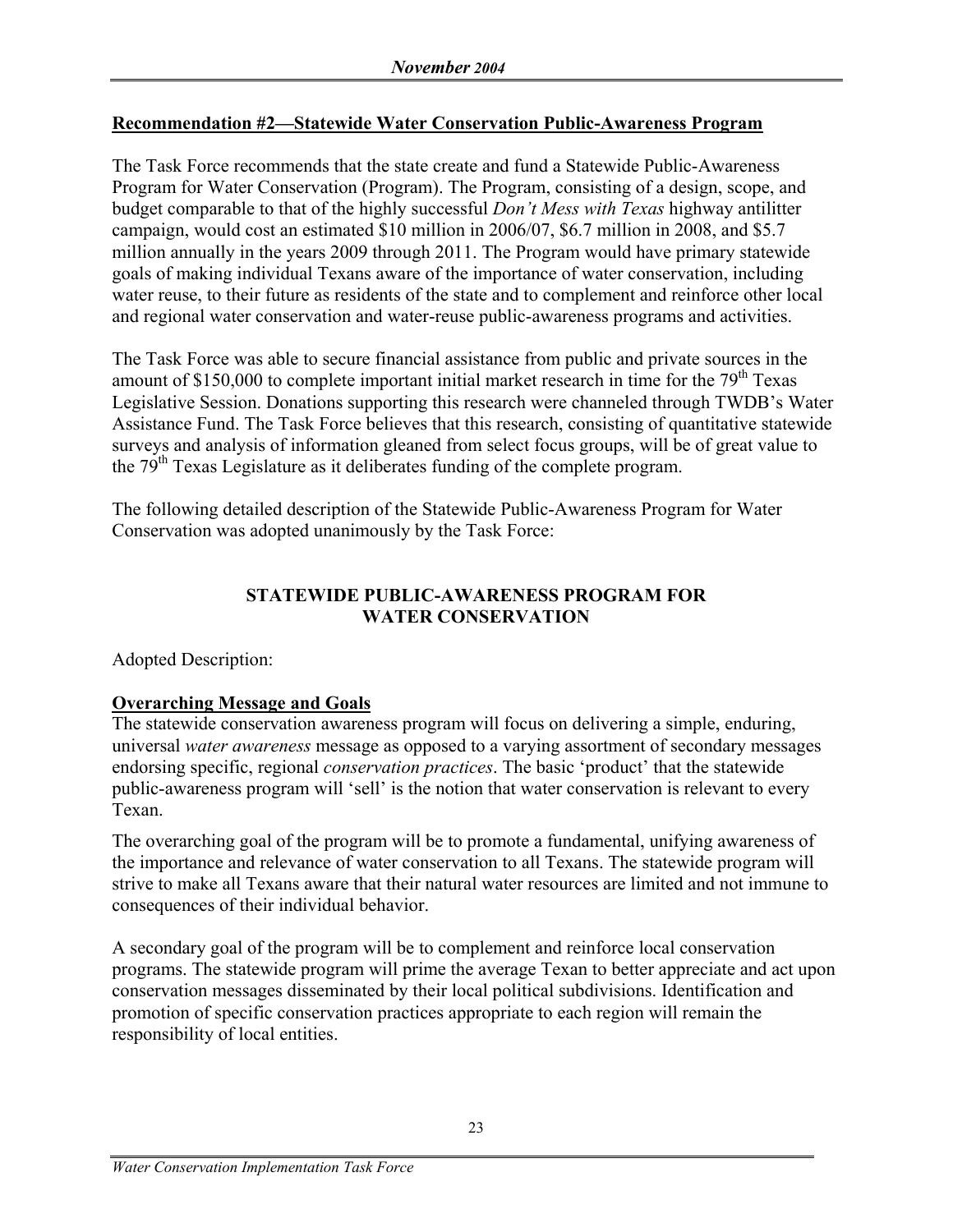## **Overall Nature and Feel of the Public-Awareness Program**

To be successful, the production value of materials associated with the awareness program must be high. Because of its geographic scope and daily behavior-modifying intent, the look and feel of the water conservation awareness program will be comparable in many ways to the polished 'Don't Mess with Texas' Campaign (DMWT). To preserve an elevated, core conservation message, to avoid the need to develop or coordinate multiple messages, and to minimize implementation costs of the statewide program, campaign promotional materials will be generic enough to be used across all regions of the state.

Like the DMWT campaign, the water conservation campaign will broadly appeal to all Texans. However, the public-awareness program for water conservation will be tailored to suit (1) the unique character of water conservation, (2) the fact that hydrology and conservation practices in Texas vary from region to region, and (3) the responsiveness of Texans to related ad messages. The program will rely on its initial research to guide overall campaign messaging. Consequently, the particular balance between awareness-enhancing and behavior-altering messaging incorporated into the water conservation awareness program will most likely differ from the DMWT campaign. Research will reveal, for example, the degree to which the conservation campaign should focus on illustrating specific (generic) behaviors (e.g., dropping a piece of litter on the road, wasting water using low-efficiency showerheads) or the fundamental consequences of our individual behavior (e.g., ugly roads from littering, dry rivers from wasting water) or Texans' link to their natural resources and the related costs of overlooking this link (e.g., Texans littering the landscape at a clean-up cost of \$32 million, Texans' inefficient use of water resulting in lower lake levels at some associated cost).

Like the DMWT campaign, to get its message across, the water conservation awareness program will capitalize on Texas culture and Texans' appreciation of their natural resource heritage.

## **Program Components**

Experienced contractors will perform most tasks associated with the water conservation awareness program. As part of the overall process of developing, launching, and maintaining the campaign, these contractors will gather additional input by surveying and consulting with local conservation programs throughout Texas. The statewide awareness program can be broken down into three major components:

## *Research*

Prior to approving a campaign for placement in the media, an independent subcontractor, approved by TWDB, will be engaged under subcontract by the primary advertising firm. This subcontractor will perform research to determine the greatest barriers to conservation by individuals and the best ways of appealing to the public to take conservation more seriously. This work will include performing data collection on public behaviors, attitudes, and perceptions; evaluation of the data; and reporting on results (i.e., marketing research). Data collected will include key demographic and psychographic characteristics of the target 'market.' All research data produced will be made available to local conservation programs and to the public in general.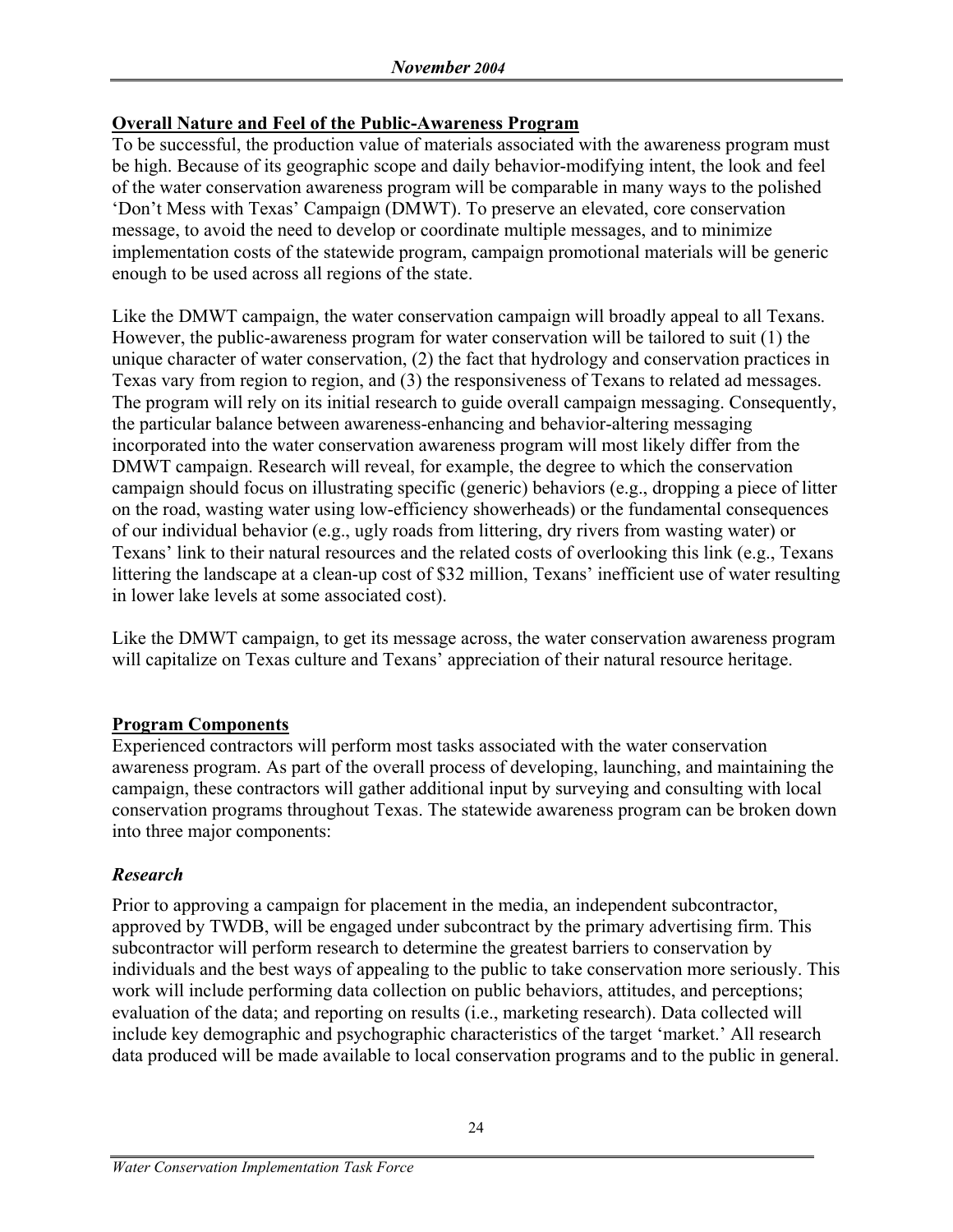A primary initial task to be performed by the primary contractor will be to produce and recommend to TWDB an original, catchy, enduring slogan for the program based on experience and subcontractor research. On the basis of the initial data collected, subsequent marketing research (e.g., focus groups) will be performed to test and shape the wording and flavor of the long-term core campaign message (including the slogan) to be used in both launching and maintaining the statewide program. In the end, TWDB will vet and approve the final conservation program slogan and message that will be used to launch the program.

#### *Advertising/Public Relations*

The water conservation program will use a marketing approach within Public Service Announcements (PSA's), eventually employing

- Strong 'branding,'
- Use of advertising,
- Corporate and nongovernmental organization (NGO) partners, and
- Grassroots outreach

The work will require:

- (1) Creation and development of educational, behavior-molding concepts to be conveyed in advertising messages and PSA's, including graphics, copy writing, and production;
- (2) Placement of these messages in the appropriate media;
- (3) Solicitation of free media time, spaces, bonus spots, and/or station promotions;
- (4) Solicitation of corporate involvement and support in campaigns;
- (5) Development and production of additional materials for use in public-awareness and education programs; and
- (6) Coordination of activities (e.g., special events, media relations) focused on water conservation.

To achieve and sustain success, the public-awareness program will require recurring and substantial follow-up market research to gage the quality of the ongoing campaign and actual impact of the campaign. This information will be used to further shape future messages and media coverage.

## *Coordination with Existing Conservation Programs/State Agencies*

Although the core statewide messages and advertisements will be developed with input from local conservation programs, some program components, special local events, or local media/businesses participating within the statewide programs may require coordination with local conservation programs. Program coordination may be in the form of cooperation with special statewide or local annual events, by providing marketing materials and guidance to local organizations engaged in water conservation, or peripheral support of other volunteer activities. These activities will occur as necessary.

## **Implementation**

It is estimated that once the  $79<sup>th</sup>$  Texas Legislature provides funding, approximately six months of background research will be required prior to launching the program. Contractor procurement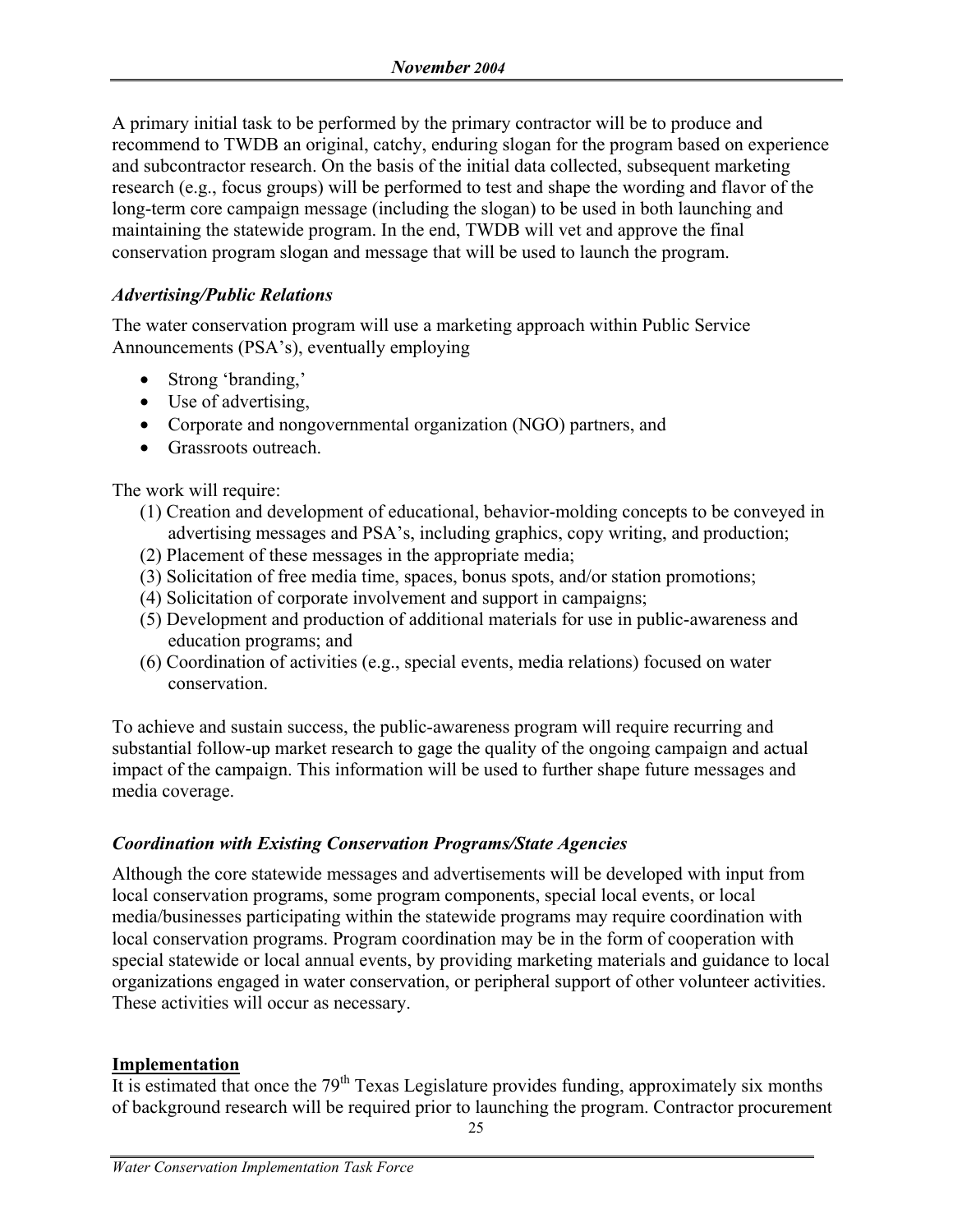and research will be largely completed by mid- to late 2006. This activity will be followed by several months of media and material preparations, followed by a several-week buildup in early 2007 to announcement of the program's launch (i.e., media blitz). Launching a successful statewide public-awareness program will require a significant amount of effort and funding in the initial, pre-launch phases.

The overall public-awareness program will be coordinated and managed by TWDB with input from regional and local conservation programs and the public and will be coordinated with the Regional and Statewide Public Recognition Program also being recommended by the Task Force. Public-relations and advertising-type firms will perform most program activities under multiple-year contracts. The standing Water Conservation Advisory Council (Council) proposed by the Task Force will be responsible for making recommendations to TWDB and its contractors, at least annually, regarding the statewide awareness program and associated local involvement in implementation of the program.

Once the statewide water conservation program is launched, work required to sustain the program should decrease somewhat, depending on the level of its initial success.

#### **Program Budget**

To be successful, the program will require launching funds, as well as long-term funding, to sustain the program and associated supporting research and evaluation. The estimated budget for successful initiation of a new, statewide, comprehensive public-awareness campaign for water conservation declines from approximately \$10 million in the first-year launch period, to approximately \$6.7 million the second year, and to approximately \$5.7 million/year in subsequent years. Appropriate funding levels in later years (after five years) will depend on the level of initial success and resulting direction of the program. The preliminary portion of costs for conducting quantitative surveys measuring Texans' level of water conservation awareness, testing creative concepts through focus groups, and developing a 'brand' and campaign slogan is estimated to be approximately \$150,000.

Most of the expenses in all years will be related to media planning and purchasing appropriate media coverage. Because the campaign is a public service, it will be the intention of the program and the responsibility of the contractor to ensure a *minimum* media-purchase leverage of one free, matching media spot for every purchased media spot. By doing so, the program will ensure at least a doubling of the amount of media obtained for every dollar spent as compared with private media purchases.

Program funding can be leveraged through the use of a matching-funds program and corporate partnerships. Matching funds could be used, for example, to increase media purchase by local municipalities interested in airing additional state-produced water conservation PSA's in their region. Corporate and media partnerships could augment program funds by supporting special events, expanding media coverage, and subsidizing publications and PSA production.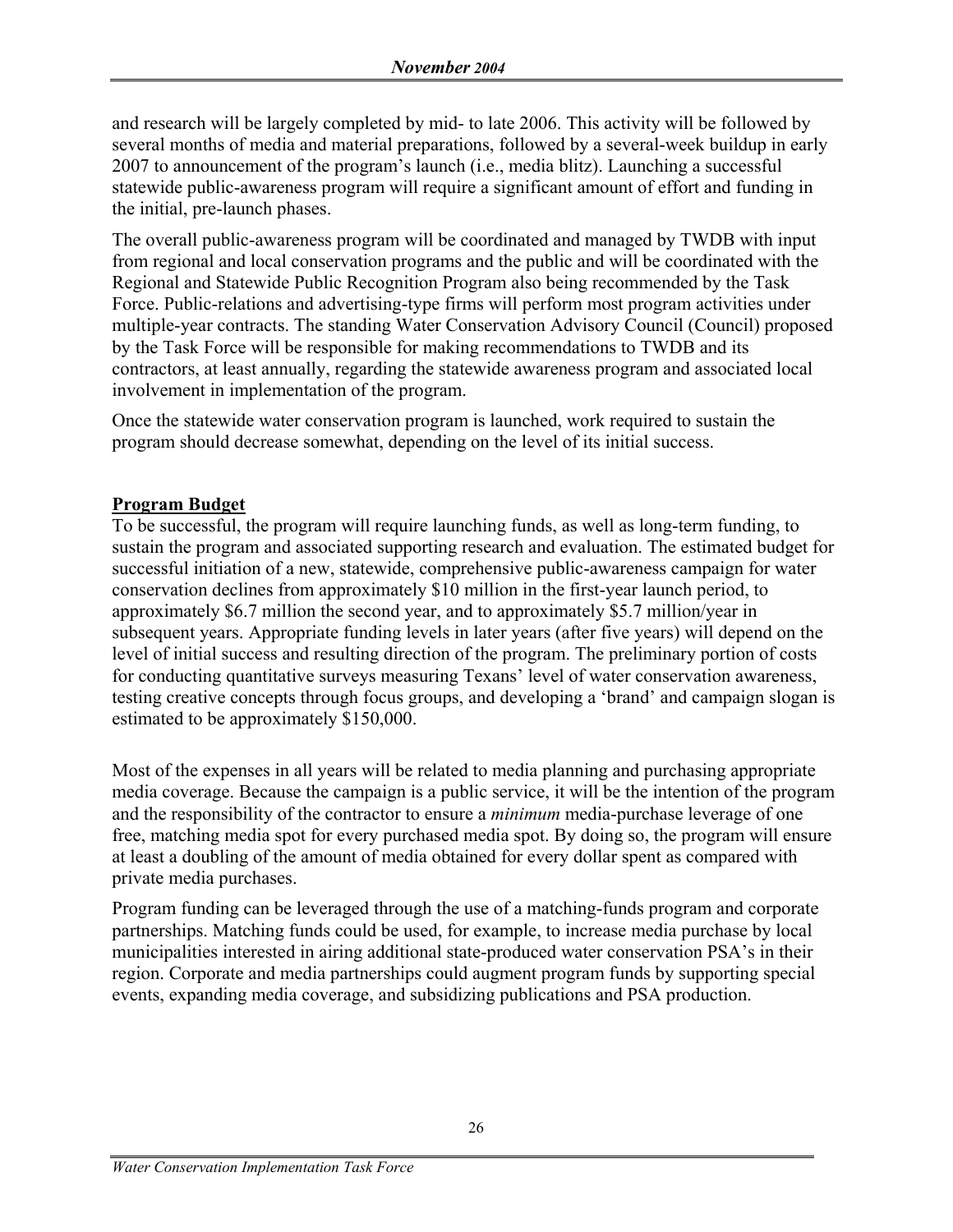# *TASK FOUR: STATE FUNDING OF INCENTIVE PROGRAMS*

*Evaluating the proper role, if any, of state funding of incentive programs that may facilitate implementation of best-management practices and water conservation strategies.* 

#### Introduction

The Task Force formally and unanimously supported the proposition that there is a role for state funding of incentive programs that may facilitate implementation of best-management practices and water conservation strategies including water reuse. Incentive programs should be used as conservation stimuli and as a means to boost the amount and sophistication of water conservation and, as such, should be targeted and short-term when possible. In general, the Task Force believes that incentives should focus on activities that reinforce changes in behavior and practices that are the least expensive and that lead to greatest water savings, either directly or indirectly.

In addition, the Task Force supports continuation and potential enhancement of existing state and federal water conservation incentive programs. Many of these state and federal programs and their activities relating to municipal and agricultural water conservation are described in detail in a report submitted by the TWDB and the Texas State Soil and Water Conservation Board (TSSWCB) to the 78th Texas Legislature titled *An Assessment of Water Conservation in Texas*.

In that report, TWDB and TSSWCB discuss current and future conservation needs, recommendations for programmatic approaches, funding, and legislative changes that will further enhance opportunities for effective implementation of water conservation strategies and programs in Texas. A number of recommendations and ideas put forward in *An Assessment of Water Conservation in Texas* were incorporated into important water conservation legislation enacted by the  $78<sup>th</sup>$  Texas Legislature. In an effort to continue this momentum and to add value to current state investment in water conservation incentive programs, the Task Force respectfully submits the following further recommendations:

# **Recommendation #3—Regional Conservation Coordinators (RCCs)**

The Task Force recommends that the Legislature consider providing Regional Conservation Coordinators (RCCs) to the Planning Regions. Up to 16 RCCs, one per Planning Region, would be directly employed by TWDB. These technical staff members would report to Regional Water Planning Groups and assist communities, utilities, irrigation districts, and other water users within Regions to support conservation activities, including water reuse. RCCs would be located within their associated Regions and be trained and directly supported by TWDB. Each RCC would be a specialist in one or more of the following areas: municipal, industrial, or agricultural water conservation. The RCCs could be shared by Regions and would provide a variety of services based on needs identified by Planning Groups and their associated water-use sectors. For example, Agricultural RCCs in some regions might focus on identifying needs and coordinating existing conservation activities, and Industrial RCCs might focus on providing technical assistance, whereas Municipal RCCs might focus on assisting with development and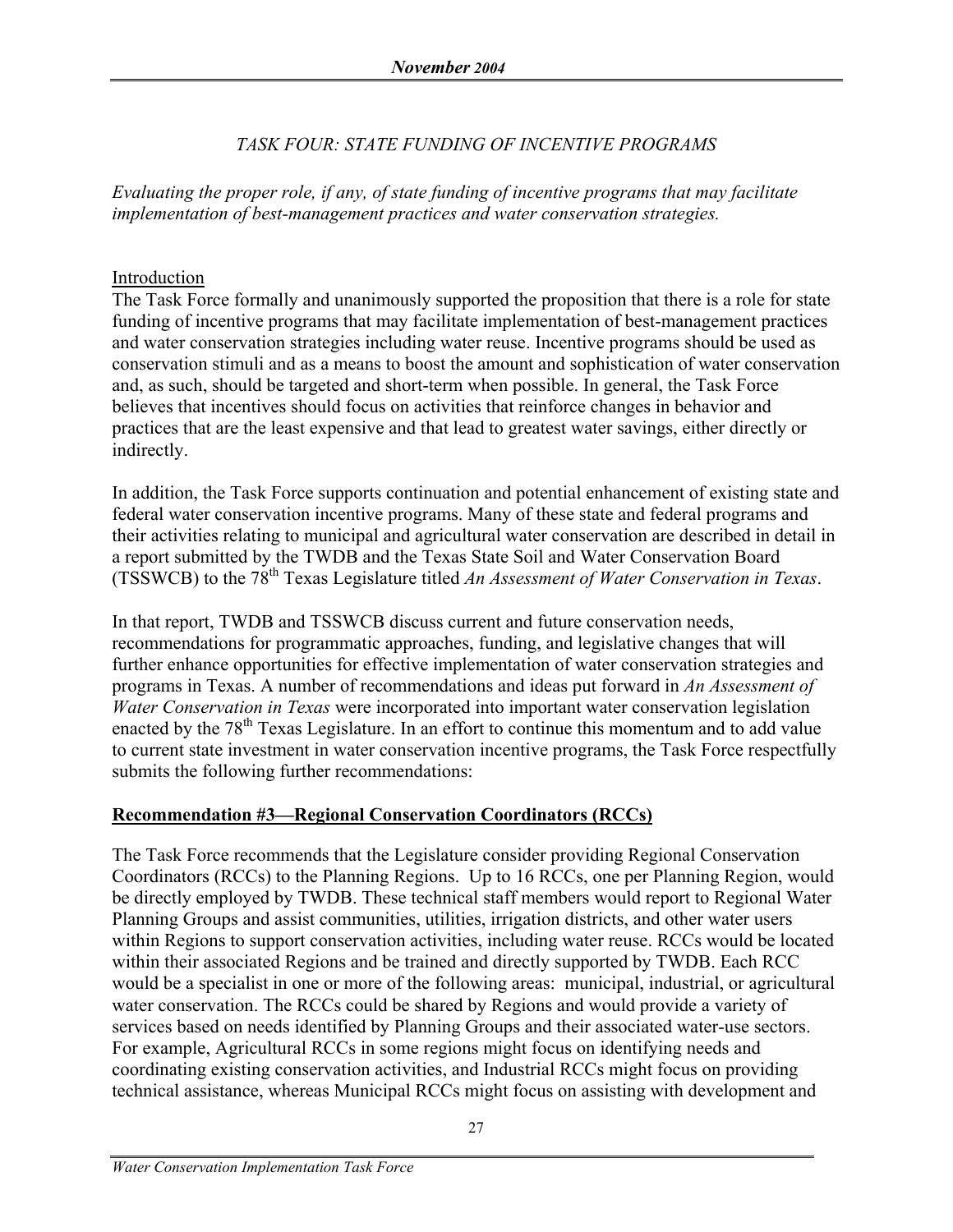implementation of conservation plans. All RCCs would be available to assist communities and other water users in identifying and applying for sources of financial assistance, such as State Revolving Fund grants and loans, USDA-EQIP funding, and other similar sources.

RCCs would assist a wide variety of smaller communities and other water users and suppliers in inventorying existing conservation resources, identifying conservation needs, and developing and implementing conservation programs and BMPs. Seeding local conservation programs with knowledge and workable conservation programs will broadly promote long-term, voluntary conservation, including water reuse, at a low cost. Recipient communities would face no direct cost of the conservation assistance and could focus on conservation planning and implementation. Municipal RCCs would be directed to focus on assisting small- to mediumsized communities (<25,000 population).

COST: *\$1,280,000 per year* [one RCC assigned to each Region—16 RCCs. salary+fringe+travel @ \$80,000 each  $\times$  16]

#### **Recommendation #4—Public Recognition**

The Task Force recommends that regional and statewide public recognition (i.e., awards) be given to those who have demonstrated significant water conservation savings, including those through water reuse. Awards should be given at the regional level for at least all three water-use sectors (agricultural, industrial, municipal). Top regional award recipients would then be included in a state-level award evaluation for statewide recognition. Planning Groups would coordinate and evaluate regional awards, and the proposed Water Conservation Advisory Council would give statewide conservation awards. The award process would be coordinated through Planning Groups and their state-sponsored RCCs.

# **Recommendation #5—Innovative Water Conservation Grants**

With existing mechanisms at TWDB being used, the Task Force recommends that the Texas Legislature consider funding a limited program of grants that can be awarded to water purveyors and other entities to implement innovative water conservation programs, including water-reuse programs. The programs should expand the body of knowledge available to Texas water users and/or have the potential for greater application across the state. The grants can be awarded competitively in categories designated by a special advisory committee appointed by TWDB for that purpose. The grants program, even if funding is limited, will help bring attention to the importance of water conservation**,** including water reuse, and encourage the development of new ideas in the field.

#### **Recommendation #6—On-Farm BMP Implementation Cost-Share**

For on-farm best-management practices, the Task Force recommends that the Legislature consider funding a cost-share program to implement water conservation plans (WCPs) on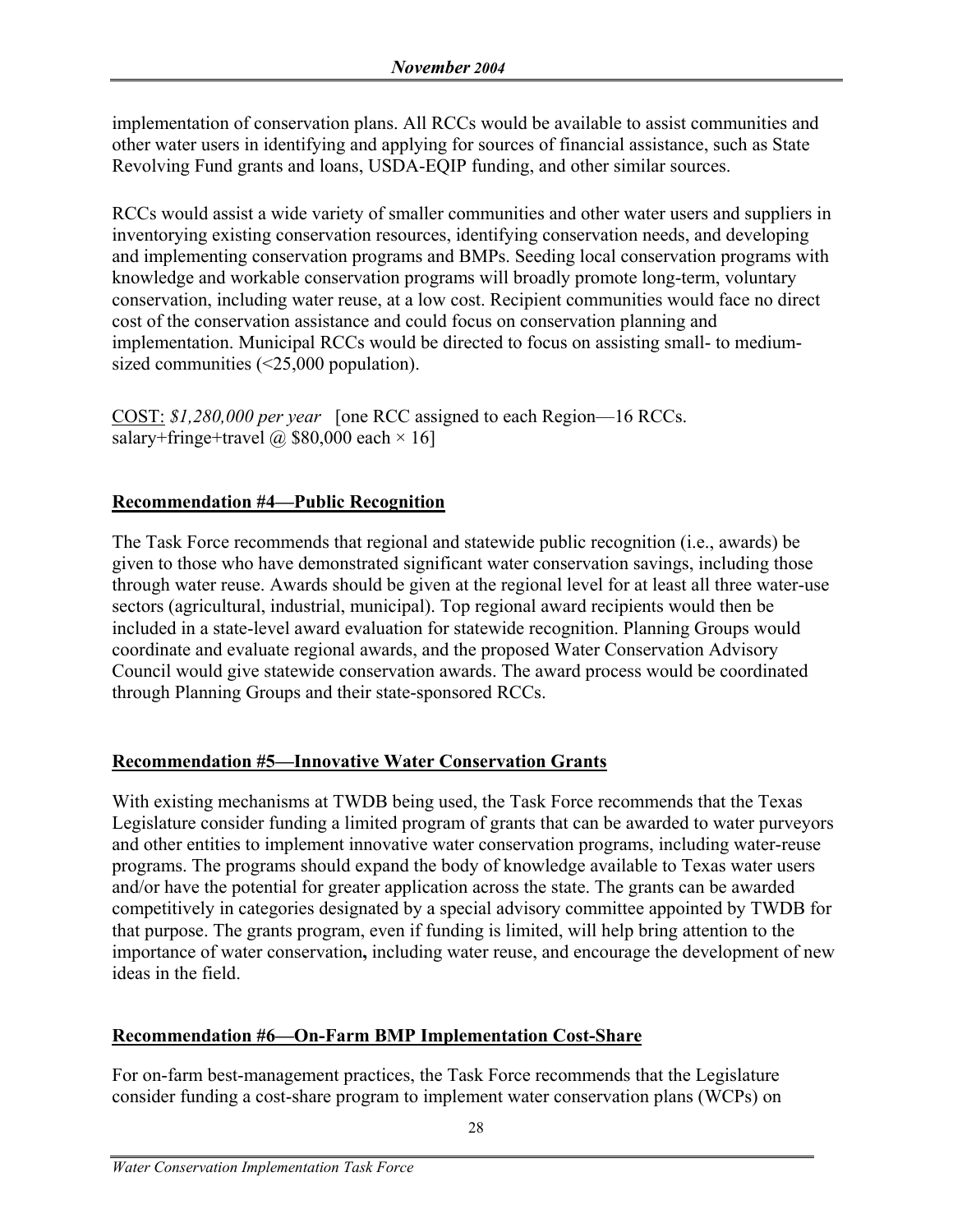irrigated agricultural lands through the Texas State Soil and Water Conservation Board (TSSWCB). These plans would be similar to water-quality management plans but would require only those BMPs that have a water conservation component.

A WCP is a management plan that comprises a collection of BMPs that are appropriate to the agricultural operation. The plan would be developed by the farmer or rancher in cooperation with a planner or technician employed by the TSSWCB, soil and water conservation district (SWCD), or Natural Resource Conservation Service (NRCS). If the WCP were to meet all technical criteria, it would be certified by TSSWCB. For practices that have a cost to implement, farmers and ranchers may be eligible for cost-share assistance if the farmer or rancher agreed to implement and maintain the plan for the expected life of the practices. After an eligible practice is implemented and implementation is certified by the SWCD, the producer may be eligible to receive cost-share assistance for that practice. To be eligible for cost-share assistance, a plan would need to show verifiable potential water savings.

These plans would be developed and implemented through existing TSSWCB regional offices and SWCDs that currently work with farmers to implement water-quality management plans and administer water-quality cost-share programs. Regional offices working in areas with significant irrigation agriculture are located in Hale Center, Harlingen, Wharton, and Dublin.

The Task Force has no specific dollar-amount recommendation but will rely on guidance from the Legislature. Conservation Plan cost is based on an average cost estimate of \$10,000/plan. The maximum cost-share rate would be 75 percent, with a cost-share cap of \$25,000 per plan.

#### **Recommendation #7—Brush Control**

The Task Force recommends that the Legislature continue to fund the State Brush Control Program and to expand it as funds become available.

# *TASK FIVE: PER-CAPITA WATER USE, TARGETS AND GOALS*

*Advising the Texas Water Development Board and the Texas Commission on Environmental Quality on:* 

- *(A) a standardized methodology for reporting and using per-capita water use data,*
- *(B) establishing per capita water use targets and goals, accounting for such local effects as climate and demographics;*
- *(C) other possible uses as appropriate.*

# Introduction

SB 1094 directed the Task Force to advise TWDB and TCEQ on a standardized methodology for reporting and using per-capita water-use data and establishing per-capita water-use targets and goals while accounting for such local effects as climate and demographics.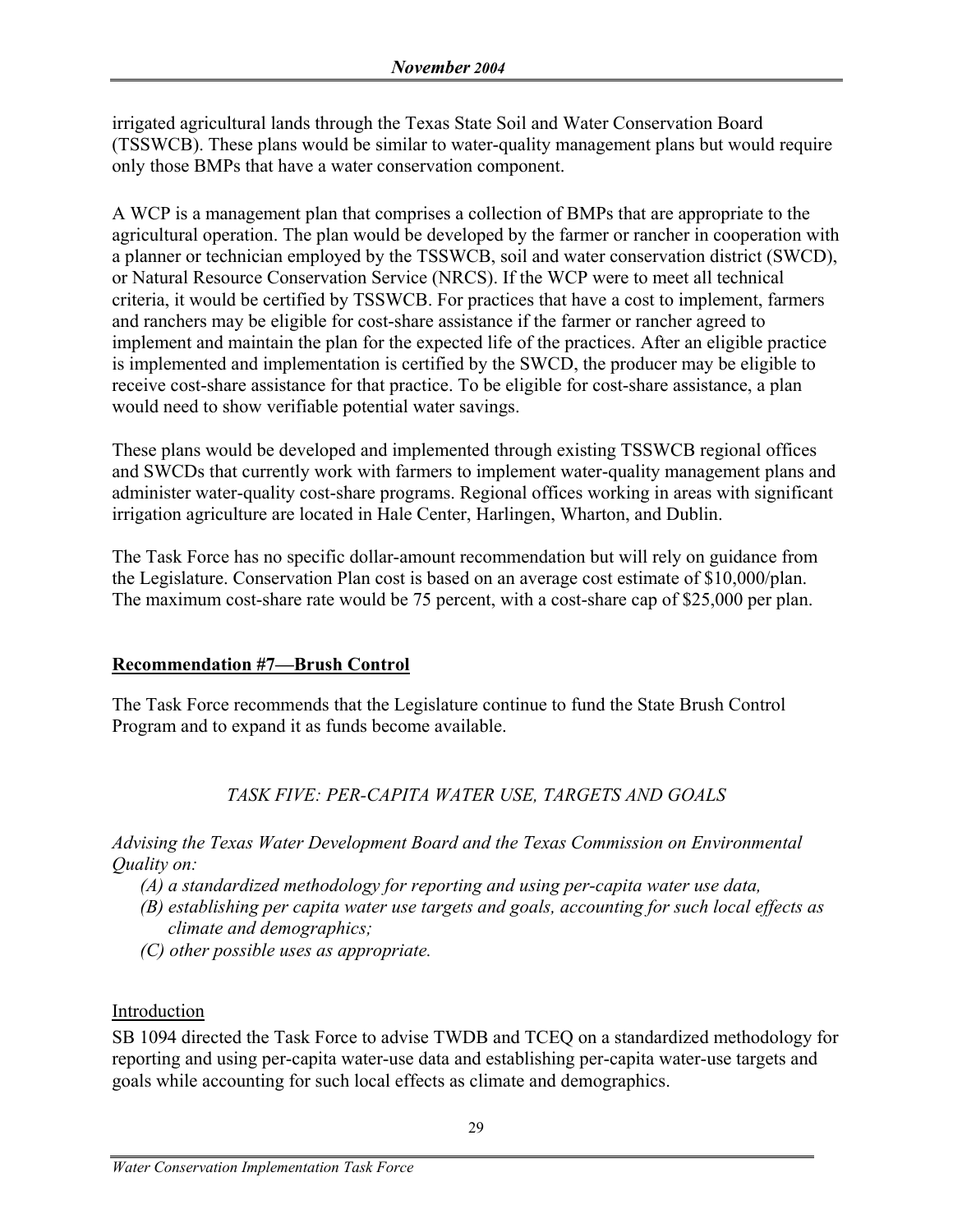This advice is meant, in part, to complement TWDB and TCEQ efforts to implement HB 2660  $(78<sup>th</sup>$  Legislature), which directs the two agencies to identify quantified target goals for water conservation that water suppliers and other entities may use as guidelines in preparing water conservation plans required by the state. The quantified target goals for water conservation include goals for water-loss programs and goals for municipal use in gallons per capita per day.

Per-capita water use is the average amount of water used by each person in a population served by a water utility. Per-capita water use, generally described in terms of gallons per capita per day (gpcd), is directly related to a water utility's population and service profile. Variable factors that define a water utility's population and service profile include whether the supplier also provides wholesale treated water service; relative concentration of industrial, commercial and institutional users; rate of growth and type of development; climatic conditions such as rainfall and temperature; consumers' ability to pay for water as indicated by average incomes; percentage of seasonal residents; source-water characteristics including water quality; and availability of water. All of these factors can influence per-capita water use.

Texas has a wide range of per-capita water use because its water utilities exhibit a wide range of service and population profiles. The Task Force recognizes that a simple comparison of percapita water use among Texas municipal water-supply providers that may have significant differences in climate and geography, as well as in their service and population profiles may, without additional data and analysis, lead to inaccurate conclusions about comparative water use efficiencies among those providers (see Table 3).

| <b>System Size</b><br>Category<br>(Population*) | <b>Systems</b><br>in TWDB<br>2001<br><b>Survey</b><br>Data* | Average<br><b>Reported</b><br>GPCD*<br>(weighted by<br>population) | Percent of<br><b>Systems</b><br><b>Reporting</b><br>Below 140<br>GPCD <sup>*</sup> | <b>Survey</b><br><b>Reported</b><br>Water Use in<br>Acre-Feet* | Annual<br><b>Reduction In</b><br>Year 10 - 1%<br>Annual<br><b>Reduction**</b> |
|-------------------------------------------------|-------------------------------------------------------------|--------------------------------------------------------------------|------------------------------------------------------------------------------------|----------------------------------------------------------------|-------------------------------------------------------------------------------|
| 1-499                                           | 926                                                         | 130                                                                | 72%                                                                                | 28,268                                                         | 1,355                                                                         |
| 500-3,299                                       | 1,210                                                       | 137                                                                | 65%                                                                                | 280,358                                                        | 14,717                                                                        |
| 3,300-9,999                                     | 478                                                         | 140                                                                | 60%                                                                                | 408,856                                                        | 22,464                                                                        |
| 10,000-49,999                                   | 189                                                         | 156                                                                | 51%                                                                                | 695,556                                                        | 43,461                                                                        |
| 50,000-99,999                                   | 27                                                          | 205                                                                | 30%                                                                                | 442,704                                                        | 35,536                                                                        |
| 100,000+                                        | 25                                                          | 170                                                                | 28%                                                                                | 2,141,665                                                      | 163,259                                                                       |
| <b>ALL ENTITIES</b>                             | 2,855*                                                      | 164                                                                | 65%                                                                                | 3,997,407                                                      | 280,792                                                                       |

# **Table 3: Water System Sizes and Average GPCDs**

**Texas Water Development Board : 2001 Water Use Survey Data** 

\* Does not include: systems that reported zero population; systems with >1,000 GPCD; systems with < 50 GPCD All calculations include system's total (Mun + ICI) water use.

Based on *reported* population size - not census tract data.

\*\* Only includes systems with > 140 GPCD; reduction based on Year 2001 water use with no adjustment for population growth; adjusted by annual one percent reduction (9.55% of base year in Year 10).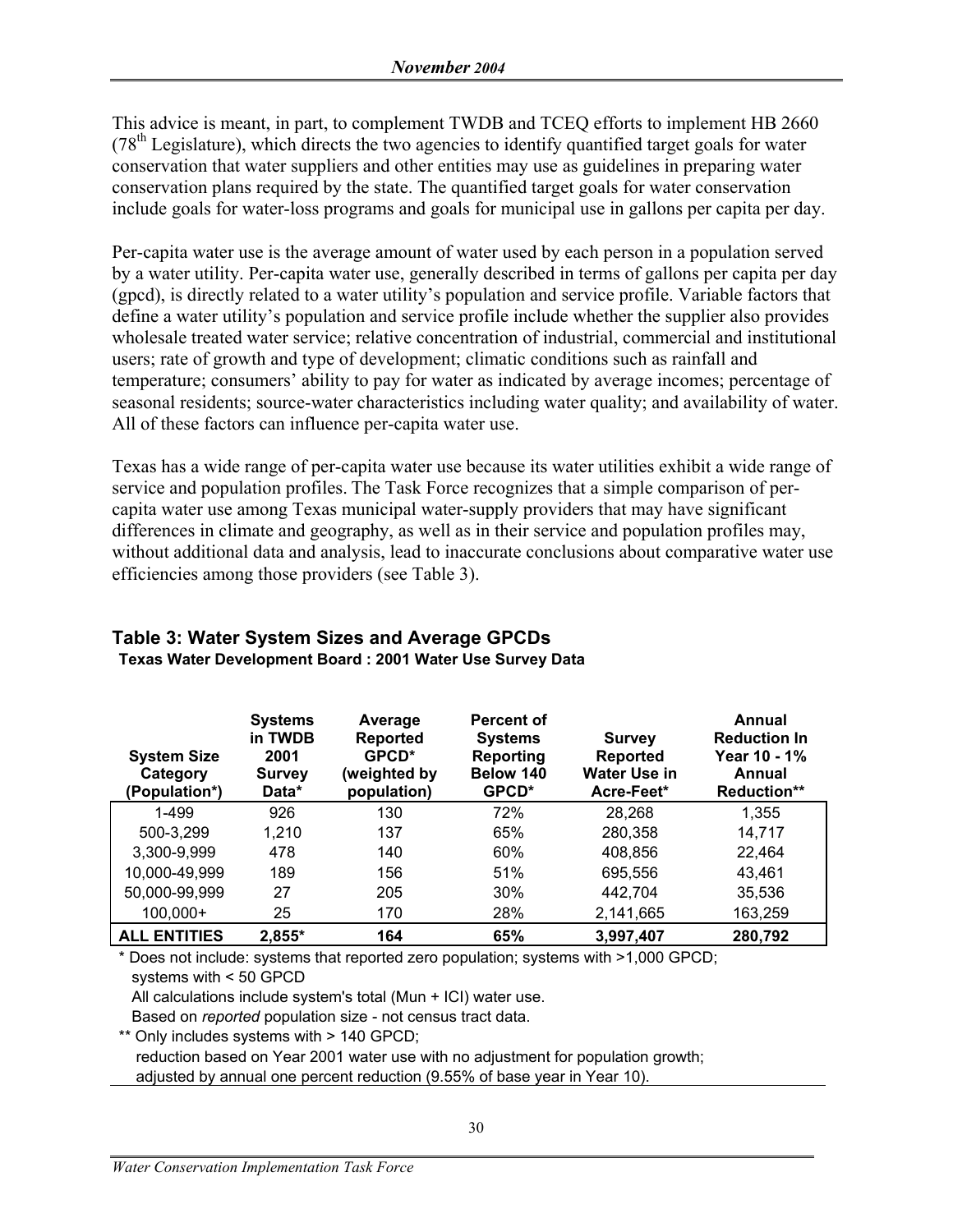Therefore, the challenge for the Task Force was to develop a standardized methodology for reporting and using per-capita water-use data that would

- provide meaningful assistance to TWDB and TCEQ in their implementation of HB 2660,
- provide assistance to municipal and other water utilities in illustrating potential for progress in water conservation, given their current and future population and service profiles, and
- minimize the potential for inappropriate comparisons among regions and municipal water-supply providers.

The Task Force adopted the following recommendations on a standardized methodology for reporting and using per-capita water-use data that includes direct and indirect recycling and reuse of water, including the use of graywater, as a component of conservation and establishes percapita water-use targets and goals while accounting for local effects such as climate and demographics.

# **Recommendation #8—GPCD Standard Methodology**

The Task Force developed and recommends a standardized methodology for determining total gallons per capita per day (gpcd) water use and residential gpcd water use. Total gpcd is herein defined as the total amount of water diverted and/or pumped for potable use divided by total population. Indirect-reuse-diversion volumes shall be credited against total diversion volumes for the purpose of calculating gpcd for targets and goals.

Residential gpcd is herein defined as single-family plus multifamily consumption divided by the total population. Application of this methodology is intended to establish gpcd water-use benchmarks for tracking purposes and to evaluate effectiveness of conservation measures subsequent to their implementation. Modifications are being developed for the TWDB annual Water-Use Survey that will result in collection of data needed to consistently calculate total and residential gpcd.

# **Recommendation #9—GPCD Targets and Goals**

The Task Force adopted specific gpcd targets and goals related to average annual reductions in total gpcd and residential indoor use that it recommends should be considered by the entities developing water conservation plans required by the state. These targets are as follows:

> (1) All retail public water suppliers that are required to prepare and submit water conservation plans should establish targets for water conservation, including specific goals for per-capita water use and for water loss programs using appropriate water conservation best-management practices (BMPs) or other water conservation techniques to achieve their targets and goals in an effort to increase efficiency in water use and achieve conservation as defined in Chapter 11 of the Texas Water Code.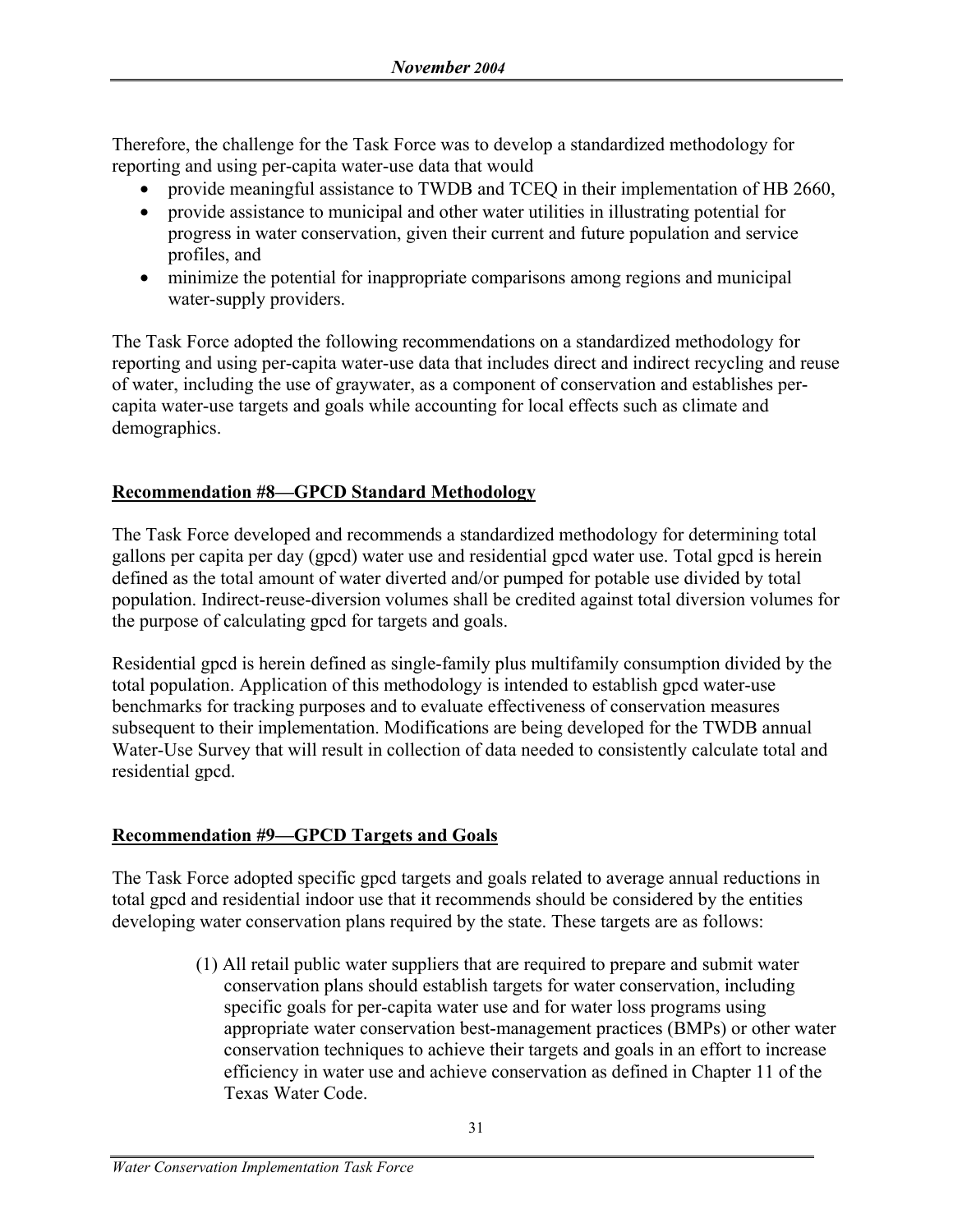(2) Municipal Water Conservation Plans required by the state shall include per capita water-use goals.

a) An entity required to file such a plan should develop its per capita water use goals using the following methodology:

- (i) Obtain the last five years, annual gpcd total per capita water use, if available;
- (ii) Project water supply requirements for the next ten years using information such as population trends, historical water use, and economic growth;
- (iii) Consider the efficiencies and savings that the entity anticipates it can achieve by utilizing the appropriate best management practices or water conservation techniques that it chooses to implement to meet its targets and goals; and
- (iv) Using the information above, establish per capita water use goals for the next five- and ten-year periods, taking into consideration, among other things, state and regional targets and goals, local climate, demographics, and service profile.
- b) A Municipal Water Conservation Plan also must
	- (i) Include methods to track annual water use and to develop information sufficient to evaluate the conservation strategies that have been implemented;
	- (ii) Include a plan to measure progress annually and, at a minimum, evaluate the progress toward meeting the target and goals every five years;
	- (iii) At a minimum, re-establish updated targets and goals every five years; and
	- (iv) Following notice and hearing, be adopted at an open meeting.
- c) Targets and goals established by an entity should also consider
	- (i) A minimum annual reduction of one percent in total gpcd, based upon a five-year rolling average, until such time as the entity achieves a total gpcd of 140 or less.
	- (ii) A statewide goal to reduce total statewide water demand to an average of 140 gpcd; and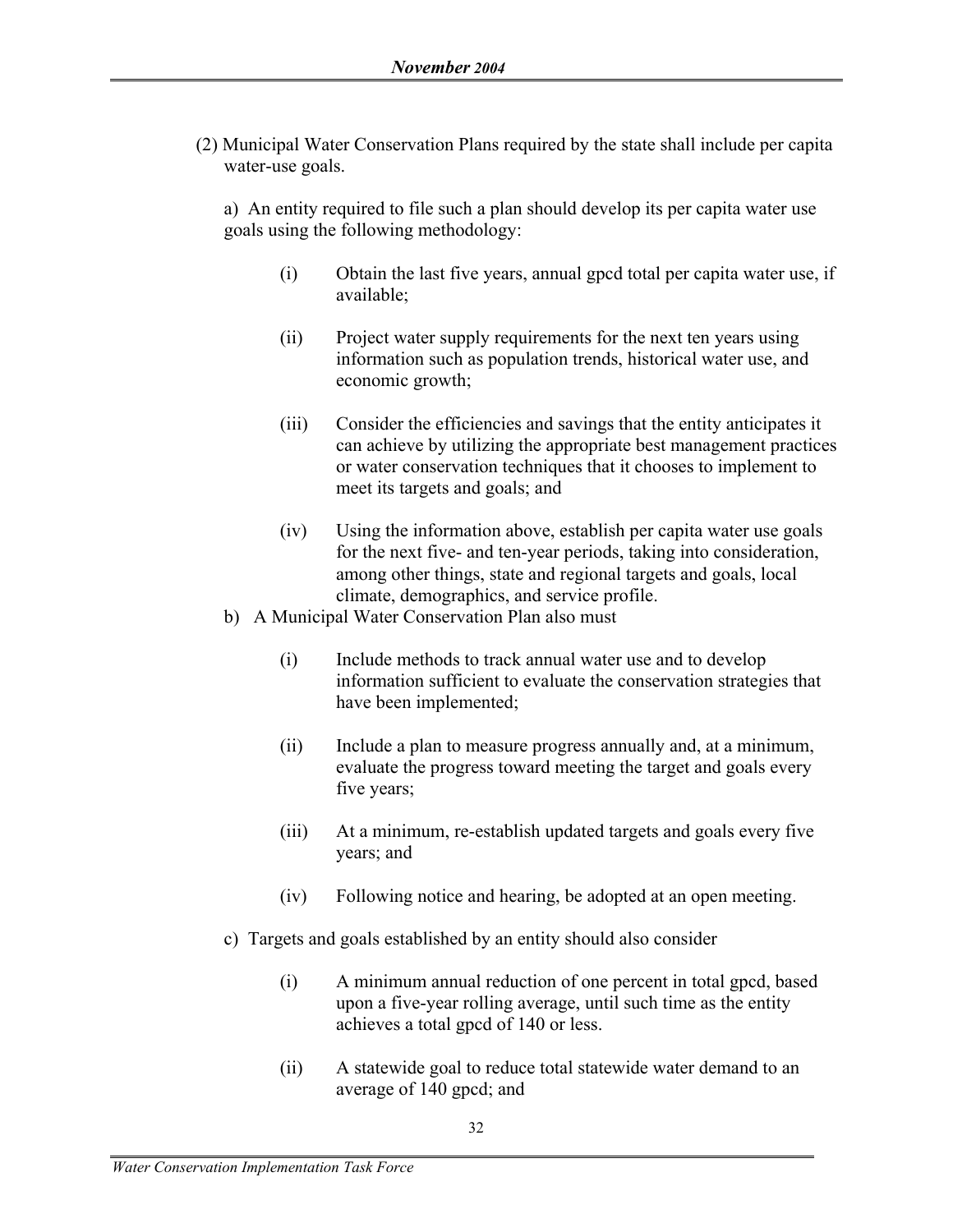- (iii) Any guidelines that may be adopted by the SB-1 Regional Water Planning Group in which the entity developing the Municipal Water Conservation Plan is located.
- (3) The State, through the Texas Water Development Board, will
	- (i) Seek to achieve its goal of a reduction of total statewide water demand to an average of 140 gpcd through average annual reductions of one percent per year; and
	- (ii) Work with manufacturers of water-using equipment, water utilities, water users, and others to reduce overall statewide indoor water use<sup>4</sup> to 50  $\text{gpcd}^5$  through education, research, and funding programs.

#### **Recommendation #10—Conservation First**

In considering water conservation targets and goals, the Task Force also adopted a recommendation that the goal of a Municipal Water User Group\* with unmet water needs in the applicable Regional Water Plan should be to first meet or reduce that need using advanced water conservation techniques, including any appropriate BMPs or other water conservation strategies selected by the Water User Group. As used here, the term "advanced water conservation techniques" means conservation techniques that go beyond implementation of the state plumbing fixture requirements and beyond adoption and implementation of water conservation education programs.

\*defined in the 2006 regional water-planning process as a city with a population of 500 or more or an individual utility providing more than 280 AFY of water for municipal use.

 $\overline{a}$ 

<sup>&</sup>lt;sup>4</sup> The preferred method for determining indoor gpcd is to meter indoor usage, but because utilities do not often meter indoor use separately, reasonable estimation methods should be considered. These include metering a representative sample of the utility's residential customers, using billing data for the wettest winter month(s) when irrigation would be minimal, or basing an estimate upon the lowest pumping days of the year, which could reasonably be assumed to have minimal outdoor irrigation, and adjusting for estimated nonresidential use.

<sup>5</sup> 50 gpcd is based on *Residential End Uses of Water,* AWWA Research Foundation, 1999, and Figure 2.4, "*Average indoor water use in conserving North American single-family home*," *Handbook of Water Use and Conservation*, Vickers, A., 2001. TWDB and the recommended Water-Conservation Advisory Council should continue to provide ongoing evaluation of target and goal guidelines as appropriate on the basis of additional data (see Recommendation #12).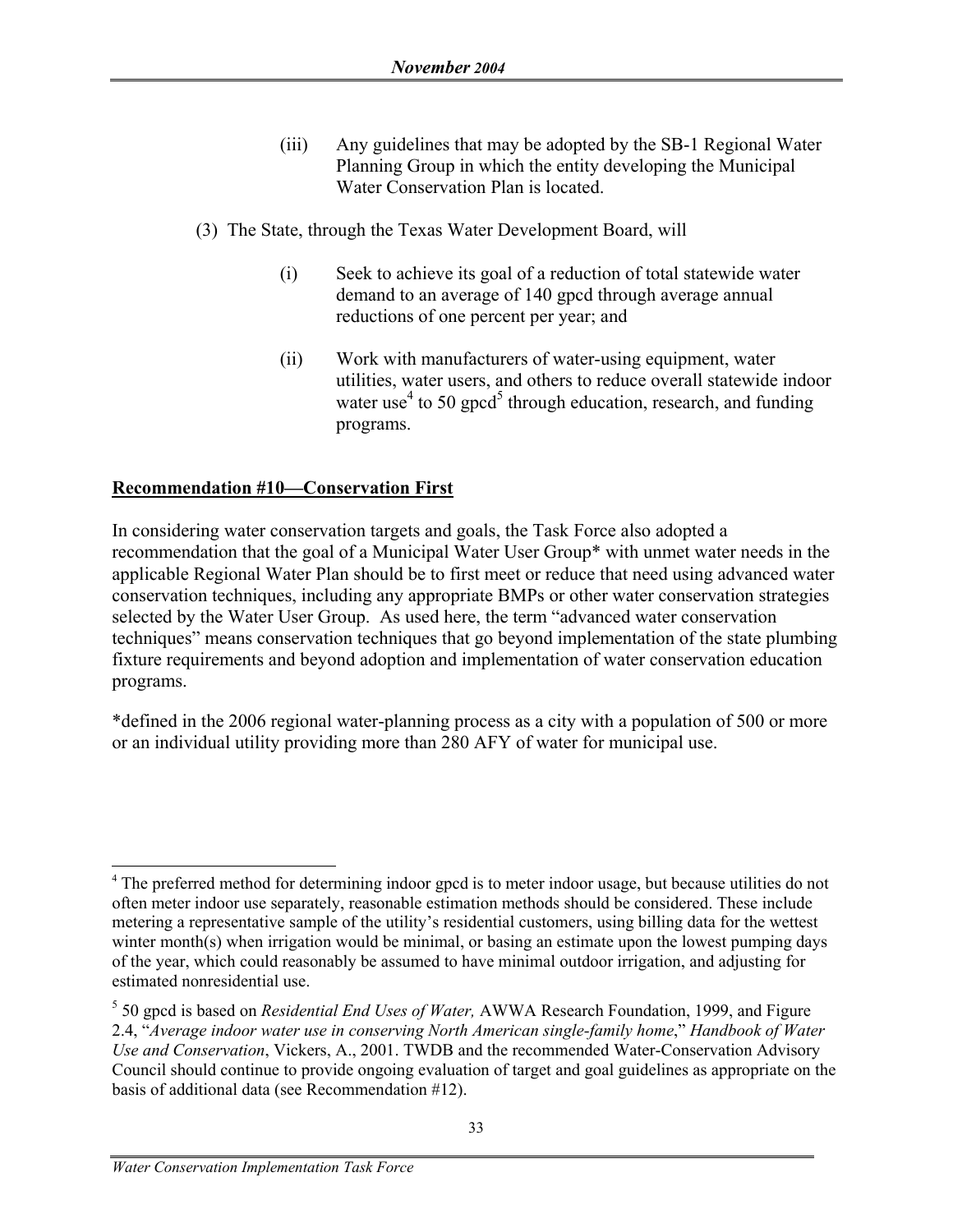# *TASK SIX: EVALUATION OF STATE OVERSIGHT AND SUPPORT OF CONSERVATION*

#### *Evaluating appropriate state oversight and support of any conservation initiatives adopted by the Legislature.*

# Introduction

TCEQ requires entities applying for a new or amended water right to submit a water conservation plan that adopts reasonable conservation measures and that is consistent with the applicable regional water plan. In addition, certain holders of current water-rights permits have had to implement TCEQ-approved water conservation plans. These water-rights permit holders include municipal and industrial users with a surface-water right of 1,000 AFY or more and irrigation users with 10,000 AFY or more.

In the summer of 2002, TCEQ surveyed more than 500 entities that (1) hold a municipal-use surface-water-right permit issued by TCEQ for more than 1,000 AFY or (2) had obtained financial assistance from TWDB in excess of \$500,000. All of these water suppliers should have an active conservation program in place. The survey was conducted to determine to what degree conservation programs had been implemented. Of the 502 attempted surveys, 378 surveys were successfully completed. Whereas 93 percent of the 378 water suppliers that completed their survey asserted that their plans were effective, 27 percent noted that they take no action to monitor the effectiveness of their conservation programs. If a program is not routinely monitored or evaluated, the entity's justification for effectiveness cannot be accurately verified. Of the 378 water suppliers surveyed, 88 percent could not identify their quantifiable water conservation goals and/or the time frame for achieving those goals.

In 2003, the  $78<sup>th</sup>$  Texas Legislature passed HB 2660, which established new requirements for water conservation plans. The bill required TCEQ and TWDB to jointly develop model water conservation programs for different types of water suppliers that include recommended BMPs by September 1, 2004. Target goals for water conservation identified by TCEQ and TWDB for consideration by water suppliers and other entities in preparing water conservation plans are not enforceable requirements.

Beginning May 1, 2005, all water conservation plans required to be submitted to TCEQ or to TWDB with an application for financial assistance must include specific, quantified, 5- and 10 year targets for water savings. The entity preparing the plan establishes the targets. Targets must include goals for water loss programs and goals for municipal use in gpcd.

In addition to HB 2660, the  $78<sup>th</sup>$  Texas Legislature passed HB 2663, which required TCEQ to establish quantifiable goals for drought contingency plans. TCEQ and TWDB by joint rule were directed to identify quantified target goals for drought contingency plans that wholesale and retail public water suppliers, irrigation districts, and other entities may use as guidelines in preparing drought contingency plans. Target goals for water conservation identified by TCEQ and TWDB for consideration by wholesale and retail public water suppliers, irrigation districts, and other entities in preparing drought contingency plans are not enforceable requirements.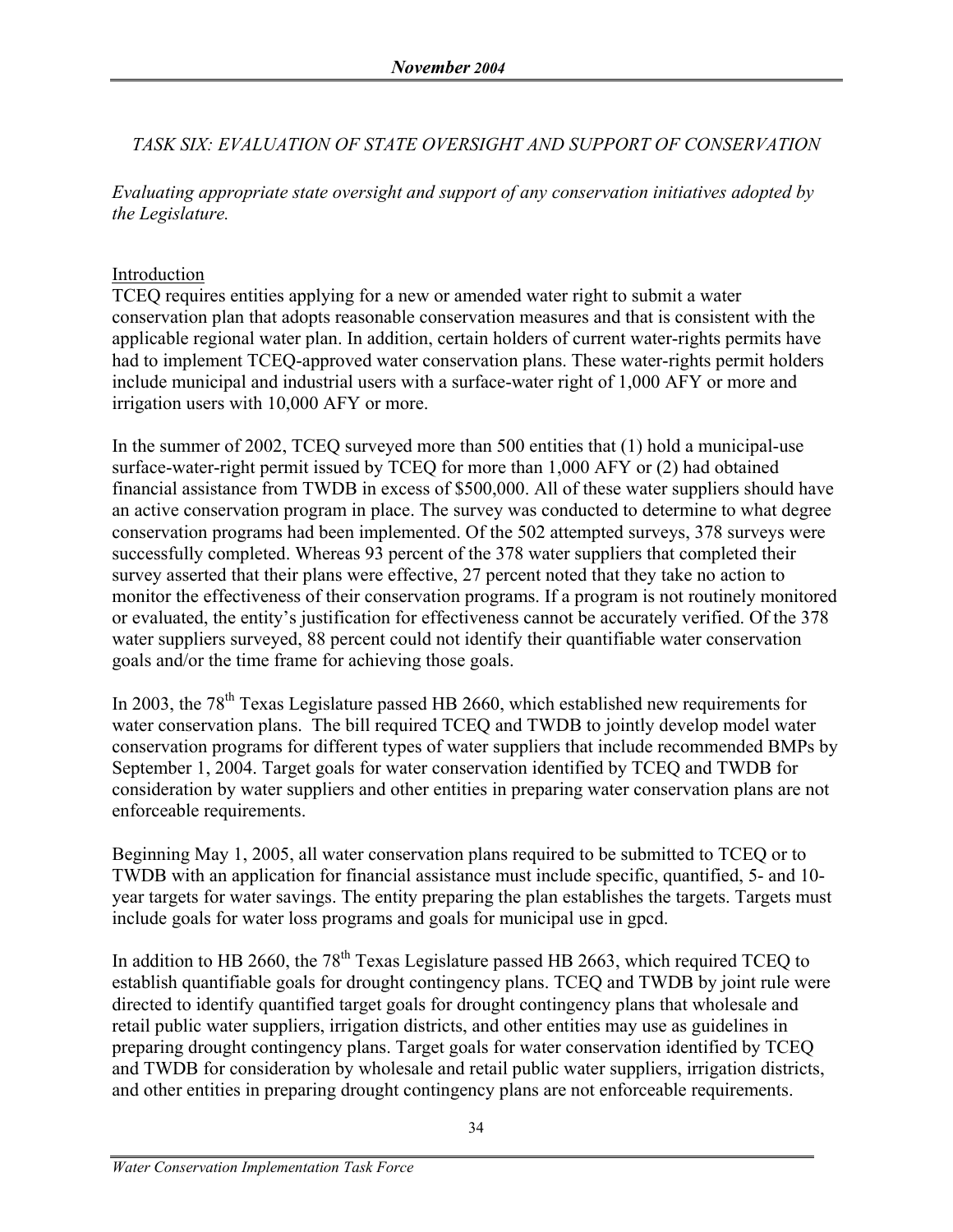By May 1, 2005, drought contingency plans required by TCEQ must include specific, quantified targets for water-use reductions to be achieved during periods of water shortages and drought. The bill requires TCEQ and TWDB to jointly develop model drought contingency programs for different types of water suppliers that suggest BMPs.

# **Recommendation #11—Water Conservation as a Criterion for Funding and Compliance**

The Task Force recommends that the Legislature make necessary statutory changes to

- (1) Require all retail public water suppliers serving a population of 3,300 or more to develop a water conservation plan based on specific targets and goals and utilizing appropriate BMPs or other conservation techniques. The affected retail public water suppliers should be required to (a) submit the water conservation plans to TWDB for review and approval and (b) annually report the progress of their program to TWDB,
- (2) Ensure that water users that are subject to TCEQ requirements for water conservation plans and/or TWDB financial assistance requirements for water conservation plans report annually to TWDB on the progress of their program,
- (3) Authorize TWDB to refer systems in noncompliance with the reporting requirements described in 1 and 2 to TCEQ and authorize TCEQ to institute administrative remedies for failure to meet these plan submittal and reporting requirements, and
- (4) Direct TWDB, when considering applications for loans/grants from the Water Development Fund for implementation of water-supply projects in the State Water Plan, to give priority to applications by entities that have (a) already demonstrated significant water conservation savings or (b) through implementation of the proposed project, will achieve significant conservation savings.

The Task Force recommends that the Texas Legislature ensure that TCEQ and TWDB receive appropriate funding to carry out these duties. The estimated fiscal implication to the state is \$305,000 per year.

# **Recommendation #12—Water Conservation Advisory Council**

The Task Force recommends that a standing Water Conservation Advisory Council (Council) be established to advise the Texas Legislature, TWDB and TCEQ, other state agencies, water suppliers and other political subdivisions, and the public on matters regarding water conservation, including water reuse. Activities that the Council should routinely pursue include the monitoring of  $(1)$  trends in water conservation implementation,  $(2)$  new technologies for possible inclusion as BMPs in future BMP Guides, (3) effectiveness of the public-awareness program and associated local involvement in implementation of the program, (4) development of a State Water Management Resource Library, (5) effectiveness of public recognition programs, (6) implementation of water conservation strategies by all water-user groups included in regional water plans, and (7) target and goal guidelines to be considered by TCEQ and TWDB.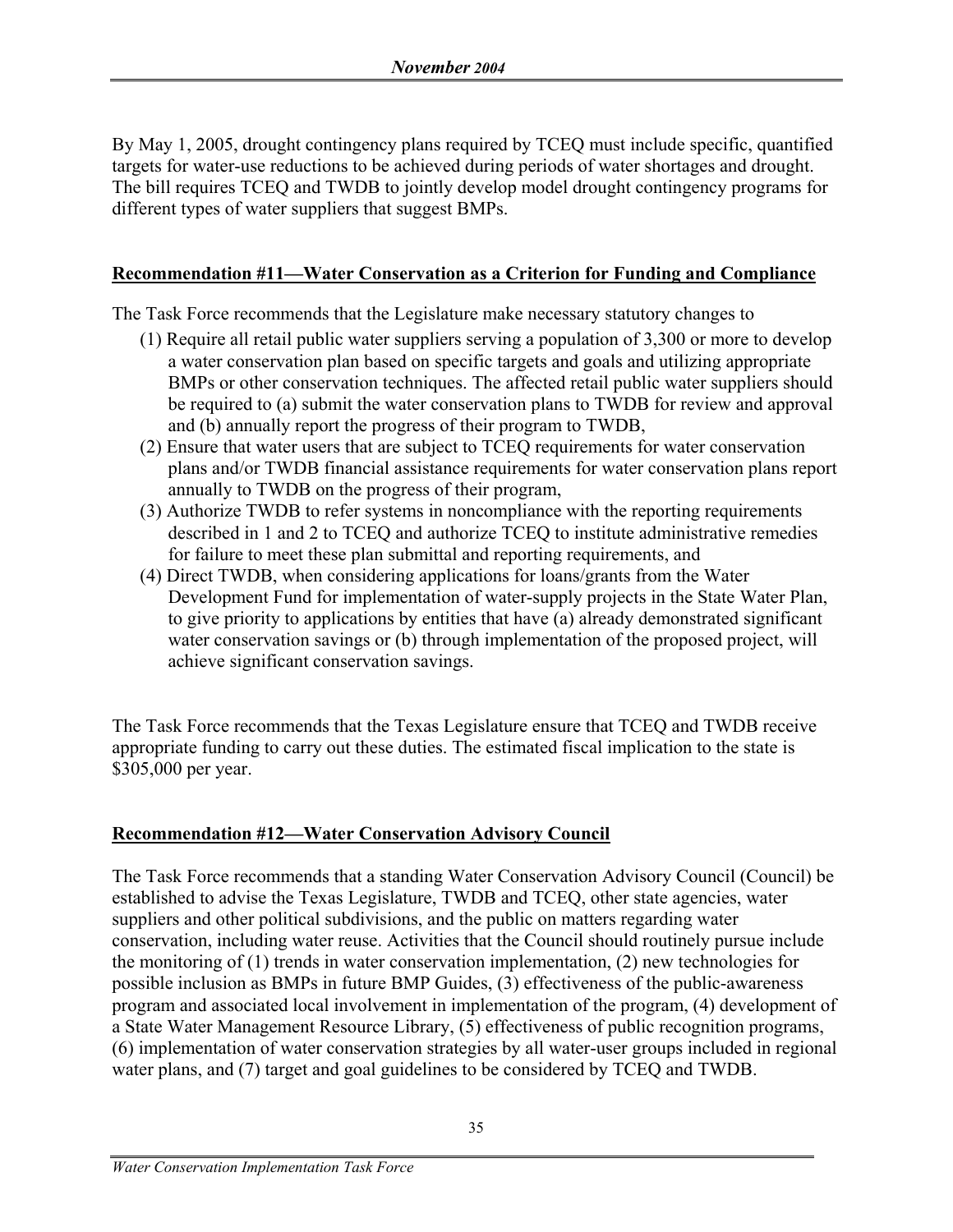# **Recommendation #13—Cataloging and Tracking Water Conservation Plans**

The Task Force recommends that an interactive, Internet-based database system be developed to facilitate storage and review of information related to water conservation plans and their implementation. The database system will store information on all retail public water suppliers' water conservation plans in a format consistent with the BMP structure in the BMP Guide. Any additional information required by TWDB to comply with administrative reporting requirements should be included as well. The system would be used by, and available to, all entities subject to water conservation plan requirements and state agencies responsible for overseeing compliance with these requirements.

# Water Conservation Plan Components

Both electronic storage (for efficient retrieval and review) and tracking of retail public water supplier Water Conservation Plans and progress toward implementation would be accomplished through the development of an interactive, Internet-based, database tracking system. This system would be available to all entities for which Water Conservation Plans are required.

To meet administrative completeness requirements, the Water Conservation Plans should include at least the following elements:

- (1) A utility profile including population data, customer data, and water use data;
- (2) Quantified 5- and 10-year targets for water savings, based on goals for water loss programs and goals for municipal water use in gpcd;
- (3) A program of continuing public education and information regarding water conservation;
- (4) A water rate structure, which balances economic development with water availability and does not encourage the excessive use of water;
- (5) A statement of how their Water Conservation Plan would be implemented on the basis of goals utilizing appropriate BMPs or other water conservation techniques; and
- (6) A statement of how implementation tracking of the Water Conservation Plan will be accomplished.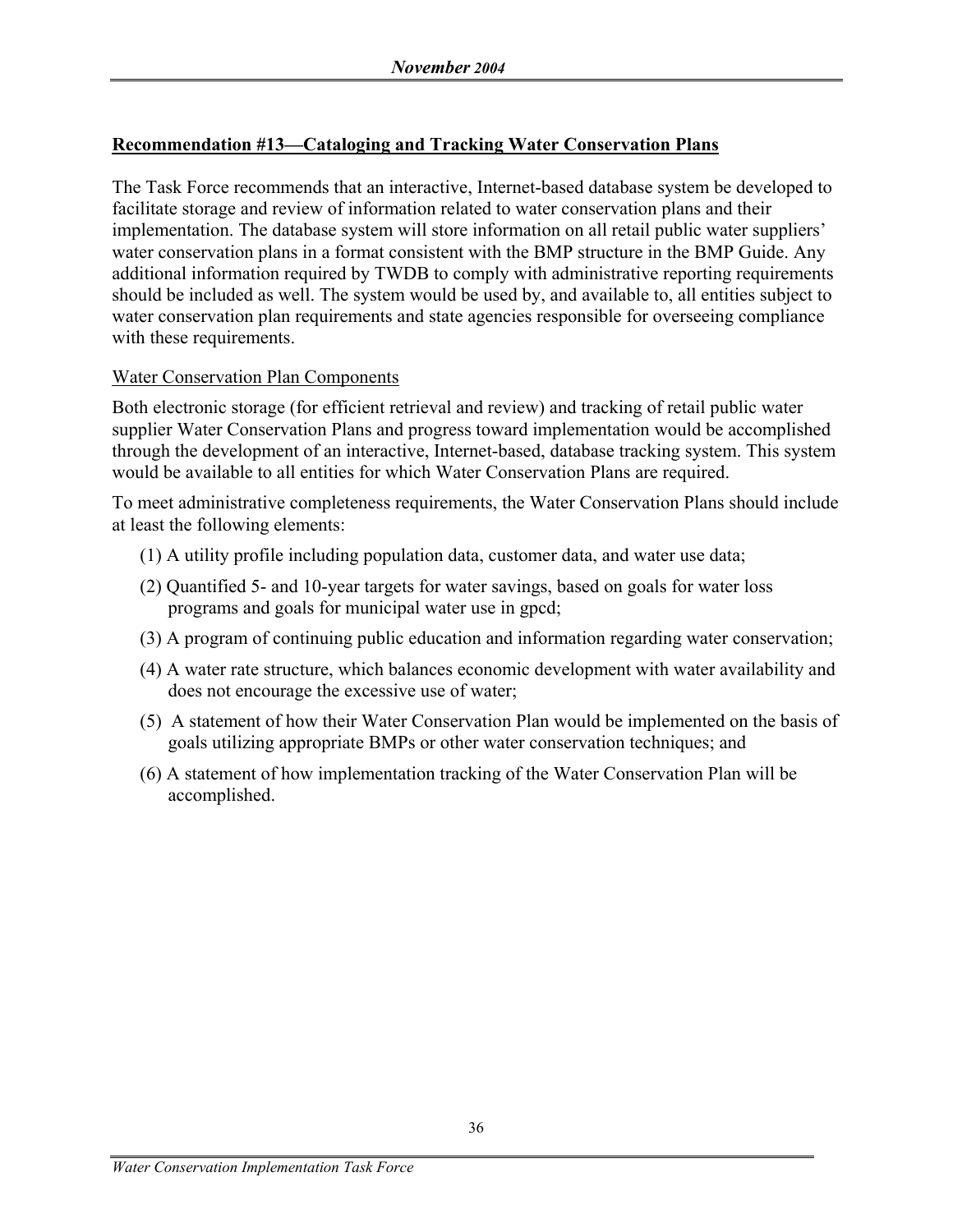# **IV – ADDITIONAL RECOMMENDATIONS**

*The Task Force developed additional recommendations that are not explicitly related to its duties as stated in SB 1094 but which it deemed relevant to the overall issue of water conservation implementation in Texas.* 

#### **Recommendation #14—Establish Toilet Performance Standards**

The Task Force recommends passage of legislation establishing performance standards for toilets to ensure that toilets sold in the state cannot be retrofitted so that they waste water.

#### **Recommendation #15—Establish Water Management Resource Library**

The Task Force recommends establishment of a Water Management Resource Library for Texas. This library would be mainly an electronic resource managed by TCEQ or TWDB and would catalog and provide a link to public policy summaries and specific legislation and regulation, BMPs, case studies, water-use technologies, and other planning resources. The library would include an interactive, Internet-based database system developed to facilitate storage and review of information related to water conservation plans and their implementation. The database system will store information on all water conservation plans in a format consistent with the BMP structure in the BMP Guide. Any additional information required by TWDB to comply with administrative reporting requirements should be included as well. The system would be used by, and available to, all entities subject to water conservation plan requirements and state agencies responsible for overseeing compliance with these requirements.

#### **Recommendation #16—Continue Funding State Conservation Programs**

The Task Force supports the continued funding of Agricultural Water Conservation Grants and State Energy Conservation Office Grants administrated by Texas Water Development Board, and the North American Development Bank's Water Conservation Infrastructure Fund, as well as state loans and grants to assist political subdivisions in meeting the cost-share portion of federal projects for agricultural water conservation, including federal and state programs for implementing agricultural best-management practices, such as the Federal Lower Rio Grande Water Conservation and Improvement Act, as amended, and the U. S. Department of Agriculture's Environmental Quality Incentive Program.

#### **Recommendation #17—Continue Funding Conservation Research and Education Programs**

The Task Force recognizes the role of the Texas Agricultural Experiment Station, Texas Cooperative Extension (TCE), and state universities in developing and evaluating water conservation technologies, management practices, and policies, as well as providing educational programs designed to encourage conservation. The Task Force commends these agencies and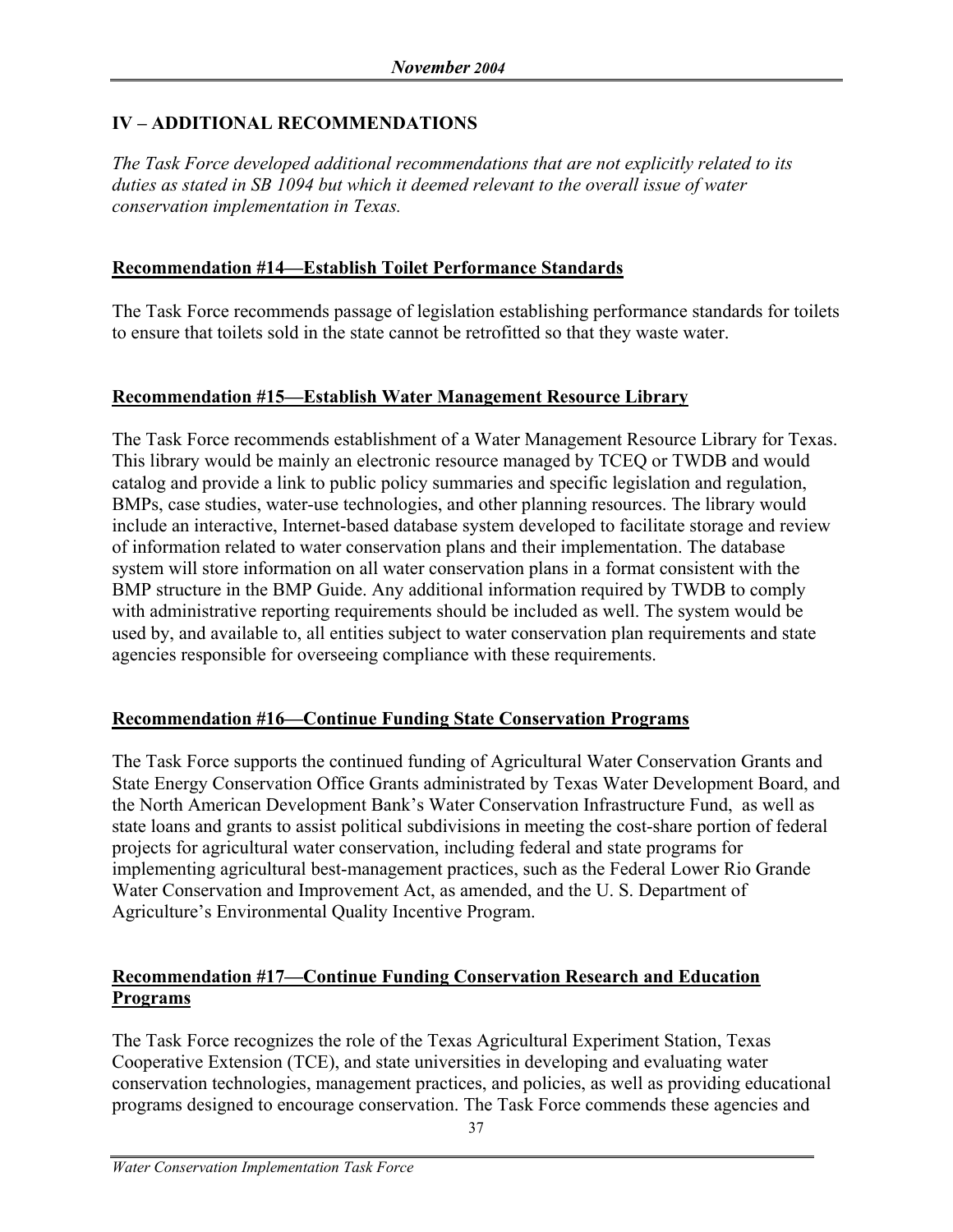their university and federal agency partners (Texas Tech University, West Texas A&M University, Kansas State University, New Mexico State University, and USDA Agricultural Research Service) for securing federal education programs for the Ogallala aquifer and Rio Grande Basin regions. The Task Force recognizes the major contributions of these research and education programs to irrigators, both urban and agricultural, in developing and facilitating implementation of needed water management practices to both conserve and efficiently use our limited water supplies. The Task Force also recognizes the assistance these agencies and universities provide to water conservation programs of TWDB, TCEQ, TSSWCB, Texas Department of Agriculture, Planning Groups, groundwater districts, irrigation districts, municipalities, and other water managers. The Task Force commends the strong collaboration among agencies, universities, and underground water conservation districts in the Texas High Plains, as well as cooperative programs in South Texas and the Edwards aquifer region led by the Irrigation Technology Center. The Task Force encourages all agencies and universities to continue to strengthen their valuable water conservation research and education programs.

# **Recommendation #18—Endorse Land Stewardship as a Conservation Strategy**

Effective land stewardship involves managing land to maximize the quality and quantity of every drop of rain. Responsible land stewardship enhances the efficiency and effectiveness of our state's watersheds, which act as a sponge, capturing rainwater and filtering it as it enters our aquifers, streams, lakes, bay, and estuaries. Proper land management techniques help increase surface and groundwater supplies.

Ninety-five percent of the state's land surface is privately owned, making up an overwhelming majority of all watersheds. In addition, these lands overlie many of the state's most important aquifers and are a major conduit of recharge to these groundwater resources. The water-supply and quality benefits of responsible land stewardship can be significant. The strategy can be costeffective, sustainable, efficient, and beneficial to the environment. The Task Force highly recommends that the Texas Legislature recognize effective land stewardship as an important and significant water management strategy.

#### **Recommendation #19—Study Impacts, if Any, of "Take or Pay" Contracts on Conservation**

The Task Force recommends that an interim study be established to examine the impacts, if any, of "take or pay" contracts on efforts to achieve water conservation and to make appropriate recommendations based on the findings of that examination.

# **Recommendation #20—Expand Funding of Texas A&M's PET Network**

The Task Force recommends that funding of Texas A&M University System's potential evapotranspiration (PET) network be expanded in order that more weather stations are on-line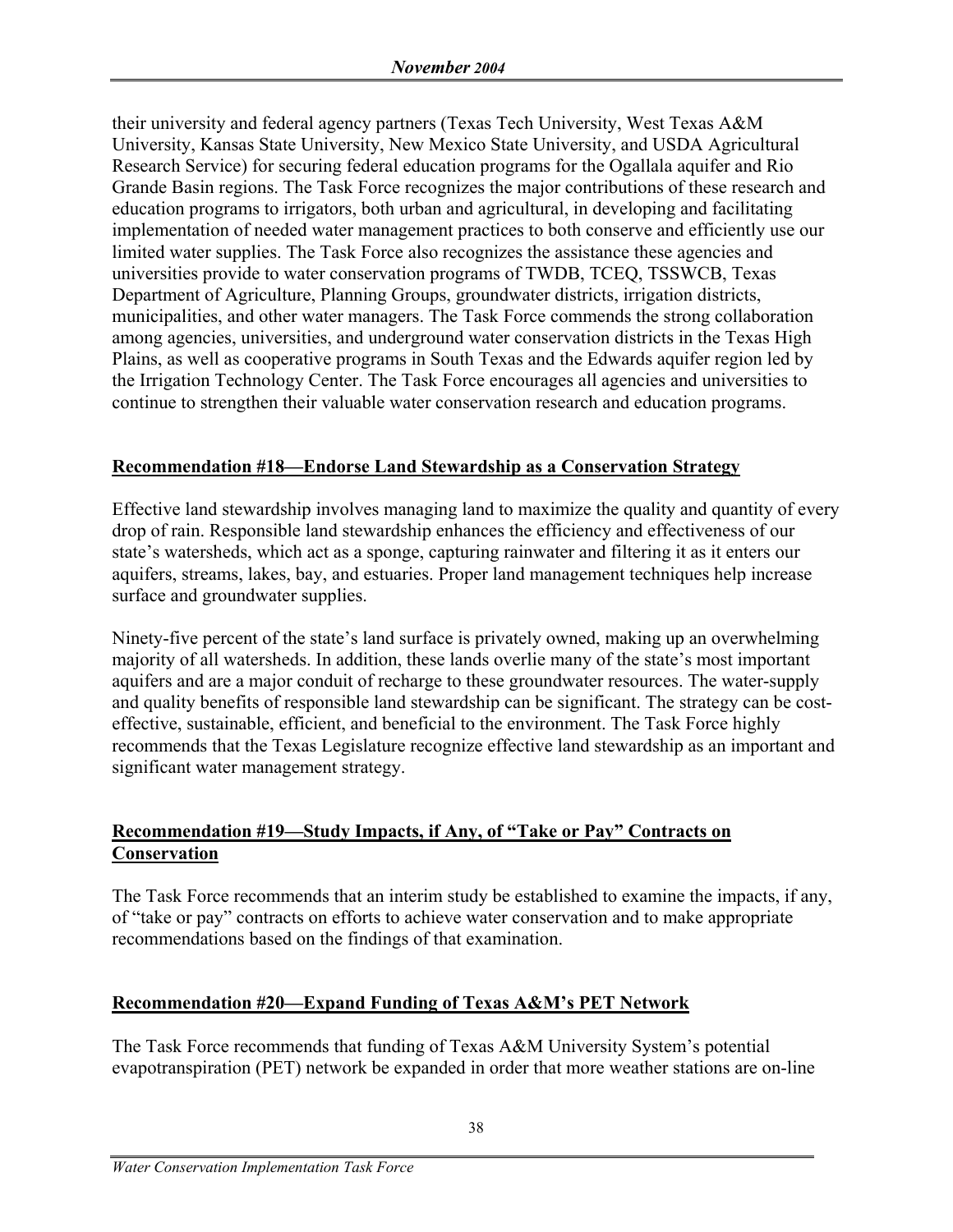and a larger number of water users can use evapotranspiration (ET) to determine adequate levels of water to meet outdoor water demands.

# **Recommendation #21—Coordinate Rules Regarding Conservation and Distribution System Capacity Requirements**

Concerns were raised that existing rules regarding minimum pumping and storage capacity in distribution systems pursuant to 30 TAC Chapter 290 may complicate efforts to achieve gpcd goals. Specifically, it might be difficult for entities to secure funding to provide pumping capacity at 0.6 gallons per minute per connection when they have adopted conservation goals that use less than that amount. The Task Force acknowledges that there may be some inconsistency in this regard and suggests that water conservation goals be coordinated with the variance process for establishing alternative minimum pumping capacity pursuant to 30 TAC Chapter 290.45.

### **Recommendation #22—Provide Protection from Cancellation of Water Rights Due to Conservation**

The Task Force recommends protecting from cancellation due to nonuse that portion of a water right associated with water saved because of the implementation of a water conservation project or a BMP. The water-rights holder should document the water savings in his or her Water Conservation Plan in order to protect the water conserved. A suggested modification to the Water Code is included in Section VI.

# **Recommendation #23—Conduct "End-Use" Studies of Residential Water Demand**

The Task Force recognizes the value of developing more accurate data about the current residential water demand in various regions of the state as an aid to better understanding of actual use and to more informed planning by water utilities. Therefore, the Task Force recommends that several "end-use" studies be conducted around the state to develop these data.

#### **Recommendation #24—Provide Assistance in Bridging Conservation Funding Gaps**

The Task Force recommends that the Legislature consider

- 1) Providing funding for conservation plan development to the smaller entities (< 20,000 population) that may be required to prepare water conservation plans as a result of Task Force recommendations,
- 2) Assisting water suppliers who depend on revenue to finance capital improvement programs, in addressing financial impacts that may result from water conservation programs, and
- 3) Pursuing federal and state funding to assist WUGs implement certain conservation strategies such as rebate programs.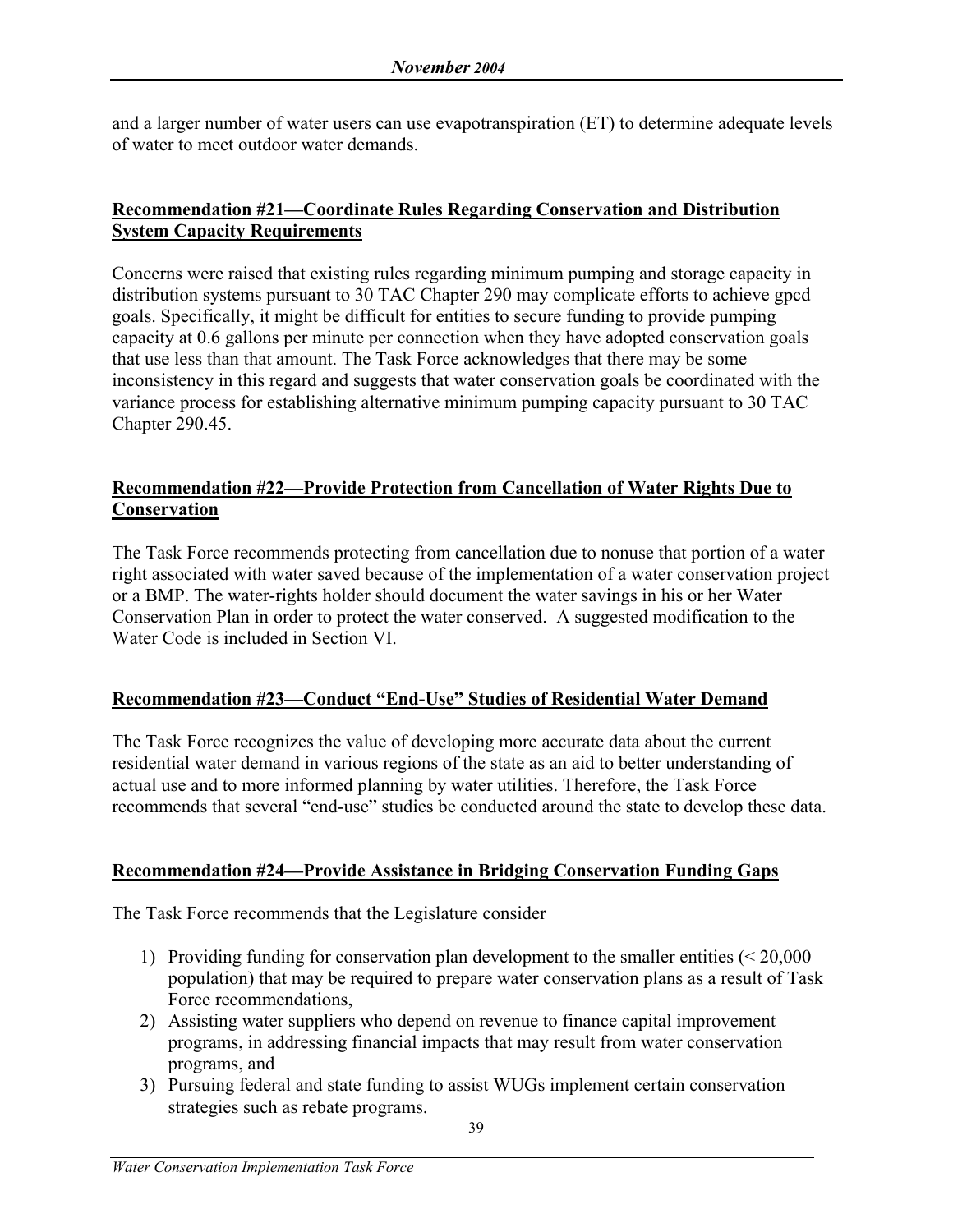# **Recommendation #25—Provide Additional Funding for Water Use Data**

Proper planning and implementation of water conservation measures require detailed information on water use patterns. The Task Force recommends that the Legislature consider providing additional funding and staff to TWDB for additional collection, review, analysis, and dissemination of data on water use in Texas. TWDB is the appropriate state agency to collect and review data on water use and water conservation in the state because it already has considerable expertise in this area.

The Task Force suggests that TWDB expand its data collection efforts, which may include more detailed data on single-family use; multi-family use; and commercial, industrial, institutional, and other categories of water-use information, in addition to information on income and other key demographic factors.

Performing this additional level of data analysis is crucial to developing an accurate picture of current water usage patterns and the resulting potential for water conservation.

This work will

- 1) Allow for better apples-to-apples comparisons of water use between water use sectors and entities.
- 2) Facilitate quantification of trends across the state.
- 3) Provide TWDB and regional planning groups with more information from which to project future water demands.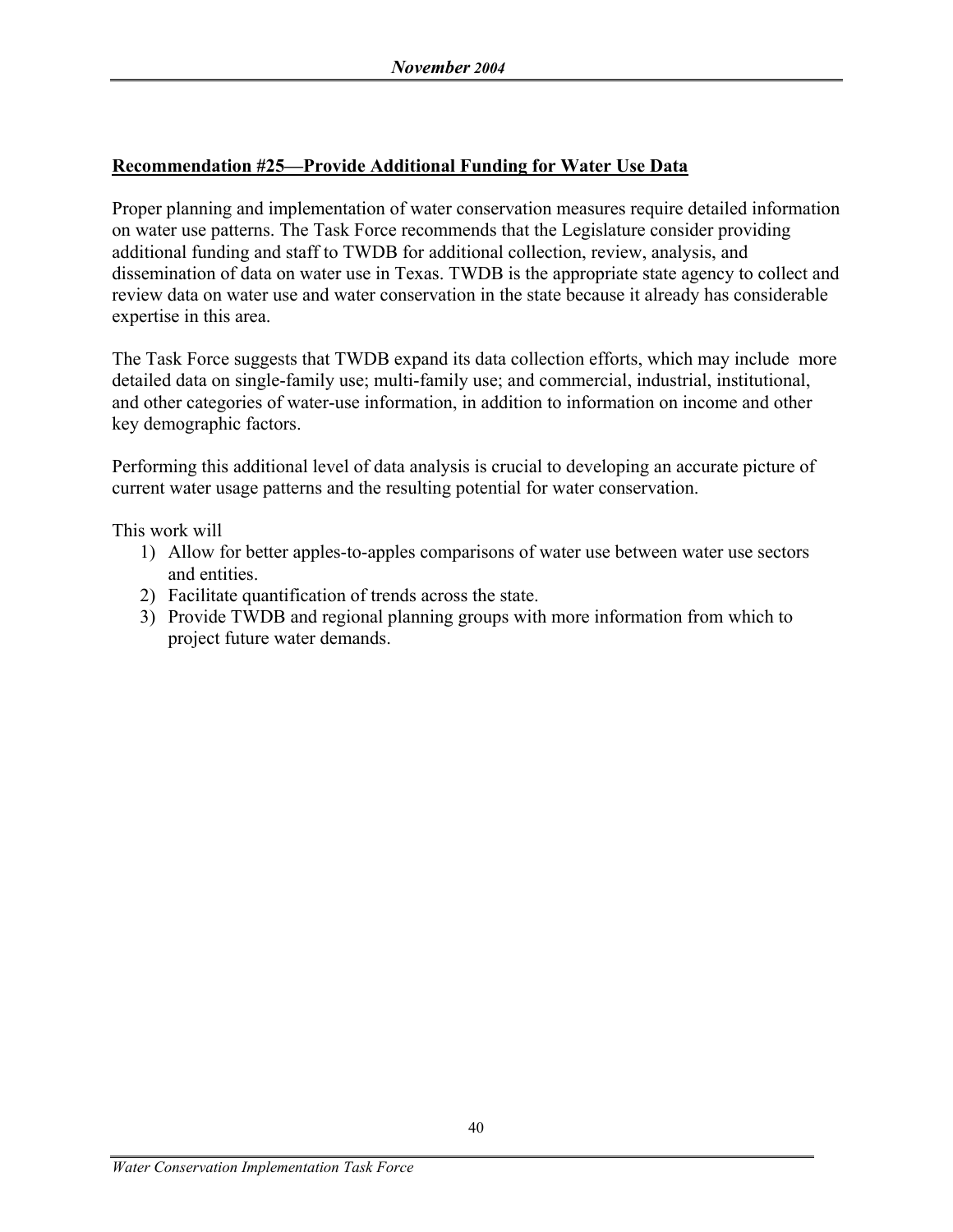#### **V – OVERVIEW**

In 2003, the 78th Texas Legislature determined that state policy on water conservation in Texas was fragmented and unfocused.<sup>6</sup> Concerned that this lack of cohesion and clarity of purpose in state policy would compromise water conservation's critical role in meeting the state's future water supply needs, the Legislature established the Water Conservation Implementation Task Force via passage of Senate Bill (SB) 1094 to address the issue.

At the outset and throughout the course of its deliberations, the Task Force viewed inclusion of the term "Implementation" in its name by the Legislature as indicative of their desire to move water conservation to the next level in Texas—beyond the concept to actual, permanent, and substantial water savings.

The Task Force firmly believes that no other proposal contained in this report is more important to achieving a goal of integrating water conservation into our Texas way of life than its recommendation that the state create and fund a Statewide Public-Awareness Program for water conservation. Unless the people of Texas can be convinced that everyone needs to routinely practice water conservation, actual conservation success from the other recommendations will be limited. The public-awareness program would have the primary statewide goals of making individual Texans aware of the importance of water conservation to their future as residents of the state and to complement and reinforce other local and regional water conservation publicawareness programs and activities. The Task Force views the Statewide Public-Awareness Program as the foundational component for enhancing the ability of the actions and recommendations presented in this report to achieve their greatest overall water savings potential.

As a practical matter, the Task Force recognized that communities, individuals, and industry are more likely to voluntarily incorporate water conservation and water efficiency measures into their utility, agricultural, and industrial operations if information regarding the benefits, implementation, and applicability of water conservation is current, understandable, and readily accessible. Evidence of the need for improvement in this area surfaced in the evaluation of water conservation strategies contained in the regional water plans. Planning Groups listing water conservation as a means of meeting future identified water shortages expressed difficulty in obtaining information about the elements of successful conservation programs, good cost estimates, and reliable water savings estimates in water resource planning.

To help address this issue, the Task Forces developed a Best-Management Practices Guide (BMP Guide). The BMP Guide is a resource for municipal, industrial, and agricultural interests consisting of 55 science- and field-based practices that save a quantifiable amount of water, either directly or indirectly, and that can be implemented within a specified timeframe. In this report, the Task Force proposes several actions, such as the establishment of a State Water Management Resource Library, authorization of up to 16 Regional Conservation Coordinator

 $\overline{a}$ 

<sup>6</sup> The official Bill Analysis on Senate Bill 1094 states, in part, "*State policy on water conservation in Texas is currently fragmented and lacks focus to ensure optimal utilization of water conservation to meet future water supply needs*." Texas State Senator Robert Duncan noted in his remarks introducing Senate Bill 1094 to the Senate Natural Resources Committee that state policy on water conservation in Texas is currently fragmented and lacks focus.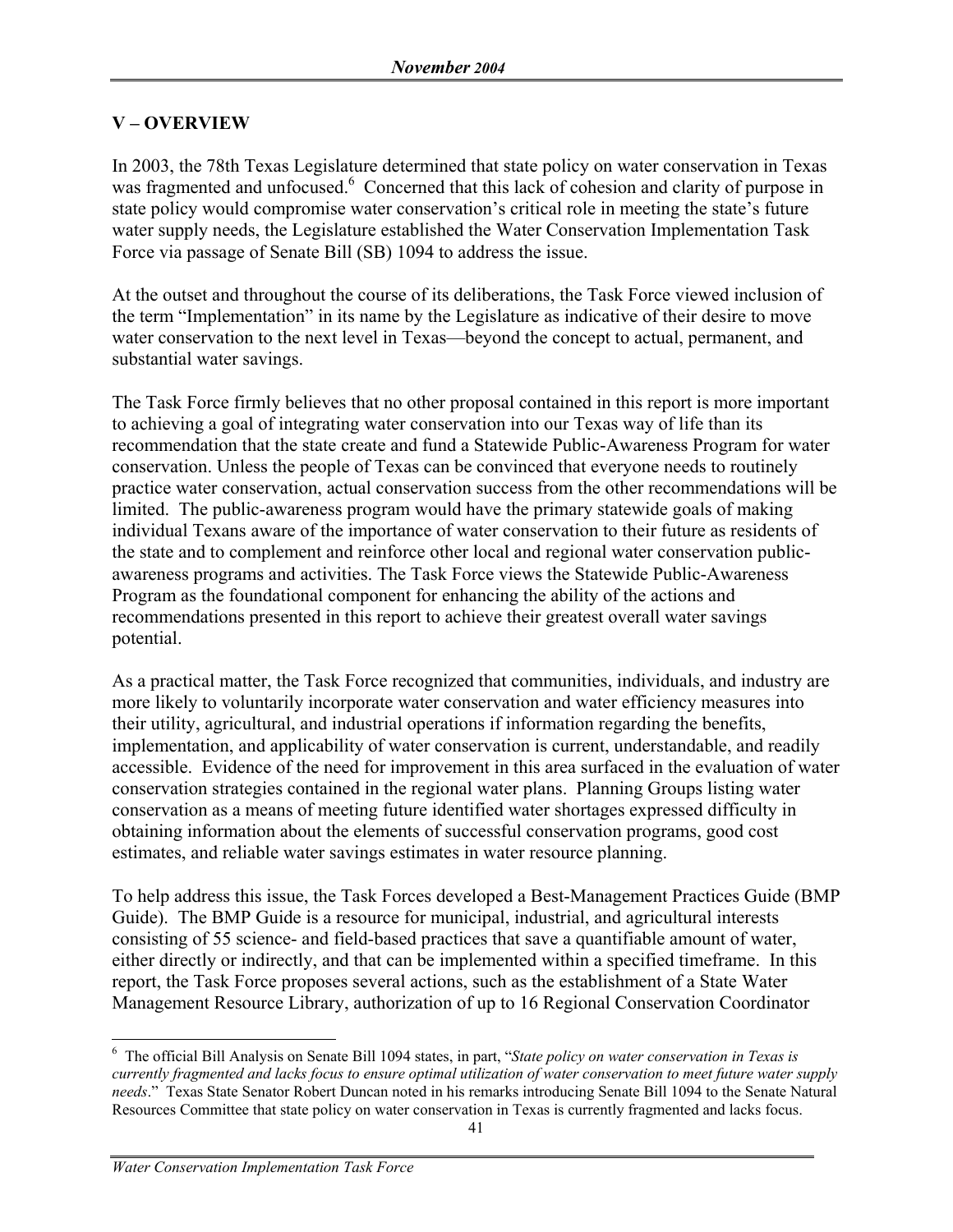(RCC) staff positions at TWDB, and creation of a standing Water Conservation Advisory Council (Advisory Council), which it believes will function to complement the BMP Guide and increase the overall knowledge, understanding, and implementation of water conservation measures.

The Resource Library, accessible over the Internet, will serve as a repository for the BMP Guide and other water conservation information, such as case studies, water-use technologies, planning resources, public policy, water conservation plans, water conservation progress reports, public recognition programs and local and statewide recipients of awards and recognition. The RCC staff at TWDB will work directly with the Planning Groups and water-supply entities in the Regional Water Planning Areas and provide, among other things, technical assistance related to implementation of practices contained in the BMP Guide. The Advisory Council, among its many proposed duties, will review new technologies for possible inclusion as BMPs in future updates to the BMP Guide. The interplay between the BMP Guide, Resource Library, RCC staff members, and Advisory Council is illustrative of the overall package of proposals contained in this report and demonstrates the Task Force's goal to fashion an integrated set of actions and recommendations that complement and add value to one another.

As another practical matter, the Task Force recognized that water conservation and water efficiency measures are more likely to be voluntarily implemented if they actually do what they are intended to do—save water cost-effectively. In this report, the Task Force proposes several actions, such as adoption of a standardized methodology for determining total gallons per capita per day (gpcd) water use, consideration of recommended gpcd targets and goals by retail public water suppliers when they develop water conservation plans required by the state, and development of an interactive, Internet-based database system to facilitate storage and review of information related to water conservation plans and their implementation, to help water utilities, water planners, and governmental agencies measure the success of water conservation programs subsequent to their implementation. In addition, these proposals are meant to provide policy makers with information to help determine the return on local, regional, and state investments made in response to recommendations contained in this report and to chart the course for future investments in water conservation.

The Task Force believes changes in statute will be required to implement a number of the proposals contained in this report, such as establishment of the Water Conservation Advisory Council, creation of the Statewide Public-Awareness Program, establishment of the Resource Library, and authorization for Regional Conservation Coordinators at TWDB. The Task Force has suggested, for the Legislature's consideration, specific language in bill format to accomplish these changes. Implementation of other proposals contained in this report, such as establishment of a standard methodology for determining gpcd and the cataloging and tracking of water conservation plans on an interactive, Internet-based database system, can be accomplished through state agency rule-making.

The aforementioned proposals are by no means exhaustive of the recommendations contained in this report. Other proposals, such as those recommending passage of legislation establishing performance standards for toilets, continued funding of the State Brush-Control Program at current or expanded levels, funding of a cost-share program for irrigated agriculture through the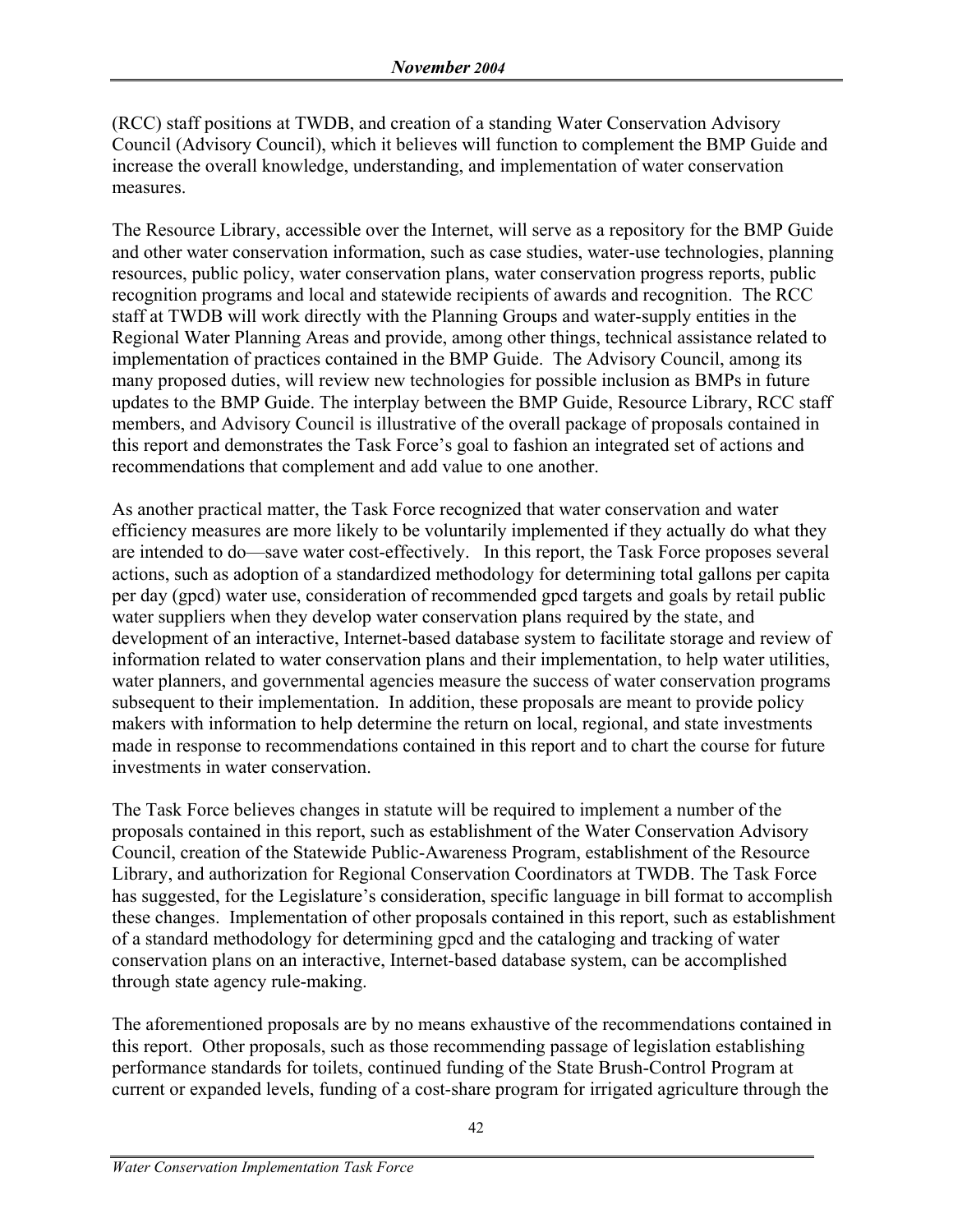Texas State Soil and Water Conservation Board, continued funding of conservation research and education programs, and endorsement of good land stewardship as an important and significant long-term water management strategy (to name a few), are all part of a comprehensive water conservation plan for Texas—intended to make the whole greater than the sum of its many parts.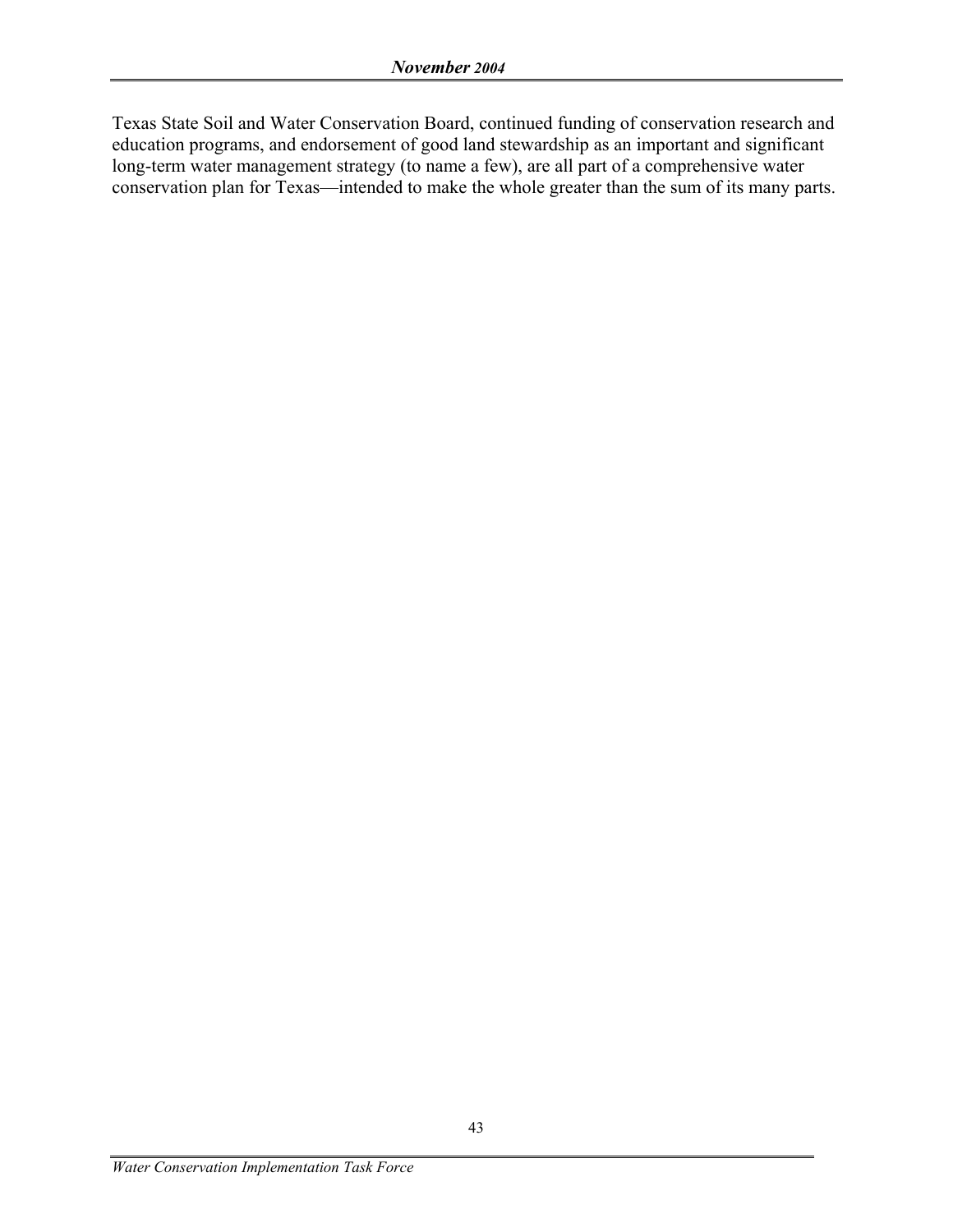|  |  | <b>VI-DRAFT LEGISLATION</b> |  |
|--|--|-----------------------------|--|
|--|--|-----------------------------|--|

| 1  |                                                                                                               |
|----|---------------------------------------------------------------------------------------------------------------|
| 2  | .B.                                                                                                           |
| 3  |                                                                                                               |
| 4  | A BILL TO BE ENTITLED                                                                                         |
| 5  |                                                                                                               |
| 6  | <b>AN ACT</b>                                                                                                 |
| 7  | relating to water conservation.                                                                               |
| 8  | BE IT ENACTED BY THE LEGISLATURE OF THE STATE OF TEXAS:                                                       |
| 9  | SECTION 1. Chapter 16, Water Code, is amended by adding Subchapter K concerning                               |
| 10 | Water Conservation to read as follows:                                                                        |
| 11 | SUBCHAPTER K. WATER CONSERVATION                                                                              |
| 12 | Sec. 16.401. STATEWIDE WATER CONSERVATION PUBLIC AWARENESS                                                    |
| 13 | PROGRAM. The executive administrator shall develop and implement a statewide water                            |
| 14 | conservation public-awareness program in order to educate citizens of the state about the importance          |
| 15 | of water conservation. The program shall take into account the differences in conservation needs for          |
| 16 | various geographic regions of the state and shall be designed to complement and support existing              |
| 17 | local and regional water conservation programs.                                                               |
| 18 | Sec. 16.402. WATER CONSERVATION PLAN. (a) In this section:                                                    |
| 19 | (1) "Retail public utility" has the meaning assigned by Section 13.002.                                       |
| 20 | (2) "Best management practices" means those practices developed pursuant to                                   |
| 21 | Section 11.1271(e).                                                                                           |
| 22 | (b) Each retail public utility that provides potable water service to a population of $3,300$ or              |
| 23 | more shall submit a water conservation plan to the executive administrator based on specific targets          |
| 24 | and goals developed by the retail public utility and utilizing appropriate best management practices          |
| 25 | or other water conservation strategies. For purposes of this section, the population served by a retail<br>44 |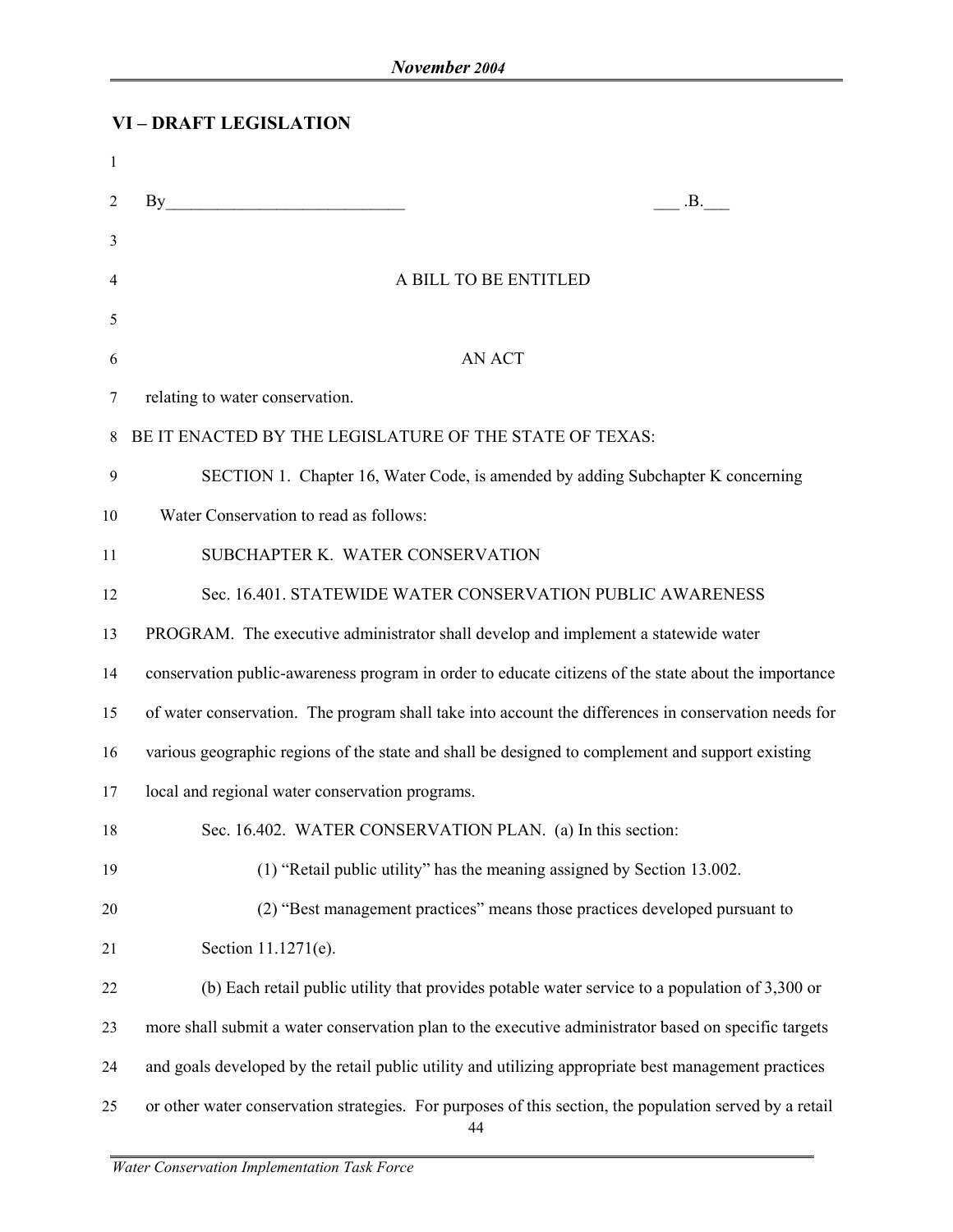| $\mathbf{1}$   | public utility shall be based on the population estimates contained in the most recent regional water  |
|----------------|--------------------------------------------------------------------------------------------------------|
| $\overline{2}$ | plan adopted for the planning area in which the retail public utility is located.                      |
| 3              | (c) Each entity that is required to submit a water conservation plan to the executive                  |
| $\overline{4}$ | administrator, the board, or the commission under Chapters 11, 15, 16 or 17, shall report the progress |
| 5              | of its conservation program to the executive administrator annually.                                   |
| 6              | (d) The executive administrator shall review each water conservation plan and annual report            |
| $\tau$         | to determine compliance with the minimum requirements and submission deadlines identified              |
| $8\,$          | pursuant to Subsection (f).                                                                            |
| 9              | (e) The board may refer entities that have failed to comply with Subsections (b), (c), or (d) to       |
| 10             | the commission. Notwithstanding the provisions of Subsection 7.051(b), the commission shall then       |
| 11             | seek an administrative remedy under Chapter 7 against any entity referred to the commission by the     |
| 12             | board for failure to comply with Subsections (b), (c), or (d).                                         |
| 13             | (f) The board and commission shall jointly develop rules for the enforcement of the                    |
| 14             | provisions of this section and to identify the minimum requirements and submission deadlines for the   |
| 15             | water conservation plan and annual reports required by Subsections (b) and (c).                        |
| 16             | SECTION 2. Section 11.1271, Water Code is amended by amending Subsection (e) and                       |
| 17             | adding Subsection (g) to read as follows:                                                              |
| 18             | (e) The commission and board jointly shall develop model water conservation programs for               |
| 19             | different types of water suppliers that suggest best management practices for achieving the highest    |
| 20             | practicable levels of water conservation and efficiency achievable for each specific type of water     |
| 21             | supplier. Best management practices are voluntary efficiency measures that save a quantifiable         |
| 22             | amount of water, either directly or indirectly, and that can be implemented within a specified         |
| 23             | timeframe.                                                                                             |
| 24             | (g) Each applicant that has submitted a water conservation plan as required by Subsection (a)          |
| 25             | shall report the progress of their conservation program to the executive administrator annually.       |
| 26             | SECTION 3. Section 15.102(b)(2)(C), Water Code is amended to read as follows:<br>45                    |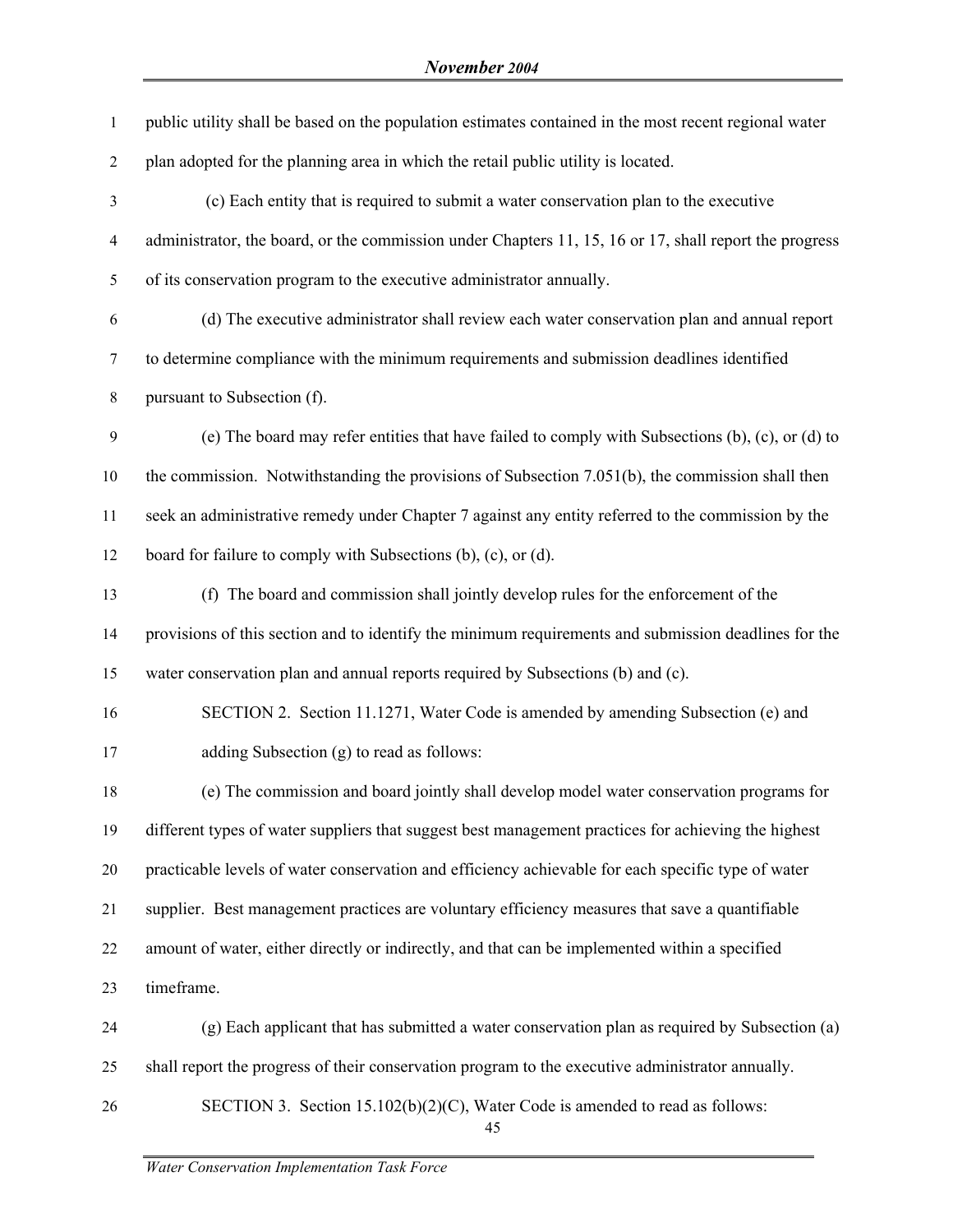| $\mathbf{1}$   | (b) The loan fund may also be used by the board to provide:                                            |
|----------------|--------------------------------------------------------------------------------------------------------|
| $\overline{c}$ | (1) grants or loans for projects that include supplying water and wastewater services                  |
| $\mathfrak{Z}$ | in economically distressed areas or nonborder colonias as provided by legislative appropriations, this |
| $\overline{4}$ | chapter, and board rules, including projects involving retail distribution of those services; and      |
| 5              | $(2)$ grants for:                                                                                      |
| 6              | (A) projects for which federal grant funds are placed in the loan fund;                                |
| 7              | (B) projects, on specific legislative appropriation for those projects; or                             |
| 8              | (C) water conservation, desalination, brush control, weather modification,                             |
| $\mathbf{9}$   | regionalization, and projects providing regional water quality enhancement services as defined by      |
| 10             | board rule, including regional conveyance systems.                                                     |
| 11             | SECTION 4. Section 16.053(g), Water Code is amended to read as follows:                                |
| 12             | (g) The board shall provide technical and financial assistance to the regional water planning          |
| 13             | groups in the development of their plans. The board shall simplify, as much as possible, planning      |
| 14             | requirements in regions with abundant water resources. The board, if requested, may facilitate         |
| 15             | resolution of conflicts within regions. The board shall develop and implement a regional               |
| 16             | conservation assistance program consisting of coordinators located in regional water planning areas    |
| 17             | of the state to enhance and facilitate water conservation efforts.                                     |
| 18             | SECTION 5. Section 17.125, Water Code, is amended by adding Subsection (g) to read as                  |
| 19             | follows:                                                                                               |
| 20             | (g) The board shall give priority to applications for funds for implementation of water supply         |
| 21             | projects in the state water plan by entities that have:                                                |
| 22             | (1) already demonstrated significant water conservation savings; or                                    |
| 23             | (2) will achieve significant conservation savings by implementing the proposed                         |
| 24             | project for which the financial assistance is sought.                                                  |
| 25             | SECTION 6. The Water Code is amended by adding a new Chapter 10 concerning the                         |
| 26             | Water Conservation Advisory Council as follows:                                                        |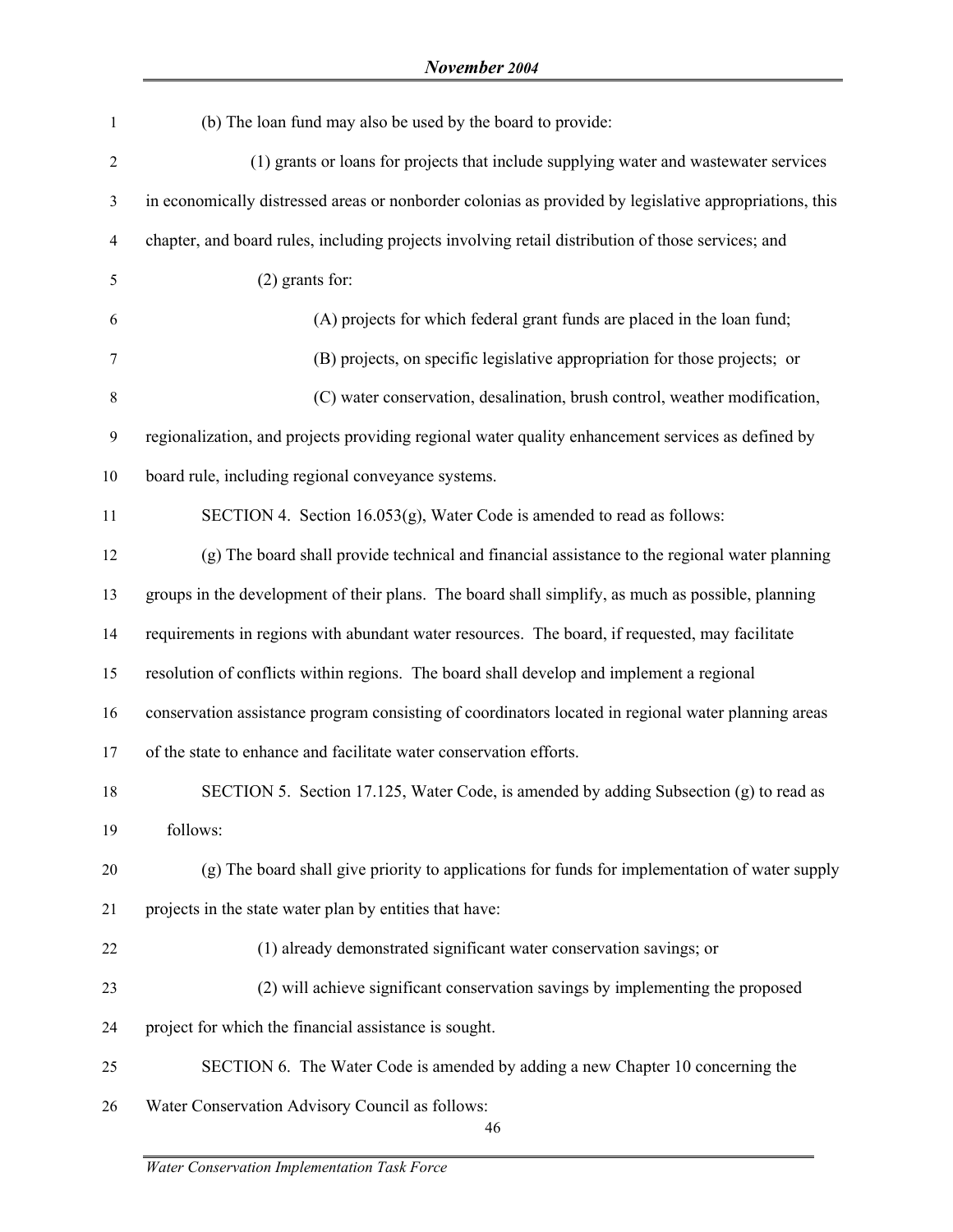| $\mathbf{1}$   | CHAPTER 10. WATER CONSERVATION ADVISORY COUNCIL                                                       |
|----------------|-------------------------------------------------------------------------------------------------------|
| $\overline{2}$ | Sec. 10.001. DEFINITIONS. In this chapter:                                                            |
| 3              | (1) "Best Management Practices Guide" means the compilation of best management                        |
| 4              | practices developed pursuant to Section 11.1271(e).                                                   |
| 5              | (2) "Board" means the Texas Water Development Board.                                                  |
| 6              | (3) "Commission" means the Texas Commission on Environmental Quality.                                 |
| 7              | (4) "Council" means the Water Conservation Advisory Council.                                          |
| 8              | Sec. 10.002. CREATION AND MEMBERSHIP.                                                                 |
| 9              | (a) The council is created to provide the governor, lieutenant governor, speaker of the house         |
| 10             | of representatives, the legislature, the board, the commission, other political subdivisions, and the |
| 11             | public with the resource of a select council with expertise on water conservation and consists of 17  |
| 12             | members selected by the Texas Water Development Board from applicants recommended by the              |
| 13             | following entities and interest groups:                                                               |
| 14             | Texas Commission on Environmental Quality;<br>(1)                                                     |
| 15             | Department of Agriculture;<br>(2)                                                                     |
| 16             | Parks and Wildlife Department;<br>(3)                                                                 |
| 17             | State Soil and Water Conservation Board;<br>(4)                                                       |
| 18             | Texas Water Development Board;<br>(5)                                                                 |
| 19             | regional water planning groups;<br>(6)                                                                |
| 20             | federal agencies;<br>(7)                                                                              |
| 21             | municipalities;<br>(8)                                                                                |
| 22             | groundwater conservation districts;<br>(9)                                                            |
| 23             | (10) river authorities;                                                                               |
| 24             | (11) environmental groups;                                                                            |
| 25             | (12) irrigation district;                                                                             |
| 26             | $(13)$ industries;<br>47                                                                              |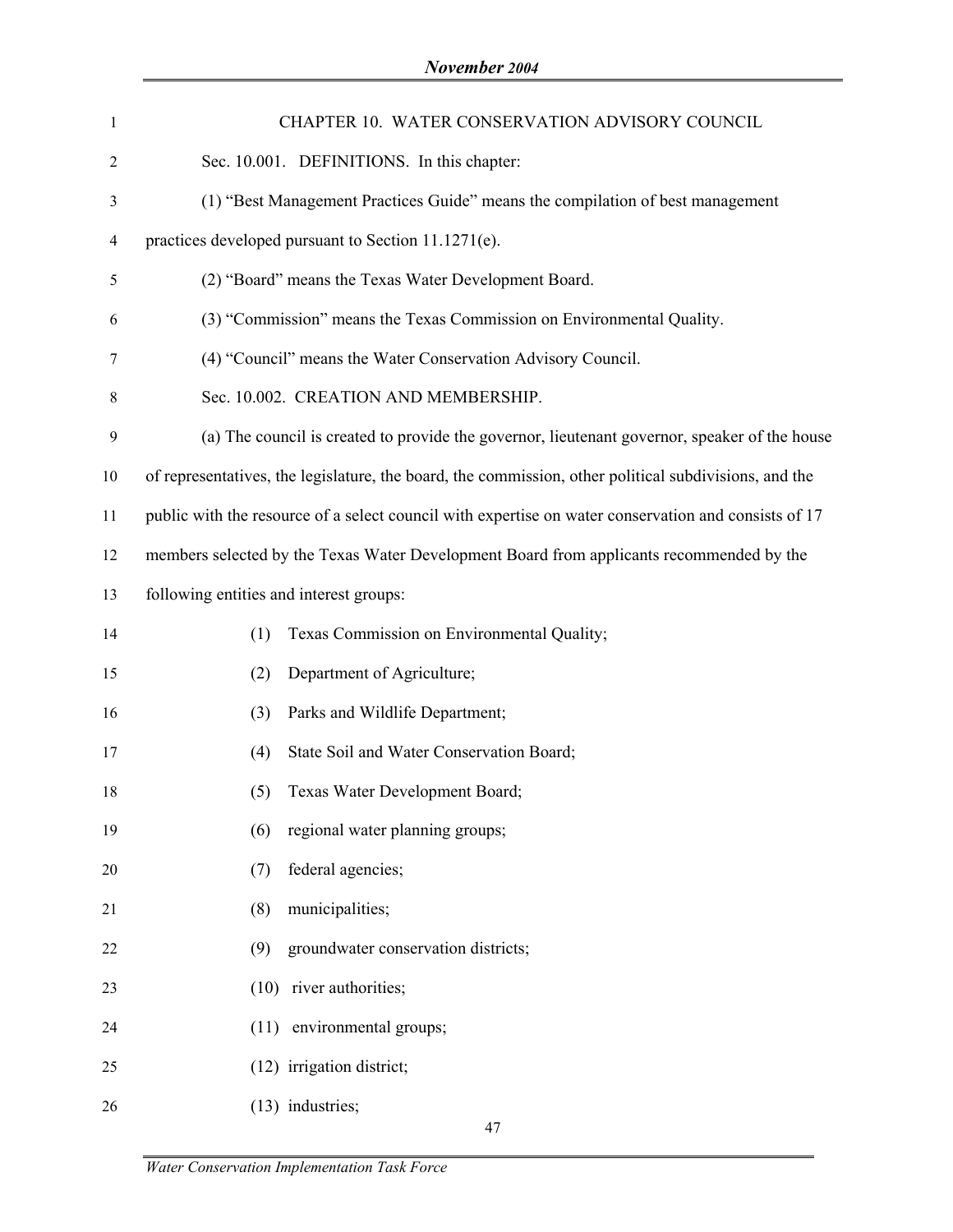| $\mathbf{1}$   | (14) institutional water users;                                                                       |
|----------------|-------------------------------------------------------------------------------------------------------|
| $\overline{2}$ | (15) professional organizations focused on water conservation;                                        |
| 3              | (16) higher education; and                                                                            |
| $\overline{4}$ | (17) agricultural groups.                                                                             |
| 5              | (b) The council members shall elect one member to act as the presiding officer of the                 |
| 6              | council. A new election shall be held upon the expiration of the presiding officer's term as a member |
| 7              | of the council.                                                                                       |
| $8\,$          | (c) Initial members shall randomly draw for terms of either 2, 4, or 6 years. Subsequent              |
| 9              | members shall serve staggered 2-year terms ending August 31 of odd-numbered years.                    |
| 10             | (d) A vacancy on the council shall be filled by appointment by the board.                             |
| 11             | Sec. 10.003. POWERS AND DUTIES OF THE COUNCIL. The council shall:                                     |
| 12             | (1) monitor trends in water conservation implementation;                                              |
| 13             | (2) monitor new technologies for possible inclusion as best management practices in the Best          |
| 14             | Management Practices Guide;                                                                           |
| 15             | (3) monitor the effectiveness of the statewide awareness program and associated local                 |
| 16             | involvement in implementation of the program;                                                         |
| 17             | (4) develop and implement a State Water Management Resource Library;                                  |
| 18             | (5) develop and implement a public recognition program for water conservation;                        |
| 19             | (6) monitor the implementation of water conservation strategies by all water-user groups              |
| 20             | included in regional water plans;                                                                     |
| 21             | (7) monitor target and goal guidelines to be considered by the board and commission; and              |
| 22             | (8) prepare a biennial progress report on water conservation in the state and submit it to the        |
| 23             | governor, lieutenant governor, and the speaker of the house of representatives not later than         |
| 24             | December 1 of each even-numbered year.                                                                |
| 25             | Sec. 10.004. COUNCIL STAFF. On request by the council, the board shall provide any                    |
| 26             | necessary staff to assist the council in the performance of its duties.                               |

48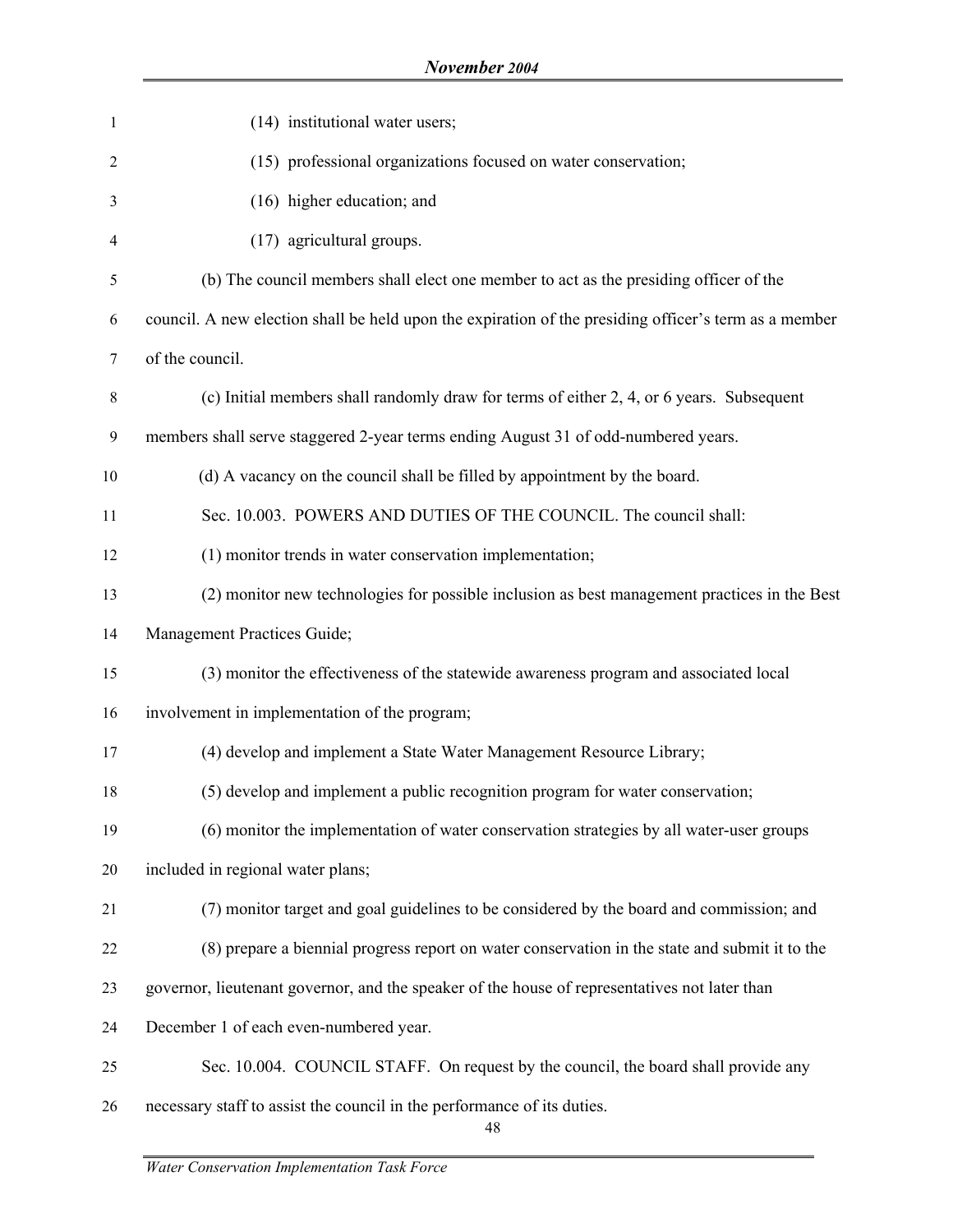| -1 | Sec. 10.005. PUBLIC MEETINGS. (a) The council may hold public meetings as needed to                    |
|----|--------------------------------------------------------------------------------------------------------|
| 2  | fulfill its duties under this Act.                                                                     |
| 3  | (b) The council is subject to Chapters 551 and 552, Government Code.                                   |
| 4  | SECTION 7. EFFECTIVE DATE. (a) This Act takes effect immediately if it receives a vote                 |
| 5  | of two-thirds of all the members elected to each house, as provided by Section 39, Article III,        |
| 6  | Texas Constitution. If this Act does not receive the vote necessary for immediate effect, this Act     |
| 7  | takes effect September 1, 2005.                                                                        |
| 8  | (b) The changes in law made by this Act to Chapters 15 and 17, Water Code, apply only to               |
| 9  | applications for financial assistance filed with the board on or after the effective date of this Act. |
| 10 |                                                                                                        |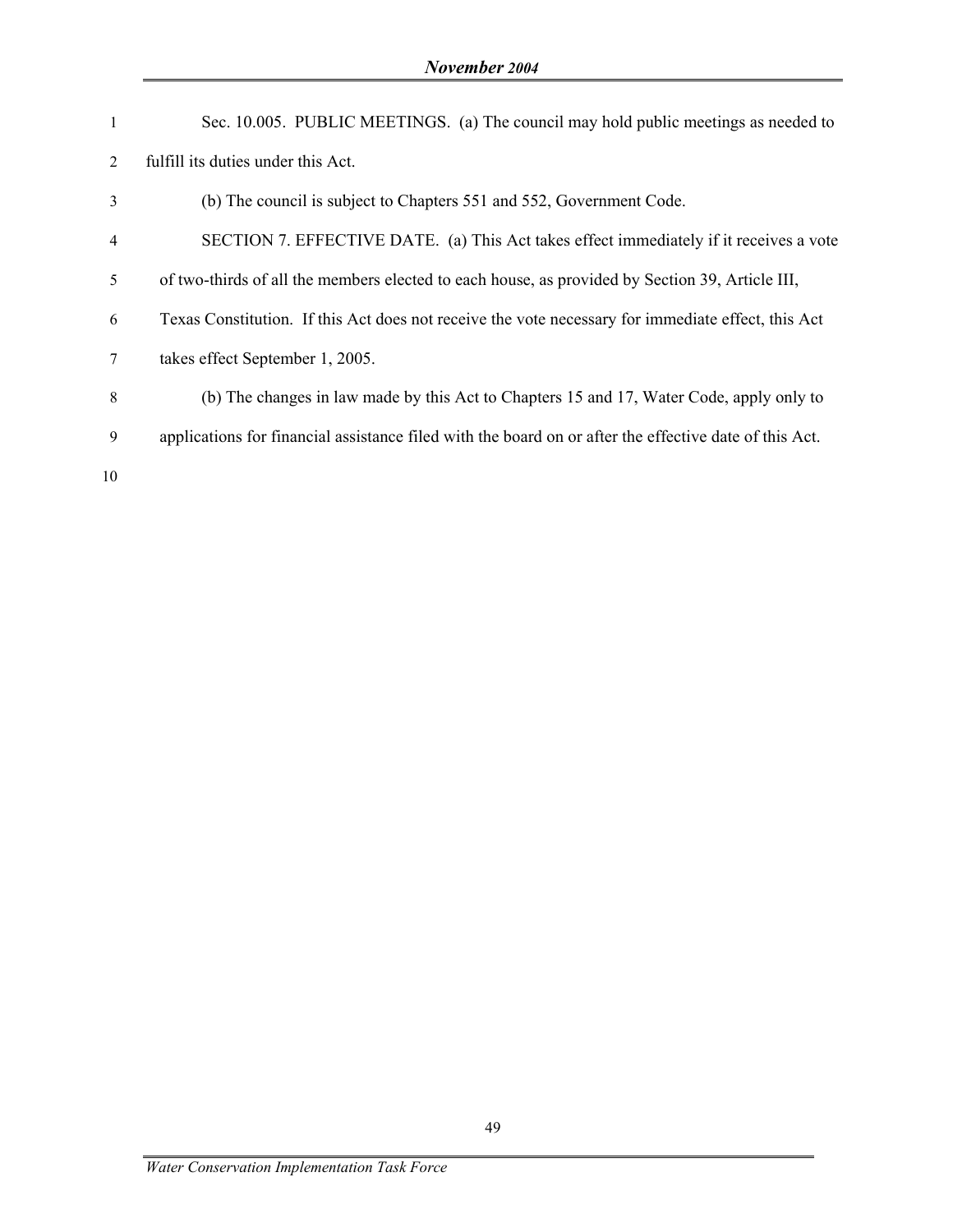| $\mathbf{1}$ | .B.                                                                                                |
|--------------|----------------------------------------------------------------------------------------------------|
| 2            |                                                                                                    |
| 3            |                                                                                                    |
| 4            | A BILL TO BE ENTITLED                                                                              |
| 5            | <b>AN ACT</b>                                                                                      |
| 6            | relating to the water rights and water conservation.                                               |
| 7            | BE IT ENACTED BY THE LEGISLATURE OF THE STATE OF TEXAS:                                            |
| $\,8\,$      | SECTION 1. Section 11.173(b), Water Code, is amended by adding Subdivision (5) to read             |
| 9            | as follows:                                                                                        |
| 10           | (5) to the extent the nonuse resulted from the implementation of water conservation projects       |
| 11           | or practices as documented in the owner's water conservation plan and annual conservation reports. |
| 12           | SECTION 2. EFFECTIVE DATE. This Act takes effect immediately if it receives a vote of              |
| 13           | two-thirds of all the members elected to each house, as provided by Section 39, Article III, Texas |
| 14           | Constitution. If this Act does not receive the vote necessary for immediate effect, this Act takes |
| 15           | effect September 1, 2005.                                                                          |
| 16           |                                                                                                    |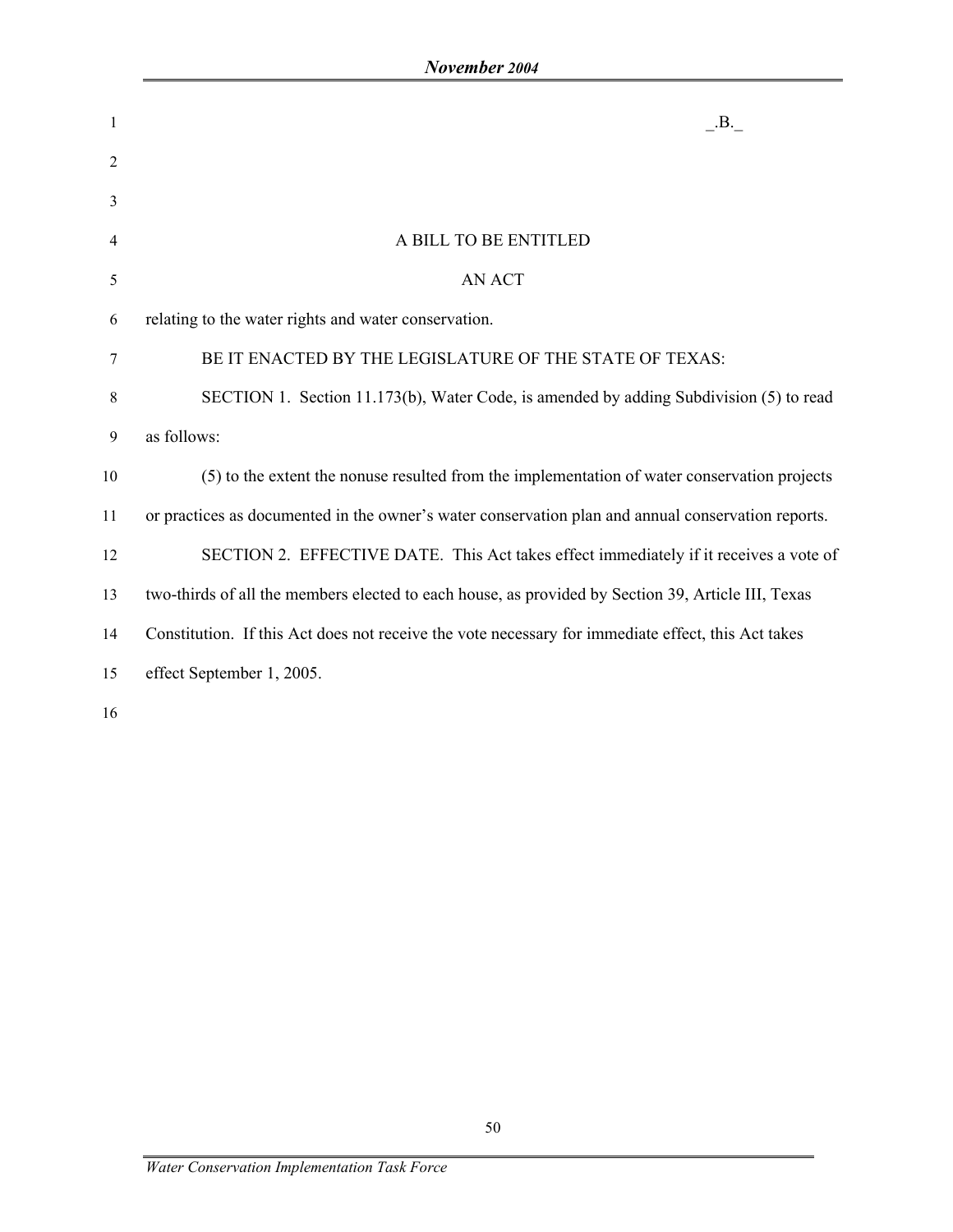| 1  | .B.                                                                                                    |
|----|--------------------------------------------------------------------------------------------------------|
| 2  |                                                                                                        |
| 3  |                                                                                                        |
| 4  | A BILL TO BE ENTITLED                                                                                  |
| 5  | <b>AN ACT</b>                                                                                          |
| 6  | relating to water conservation.                                                                        |
| 7  | BE IT ENACTED BY THE LEGISLATURE OF THE STATE OF TEXAS:                                                |
| 8  | SECTION 1. STUDY EFFECTS OF CONTRACTS ON CONSERVATION. The executive                                   |
| 9  | administrator of the Texas Water Development Board shall prepare a study to examine the impacts,       |
| 10 | if any, of "take or pay" contracts on efforts to achieve water conservation and shall make a report to |
| 11 | the legislature by January 1, 2007, with recommendations based on the findings of that study.          |
| 12 | SECTION 2. EFFECTIVE DATE. This Act takes effect immediately if it receives a vote of                  |
| 13 | two-thirds of all the members elected to each house, as provided by Section 39, Article III, Texas     |
| 14 | Constitution. If this Act does not receive the vote necessary for immediate effect, this Act takes     |
| 15 | effect September 1, 2005.                                                                              |
| 16 |                                                                                                        |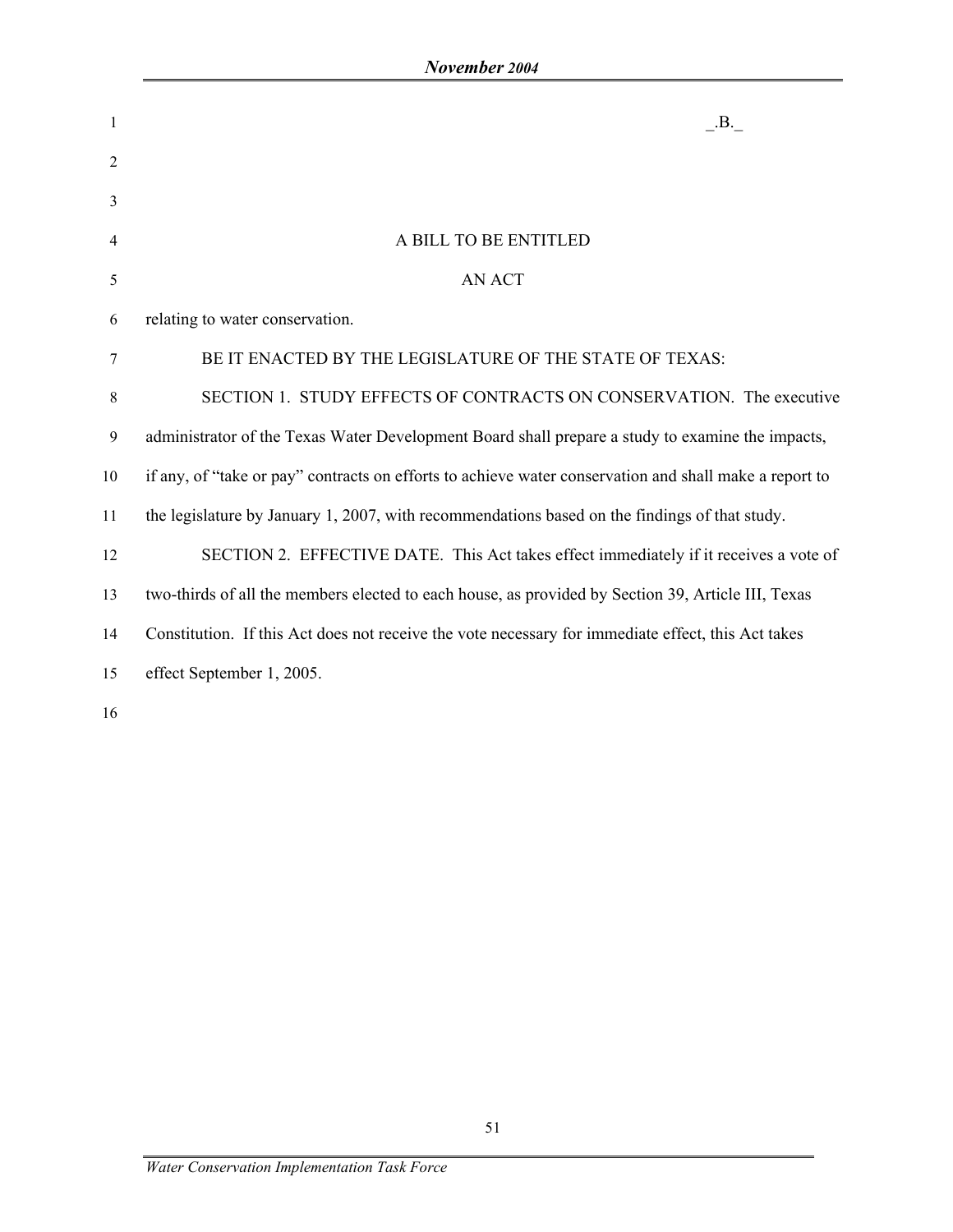| 1       | H.B. No.<br>By:                                                                                              |
|---------|--------------------------------------------------------------------------------------------------------------|
| 2       |                                                                                                              |
| 3       |                                                                                                              |
| 4       |                                                                                                              |
| 5       | A BILL TO BE ENTITLED                                                                                        |
| 6       | <b>AN ACT</b>                                                                                                |
| 7       |                                                                                                              |
| $\,8\,$ | relating to performance standards for toilets sold in the state.                                             |
| 9       | BE IT ENACTED BY THE LEGISLATURE OF THE STATE OF TEXAS:                                                      |
| 10      | SECTION 1. The legislature finds and declares all the following: (a) Water conservation is                   |
| 11      | an effective tool that will make the most effective use of the state's water resources.                      |
| 12      | (b) The state's water plan has incorporated significant savings from the installation of 1.6                 |
| 13      | gallon per flush toilets in new construction and the replacement of inefficient toilets with 1.6 toilets     |
| 14      | as the older toilets are replaced, as a component in the state's water supply.                               |
| 15      | (c) If the projected savings do not occur, many parts of the state could suffer water shortages              |
| 16      | and a financial burden will be placed on the state.                                                          |
| 17      | (d) Due to the design of many current gravity toilets, some of these toilets will use                        |
| 18      | significantly more than 1.6 gallons per flush.                                                               |
| 19      | (e) Toilet standards should ensure good performance.                                                         |
| 20      | (f) Water conservation results in reduced energy use for pumping and treatment.                              |
| 21      | (g) Reduced energy use improves air quality.                                                                 |
| 22      | SECTION 2. Section 372.002, Health and Safety Code, is amended by amending                                   |
| 23      | Subsections (b) and Subsection (c) to read as follows:                                                       |
| 24      | Sec. 372.002. WATER SAVING PERFORMANCE STANDARDS. (a) A person may not                                       |
| 25      | sell, offer for sale, distribute, or import into this state a plumbing fixture for use in this state unless: |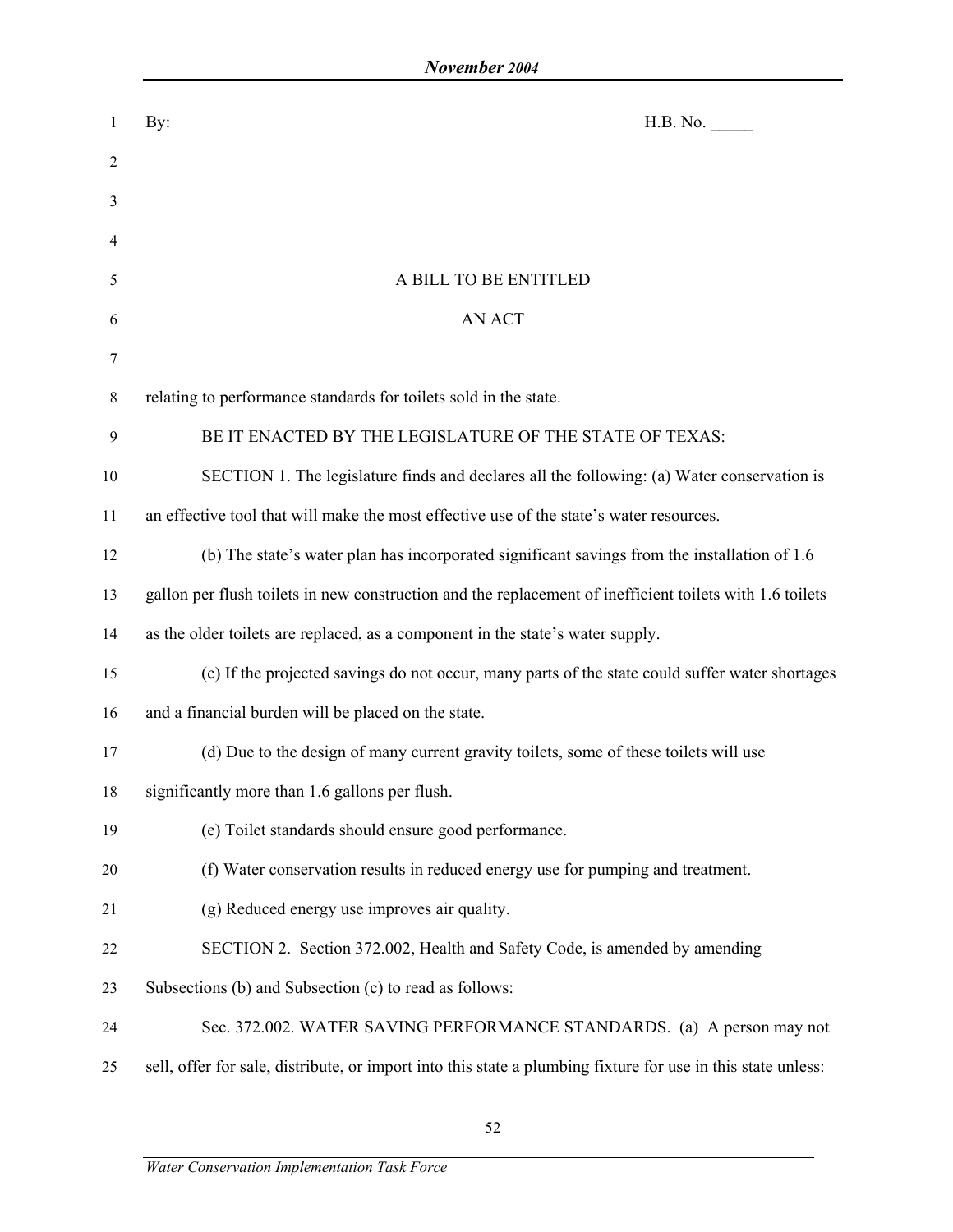| $\mathbf{1}$     | (1) the plumbing fixture meets the water saving performance standards provided by                     |
|------------------|-------------------------------------------------------------------------------------------------------|
| $\overline{2}$   | Subsection (b); and                                                                                   |
| $\mathfrak{Z}$   | (2) the plumbing fixture is listed by the commission under Subsection (c).                            |
| $\overline{4}$   | (b) The water saving performance standards for a plumbing fixture are those established by            |
| 5                | the American National Standards Institute or the following standards, whichever are more restrictive: |
| 6                | (1) for a sink or lavatory faucet or a faucet aerator, maximum flow may not exceed                    |
| 7                | 2.2 gallons of water per minute at a pressure of 60 pounds per square inch when tested according to   |
| 8                | testing procedures adopted by the commission;                                                         |
| $\boldsymbol{9}$ | (2) for a shower head, maximum flow may not exceed 2.75 gallons of water per                          |
| 10               | minute at a constant pressure over 80 pounds per square inch when tested according to testing         |
| 11               | procedures adopted by the commission;                                                                 |
| 12               | (3) for a urinal and the associated flush valve, if any, maximum flow may not                         |
| 13               | exceed an average of one gallon of water per flushing when tested according to the hydraulic          |
| 14               | performance requirements adopted by the commission;                                                   |
| 15               | (4) for a toilet, maximum flow may not exceed an average of 1.6 gallons of water                      |
| 16               | per flushing when tested according to the hydraulic performance requirements adopted by the           |
| 17               | commission. In addition, the commission shall adopt rules that set specifications and testing         |
| 18               | procedures for toilets to ensure that:                                                                |
| 19               | (A) The maximum volume of water that shall be discharged by the toilet                                |
| 20               | when the original equipment flush valve seal, which is a flapper or other sealing device, is replaced |
| 21               | with a standard seal, and the field adjustment of tank trim is set at its maximum water-use setting   |
| 22               | shall not exceed 2.0 gallons.                                                                         |
| 23               | (B) Toilet tanks should either not contain more than 2.0 gallons of water or                          |
| 24               | the maximum volume of water that is discharged by the toilet when field adjustment of the original    |
| 25               | equipment tank trim is set at its maximum water use setting shall not exceed 2.0 gallons.             |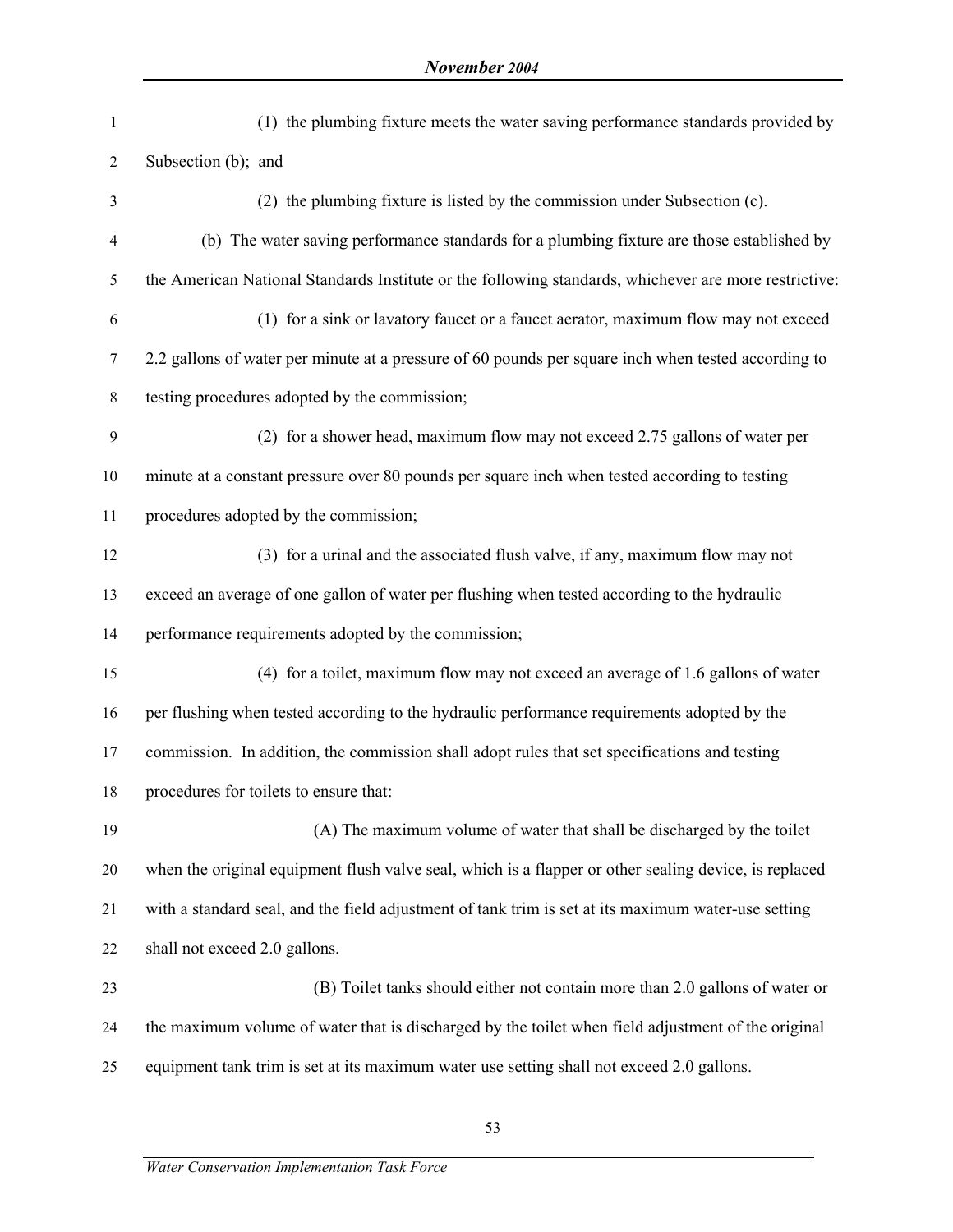| $\mathbf{1}$   | (C) Toilet tanks equipped with a flush valve shall contain a flapper that is                           |
|----------------|--------------------------------------------------------------------------------------------------------|
| $\overline{2}$ | leak free after being tested with toilet tank consumer products that contain bleach and other chemical |
| $\mathfrak{Z}$ | agents that degrade flappers.                                                                          |
| $\overline{4}$ | (D) Any in-tank barrier, bucket, or dam is that is designed to restrict, retard,                       |
| 5              | or slow the flow of water through the open flush valve shall be tamper-proof or permanently affixed    |
| 6              | to the tank, such that any attempt to remove the barrier or "dam" by cutting or breaking it shall      |
| 7              | render the entire tank unusable.                                                                       |
| $\,8\,$        | (E) The flapper valve chain, if so equipped, shall be formed of plastic or                             |
| 9              | metal as a beaded or link chain only.                                                                  |
| 10             | (F) The fill valve shall be a pilot valve type only.                                                   |
| 11             | (G) All toilets will be required at a minimum to remove 250 grams of media                             |
| 12             | using the Maximum Performance Testing Protocol (MAP) published by Veritec Consulting or                |
| 13             | equivalent ASME standard if such a standard is adopted.                                                |
| 14             | (H) Other specifications that would ensure the performance and water                                   |
| 15             | efficiency of toilets.                                                                                 |
| 16             | (I) This section is effective January 1, 2007. The commission shall adopt                              |
| 17             | rules no later than January 1, 2006, and shall use the Los Angeles Department of Water and Power,      |
| 18             | Requirement for Ultra-Low-Flush Toilets Supplementary Purchase Specification to ASME                   |
| 19             | A112.19.2.M and ASME A112.19.6; and the Maximum Performance Testing Protocol (MaP) as                  |
| 20             | posted on the California Urban Water Conservation Council web site or other location as guidance in    |
| 21             | developing rules.                                                                                      |
| 22             | (J) Whenever either the Requirement for Ultra-Low-Flush Toilets                                        |
| 23             | Supplementary Purchase Specification to ASME A112.19.2.M and ASME A112.19.6 or Maximum                 |
| 24             | Performance Testing Protocol (MaP) is revised, the Commission will initiate a rulemaking to match      |
| 25             | the revised specifications or protocol and also make the revised rules effective on the same schedule  |
| 26             | included in the revised specification or protocol.<br>54                                               |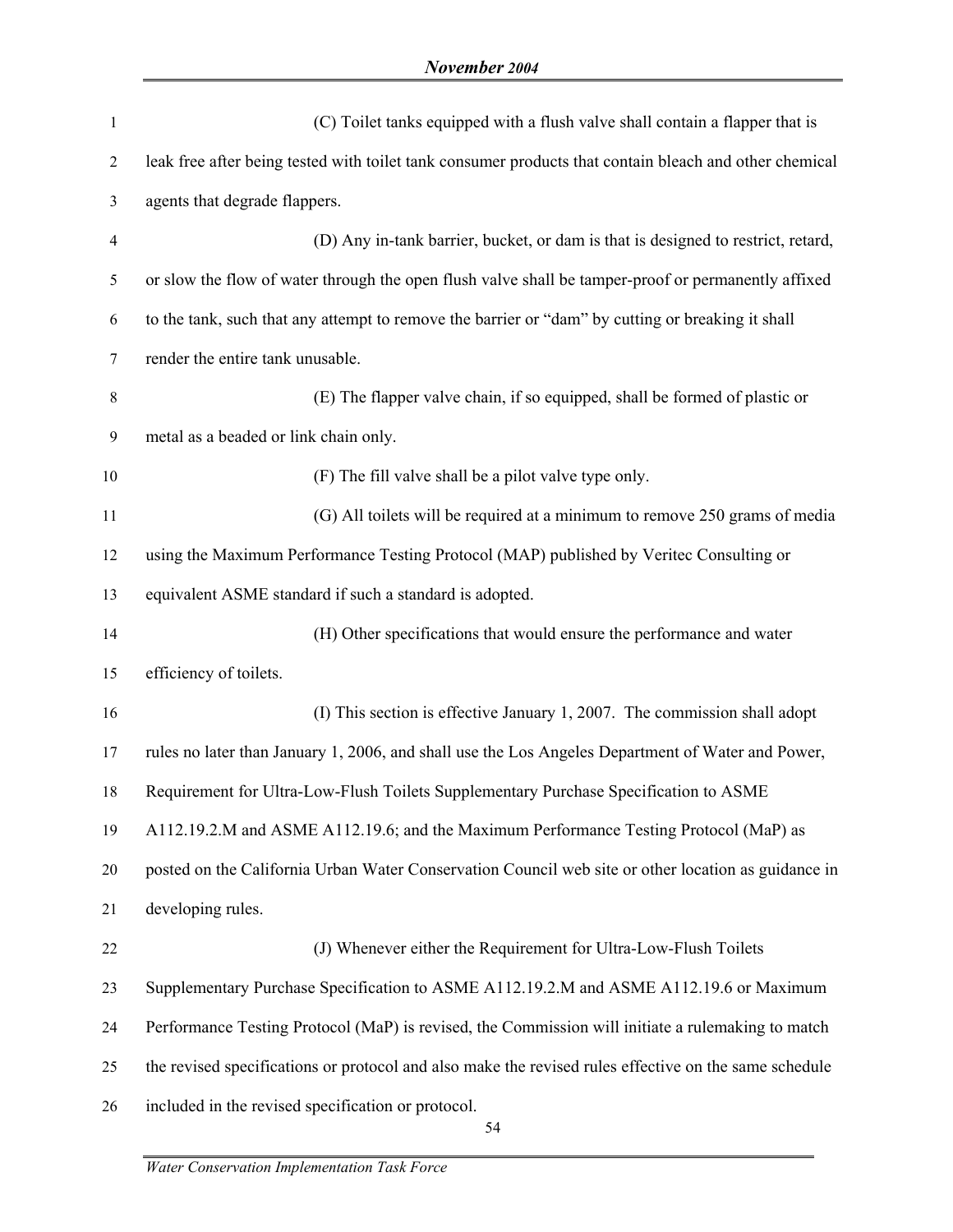| $\,1$          | (5) for a wall-mounted toilet that employs a flushometer or flush valve, maximum                       |
|----------------|--------------------------------------------------------------------------------------------------------|
| $\mathfrak{2}$ | flow may not exceed an average of two gallons of water per flushing or the flow rate established by    |
| $\mathfrak{Z}$ | the American National Standards Institute for ultra-low flush                                          |
| $\overline{4}$ | toilets, whichever is lower; and                                                                       |
| $\mathfrak s$  | (6) a drinking water fountain must be self-closing.                                                    |
| 6              | (c) The commission shall make and maintain a current list of plumbing fixtures that are                |
| $\tau$         | certified to the commission by an independent testing agency and the manufacturer or importer to       |
| $8\,$          | meet the water saving performance standards established by Subsection (b). To have a plumbing          |
| $\mathbf{9}$   | fixture included on the list, a manufacturer or importer must supply to the commission, in the form    |
| 10             | prescribed by the commission, the identification and the performance specifications of the plumbing    |
| 11             | fixture. The commission may test a listed fixture to determine the accuracy of the independent         |
| 12             | testing agency and the manufacturer's or importer's certification and shall remove from the list a     |
| 13             | fixture the commission finds to be inaccurately certified.                                             |
| 14             | (d) The commission may assess against a manufacturer or an importer a reasonable fee for               |
| 15             | an inspection of a product to determine the accuracy of the manufacturer's or importer's certification |
| 16             | in an amount determined by the commission to cover the expenses incurred in the administration of      |
| 17             | this chapter. A fee received by the commission under this subsection shall be deposited in the state   |
| 18             | treasury to the credit of the water resource management account and may be used only for the           |
| 19             | administration of this chapter.                                                                        |
| $20\,$         | (e) The commission shall, to the extent appropriate and practical, employ the standards                |
| 21             | designated American National Standards by the American National Standards Institute in                 |
| 22             | determining or evaluating performance standards or testing procedures under this chapter.              |
| 23             | (f) This section does not apply to:                                                                    |
| 24             | (1) a plumbing fixture that has been ordered by or is in the inventory of a building                   |
| 25             | contractor or a wholesaler or retailer of plumbing fixtures on January 1, 1992;                        |
|                |                                                                                                        |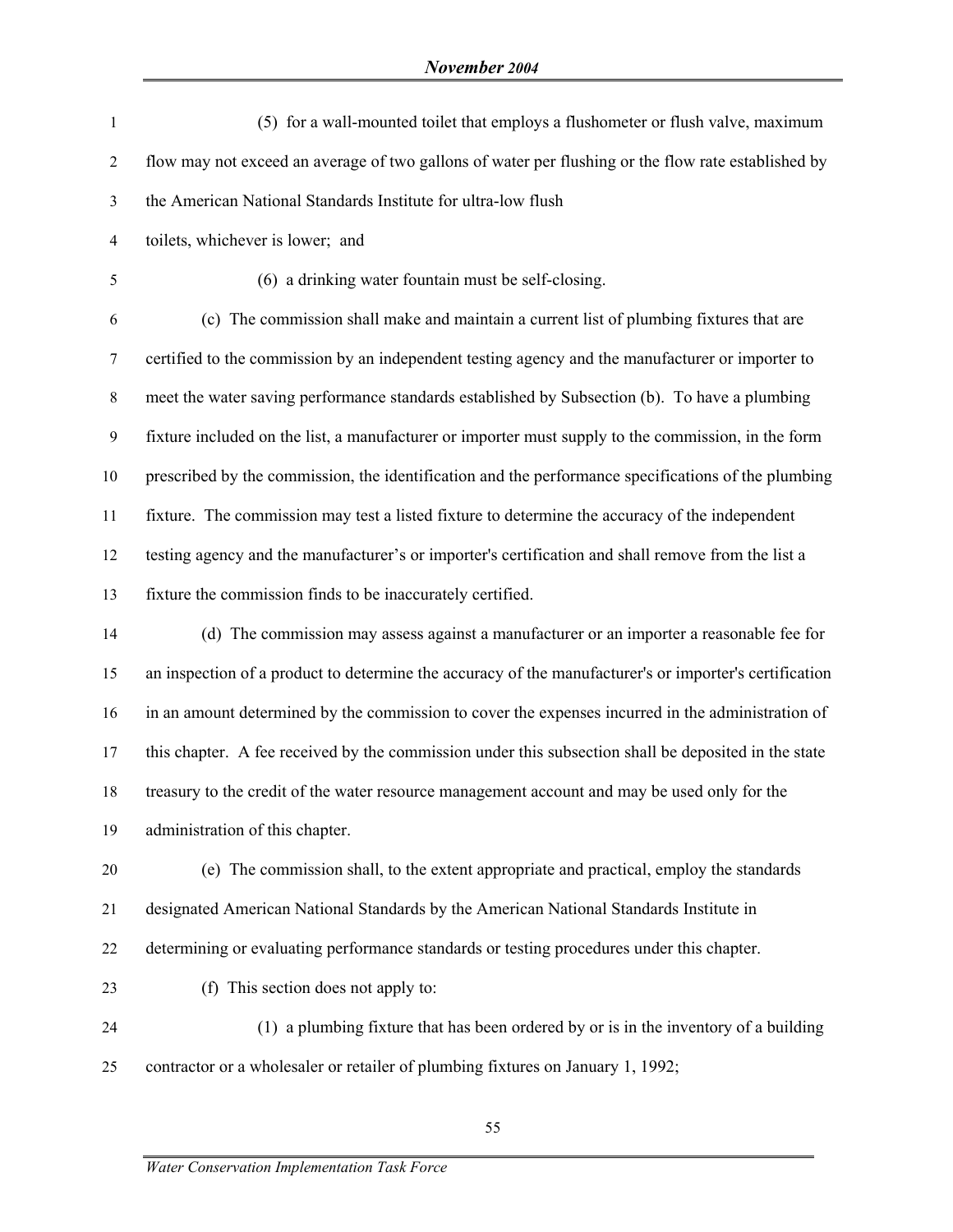| $\mathbf{1}$   | (2) a fixture, such as a safety shower or aspirator faucet, that, because of the fixture's         |
|----------------|----------------------------------------------------------------------------------------------------|
| 2              | specialized function, cannot meet the standards provided by this section;                          |
| 3              | (3) a fixture originally installed before January 1, 1992, that is removed and                     |
| $\overline{4}$ | reinstalled in the same building on or after that date; or                                         |
| 5              | (4) a fixture imported only for use at the importer's domicile.                                    |
| 6              | SECTION 3. EFFECTIVE DATE. This Act takes effect immediately if it receives a vote of              |
| 7              | two-thirds of all the members elected to each house, as provided by Section 39, Article III, Texas |
| 8              | Constitution. If this Act does not receive the vote necessary for immediate effect, this Act takes |
| 9              | effect September 1, 2005.                                                                          |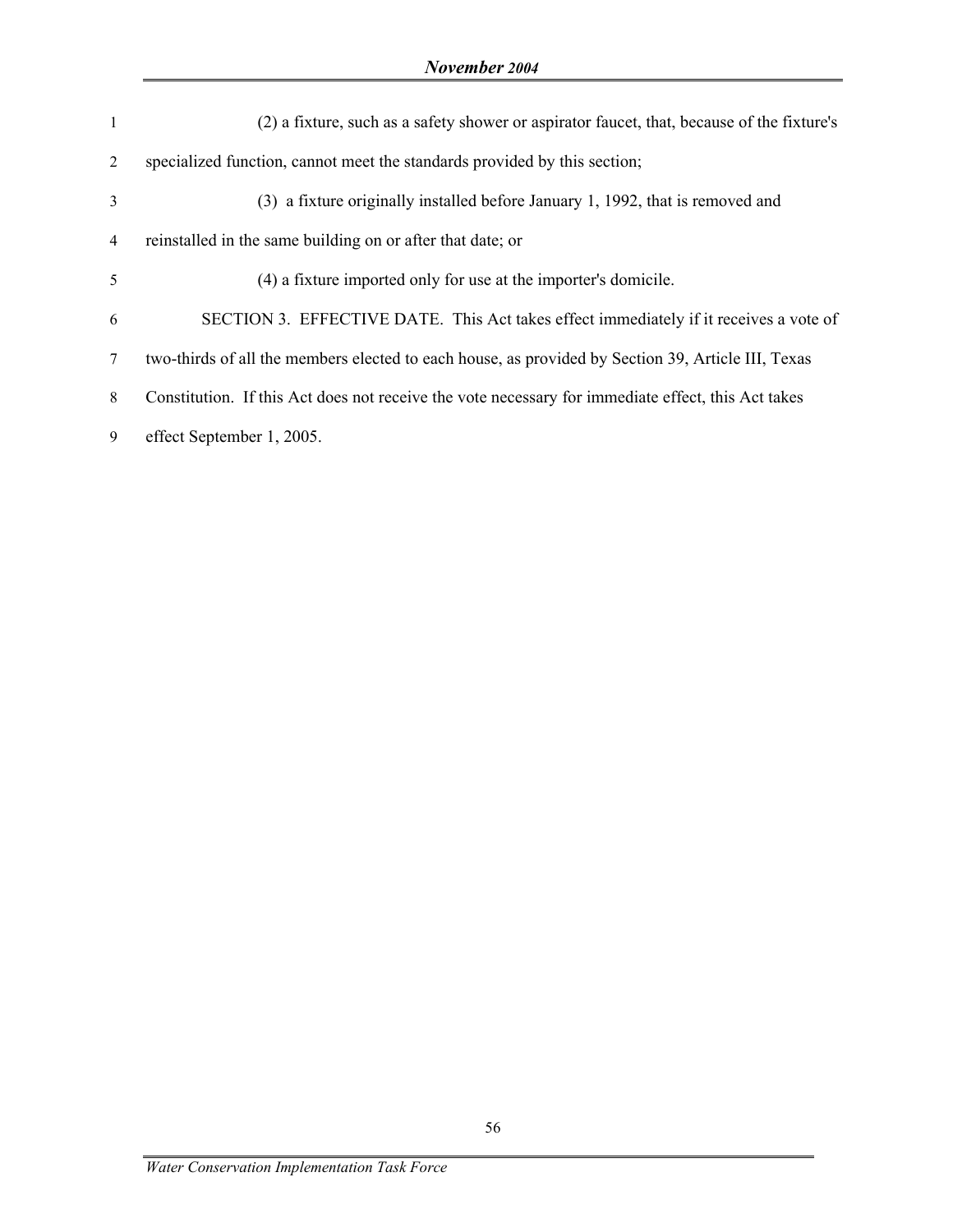#### **VII – GLOSSARY**

**Acre-foot** – The amount of water that would cover an acre of land to a level of one foot in depth (325,851 gallons). An acre-foot is often expressed in per annum terms as acre-feet per year (AFY).

**Advanced Water Conservation** – The term "advanced water conservation techniques" as used by the Task Force means conservation techniques that go beyond implementation of state plumbing fixture requirements and beyond adoption and implementation of water conservation education programs.

**Best Management Practices (BMPs)** – Voluntary efficiency measures that save a quantifiable amount of water, either directly or indirectly, and that can be implemented within a specified timeframe.

**Conserved Water** – That amount of water saved by a water right holder through practices, techniques, or technologies that would otherwise be irretrievably lost to all consumptive beneficial uses arising from the storage, transportation, distribution, or application of the water. Conserved water does not mean water made available simply through its nonuse without the use of such practices, techniques, or technologies.<sup>7</sup>

**Goals** – The qualitative and quantitative ends toward which an entity directs its efforts.

**gpcd** – gallons per capita per day.

**Municipal Water Provider** – A retail public utility that provides water service (see below).

**Residential gpcd** – is herein defined as single-family plus multifamily consumption divided by the total population.

**Retail Public Water Supplier** – An individual or entity that for compensation supplies water to the public for human consumption. The term does not include an individual or entity that supplies water to itself or its employees or tenants when that water is not resold to or used by others.<sup>8</sup>

**Retail Public Utility** – Any person, corporation, public utility, water supply or sewer service corporation, municipality, political subdivision or agency operation, maintaining, or controlling in this state facilities for providing potable water service or sewer service, or both, for compensation.<sup>9</sup>

**Reuse** – As used in this report, the term reuse includes both direct reuse and indirect reuse. Direct reuse is the authorized use for one or more beneficial purposes of use of water that remains unconsumed after the water is used for the original purpose of use and before the water is either disposed of or discharged or otherwise allowed to flow into a water course, lake, or other body of state-owned water.<sup>10</sup> Indirect reuse utilizes the bed and banks of a state watercourse for transport or storage of return flows as part of a reuse project. Return flows are defined as "*That portion of state water diverted from a water supply and* 

 $\overline{a}$ 7 TCEQ rules, 30 TAC 297.1(14)

<sup>8</sup> TCEQ rules, 30 TAC 288.1(15)

<sup>&</sup>lt;sup>9</sup> TWDB rules, 31 TAC 357 (2)(6)

<sup>10</sup> TCEQ rules, 30 TAC 288.11(16)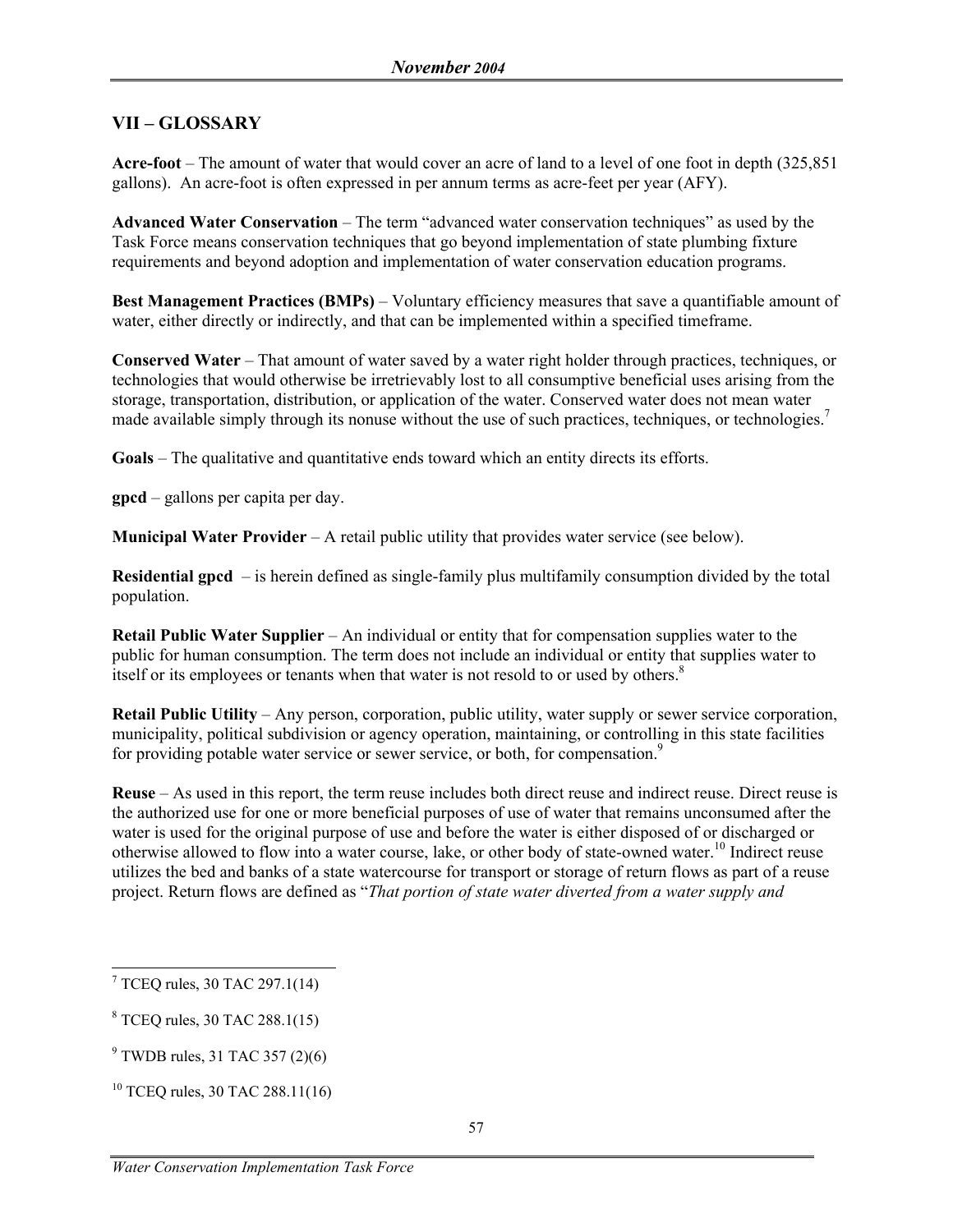*beneficially used which is not consumed as a consequence of that use and returns to a watercourse. Return flow includes sewage effluent*."11

**Targets** – Specific, quantified, and time-based milestones used to achieve goals.

**Total gpcd** – herein defined as the total amount of water diverted and/or pumped for potable use divided by total population. Indirect-reuse-diversion volumes shall be credited against total diversion volumes for the purpose of calculating gpcd for targets and goals. Previous TWDB gpcd calculations did not include industrial use.

**Water Conservation** – The Task Force adopted the following working definition of *conservation*: **"Those practices, techniques, programs, and technologies that will protect water resources, reduce the consumption of water, reduce the loss or waste of water, improve the efficiency in the use of water, or increase the recycling and reuse of water so that a water supply is made available for future or alternative uses."** 

Task Force adoption of a working definition for *conservation* was not intended to serve as a recommendation that the Legislature consider changing the existing definition of *conservation* in the Texas Water Code but to serve as an aid to the reader in understanding what is meant by the term *conservation* in this report.

**Water Conservation Plan** – A strategy or combination of strategies for reducing the volume of water withdrawn from a water supply source, for reducing the loss or waste of water, for maintaining or improving the efficiency in the use of water, for increasing the recycling and reuse of water, and for preventing the pollution of water. A water conservation plan may be a separate document identified as such or may be contained within another water management document(s).<sup>12</sup>

**Water Management Strategy** (WMS) – As used in regional and statewide water planning, it is a strategy for the management of water resources to provide for identified needs, including water conservation and drought response planning including water demand management, reuse of wastewater, expanded use or acquisition of existing supplies including systems optimization, aquifer storage and recovery, conjunctive use of resources, reallocation of reservoir storage to new uses, voluntary redistribution of water including water marketing, regional water banks, sales, leases, options, subordination agreements, and financing agreements, subordination of existing water rights through voluntary agreements, enhancements of yields of existing sources, control of naturally occurring chlorides, interbasin transfers, new supply development including construction and improvement of surface water resources, brush control precipitation enhancement, desalination, and water supply that could be made available by cancellation of water rights based on data provided by the Texas Commission on Environmental Quality, and other measures.<sup>13</sup>

Wholesale Public Water Supplier – An individual or entity that for compensation supplies water to another for resale to the public for human consumption. The term does not include an individual or entity that supplies water to itself or its employees or tenants as an incident of that employee service or tenancy when that water is not resold to or used by others, or an individual or entity that conveys water to another

 $\overline{a}$ 

 $11$  TCEQ rules, 30 TAC 297.1(43)

<sup>12</sup> TCEQ rules, 30 TAC 288.1(17)

<sup>13</sup> TWDB rules, 31 TAC 358.2(12)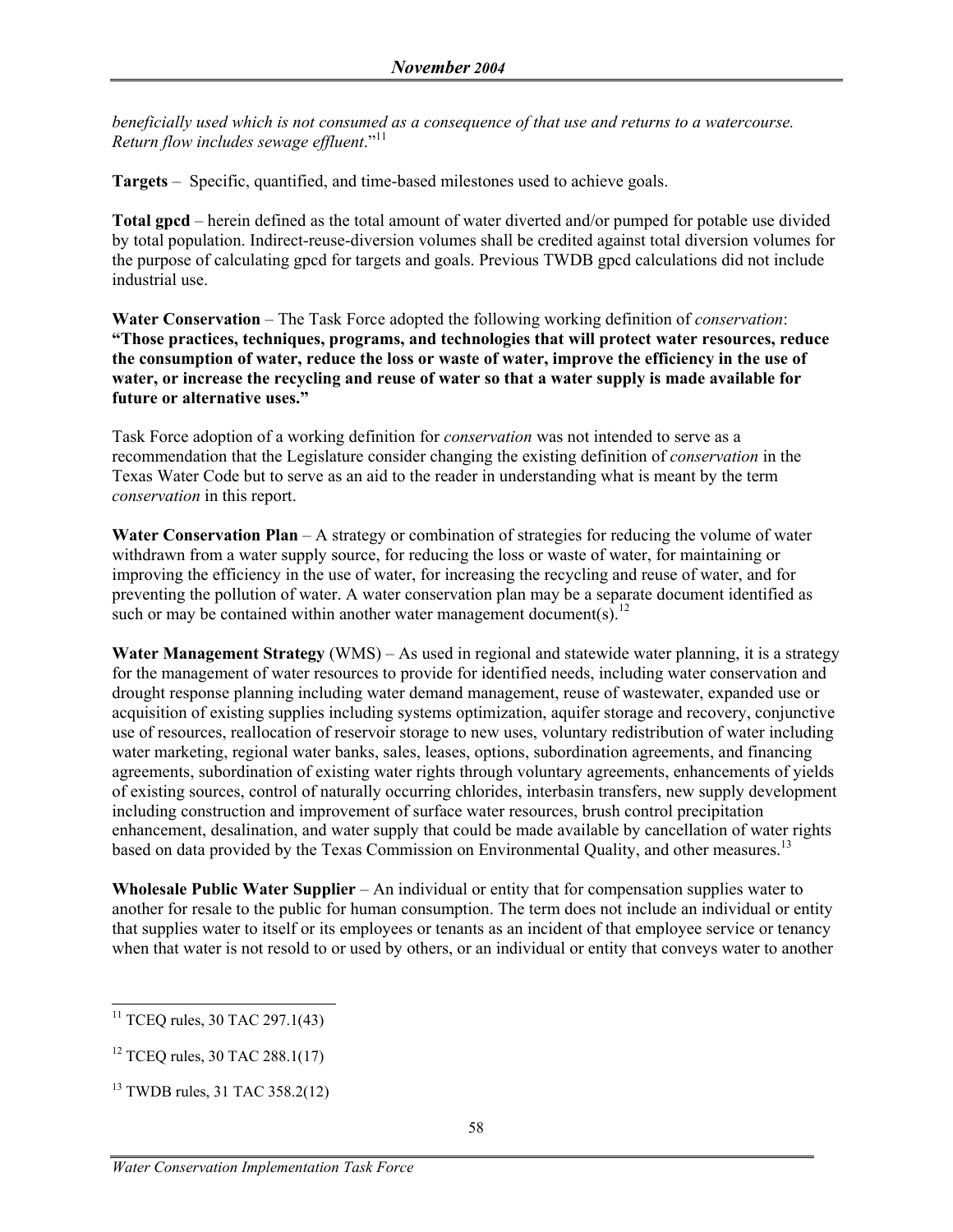individual or entity, but does not own the right to the water which is conveyed, whether or not for a delivery fee. $14$ 

**Water User Group** (WUG) – As used in regional and statewide water planning, WUGs are defined as one of the following<sup>15</sup>:

- cities with population of 500 or more,
- individual utilities providing more than 280 AFY of water for municipal use (for counties having four or less of these utilities),
- Collective Reporting Units (CRUs) consisting of grouped utilities having a common association,
- rural/unincorporated areas of municipal water use (referred to as County-Other and aggregated on a county basis)
- manufacturing (aggregated on a county basis),
- steam electric power generation (aggregated on a county basis),
- mining (aggregated on a county basis),
- irrigation (aggregated on a county basis), or
- livestock (aggregated on a county basis).

**Water Utility Profile** – A water utility profile includes the following items<sup>16</sup>:

- Annual, monthly water use
- Water consumption by customer class
- Population data
- Water system data, and
- Water loss rates

 $\overline{a}$ 

<sup>&</sup>lt;sup>14</sup> TCEQ rules, 30 TAC 30 TAC 288.1 (18)

<sup>&</sup>lt;sup>15</sup> Exhibit B, *Guidelines for Regional Water Plan Development*; 4.2.1 Water User Group Description

<sup>16</sup> Chris Brown Consulting.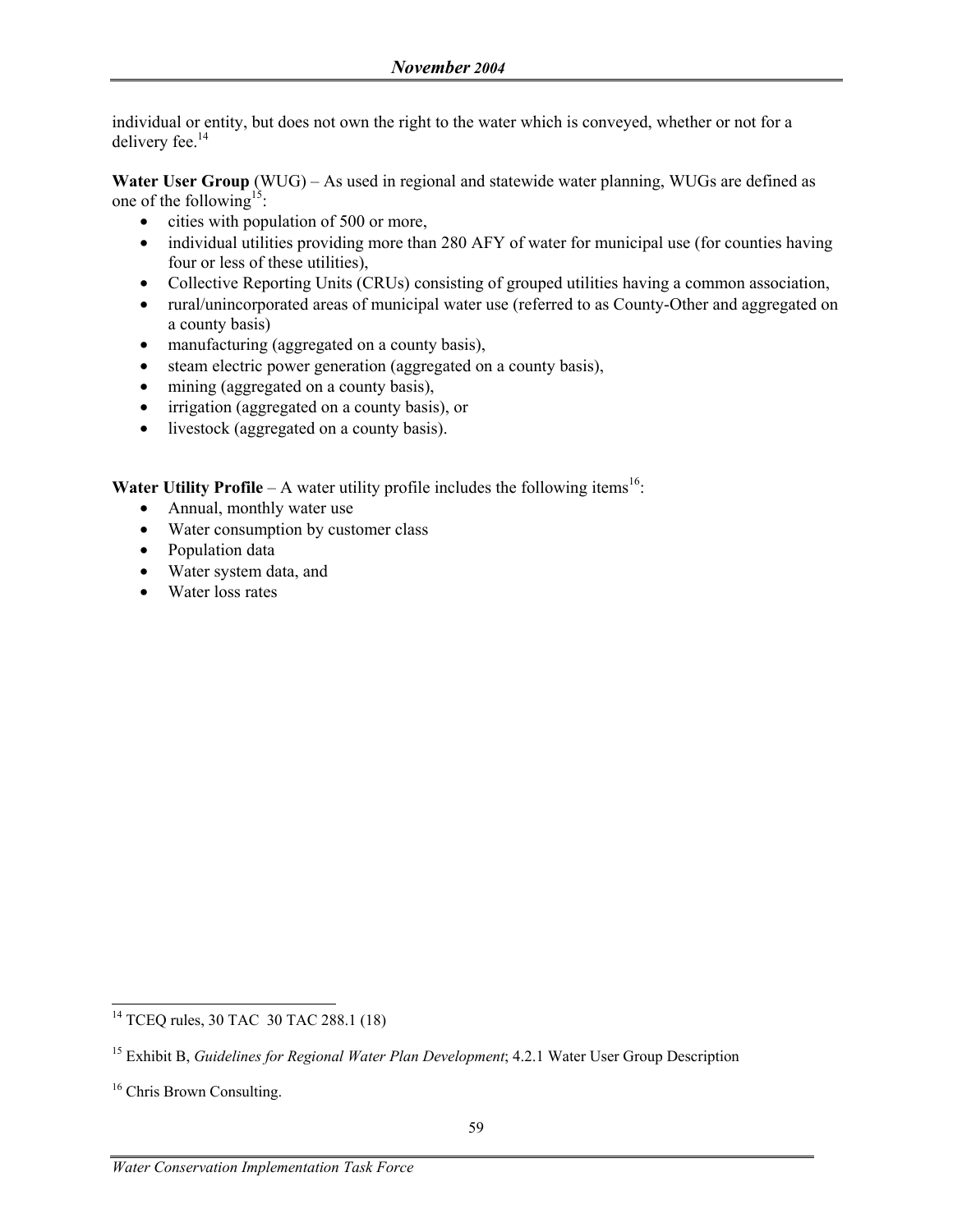# **VIII – MINORITY REPORTS AND TASK FORCE RESPONSE**

#### *Minority Report Submitted by Ken Kramer Supported by Robert Cook and Richard LeTourneau*

#### **Introduction**

The work of the Water Conservation Implementation Task Force is a milestone in the evolution of water resources management in Texas. Combined with the impacts of other recent laws enacted by the Texas Legislature, the recommendations of the Task Force represent a critical step forward in giving water conservation a more prominent role in meeting the state's present and future water needs.

The members of the Task Force, the support staff of the Texas Water Development Board (TWDB), and the consultants retained by TWDB devoted an incredible number of hours and resources to this effort over the past year. The Task Force produced a set of key recommendations for action, including creation of a statewide public awareness program for water conservation.

Perhaps the greatest achievement of the Task Force was the preparation of an extensive guide to Best Management Practices (BMPs) for water conservation. If these BMPs are seriously considered, adopted, and implemented by appropriate water users and water providers, they will enhance greatly the efficient use of water in Texas.

While recognizing and applauding the work of the Task Force, we must acknowledge that the Task Force recommendations do not constitute a bold vision for the future of water conservation in Texas, nor do they tap the full potential for water savings. Moreover, a few of the proposals of the Task Force—such as including "indirect reuse" as a water conservation measure—may undermine progress toward enhanced water conservation.

#### **Missed Opportunities**

The Task Force made important strides in promoting water conservation by suggesting quantified targets and goals for consideration by water suppliers in developing their conservation plans and by identifying quantified statewide goals as well. The key goal suggested for water suppliers is the one percent annual reduction in municipal per capita water use (on a 5-year rolling average basis) until a gpcd of 140 or less is achieved.

The 140 figure was a compromise, however, and some major water suppliers such as San Antonio have already reached or done better than that. A major study of the potential for urban water conservation in California released by the Pacific Institute for Studies in Development, Environment, and Security in late 2003 estimated that California's urban water use could be reduced from around 185 gpcd to 123 gpcd through the implementation of readily available technologies (including low-flush toilets, water efficient clothes washers and dishwashers, and finding and repairing leaks).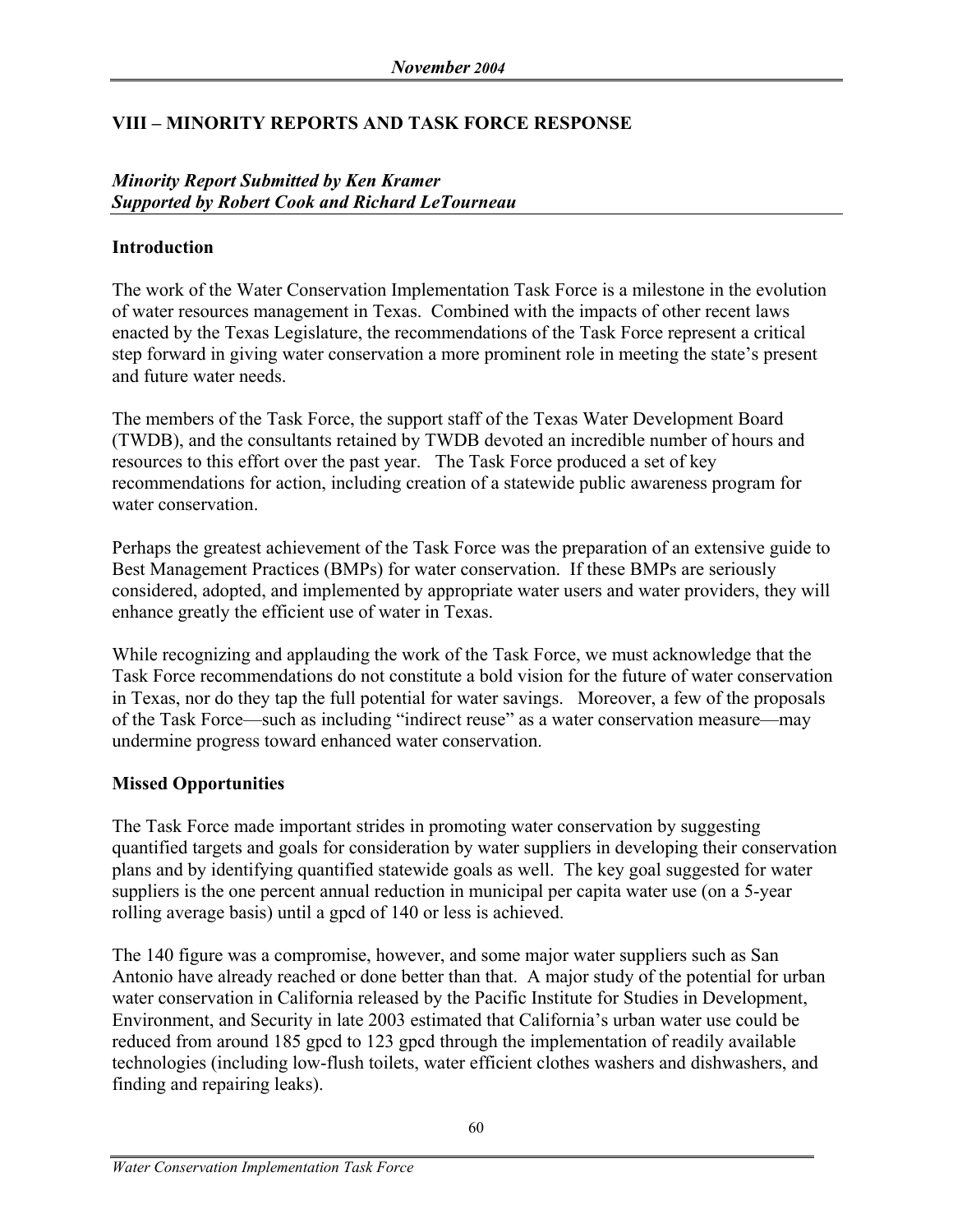Urging water suppliers to reduce per capita use by one percent a year until reaching a gpcd of 140 or less will lead to important water savings, if implemented, because several large and medium sized water suppliers currently have gpcd figures far above that number. A more aggressive but achievable suggested goal would save Texas even more water to meet our future needs, if major water suppliers adopted that goal.

A major shortcoming of the Task Force recommendations on targets and goals was the elimination at one point of a suggested goal of a summer to winter average municipal use of 1.6. In other words, typically in Texas cities there is an increase in total municipal water use during the summer months over what such water use is during the winter months. Much of this increase is probably attributed to landscape watering, although there are other factors. The ratio of this increase varies considerably from city to city, however, based on a variety of factors, including service population profiles and programs to educate water customers on various landscaping and outdoor watering choices.

During the course of the Task Force deliberations a recommendation was made and adopted by the Task Force to suggest, as a voluntary state guideline, a goal for municipal water suppliers of no more than a 1.6 summer to winter ratio for water use. At a later point in the work of the Task Force, however, the Task Force eliminated that goal as a compromise that would have retained a voluntary guideline of 125 gpcd for municipal water suppliers. Ironically that "compromise" did not stick, and later the 125 gpcd was compromised to 140 gpcd.

The elimination of the 1.6 summer-to-winter average use as a goal was unfortunate, especially for those municipal water suppliers who observe a significantly higher water use during the summer. The 1.6 goal would have been helpful in focusing attention and resources on those activities that probably have the most significant single impact on annual per capita water use in a number of communities around the state that are cited as having high per capita use.

Thus, the change from a 125 gpcd goal to a compromise 140 gpcd goal and the elimination of the 1.6 summer-to-winter average water use goal, while not fatal to the state's progress on water conservation, constitute "missed opportunities" to achieve even greater levels of water efficiency for Texas and to save or delay the costs of even more water infrastructure to meet future demands for water

#### **Problematic Recommendations that May Undermine Water Conservation Progress**

The bulk of the recommendations made by the Water Conservation Task Force through the Report to the Legislature and the BMP Guide on the whole should result in progress on water conservation in Texas. There are some recommendations, however, that may undermine that progress. Two examples are the most worrisome in that regard:

(1) Inclusion of "indirect reuse" as a conservation measure and the attempt to incorporate a credit for "indirect reuse volume" in calculating total gallons per capita per day.

(2) A potential "loophole" allowing a BMP to be adopted "in whole or in part."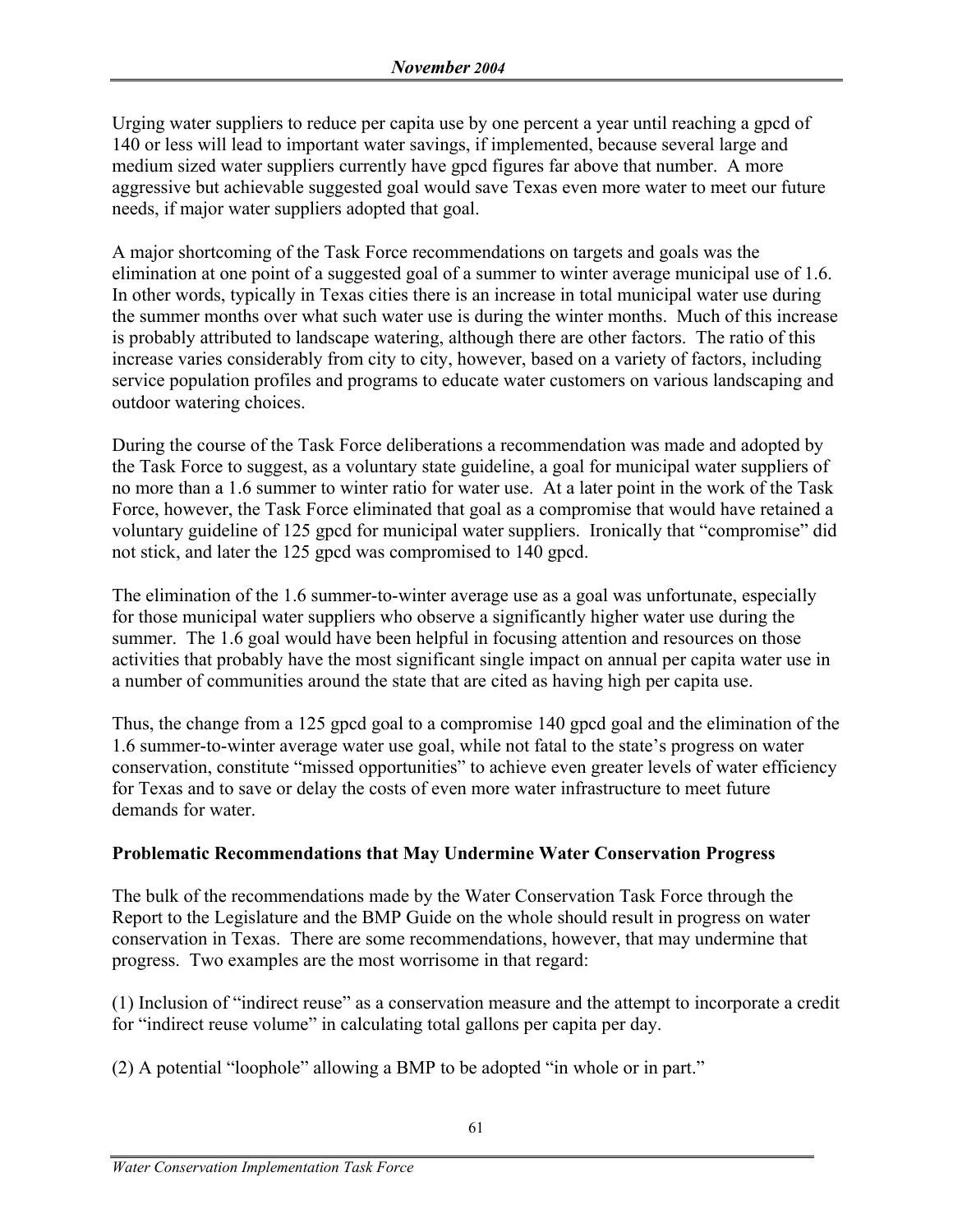# "Indirect Reuse" as a Water Conservation Measure and as a Credit in Calculating GPCD

The definition of water "conservation" in the Texas Water Code includes the concepts of "recycling and reuse" of water. That was part of an addition to the definition by the Texas Legislature in 1985. At the time the concept of "reuse" was probably interpreted as what we term today "direct reuse." Direct reuse refers to situations where a water supplier decides to reuse all or a portion of the return flows historically discharged into a river and does so by piping the water to a user before it is returned to the river.

"Indirect reuse," a term that came into common use after 1985, refers to situations where those return flows are discharged back into the stream, and the water supplier sells that water to someone who will divert it downstream of the point of discharge (or the water supplier will divert it again downstream of the discharge point).

Although some argue that direct reuse and indirect reuse should be treated the same, the fact of the matter is that they are not the same. Indirect reuse requires a bed and banks permit, may incur channel losses and evaporation losses, and involves diversions from a stream. Although indirect reuse projects may be positive and have a number of benefits, it is a stretch to label as " water conservation" a process that discharges water into a stream and diverts it again later. That is qualitatively different from reducing water use or directly reusing water within a water treatment and distribution system.

Considering "indirect reuse" as a water conservation measure is most problematic in terms of the recommendation for incorporating "indirect reuse" into the definition of "total gpcd." The Task Force initially defined "total GPCD" only as "the total amount of water diverted and/or pumped for potable use divided by total population." Later a majority of the Task Force added: "Indirect reuse diversion volumes shall be credited against total diversion volumes for the purpose of calculating gpcd for targets and goals."

Attempting to incorporate indirect reuse diversion volumes as credits against total diversion volumes in order to calculate total gpcd involves a mathematical complexity that undermines the whole effort to develop a simple and uniform calculation of total gpcd. Every time water moves through a water supply system in an indirect reuse process there is a certain percentage of water loss due to percolation, evaporation, and leakage as well as the water consumed. The formula for calculating the actual amount of water that is left after each such cycle of indirect reuse is complex and unique to each water supply system. Trying to incorporate this calculation into total gpcd will probably involve different methods by different water utilities employing indirect reuse – and will result in the same lack of uniformity in calculating gpcd that the Legislature charged the Water Conservation Task Force to eliminate.

In addition the incorporation of indirect reuse into the calculation of total gpcd mixes supply and conservation activities and complicates attempts to get an accurate picture of what a water utility is or is not doing with regard to implementing practices that are aimed at reducing per capita water use. A major concern is that inserting indirect reuse volumes into the calculation of total gpcd sets up a situation where it will be easy for certain utilities to achieve a water conservation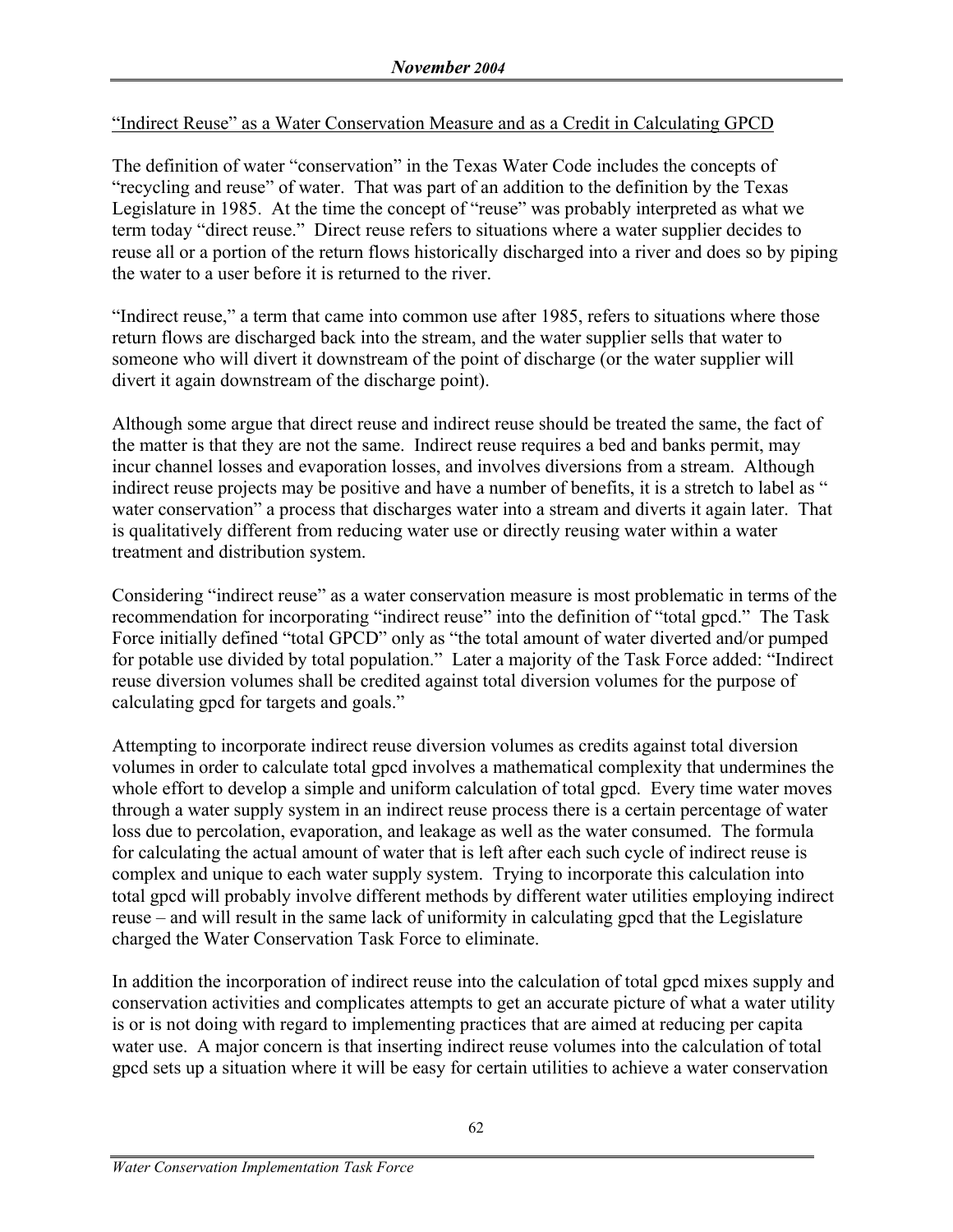target and goal on paper through manipulation of the definition of total gpcd rather than through the work necessary to actually reduce per capita water use.

The work of the Task Force and progress toward actual conservation of water would be better served if the definition of "conservation" in the Water Code were clarified to exclude "indirect reuse" and if the BMP on reuse were limited to "direct reuse." At the very least the Task Force should not have allowed the definition of total gpcd to be muddled by attempting to give a credit for "indirect reuse volume," especially since it is not clear how that credit is going to be calculated. A better though not perfect alternative would be to calculate gpcd without the indirect reuse volume credit but to give those suppliers with indirect reuse projects the opportunity to set goals for those projects in their water conservation plans and periodically report progress toward those goals.

## **Adopting BMPs "In Whole or In Part"**

As initially crafted each BMP developed by the Task Force was structured (with a few exceptions) to be a cohesive and internally integrated water conservation practice that was intended to be adopted (on a voluntary basis) as a "package deal" that needed to be followed closely if its water savings benefits were to be achieved. Water utility representatives pushed successfully to get the Task Force to adopt language that undercut this cohesive approach by suggesting that a BMP could be adopted "in whole or in part."

While it sounds reasonable to say that a water user should not have to adopt a BMP in its entirety (in order to allow it to be tailored to specific circumstances) the fact is that this approach creates a potential loophole that allows a water user to say that he has adopted a certain BMP but then to disregard most of the steps outlined to follow that BMP, which may seriously decrease water savings that could be achieved by the BMP. How much of a BMP may a water user cut out before it is no longer a best management practice? How may water planners project water savings from adoption of various BMPs if there is no consistency from user to user as to what has actually been adopted?

## **Conclusion**

The Water Conservation Task Force has made a series of important steps forward in laying the groundwork for more efficient use of water in Texas. There is much more that could and should be done, however, to make Texas the leader in water conservation and to maximize the ability of water conservation to meet a significant portion of the state's future water needs. Care must be exercised that the potential loopholes in the Task Force recommendations do not undermine much of the progress in water conservation that may be made as the result of implementation of its other recommendations.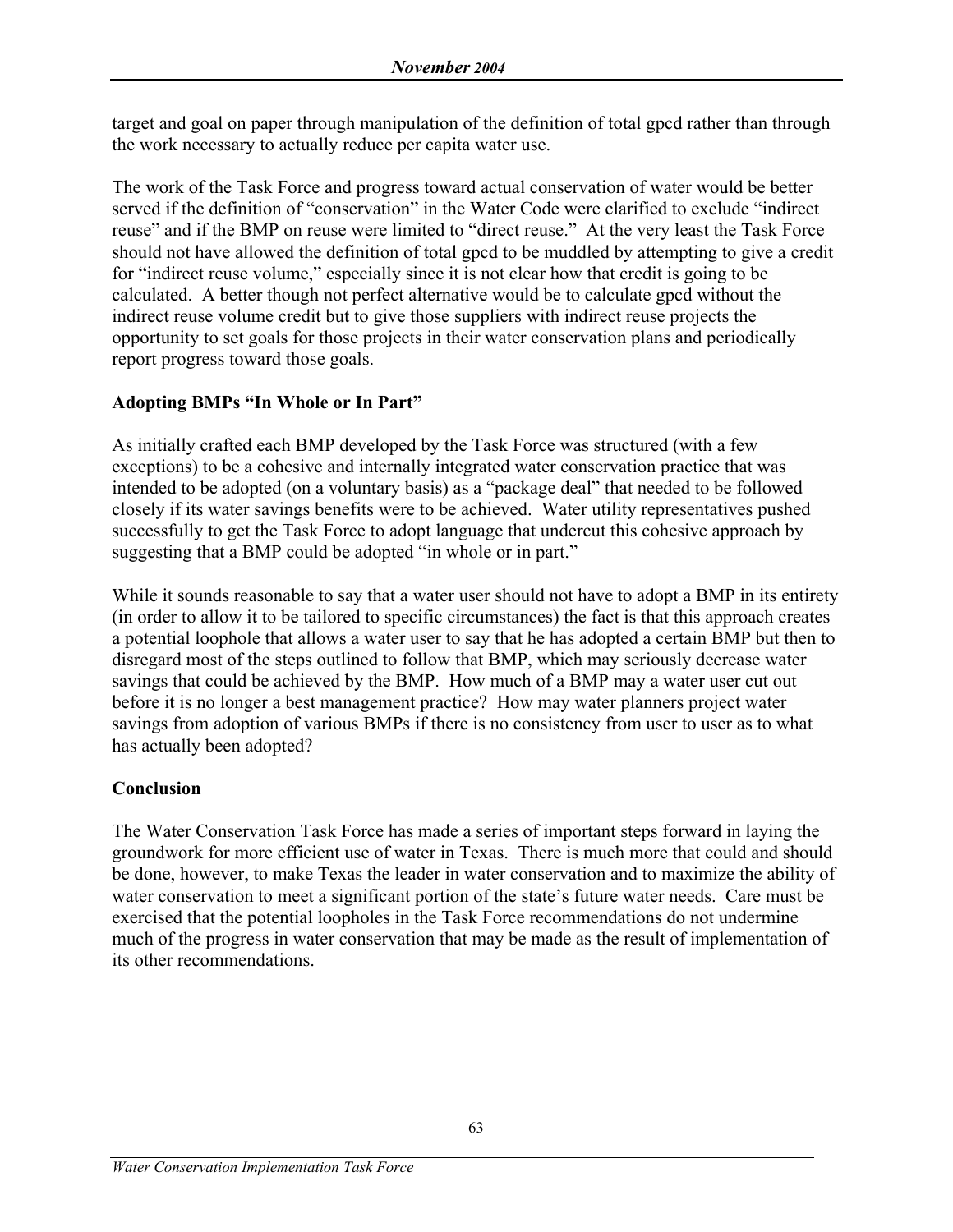## *Minority Report Submitted by Jobaid Kabir Supported by Gordon Hill, Robert Cook, and Richard LeTourneau*

## **Introduction**

With the leadership of Kevin Ward and hard work of TWDB staff, the SB 1094 Water Conservation Implementation Task Force has accomplished a lot during the past several months by drafting a report to the Legislature and by developing the Best Management Practice guide for water conservation. I believe that the effort of the Task Force is an important step in meeting future water needs for millions of Texans. Although we have resolved many tough issues, I have two primary concerns with the report, regarding the definition of "Conservation" and the methodology adopted for computing "GPCD." I believe reuse is a positive way to use alternative water sources, particularly when the need is not for a potable water supply. We should give credit to reuse separately but not connect in any way in defining conservation or in calculating GPCD.

By treating reuse as a conservation measure and giving reuse credit in the GPCD calculation, the Task Force has waded into the middle of a statewide controversy over reuse. Wastewater reuse is the subject of several contested permit proceedings at the TCEQ that are likely to be litigated for many years. The apparent treatment of reuse in the report as a conservation measure feeds additional fuel to that controversy. To clarify this issue, I suggest adding the following text in the minority report for defining "Water Conservation" and the methodology for computing "GPCD."

## **Water Conservation**

The following definition of "Conservation" and the methodology for computing "GPCD" are based on the principle that reuse does not reduce water consumption, which is the heart of true conservation. Substituting reclaimed water for potable water or raw water is just that, substitution. For example, using reclaimed wastewater to water a golf course does not necessarily result in any change in the total amount of water used for that purpose. Therefore, reuse should not be included in the definition of conservation. Instead, we should define conservation as follows:

"Those practices, techniques, programs, and technologies that will protect water resources, reduce the consumption of water, reduce the loss or waste of water, or improve the efficiency in the use of water so that a water supply is made available for future or alternative uses."

# **Methodology of Computing GPCD**

It is not appropriate to include reuse in the calculation of GPCD because it artificially lowers the calculated GPCD and leaves a false impression that water savings have occurred where, in fact, only a substitution of water supply may have occurred with no overall reduction in water use. For example, if a city of 1000 people diverts 100,000 gallons of water daily from the river for the water treatment plant and an additional 100,000 gallons daily for irrigating a golf course, its per capita water use would be 200 GPCD. If this city switches to use 60,000 gallons of reused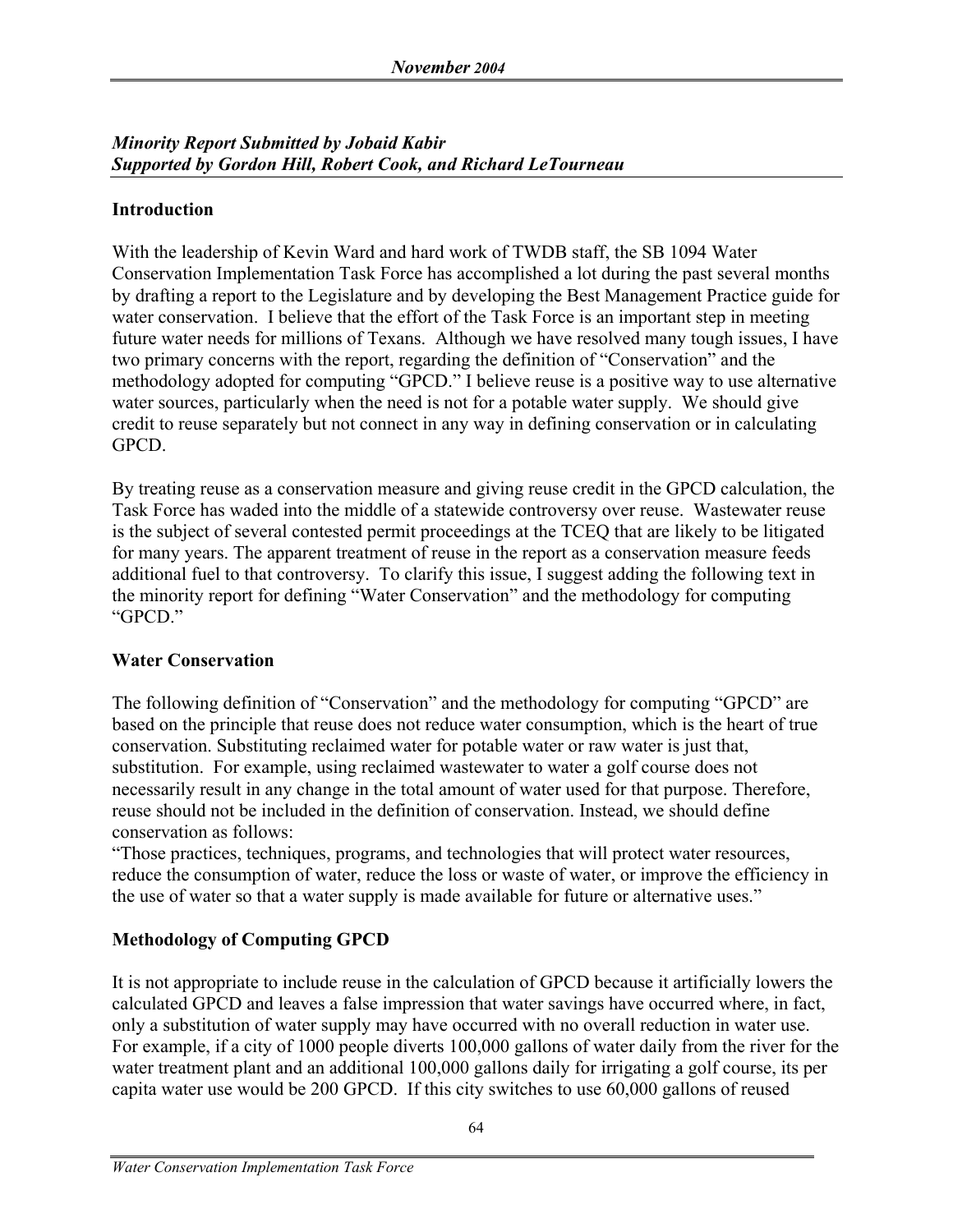wastewater daily from the wastewater treatment plant and diverts 40,000 gallons from the river daily for irrigating the golf course, it has used the same volume of water, 200,000 gallons, but switched its sources. Using the methodology proposed by the Task Force, this city could show that it has dropped its per capita water use from 200 GPCD to 140 GPCD, while using the same volume of water and conserving none at all. Therefore, I recommend not giving credit to direct or indirect reuse against total diversion volume for computing GPCD.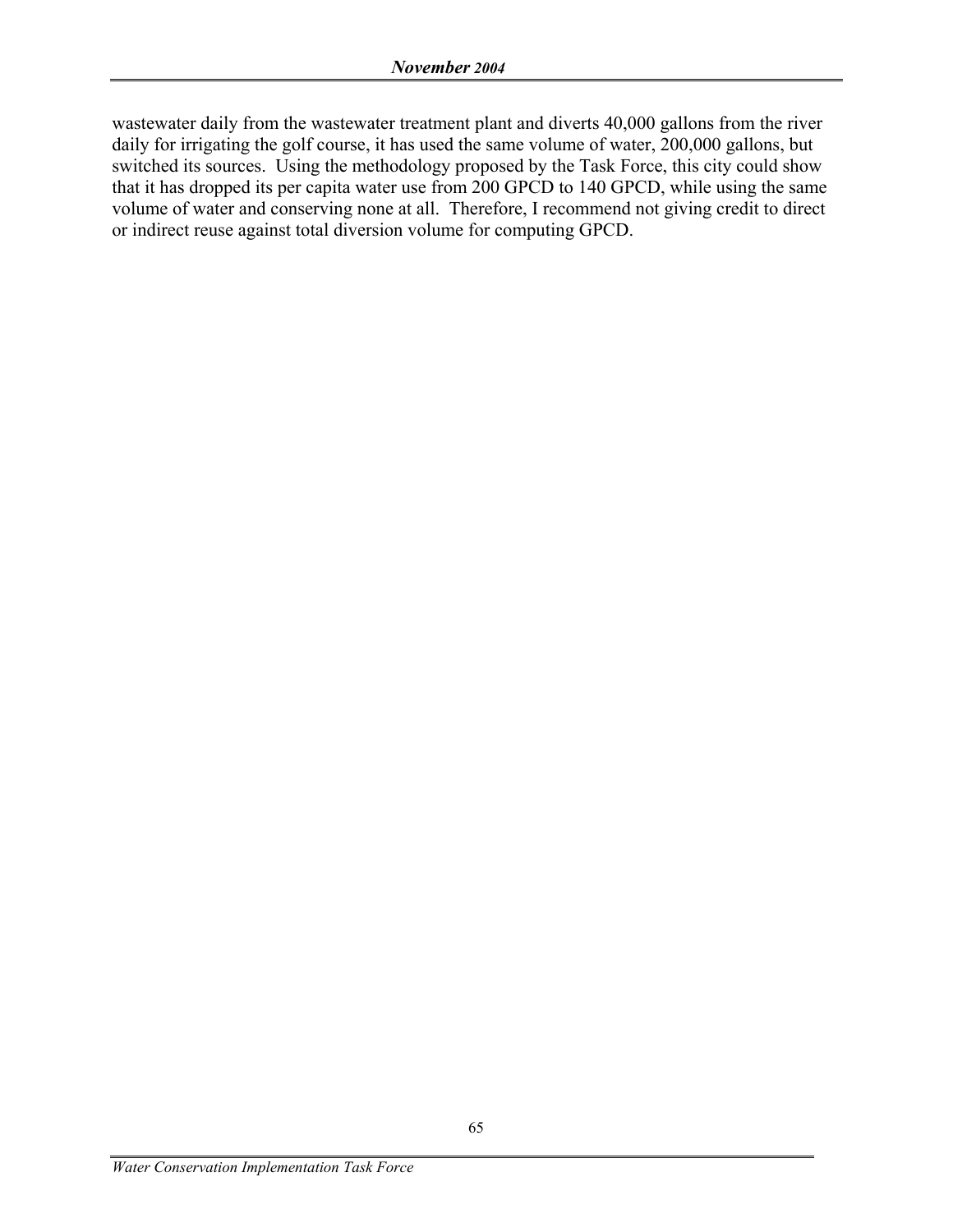# *Task Force Response*

First and foremost, the Task Force recognizes and greatly appreciates the contribution that Ken Kramer and Jobaid Kabir have made to the Water Conservation Implementation Task Force. Without question, their participation has served to produce a final report and BMP Guide that is measurably better – the work of the Task Force is better because they participated! The Task Force also believes that their minority reports serve to call attention to issues that need further consideration and should not be dismissed as the State of Texas moves forward to take water conservation to the next level.

Mr. Kramer states that "the Task Force recommendations do not constitute a bold vision for the future of water conservation in Texas nor do they tap the full potential for water savings." Mr. Kramer's report focuses on three key areas:

- 1. gallons per capital per day (gpcd) goals and targets are not sufficiently challenging,
- 2. inclusion of "indirect reuse" as a conservation measure, and
- 3. the "loophole" allowing a BMP to be adopted "in whole or in part."

Mr. Kabir's minority report objects to the inclusion of "reuse" as well, both in the definition of conservation and in the methodology of computing gpcd. Therefore, the Task Force would like to respond to each of these three issues.

# *Issue #1 – Goals and Targets*

The Task Force spent a lot of time debating this issue and made many attempts to craft goals and targets that were fair yet still caused water suppliers to achieve significant water use improvements. The Task Force unanimously recognized some of the key factors that affect water consumption – demographics, population, climate, industrial use, institutional use, etc. These factors vary significantly between municipalities across the state and often produce profound differences in water consumption metrics. While the Task Force would have preferred to outline a model for setting targets and goals that fairly recognized the key factors that affect consumption, the simple fact is that sufficient data do not currently exist to make a reasonable recommendation. TWDB has already taken steps to modify its data collection, and the Task Force believes that the Water Conservation Advisory Council in conjunction with TWDB and TCEQ should develop more definitive guidance for goals and targets when sufficient data are available to make an informed decision.

However, of even greater significance than the debate over goals and targets is the collective set of recommendations that the Task Force has made that we believe collectively will allow the State of Texas to take water conservation to the next level by instituting a public awareness program, expanding local and statewide public recognition, developing a library of water conservation information, and recommending that water suppliers must ESTABLISH THEIR OWN GOALS AND TARGETS. The Task Force strongly supported the concept of local control over water management. It would be impossible to claim any measure of success in water conservation without some metrics to measure water use and having water users establish goals and targets to reduce consumption. Conservation can be viewed as "negative demand," and the Task Force is completely committed to the need to have goals and targets for water conservation to reduce demand. This position is the true vision and the Task Force will not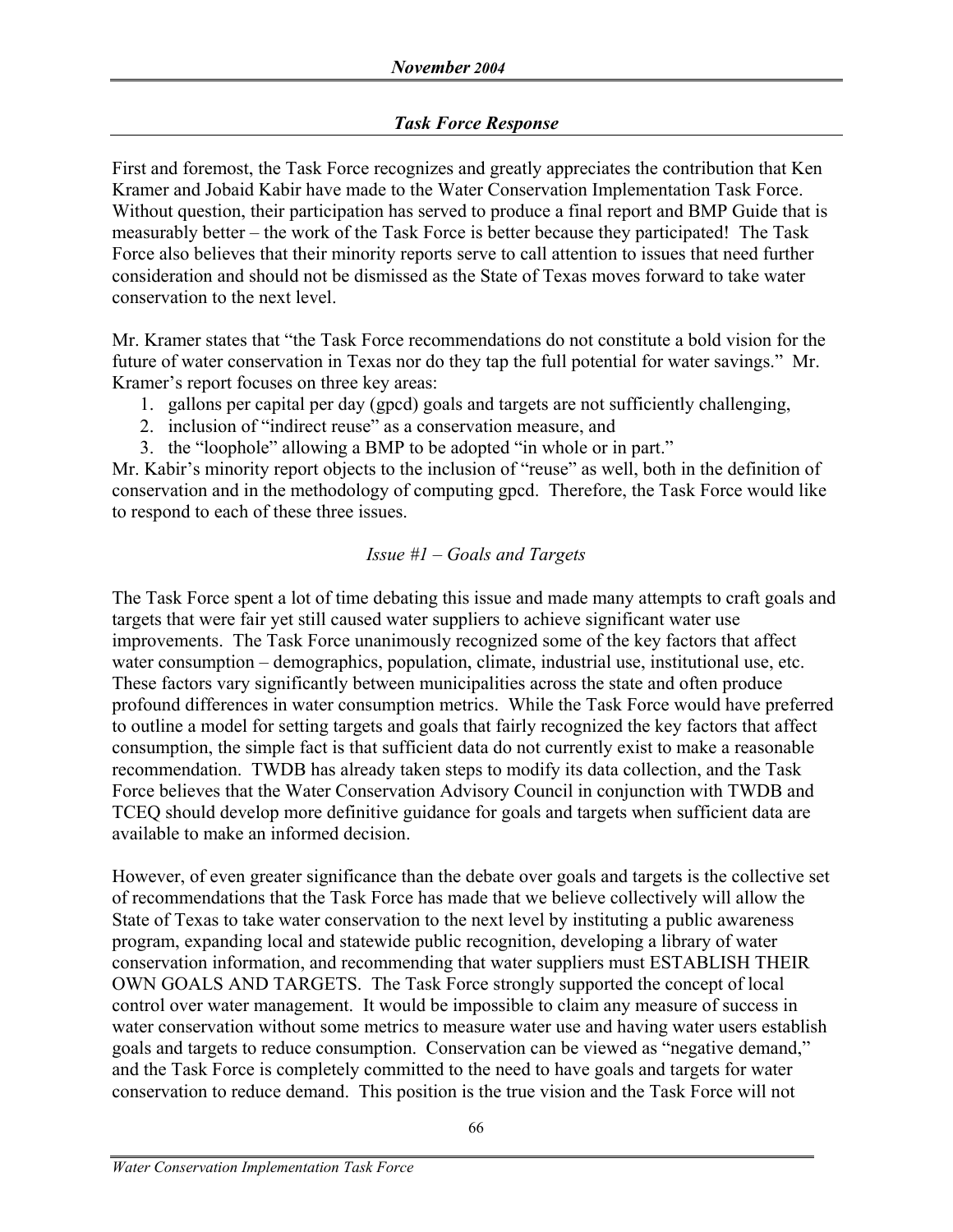compromise on this recommendation. In time, the 140 total gpcd, the 50 residential gpcd, and the one percent annual improvement must all be replaced with more meaningful goals and targets as data become available to set more meaningful stretch goals and targets. Unfortunately, today we cannot do that, and the Task Force is not prepared to make any recommendation based on conjecture that is not supported by solid information. The Task Force has not compromised; we in fact have taken the best position that is reasonable at this time.

#### *Issue #2 - Indirect Reuse*

Again, this issue has been extensively debated by the Task Force, and in the final analysis the Task Force majority believes that there are many ways to improve the water consumption in Texas besides simply focusing on ways to get people to use less. In order to achieve the best use of the fresh water in Texas we must consider many different options to apply the four basic  $R's$ reduce, recycle, reuse, and replace. Any time that we can replace the demand for fresh water with water that is discharged from another use, or with water from another source, conceptually the demand for fresh water is reduced. If an industry can use brackish water instead of fresh water, the demand for fresh water is reduced. The Task Force strongly believes that this is good for Texas, and we believe that this is conservation!

Mr. Kramer and Mr. Kabir do not object to indirect reuse projects in principle. Their objections relate to how indirect reuse is considered in the calculation of consumption and the impact that indirect reuse could have on downstream appropriations. The Task Force majority believes that the bigger issue is to encourage all types of conservation and that how calculations are done is a secondary concern. The recommendations concerning gpcd calculations are for the purpose of benchmarking a water supplier's progress toward achieving water conservation goals and targets over time. Comparisons against other water suppliers are much more problematic with numerous variables to consider. **The Task Force recommendation to include indirect reuse credits in the gpcd calculation should in no way be construed to give indirect reuse any preferential right or special appropriation.** If indeed each water supplier will calculate consumption, set goals and targets for conservation, implement conservation plans, and measure improvements over time, then how they choose to measure their results is less important than the fact that results are achieved. The Task Force chooses to encourage all forms of water conservation and to not be as concerned with the method of calculation.

## *Issue #3 – BMP "loophole"*

What Mr. Kramer characterizes as a "loophole" in the application of BMPs is viewed by the majority of the Task Force as providing flexibility for water users to use the BMPs or parts of BMPs that apply to their specific use in developing a water conservation program. This flexibility will allow the water user to implement water conservation in a manner that will be cost effective and will allow the user to focus his time and resources on those measures that offer the greatest opportunities. It would be virtually impossible to prepare a BMP, or even a set of BMPs, that fits every situation. For that reason, the Task Force properly recognized that the BMP Guide should be viewed as a resource and not as requirements. It is important that the use of BMPs be flexible because they are designed to assist in the implementation of water conservation and should in no way cause water users to commit time and resources to do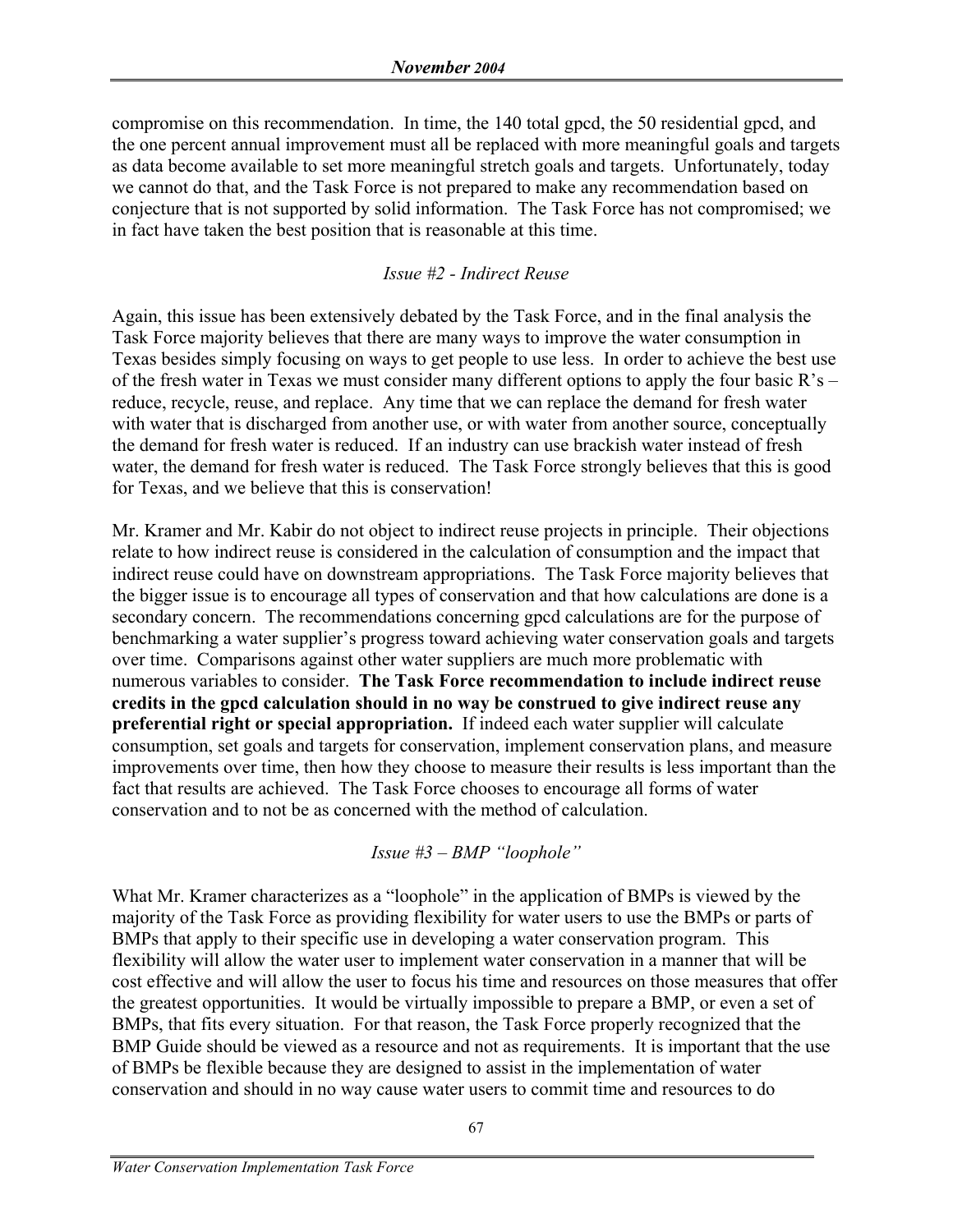anything that does not add value to the conservation effort and does not focus on achieving the goals and targets that the user has established.

In conclusion, the Task Force appreciates the minority reports that Mr. Kramer and Mr. Kabir have submitted because they indeed have served to emphasize the need to work on these very important issues into the future. The Task Force report should not be viewed as the conclusion of an in-depth look at water conservation. Instead, the report should be the map by which we begin the next phase of water management in Texas. Implementation was the most significant work of the Task Force title and this report, we believe, contains the steps that will help water users, water districts, and regional planning groups to take water conservation to the next level for the benefit of all Texans.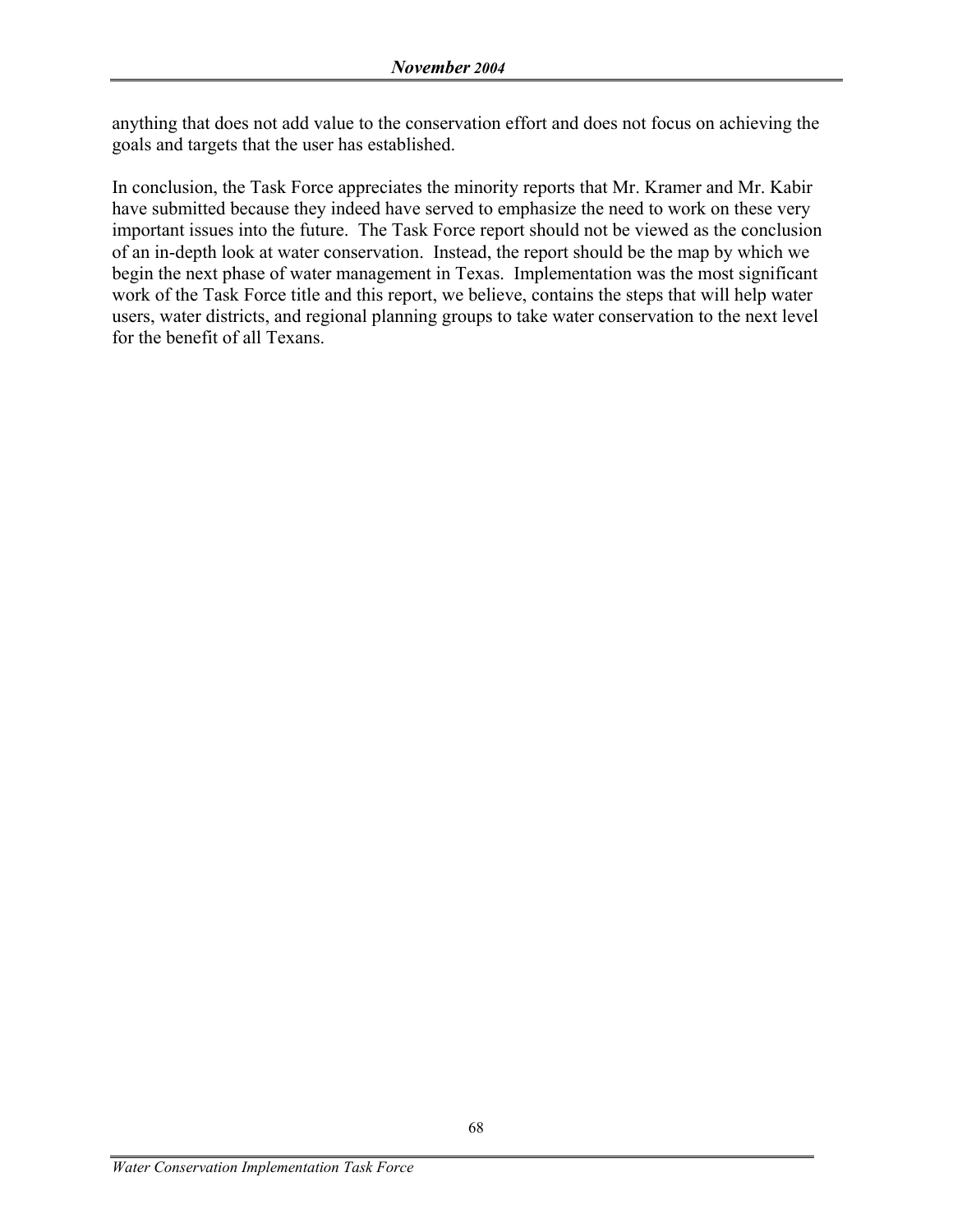## **APPENDIX A – History of Water Conservation in Texas**

In 1917, the citizens of Texas approved a constitutional amendment (Tex. Const. Article 16, Section 59) enabling the Legislature to pass all such laws as may be appropriate to effect "the conservation and development of all of the natural resources of this State . . . including . . . the conservation and development of water." The term "conservation," as used in this context, is generally understood to mean development of water resources through dams and reservoir projects by governmental entities.

In 1985, the Texas Legislature expanded the definition of "conservation" in the Water Code to include reduction of water consumption, more efficient use of water, and increased recycling and reuse of water. This definitional change occurred in tandem with passage of legislation requiring retail water suppliers that receive state funding, and all recipients of new water rights or amendments to existing water rights, to implement a water conservation plan and/or adopt a drought contingency plan.

Currently, "conservation" is defined in Chapters 11.002 and 15.001 of the Texas Water Code as

- (1) the development of water resources; and
- (2) those practices, techniques, and technologies that will reduce the consumption of water, reduce the loss or waste of water, improve the efficiency in the use of water, or increase the recycling and reuse of water so that a water supply is made available for future or alternative uses.

In 1991, the Texas Legislature adopted the State Water Savings Performance Standards for Plumbing Fixtures Act, which established low-flow performance standards for plumbing fixtures sold in Texas, including toilets, showerheads, faucet aerators, and urinals. The Federal Energy Policy Act of 1992 established certain plumbing-efficiency standards nationally, including the 1.6-gallon-per-flush toilet standard.

SB 1, the omnibus water legislation passed in 1997, contained water conservation provisions requiring water-rights holders (municipal and industrial rights of 1,000 acre-feet or more a year and irrigation rights of 10,000 acre-feet or more a year) to develop, submit, and implement water conservation and drought contingency plans. In addition, SB 1 expanded sales tax exemption for pollution-control equipment to include water-conserving equipment for manufacturers, allowed local authorities to grant property tax exemptions for water conservation, and granted TWDB authorization to use principal from the Agricultural Trust Fund to provide financial incentives and/or low-cost loans for the installation of agricultural water conserving devices.

The 2002 State Water Plan documents a 22-gpcd savings from year-2000 rates of municipal use by 2050, resulting primarily from continued implementation of more efficient plumbing code requirements. These water conservation measures are projected to save an estimated 976,000 acre feet per year (AFY) by 2050.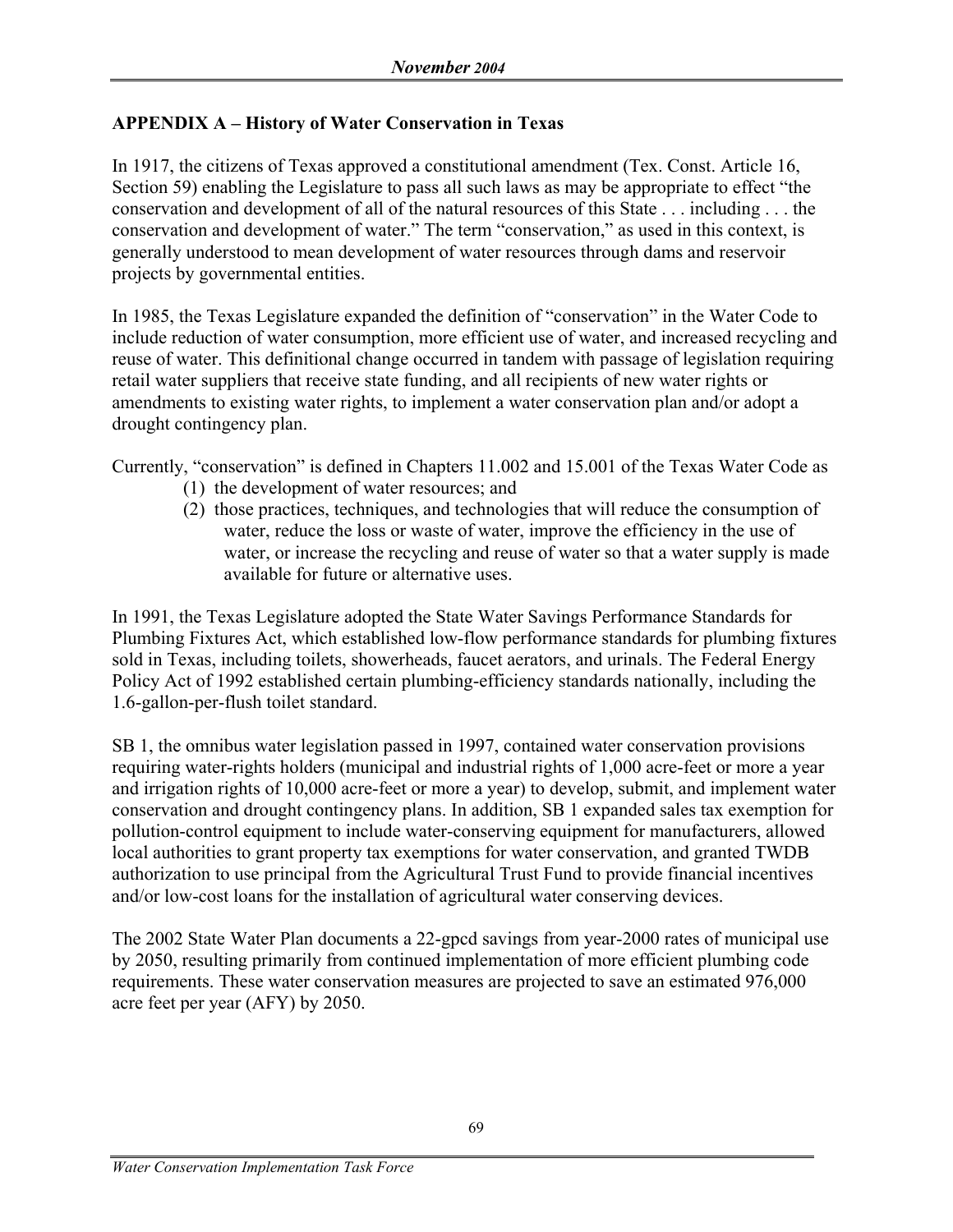# *78th Texas Legislature*

Two events thrust water conservation and water-use efficiency to the forefront of water issues considered by the 78th Legislature:

- Findings and recommendations of the Texas Joint Interim Committee on Water **Resources**
- The importance of water conservation in strategies proposed by Regional Planning Groups in the 2002 State Water Plan Findings

In 2003, the  $78<sup>th</sup>$  Texas Legislature passed the following water-conservation-related bills:

## HB 645 (Puente; Armbrister)

*Relating to prohibiting the creation or enforcement of certain restrictive covenants that undermine water conservation*.

HB 645 prohibited a property owners' association from including or enforcing a provision in a dedicatory instrument that prohibits or restricts a property owner from

- implementing measures promoting solid-waste composting of vegetation, including grass clippings, leaves, or brush, or leaving grass clippings uncollected on grass;
- installing rain barrels or a rainwater harvesting system; or
- implementing efficient irrigation systems, including underground drip or other drip systems.

# HB 1152 (Puente; Estes)

*Relating to the authority of certain nonprofit water-supply corporations and sewer-service corporations to establish and enforce customer water conservation measures.* 

Prior to the passage of HB 1152, nonprofit water-supply corporations did not have the authority that water-supply districts and municipalities, as governmental entities, had to enact mandatory customer water-use practices, such as lawn watering restrictions and prohibition of wasteful water-use practices.

HB 1152 amended the Texas Water Code to provide nonprofit water-supply corporations the statutory authority to enforce reasonable customer water conservation practices and to prohibit wasteful or excessive water use by allowing assessment of reasonable penalties.

## HB 2660 (Puente; Lucio)

*Relating to the establishment of minimum levels of water conservation in water conservation plans.* 

H.B. 2660 required TCEQ and TWDB, by September 1, 2004, to jointly develop model water conservation programs for different types of water suppliers that suggest best-management practices. Target goals for model water conservation programs developed as a result of TCEQ and TWDB implementation of this provision in HB 2660 are not enforceable requirements.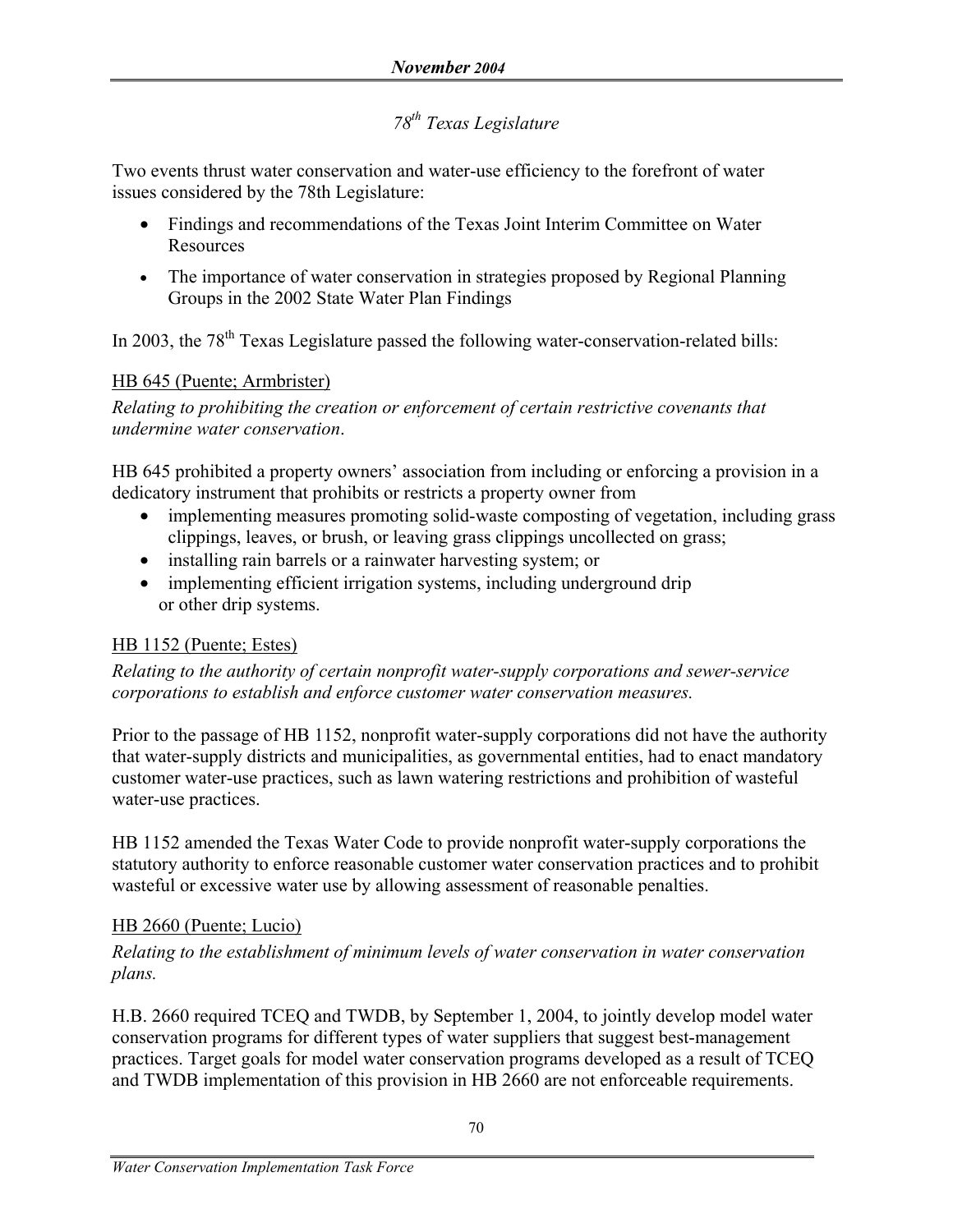Beginning May 1, 2005, all water conservation plans required to be submitted to TCEQ with an application for a new or amended water-rights permit or to TWDB with an application for financial assistance must include specific, quantified, 5- and 10-year targets for water savings. The entity preparing the plan establishes the targets. Targets must include goals for water-loss programs and goals for municipal use in gallons per capita per day.

#### HB 2661 (Puente; Armbrister)

#### *Relating to the use of graywater.*

Household uses of water in clothes washing machines, showers, bathtubs, hand-washing lavatories, and sinks can produce approximately 100 gallons of excess water per day in the typical Texas household. HB 2661 required TCEQ, by rule, to adopt and implement minimum standards for certain uses of this "graywater." The legislation allows, without the need to acquire a permit, the use of less than 400 gallons of graywater each day for certain private uses and with certain design criteria.

#### HB 2663 (Puente; Lucio)

## *Relating to the establishment of quantifiable goals for drought contingency plans.*

H.B. 2663 required TCEQ to establish quantifiable goals for drought contingency plans. TCEQ and TWDB by joint rule were directed to identify quantified target goals for drought contingency plans that wholesale and retail public water suppliers, irrigation districts, and other entities may use as guidelines in preparing drought contingency plans. Target goals for water conservation identified by TCEQ and TWDB for consideration by wholesale and retail public water suppliers, irrigation districts, and other entities in preparing drought contingency plans are not enforceable requirements.

By May 1, 2005, drought contingency plans required by TCEQ must include specific, quantified targets for water-use reductions to be achieved during periods of water shortages and drought. The bill requires TCEQ and TWDB to jointly develop model drought contingency programs for different types of water suppliers that suggest best-management practices.

#### HB 3338 (Puente; Armbrister)

## *Relating to the performance of a water audit by a retail public utility providing potable water.*

HB 3338 required retail public water utilities to perform water audits in order to increase water conservation in Texas. Every five years, a retail public utility providing potable water is required to perform and file with TWDB a water audit computing the utility's most recent annual system water loss. TWDB was directed to develop appropriate methodologies and submission dates for the required water audits for specific categories of retail public water utilities and, by doing so, ensure that compliance is financially feasible for the category of public utility for which it is developed.

TWDB is required to compile information included in the water audits according to specific categories of retail public water suppliers and according to regional water planning areas. The Planning Group is required to use the information to identify appropriate water management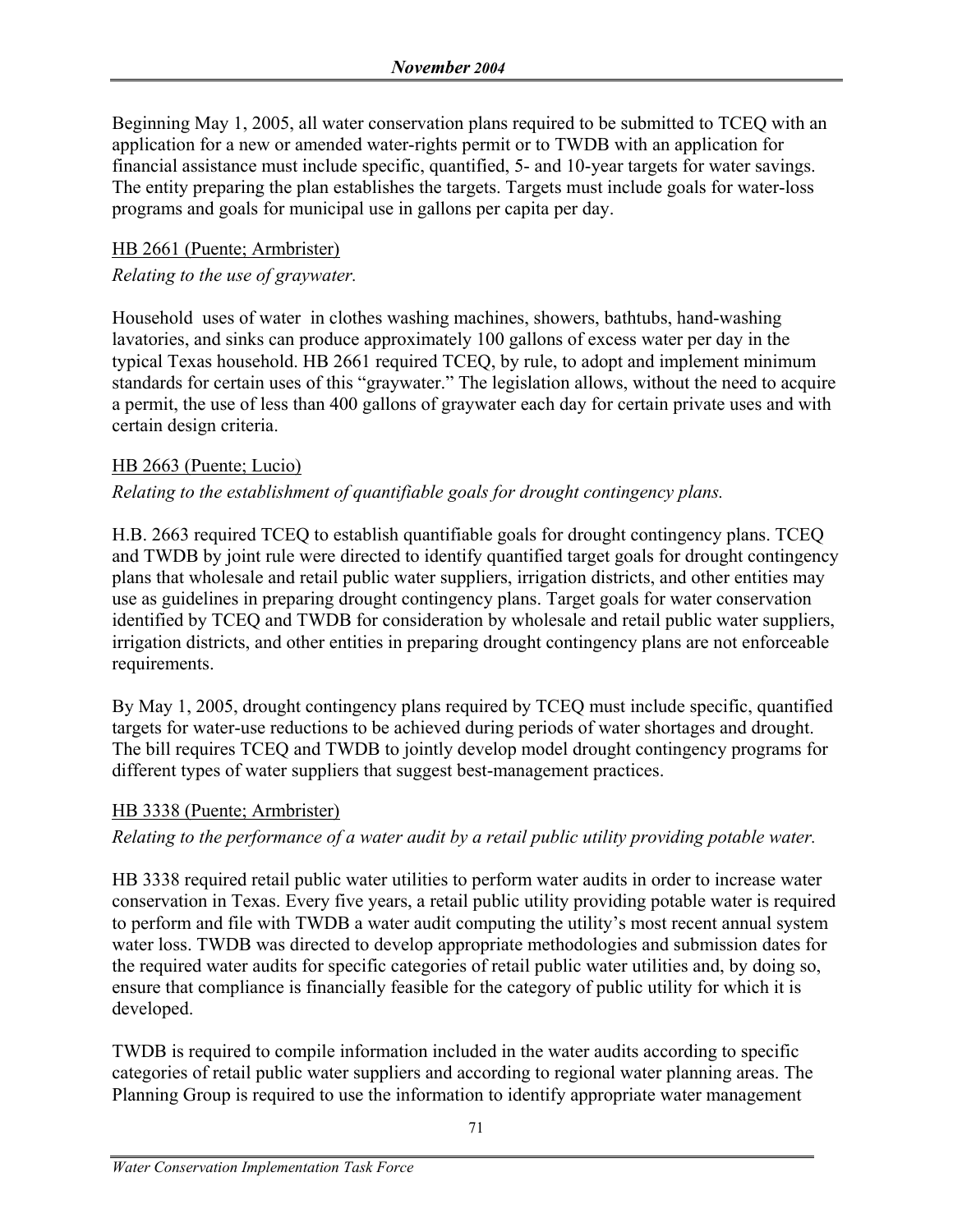strategies in the development of a Regional Water Plan. HB 3338 authorized TWDB to provide certain financial assistance to political subdivisions for water-supply projects only if the required water audit has been completed and filed.

#### SB 1053 (Duncan; Geren)

*Relating to certain water-pollution and conservation programs administered by the Texas Water Development Board*.

S.B. 1053 consolidated into one program three existing financial assistance programs administered by TWDB related to agricultural water conservation. The bill provided for linked deposits to eligible lending institutions for approved loans for non-point-source projects under the Clean Water State Revolving Fund Program and Agricultural Water Conservation Program. In addition, the legislation authorized TWDB to provide financial assistance to demonstration projects, technology transfers, and educational programs.

#### SB 1094 (Duncan; Puente)

*Relating to the creation of a task force to evaluate matters regarding water conservation*.

The Interim Report of the Texas Joint Committee on Water Resources to the 78th Legislature recommended that TWDB and the Planning Groups work together to develop recommendations on how to define and evaluate water-use efficiency measures needed for regional water planning. In response to that recommendation, SB 1094 established the Water Conservation Implementation Task Force in order to review, evaluate, and recommend optimal levels of wateruse efficiency and conservation for all of Texas. In addition, the legislation directed the Task Force to develop a best-management practices guide for use by Planning Groups and political subdivisions responsible for water-delivery service.

#### *Reports and Research*

#### 2002 State Water Plan

The 2002 State Water Plan, which reflects cumulative effects of the 16 regional water plans, recognized conservation-based water management as one of the most effective strategies of helping ensure that future water needs of Texans are met. Water conservation has tremendous potential for extending existing supplies, reducing consumer costs, and meeting environmental and other natural resources needs. Water conservation may provide a means of making additional water supplies available that is more economical than more expensive water-supply solutions, such as reservoirs and well fields.

According to the 2002 State Water Plan, the inability of current water sources to meet demands for water during drought conditions will increase from 2.4 million (AFY) in 2000 to an estimated 7.5 million AFY in 2050. Required water conservation strategies reflecting efficient plumbingfixture codes established by state and federal law and recommended water conservation strategies included in the State Water Plan will each save an estimated 1 million AFY,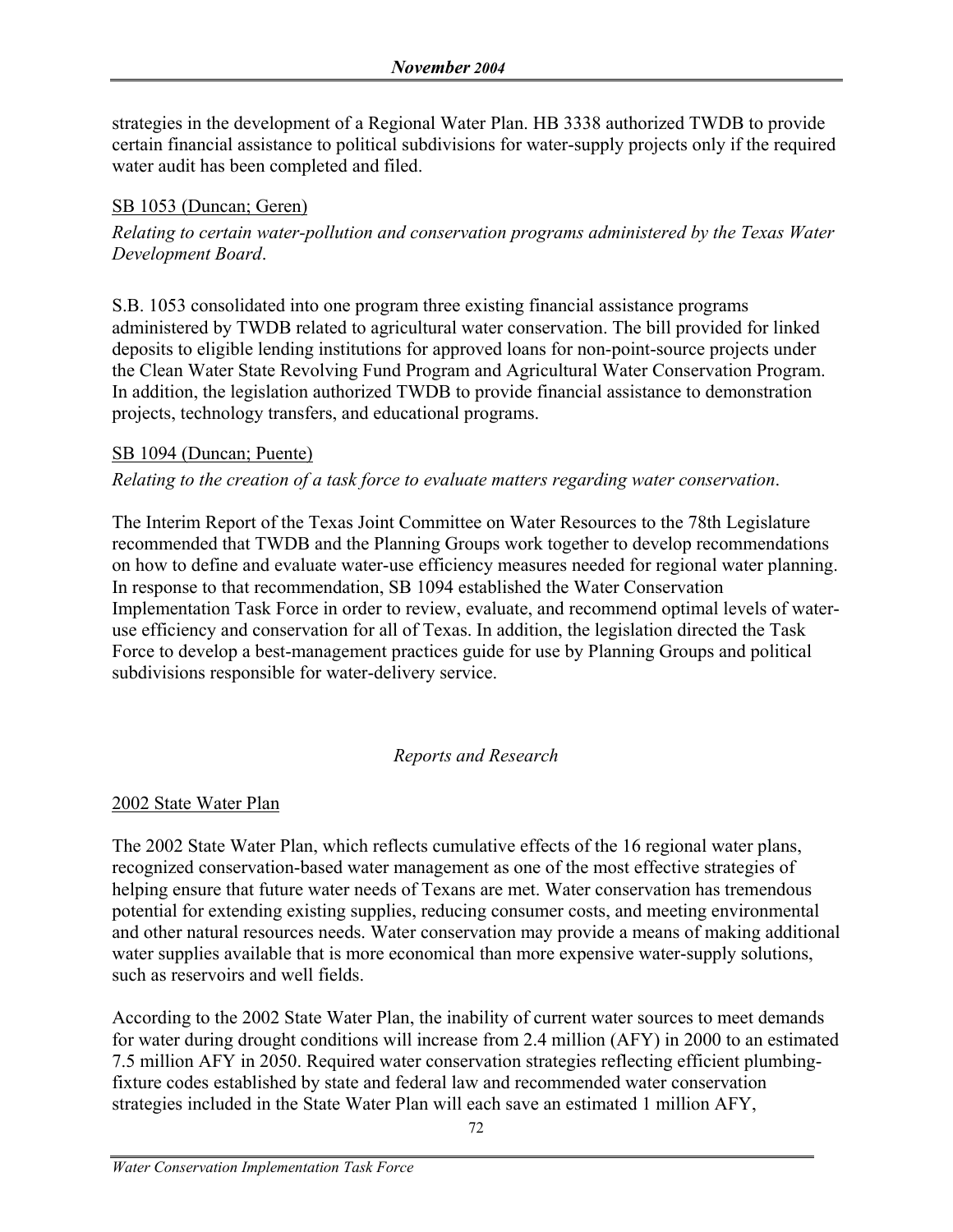respectively (2 million AFY combined), by 2050. This sum is significant and represents a vital element of the state's plan to address the projected 7.5 million AFY shortfall.

Conservation was the second most frequently recommended water management strategy (29 percent) in the 2001 regional water plans. However, in many instances these strategies and the manner in which they were to be implemented were not clearly defined. Regional Water Planning Groups (Planning Groups) expressed difficulty in the first round of regional water planning in developing a science-based evaluation for the implementation of water conservation strategies. This difficulty hindered their ability to cost-compare conservation measures in an apples-to-apples manner with more conventional strategies of water development.

A common thread in the development of recommendations in the regional water planning process has been the desire to implement plans in a way that ensures that future needs of all Texans are met. However, without definitive implementation of recommended water conservation strategies in the 2002 State Water Plan, Texans' ability to meet their future water needs will be significantly diminished.

## Texas Joint Interim Committee on Water Resources Report to the 78<sup>th</sup> Texas Legislature

The Texas Joint Interim Committee on Water Resources was charged, in part, by the 77<sup>th</sup> Texas Legislature to study and make recommendations on increasing the efficient use of existing water resources. On June 12, 2002, the committee received invited testimony on this charge from individuals representing TCEQ, Texas Parks and Wildlife Department, Texas Department of Agriculture, Texas Water Resources Institute, the Texas Section of the American Water Works Association, and the Lower Colorado River Authority.

In its report to the 78<sup>th</sup> Texas Legislature, the Interim Committee encouraged all interested legislators and parties to closely inspect a study produced by Texas A&M University's Texas Water Resources Institute titled *Efficient Water Use for Texas: Policies, Tools, and Management Strategies* (published in September 2002). "This study," says the Joint Committee in the report, "is a comprehensive analysis of possible water conservation and efficiency measures and strategies that could make significant contributions in meeting Texas' future water needs."

In addition to this recommendation, the Interim Committee submitted the following water conservation-related recommendations to the 78<sup>th</sup> Texas Legislature:

- Encourage the conservation of vital groundwater resources in a manner that will sustain and enhance irrigated agriculture by providing funding to demonstration projects in irrigation areas to assess the profitability and effectiveness of efficient water- and energyconserving irrigation technologies,
- Direct TWDB and the Planning Groups to develop recommendations on how to define and evaluate water-use efficiency measures that will be needed to meet the goals and strategies they identify for inclusion in the Regional and State Water Plans,
- Direct the TWDB to consider municipalities' existing water conservation efforts in evaluating eligibility of applications for state financial assistance,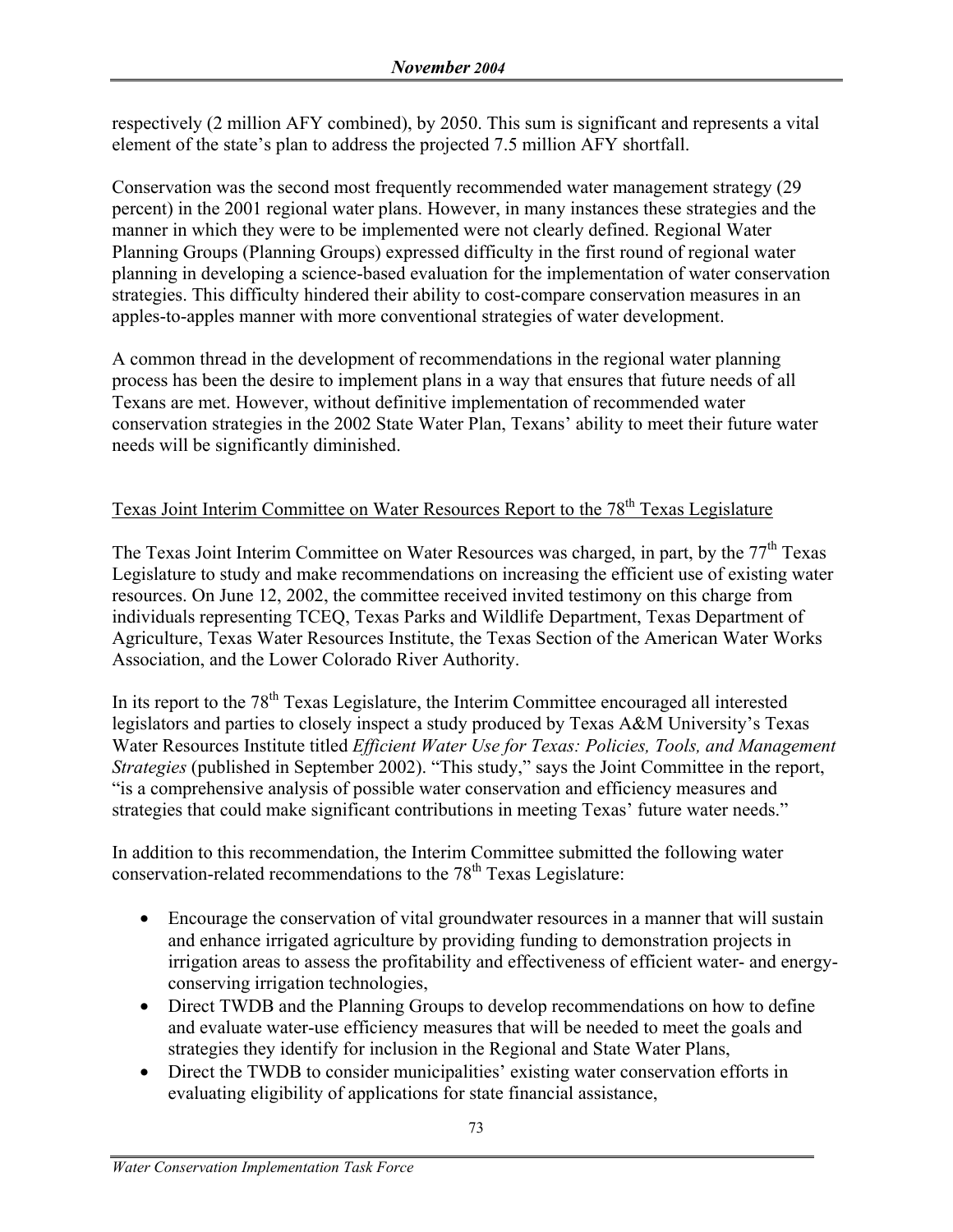- Consider creating new funding sources to support agricultural water conservation to implement efficient irrigation systems, and encourage research on crops and landscape plants that are drought and saline tolerant, and
- Restructure the existing statutorily authorized agricultural water conservation programs to provide greater flexibility to offer the range of financial assistance necessary to address the funding, research, and technology transfer needs of the agricultural community.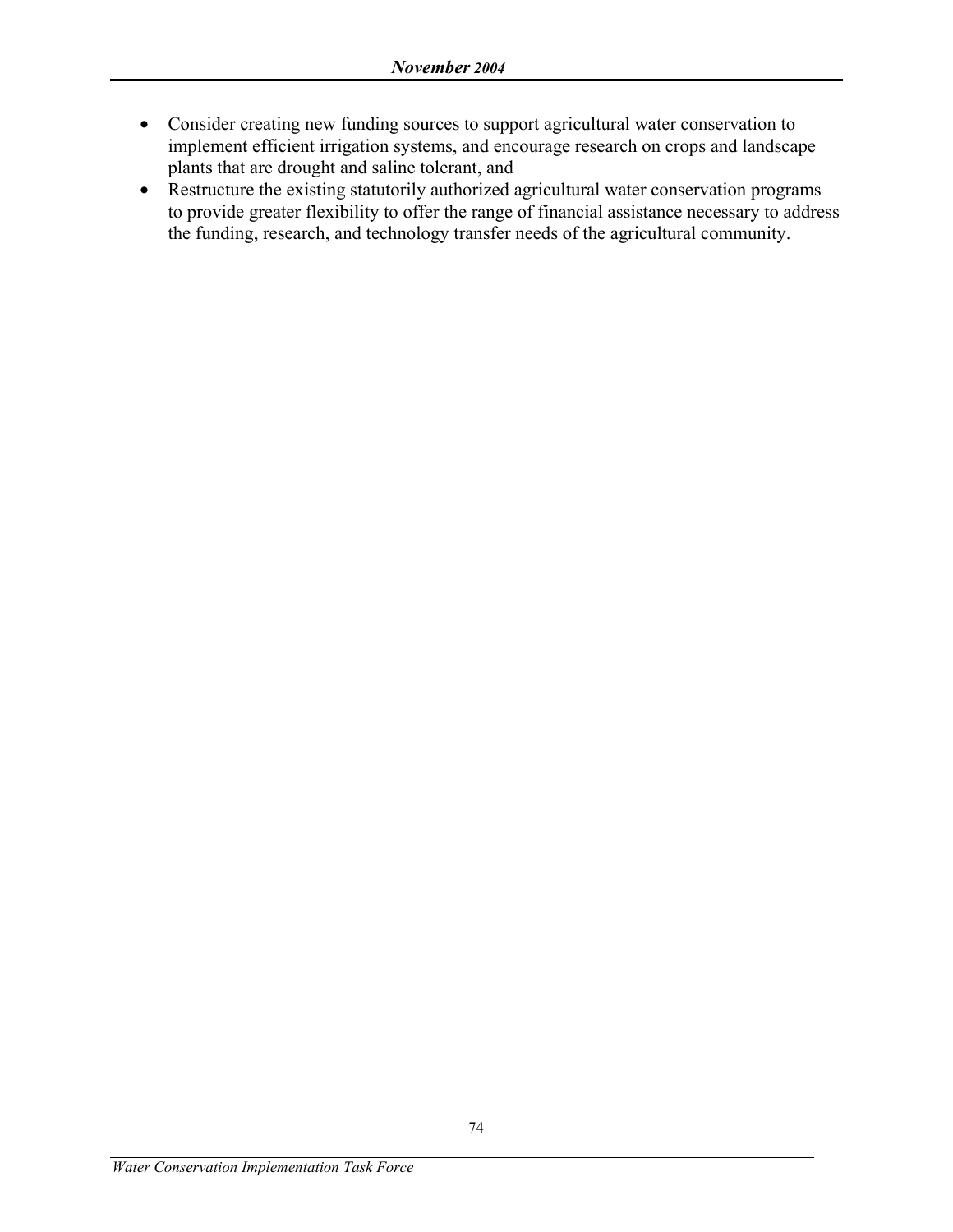## **APPENDIX B – Task Force Biographical Information**

**Kevin Ward** (Presiding Officer) has been the Executive Administrator of the Texas Water Development Board (TWDB) since 2002. Mr. Ward has over 20 years, progressive experience in public and private sector governmental consulting and management positions.

**Norman Bade** has worked for the Natural Resources Conservation Service (NRCS) for over 30 years and is currently the Assistant State Conservationist for Programs for NRCS in Texas. Mr. Bade directs the administration of all Farm Bill programs in Texas for NRCS and coordinates the activities of the State Technical Committee.

**Carole Baker** is the Director of Intergovernmental Relations at the Harris-Galveston Coastal Subsidence District, the Director of the Board of Texas Water Conservation Association, Legislative Chair & Liaison to the Texas Section American Water Works Association, a founding Member & Director of the Texas Water Wise Council, and is on the Board of Directors of the Texas Water Foundation.

**H. P. "Bo" Brown, Jr**., is Chairman of the Llano Estacado Regional Water Planning Group and Chairman of the Lubbock Water Advisory Commission. He is a co-owner of Coyote Lake Feedyard, Inc., in Bailey County, Texas, and is actively involved in farming and ranching operations in West Texas. He is a partner in the law firm of Jones, Flygare, Brown & Wharton.

**Luana Buckner** has been the General Manager of the Medina County Groundwater Conservation District for 12 years, is a Member of the Edwards Aquifer Authority (EAA) Board of Directors and chair of the EAA Permit and Legislative Committees, and serves as an alternate on the Region L Planning Group. Ms. Buckner is a member of the Texas Alliance of Groundwater Districts and the EAA Board's Aquifer Management Planning Committee, and she is a Vice President of the Texas Water Conservation Association.

**John Burke** has been the General Manager of Aqua Water Supply Corporation for 17 years, and is the Chairman of the Lower Colorado Regional Water Planning Group. Mr. Burke was formerly the President of the Lost Pines Groundwater Conservation District and the President of Texas Rural Water Association.

**Greg Carter** is a Senior Engineer with AEP-Central Power and Light Company and is a Region N Planning Group member. He has 18 years of experience at AEP, with an emphasis on water rights activities for the past eight years.

**Robert Cook** has been the Executive Director of Texas Parks and Wildlife (TPWD) since 2002 and has worked in various managerial positions, including Chief Operating Officer, at TPWD headquarters since 1990. Previously he was a wildlife biologist and Ranch Operations Manager at Shelton Land and Cattle Company, manager at the Kerr Wildlife Area, and the Statewide White-Tailed Deer Program Leader.

**Kenneth Dierschke** is an agricultural producer in the San Angelo area, is the President of the Texas Farm Bureau, and is an agriculture representative for the Region F Water Planning Group.

**Richard Egg** has been an Engineer with the Texas State Soil and Water Conservation Board for six years. Previously, he worked in the Agricultural Engineering Department at Texas A&M as a research engineer for 17 years.

**Dr. Calvin Finch** has been the Conservation Director at San Antonio Water System since 2000, managing 18 staff and \$7 million in annual programming. Dr. Finch was the County Extension Director in Travis County before joining SAWS.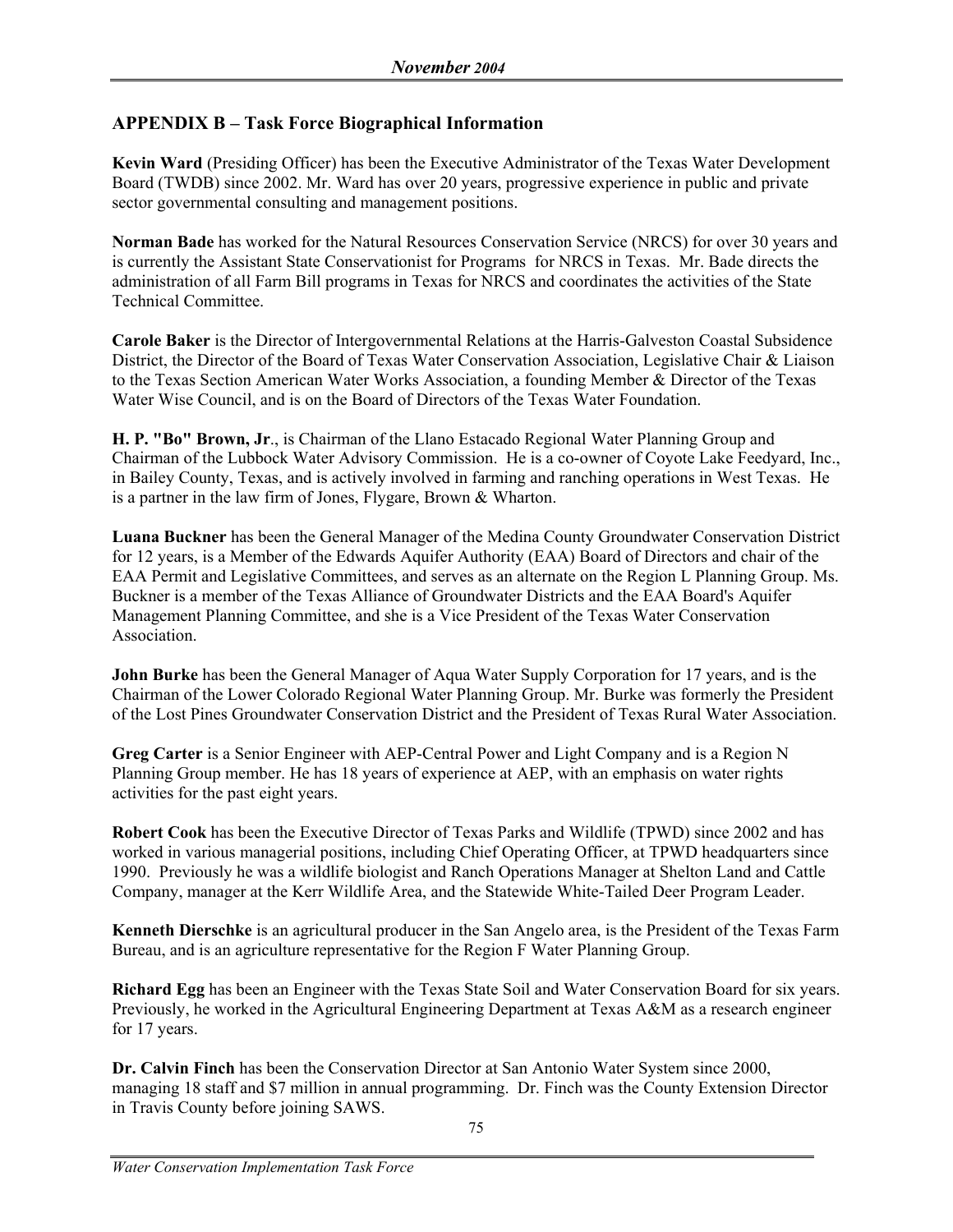**Marilyn Good** is the Communications Director of the Texas Nursery and Landscape Association and the founder, facilitator, and twice president of the Texas WaterWise Council. Ms. Good is a stakeholder advisor for the new Irrigation Technology Center, an advisor to the Texas SuperStar program, and a stakeholder representative in development of the 2002 State Water Plan.

**Gordon Hill** is the Manager of the Bayview Irrigation District and is an international banker and bank president. He is a member of the Rio Grande Planning Region, the Lower Rio Grande Authority, the Lower Rio Grande Valley Water District Managers Association, and the Texas Irrigation Council.

**Dr. Allan Jones** is the Director of the Texas Water Resources Institute, Associate Director of the Texas Agriculture Experiment Station in College Station, and Assistant Vice Chancellor of Texas A&M's Agriculture Program. He is a crop physiologist whose research career has focused on water use efficiency, water quality management, and simulation of complex cropping systems.

**Dr. Jobaid Kabir** is the Manager of the Corporate Environmental Compliance Department at the Lower Colorado River Authority (LCRA) and has been an engineer at LCRA for 16 years. Previously, he was Manager of Water Resources Planning at LCRA, where he provided leadership in revising the Water Management Plan.

**Dr. Ken Kramer** is the Director of the Lone Star Chapter of the Sierra Club. Dr. Kramer has served on numerous advisory committees to state and local agencies and officials. Until 1995, he co-chaired the TNRCC's Task Force 21, the primary committee advising the TNRCC on industrial air quality, water quality, and waste management issues.

**Richard LeTourneau** has been the owner of Ocean Islands International, Inc., for 23 years. He is an executive committee member at large and is the environmental interest member for the North East Texas Regional Water Planning Group and is a trustee for the Texas Committee on Natural Resources.

**Gene Montgomery** is the External Affairs Director of Oxy Permian and has been a member of the Llano Estacado Regional Water Planning Group for five years. Mr. Montgomery is the Chairman of the Regulatory Practices Committee of the Texas Oil & Gas Association. He is also on the Permian Basin Petroleum Association Legislative/Regulatory Committee.

**James Oliver** has been the General Manager of Tarrant Regional Water District for 17 years. Mr. Oliver is a past president and board member of the Texas Water Conservation Association and is a past Chairman of the Water Resource Division of the American Water Works Association.

**Rusty Osborne** has been the Facilities Manager at The University of Texas at Austin for 20 years. He has participated in the Region K Water Planning Group. Mr. Osborne's water conservation programs received a letter of Recognition of Exemplary Water Conservation Programs from TWDB.

**Anai Padilla** has been the Water Conservation Manager for El Paso Water Utilities Public Service Board (PSB) for 10 years, overseeing conservation programs designed to meet the goals of achieving and maintaining a 20% reduction in per capita use. She was formerly the County Extension Agent in El Paso, where she initiated the "Water Smart" program.

**James Parks** is the Executive Director of the North Texas Municipal Water District, with 25 years of experience in the water industry. He is also the Chairman of the Region C Water Planning Group. He is a member of the American Water Works Association, the Texas Water Conservation Association, and the National Water Resources Association.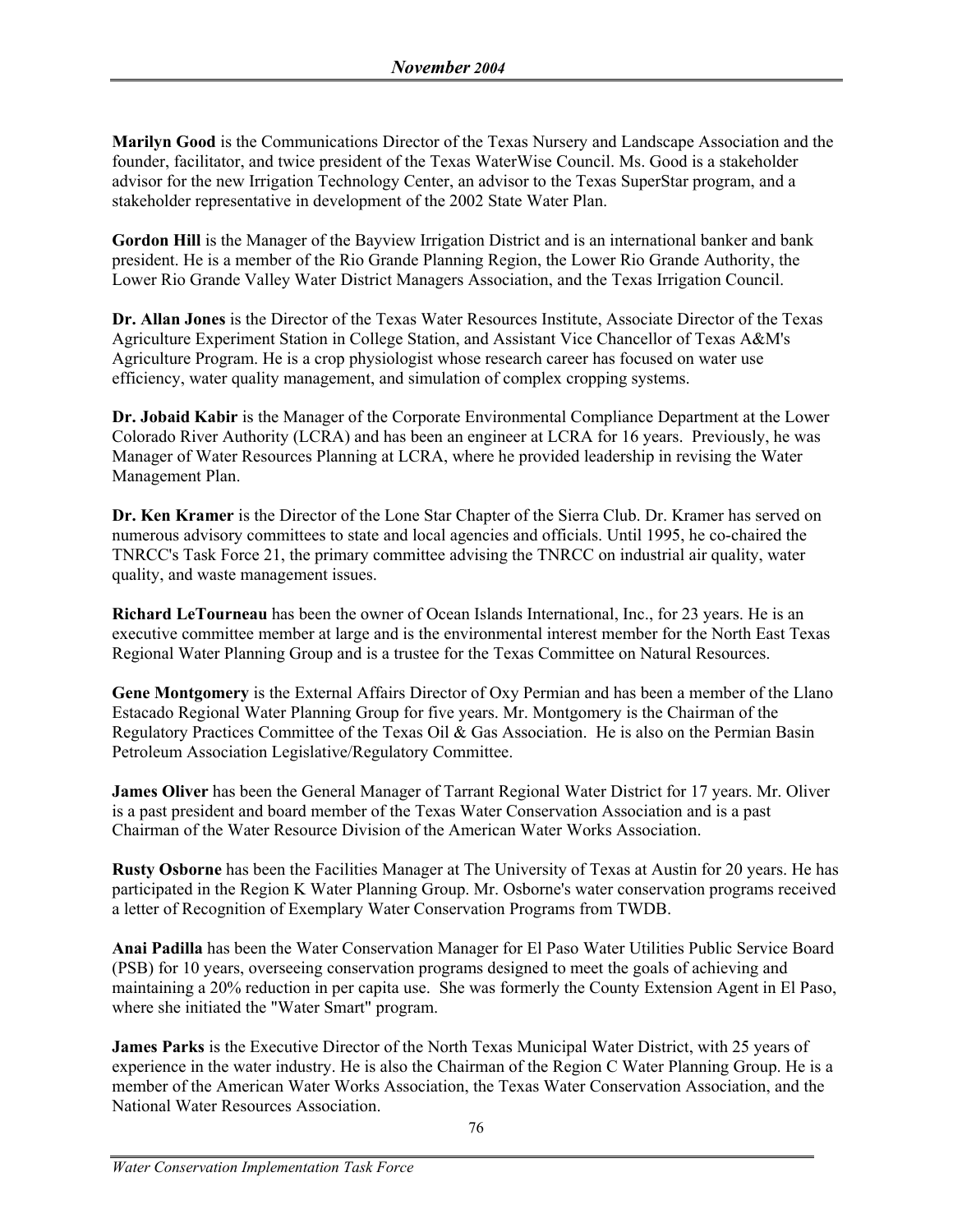**Trey Powers** is currently Assistant Commissioner for Legislative Affairs for the Texas Department of Agriculture. Previously he was a Committee Clerk for the Senate Subcommittee on Agriculture, as well as Legislative Aide for Senator Haywood.

**Richard Sawey** is a Vice President and Water Resources Client Officer for CDM, a water resources and environmental engineering consulting firm. Mr. Sawey currently serves on the Executive Board of Stream and Valleys, Inc., is a past Chair of the national Water Resources Division of AWWA, and formerly was Director of the Fort Worth Water Department and Director of Utilities for the City of Amarillo.

**Wilson Scaling** is the Vice-Chairman of the Region B Water Planning Group and a lifetime rancher. He serves on the Little Wichita Soil & Water Conservation District Board and was Chief of USDAs Soil Conservation Service (now the Natural Resources Conservation Service) from 1985 to 1990.

**Tully Shahan** maintains a law practice in Brackettville, has been the County Attorney for Kinney County for 25 years, is the Director of West Nueces-Las Moras Soil and Water Conservation District, and is the environmental interest member of the Region J Water Planning Group.

**Glenn Shankle** has been the executive director of the Texas Commission on Environmental Quality (TCEQ) since July 14, 2004. Mr. Shankle served the prior six years as the deputy executive director for the TCEQ. With more than 27 years of state service, Mr. Shankle's tenure in state government reflects a history of administrative leadership and accomplishment in key executive management positions throughout the state, including deputy comptroller, director of enforcement for the Comptroller of Public Accounts, and director of the Texas Senate Personnel Office.

**Jack Tatum** has been the Water Resources Manager of Sabine River Authority (SRA) for two years and has worked for SRA in various management roles since 1971. He is a member of the Texas Water Conservation Association, the National Water Resources Association, and the Water Environment Federation.

**Jeff Taylor** is the Deputy Director of the Public Utilities Division in the Department of Public Works and Engineering for the City of Houston. He has 20 years of civil engineering experience in planning, design, and permitting of water, wastewater, drainage, and transportation projects and was previously with Brown & Root, Inc.

**David Wheelock** has been a Principal Engineer with the Brazos River Authority since 2002, was previously Vice-President of HDR Engineering Inc. for nine years, and has 24 years experience as a consultant with various engineering firms. While at HDR, he was the project manager for the 2002 Brazos Region G Water Plan.

**Will Wilde** is the Public Works Director for the City of San Angelo, has served as Regional Director of the Texas Municipal Utilities Association, and is the Director of the Central West Texas Branch of the Texas Public Works Association. He has been a member of the Region F Water Planning Group since 1998.

**C.E. Williams** has been the General Manager for the Panhandle Groundwater Conservation District for 13 years and is Chairman of the Panhandle Water Planning Group. He is currently on the Board of Directors of the Groundwater Management Districts Association and the Texas Water Conservation Association and was formerly president of the Texas Alliance of Groundwater Districts, the GMDA, and the TWCA.